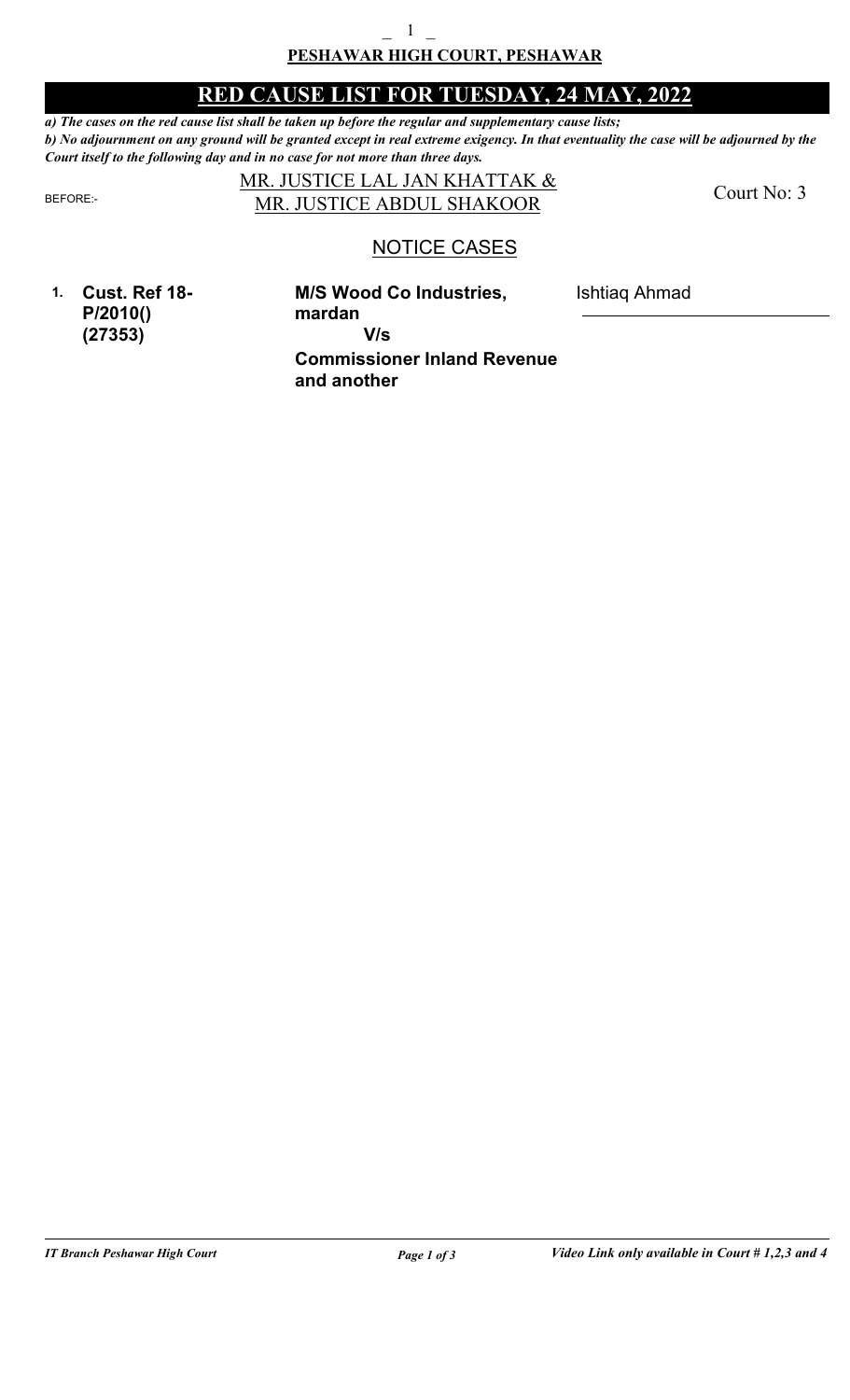## **RED CAUSE LIST FOR TUESDAY, 24 MAY, 2022**

*a) The cases on the red cause list shall be taken up before the regular and supplementary cause lists; b) No adjournment on any ground will be granted except in real extreme exigency. In that eventuality the case will be adjourned by the Court itself to the following day and in no case for not more than three days.*

#### BEFORE: JUSTICE MS. MUSARRAT HILALI Court No: 4

## PRE-ADMISSION NOTICE

**1. C.R 334-P/2012 (Declartion)((stay on 02-07-2012)) (52641)**

**Shah Bahadar and others Sultan Mehmood and others V/s**

Naveed Akhtar

Ahmad Ali (Swabi)

### NOTICE CASES

**1. C.R 878-P/2009 (Declartion)((Inher itance)) (21803)**

**Juma Khan Mst. Zakira V/s**

Mazullah Barkandi, Tariq Kamal

Muhammad Amin Khattak Lachi, Ibrahim Shah, Gul Nawaz

**2. C.R 1689-P/2010 (Declartion)() Samandar Khan and others Mst. laloo Bibi and others** Khan Ghawas Khan (Mardan) Shah Faisal Khan, Ishfaq Hussa **V/s (34952)**

**3. C.R 537-P/2011 (Recovery)() (41012)**

Hassan UK Afridi

**Mumtaz Begum Jantab Bibi and another V/s**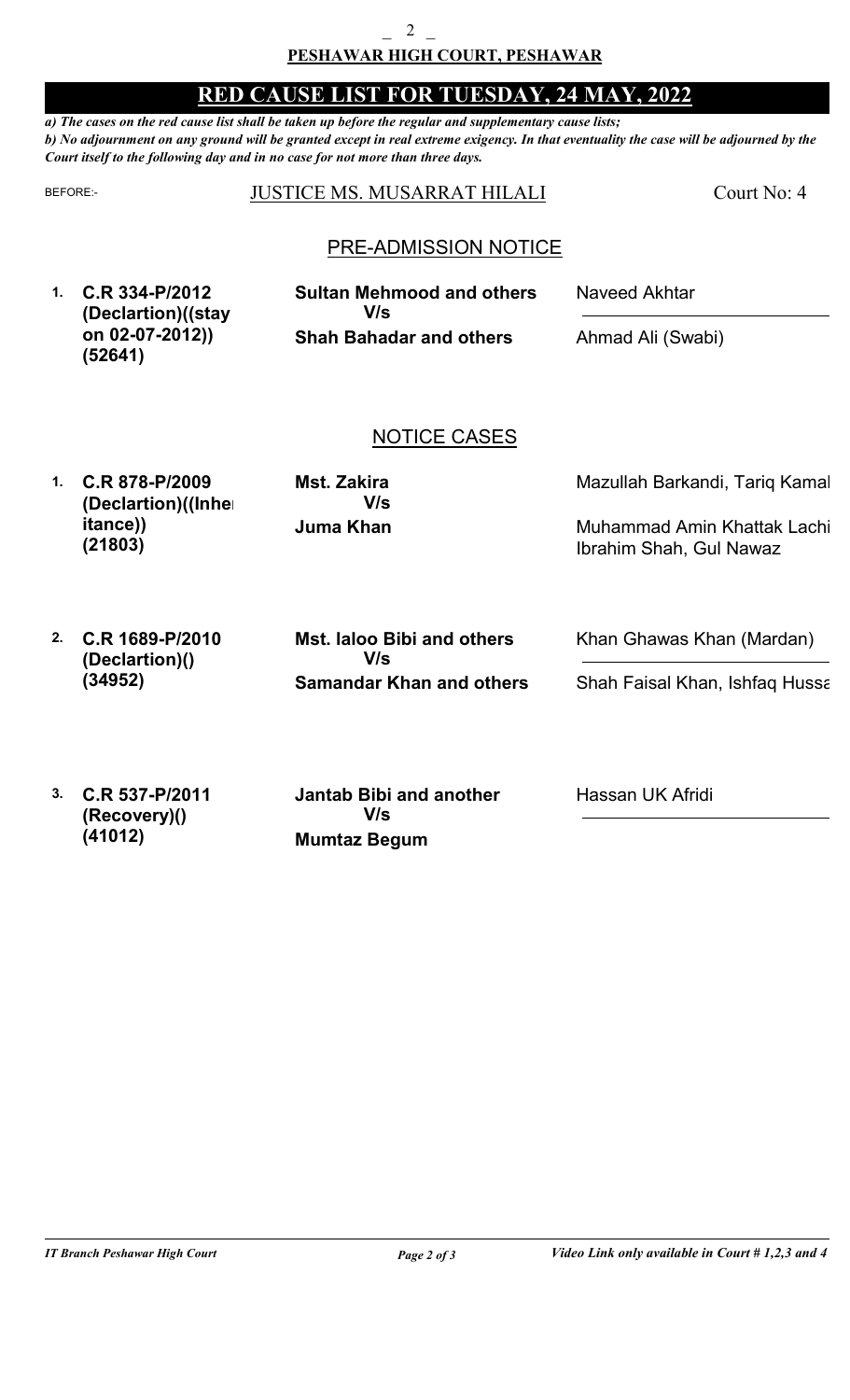#### **PESHAWAR HIGH COURT, PESHAWAR**  $\overline{3}$

### **RED CAUSE LIST FOR TUESDAY, 24 MAY, 2022**

*a) The cases on the red cause list shall be taken up before the regular and supplementary cause lists; b) No adjournment on any ground will be granted except in real extreme exigency. In that eventuality the case will be adjourned by the Court itself to the following day and in no case for not more than three days.*

**1.**

#### MR. JUSTICE MOHAMMAD IBRAHIM KHAN & BEFORE: MR. JUSTICE S.M. ATTIQUE SHAH

Court No: 5

# NOTICE CASES

| W.P 684-P/2013     |
|--------------------|
| (Services) With IR |
| with coc.s 147-    |
| p/17(N) 101-       |
| p/2017(N) with     |
| cms. 528-p/15,     |
| 901/15(N)          |
| 125/16(N) 38-      |
| p/14(M) 1716-      |
| p/2016(N) 165-     |
| p/16(M) 222-       |
| p/2018(M) 223-     |
| p/18(M) 297-       |
| p/2018(M) 2303-    |
| p/2019(M)((Senior  |
| Part on the list)  |
| Employee of FAT/   |
| <b>D.C Seek</b>    |
| absorbtion stay    |
| granted on         |
| 2/4/2013)          |
| (62853)            |
| W.P 4357/2020      |
|                    |

**Fed of Pakistan through Secretary (SAFRON) and others Sher Nawaz Khan and others V/s**

, Qazi Muhammad Anwar, Khali Rehman, Yousaf Ali, Zartaj Anw Khan

Abdul Karim Mehsood, Zahanat Ullah, Yousaf Khan, AG KPK

Abdul Majeed

**Secertary** 

**2. Cr.A 792- P/2004(302/324/34 PPC) (9233)**

**The State & anothers Akhtar Alam V/s**

Saadullah Khan Marwat

Kamran Ullah, Writ Petition Branch AG Office, Qalat Khan

Altaf Khan

Waqar Khan, Mian Asif Aman, Shabbir Hussain Gigyani, AG KI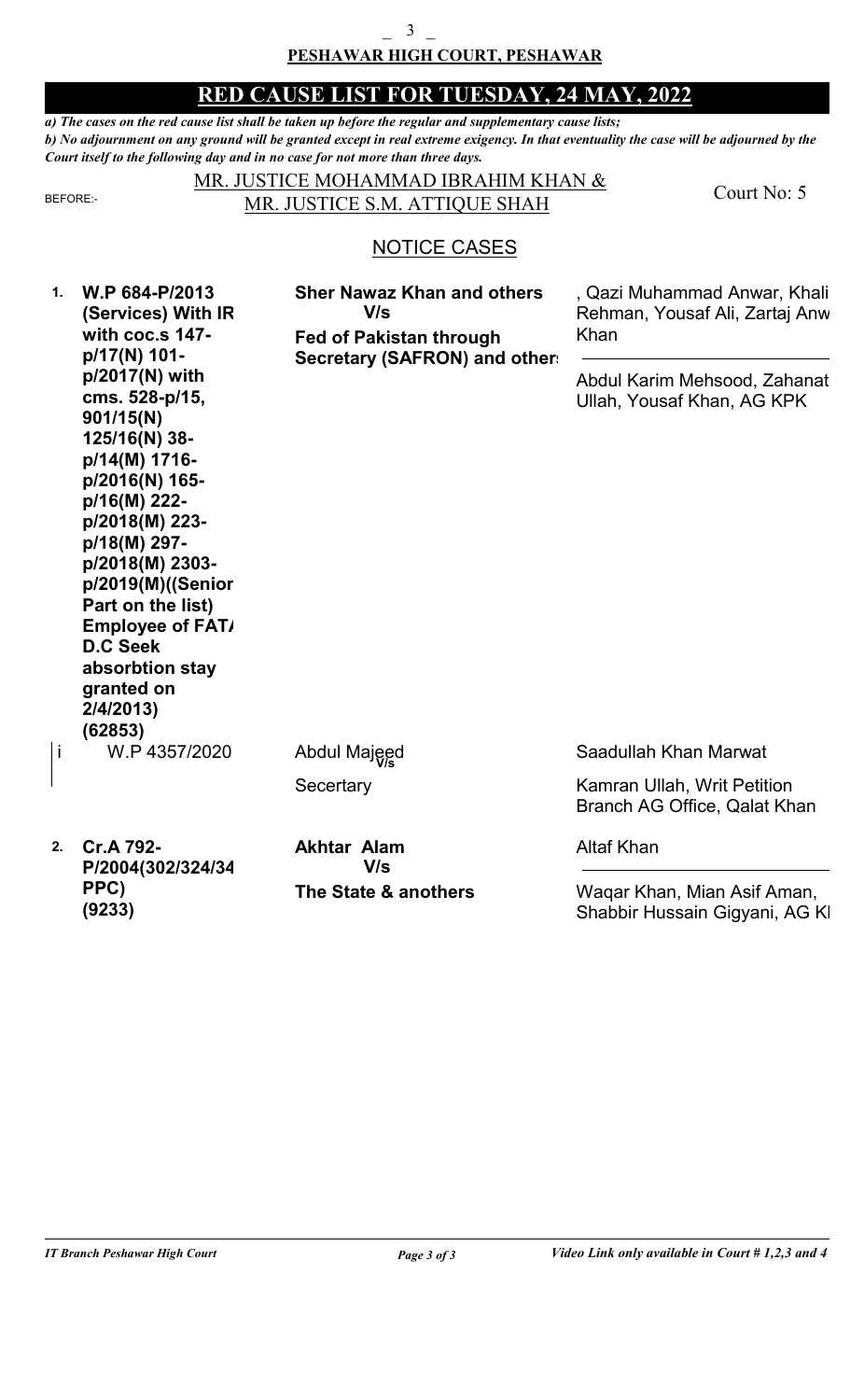### **PESHAWAR HIGH COURT, PESHAWAR**  $\mathbf 1$

### DAILY LIST FOR TUESDAY, 24 MAY, 2022

#### MR. JUSTICE QAISER RASHID KHAN, CHIEF JUSTICE & BEFORE: MR. JUSTICE SHAKEEL AHMAD

Court No: 1

# MOTION CASES

**1. W.P 3707-P/2021 with IR, with CM No. 855/2022((Senior Part of the Motion Cases))(Civil-Others) (181440)**

**Cheif Administrator Auqaf & Others (Date By Court) Saif ur Rehman & Others V/s**

Ahmad Zeb (Charsadda)

Nasir Mehmood, Wasiullah Jan, Muhammad Javed, Muhammad Ibrar, Writ Petition Branch AG **Office** 

**2. COC 383- P/2021(in WP No. 3390/2020 (Against Order HJ-VII,X))(Writ Petitions-Contempt of Court) (181399)**

**Provincial Govt & Others (Date By Court) Ms Raham Shad & Others V/s**

Mazhar Ali Shah (Peshawar)

Imran Khan Yousafzai., Syed Jawad Ullah Shah, Muhammad Anwar Khan Banvi, Writ Petition Branch AG Office, Mian Ainullah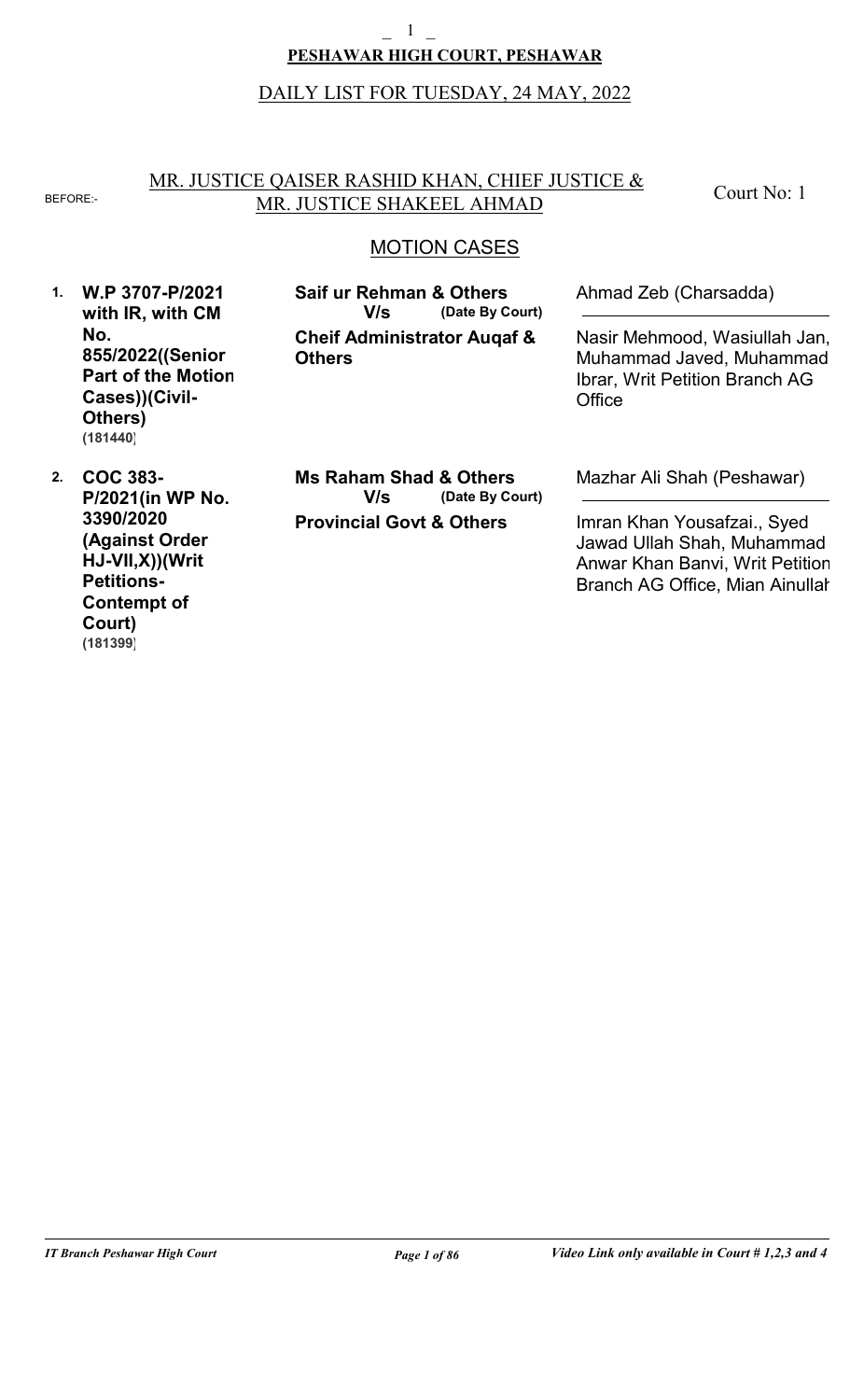#### $\overline{2}$

### **PESHAWAR HIGH COURT, PESHAWAR**

# DAILY LIST FOR TUESDAY, 24 MAY, 2022

### MR. JUSTICE QAISER RASHID KHAN, CHIEF JUSTICE & BEFORE: MR. JUSTICE SHAKEEL AHMAD

Court No: 1

# MOTION CASES

| 3.   | <b>COC 411-</b><br><b>P/2021(in COC</b>                                                                                                  | <b>Dilawar Khan</b><br>V/s<br>(Date By Court) | Saadat Ullah Khan Tangi                                                                |
|------|------------------------------------------------------------------------------------------------------------------------------------------|-----------------------------------------------|----------------------------------------------------------------------------------------|
|      | No. 195/19 in WP<br>No. 6231-P/18<br>(Against Order<br>Ex.Judges))(Writ<br><b>Petitions-</b><br><b>Contempt of</b><br>Court)<br>(182282) | <b>Dost Muhammad</b>                          | Writ Petition Branch AG Office,<br>Ibrar Ahmed (Focal Person IGP)                      |
| İ    |                                                                                                                                          | COC 109/2021 in COC Khan Muhammad & Others    | Muhammad Ajmal Khan                                                                    |
|      | 201/2019 in WP 4029-<br>HCJ,IX)                                                                                                          | P/2018 (Against Order Muslim Khan & Others    | Wali Khan Afridi, Writ Petition<br>Branch AG Office, Ibrar Ahmed<br>(Focal Person IGP) |
| Îİ   | COC 412/2021 in COC Mst Yasmeen Begum                                                                                                    |                                               | Saadat Ullah Khan Tangi                                                                |
|      | No. 123-P/17 in WP<br>No. 3696-P/2015                                                                                                    | <b>Alaf Gul</b>                               | Writ Petition Branch AG Office,<br>Ibrar Ahmed (Focal Person IGP                       |
| Ϊİİ  |                                                                                                                                          | COC 413/2021 in COC Muhammad Akram Jan        | Saadat Ullah Khan Tangi                                                                |
|      | No. 318-P/19 in WP<br>No. 1997/18                                                                                                        | Khan Zada                                     | Writ Petition Branch AG Office,<br><b>Ibrar Ahmed (Focal Person IGP</b>                |
| İV   |                                                                                                                                          | COC 414/2021 in COC Muhammad Akram Jan        | Saadat Ullah Khan Tangi                                                                |
|      | No. 316-P/19 in WP<br>No. 2001-P/18                                                                                                      | Ayan Shah                                     | Writ Petition Branch AG Office,<br>Ibrar Ahmed (Focal Person IGP                       |
| ٧    |                                                                                                                                          | COC 415/2021 in COC Muhammad Akram Jan        | Saadat Ullah Khan Tangi                                                                |
|      | No. 320-P/19 in WP<br>No. 2000/18                                                                                                        | <b>Syed Muhammad</b>                          | Writ Petition Branch AG Office,<br>Ibrar Ahmed (Focal Person IGP                       |
| Vİ   |                                                                                                                                          | COC 416/2021 in COC Muhammad Akram Jan        | Saadat Ullah Khan Tangi                                                                |
|      | No. 321/19 in WP No.<br>1994/18                                                                                                          | <b>Falak Naz</b>                              | Writ Petition Branch AG Office,<br>Ibrar Ahmed (Focal Person IGP                       |
| Vii  |                                                                                                                                          | COC 417/2021 in COC Muhammad Akram Jan        | Saadat Ullah Khan Tangi                                                                |
|      | No. 319/19 in WP No.<br>1999/18                                                                                                          | <b>Ismail</b>                                 | Writ Petition Branch AG Office,<br>Ibrar Ahmed (Focal Person IGP                       |
| Viii |                                                                                                                                          | COC 418/2021 in COC Muhammad Akram Jan        | Saadat Ullah Khan Tangi                                                                |
|      | No. 317/19 in Wp No.<br>1995/18                                                                                                          | Ghahi Gula                                    | Writ Petition Branch AG Office,<br>Ibrar Ahmed (Focal Person IGP                       |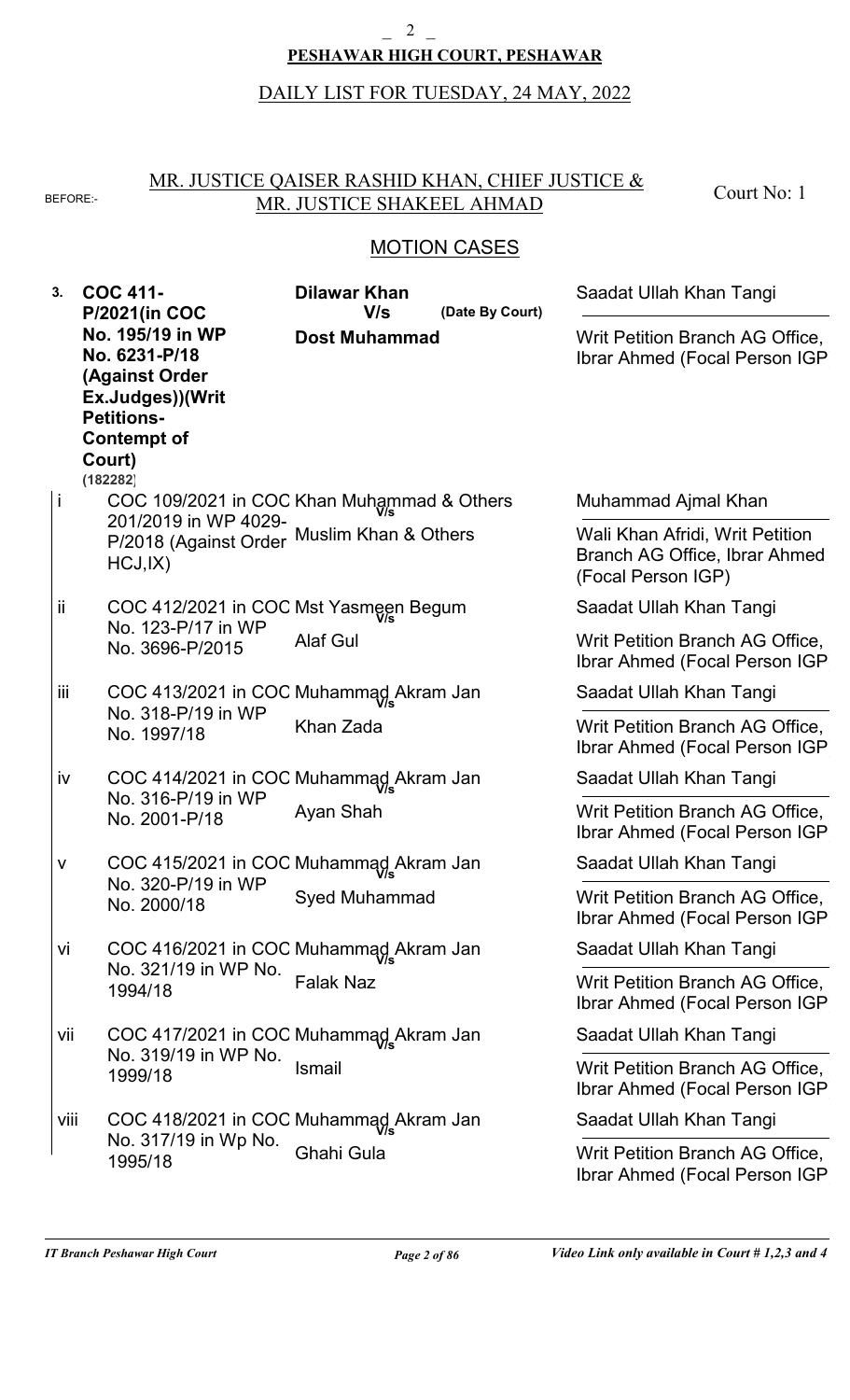#### $\overline{3}$

### **PESHAWAR HIGH COURT, PESHAWAR**

DAILY LIST FOR TUESDAY, 24 MAY, 2022

#### MR. JUSTICE QAISER RASHID KHAN, CHIEF JUSTICE & BEFORE:- MR. JUSTICE SHAKEEL AHMAD

Court No: 1

### **MOTION CASES**

- COC 419/2021 in COC Mst Yasmeen Begum **V/s** No. 126-P/19 in Wp no. 3699/15 Dost Muhammad ix
- COC 420/2021 in COC Mst Nisar Begum **V/s** No. 326-P/19 in Wp No. 1996/18 Shah Khalid x
- COC 421/2021 in COC Muhammad Akram Jan<br>Na 215/10 in WD Na No. 315/19 in WP No. 1993/18 Zerullah xi
- COC 422/2021 in COC Muhammad Akram Jan<br>Na 233 B/40 in um Na No. 322-P/19 in wp No. 1998/19 Sher Wali xii
- COC 423/2021 in COC Mst Zubaida Begum **V/s** No. 121-P/2017 in WP No. 3694/15 Bawar & Others xiii

**4. COC 506-P/2021 with cm no 196/2022(in WP No. 2366-P/18 (Against Order HJ-VII,X))(Writ Petitions-Contempt of Court) (185290)**

**5. COC 65-P/2022(in WP No. 3417-P/19 (Decided by HJ-I,IX))(Writ Petitions-Contempt of Court) (188764)**

**Muhammad Sohail & others**

**(Date By Court)**

**Afzal Latif & others**

**V/s**

**Muhammad Hamayun Khan Muhammad Younas V/s**

Saadat Ullah Khan Tangi

Writ Petition Branch AG Office, Ibrar Ahmed (Focal Person IGP)

Saadat Ullah Khan Tangi

Writ Petition Branch AG Office, Ibrar Ahmed (Focal Person IGP)

Saadat Ullah Khan Tangi

Writ Petition Branch AG Office, Ibrar Ahmed (Focal Person IGP)

Saadat Ullah Khan Tangi

Writ Petition Branch AG Office, Ibrar Ahmed (Focal Person IGP)

Saadat Ullah Khan Tangi

Attaullah, Writ Petition Branch A Office, Ibrar Ahmed (Focal Person IGP)

Noor Muhammad Khattak

Deputy Attorney General, Hidayatullah (Focal Person), Muhammad Iqbal, Khan Zeb, M. Zakaullah Jan, Muhammad Kha Matten, Writ Petition Branch AG **Office** 

### Mian Asif Aman

Siraj Ahmad Khan, Writ Petition Branch AG Office, Yousaf Ali Khan, Ishfaq Ahmad Saleem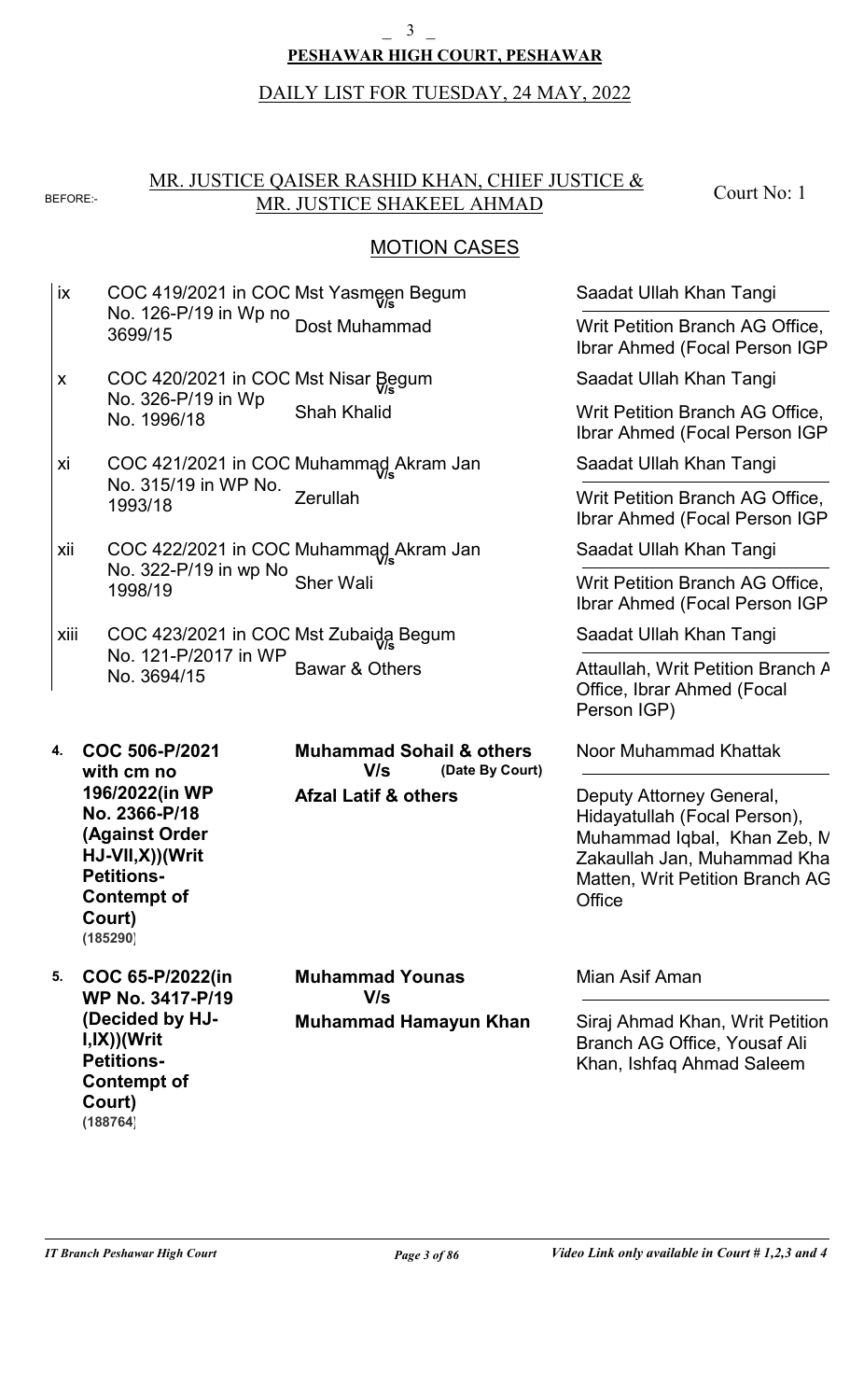#### $\overline{4}$

### **PESHAWAR HIGH COURT, PESHAWAR**

# DAILY LIST FOR TUESDAY, 24 MAY, 2022

### MR. JUSTICE QAISER RASHID KHAN, CHIEF JUSTICE & BEFORE: MR. JUSTICE SHAKEEL AHMAD

Court No: 1

# MOTION CASES

| 6. | COC 87-P/2022(in<br>WP No. 4154/2021<br>(Against Order<br>HJ-X, XVI))(Writ<br><b>Petitions-</b><br><b>Contempt of</b><br>Court)<br>(189436) | Syed Sajjad Ali Shah & another<br>V/s<br>Syed Imtiaz Hussain Shah &<br>others | In Person                                                                                                                                                                                      |
|----|---------------------------------------------------------------------------------------------------------------------------------------------|-------------------------------------------------------------------------------|------------------------------------------------------------------------------------------------------------------------------------------------------------------------------------------------|
|    |                                                                                                                                             |                                                                               | Sadagat Ullah, Writ Petition<br>Branch AG Office, Dr. Amer<br>Hamid, Shah Baz Khan for (Sec<br>Health)                                                                                         |
| 7. | W.P 5792-<br>P/2019(Shuhada-                                                                                                                | <b>Meera Khan</b><br>V/s<br>(Date By Court)                                   | Rasheed Ahmad Mohmand                                                                                                                                                                          |
|    | <b>Shuhada</b><br>Package)<br>(151132)                                                                                                      | <b>Government of KPK</b>                                                      | Deputy Attorney General, Kamra<br>Ullah, Amin Khan., Zia ur<br>Rehman, Writ Petition Branch A<br>Office, Qalat Khan                                                                            |
| 8. | W.P 4402-<br>P/2021((Heard at                                                                                                               | <b>Shah Nawaz Khan &amp; others</b><br>V/s                                    | <b>Gulab Shah Afridi</b>                                                                                                                                                                       |
|    | some length by<br>HJ-VII, IX)) (Fiscal-<br>Custom)<br>(183731)                                                                              | <b>Federation of Pakistan &amp; other:</b>                                    | Deputy Attorney General,<br>Muhammad Jamil, Law Officer<br>FBR, Asghar Ali, Writ Petition<br>Branch AG Office, Qalat Khan                                                                      |
| 9. | C.m 632-P/2022 In<br>W.P 4454-                                                                                                              | <b>Imran Khan</b><br>V/s                                                      | <b>Abdullah Shah</b>                                                                                                                                                                           |
|    | P/2021(Land-<br><b>Acquisition)</b><br>(183903)                                                                                             | Govt of Kp                                                                    | Deputy Attorney General, Mirzal<br>Khan, Rehman Khattak,<br>Muhammad Hanif Gul, Abdul Ra<br>Writ Petition Branch AG Office,<br>Ibrar Ahmed (Focal Person IGP)<br>Qaisar Zaman (Superintendent) |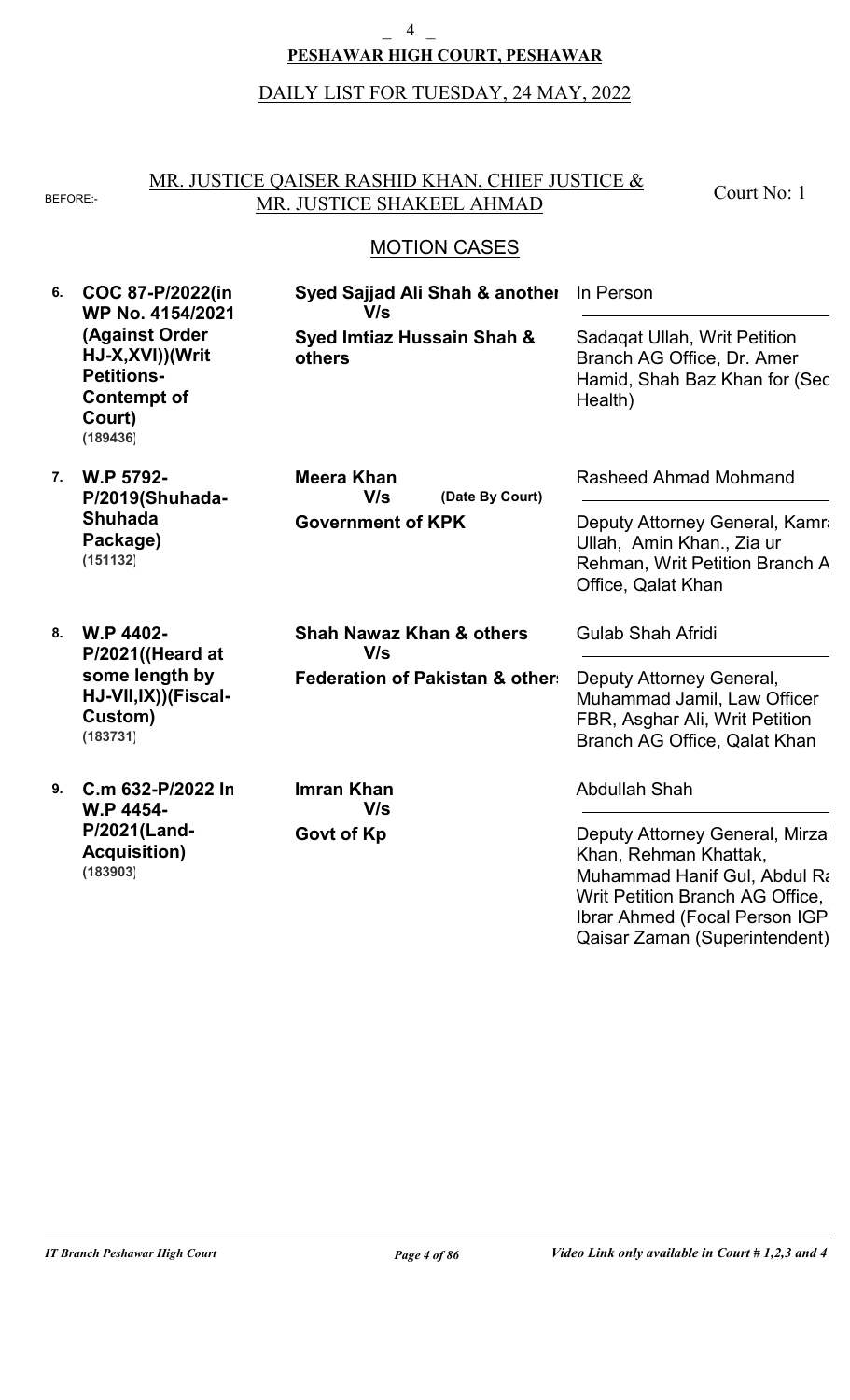#### \_ 5 \_

### **PESHAWAR HIGH COURT, PESHAWAR**

#### DAILY LIST FOR TUESDAY, 24 MAY, 2022

#### MR. JUSTICE QAISER RASHID KHAN, CHIEF JUSTICE & BEFORE: MR. JUSTICE SHAKEEL AHMAD

Court No: 1

### MOTION CASES

| 10. | W.P 4666-P/2021<br>with IR With CM<br>261/2022, With<br><b>Rev Pett</b><br>74/2022(Coal<br><b>Stock)</b> (Environme<br>nt-Others)<br>(184671) | <b>MS Wakeel Khan Coal Stock</b><br>aka Khalil Coal Co<br>V/s<br>(Date By Court)<br>Govt of KP & othes | Munsif Saeed, Saquib Iftikhar<br>Akhunzada Syed Pervez, Writ<br>Petition Branch AG Office, Arsha<br>Jamal, Rashid Ali, Qaisar Zama<br>(Superintendent) |
|-----|-----------------------------------------------------------------------------------------------------------------------------------------------|--------------------------------------------------------------------------------------------------------|--------------------------------------------------------------------------------------------------------------------------------------------------------|
|     | FAO 198/2021                                                                                                                                  | Ms Noor Muhammad Coal Stock                                                                            | Saquib Iftikhar                                                                                                                                        |
|     |                                                                                                                                               | Govt of Khyber Pakhtunkhwa                                                                             | Writ Petition Branch AG Office,<br>Rashid Ali, Qaisar Zaman<br>(Superintendent)                                                                        |
| ii  | W.P 4667/2021 coal                                                                                                                            | MS Juma Khan Coal Stock                                                                                | Saquib Iftikhar                                                                                                                                        |
|     | stock                                                                                                                                         | Govt of KP & othes                                                                                     | Writ Petition Branch AG Office,<br>Arshad Jamal, Rashid Ali, Qaisa<br>Zaman (Superintendent)                                                           |
| iii | W.P 4979/2021                                                                                                                                 | MS Samiullah Coal Stock                                                                                | Saquib Iftikhar                                                                                                                                        |
|     |                                                                                                                                               | Govt of KP & others                                                                                    | Writ Petition Branch AG Office,<br>Arshad Jamal, Rashid Ali, Qaisa<br>Zaman (Superintendent)                                                           |
|     |                                                                                                                                               | PRE-ADMISSION NOTICE                                                                                   |                                                                                                                                                        |
|     | 11. W.P 346-<br>P/2022(Custody o                                                                                                              | Dr. Faiza Zahoor<br>V/s<br>(Date By Court)                                                             | Malik Muhammad Ajmal Khan                                                                                                                              |
|     | <b>Minors 1)Kiswa</b>                                                                                                                         | <b>Federation of Pakistan &amp; Dr.</b>                                                                | Deputy Attorney General, Shahi                                                                                                                         |

Deputy Attorney General, Shahi Mehmood Khan, Major Muhammad Naveed., Mirza Kha Mahmood., Writ Petition Branch AG Office, Ibrar Ahmed (Focal Person IGP)

# NOTICE CASES

**Amir Hasnain**

**Amir 2)Zirwa Amir & 3)Ishmal (With CM 742/2022))(-)**

**(187980)**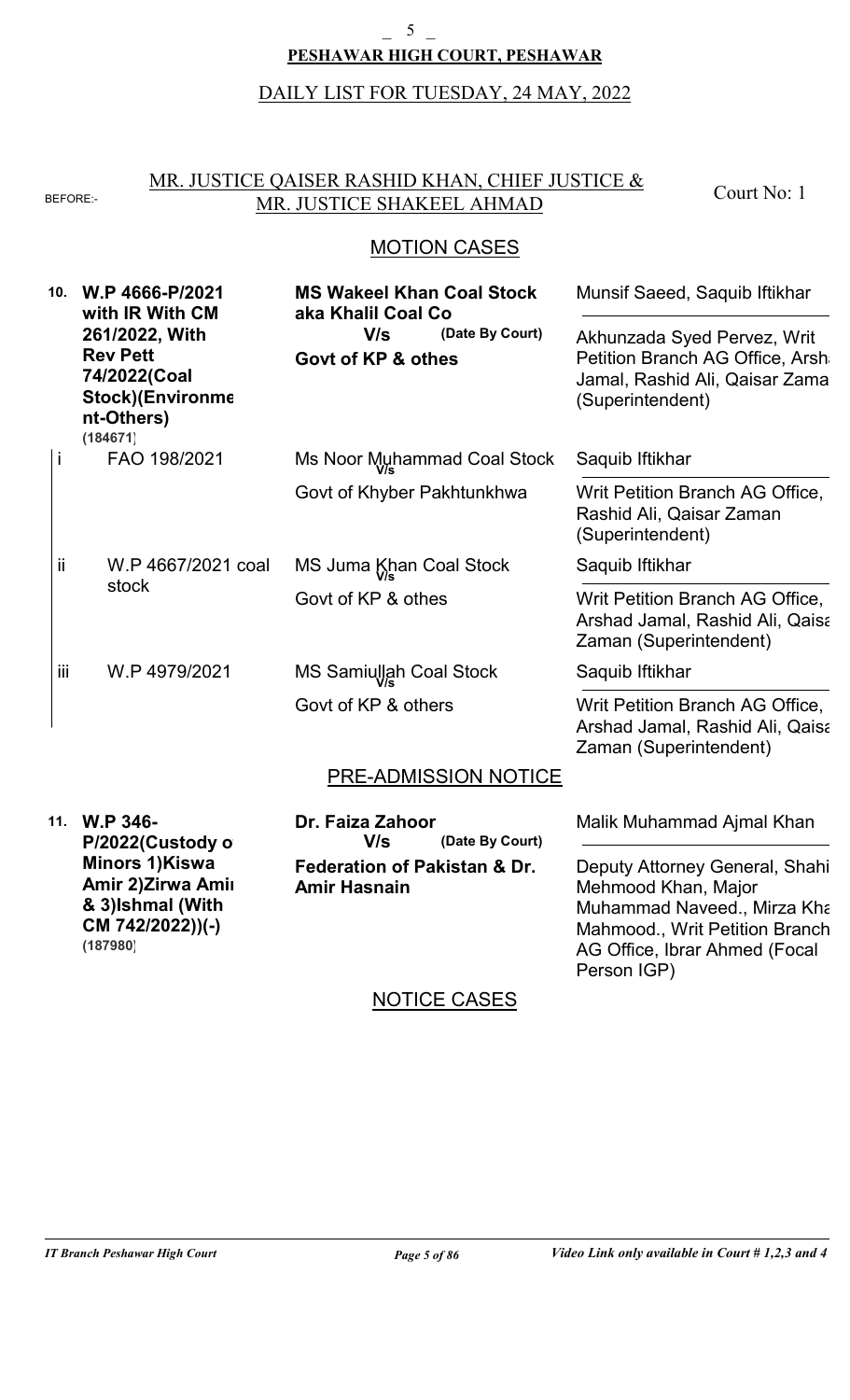#### **PESHAWAR HIGH COURT, PESHAWAR** 6

# DAILY LIST FOR TUESDAY, 24 MAY, 2022

### MR. JUSTICE QAISER RASHID KHAN, CHIEF JUSTICE & BEFORE: MR. JUSTICE SHAKEEL AHMAD

Court No: 1

| $\mathbf 1$ . | FAB 24-P/2017<br><b>With CM</b><br>318/2017(First<br><b>Appeal</b><br><b>Banking(FAB)-</b><br><b>Recovery-Decree</b><br><b>Granted After</b><br>Leave)<br>(117169) | Saad ullah khan<br>V/s<br><b>MCB Bank Limited</b>                                | <b>Bilal Ahmad Durrani</b>                               |
|---------------|--------------------------------------------------------------------------------------------------------------------------------------------------------------------|----------------------------------------------------------------------------------|----------------------------------------------------------|
|               |                                                                                                                                                                    |                                                                                  | Naqeeb Ahmad Takkar                                      |
| j             | Obj. in RFA 5/2017 in<br>RFA 187-P/2017                                                                                                                            | MS Century Insurrance Company<br>Ltd                                             | Minhaj Ahmad Khan                                        |
|               |                                                                                                                                                                    | Saadullah Khan and Others                                                        | Naqeeb Ahmad Takkar                                      |
| Ϊİ            | 188-P/2018 Rs.                                                                                                                                                     | RFA 187/2017 CM No. M/s Century Insurance Company<br>Limited through its General | Mohib Jan Salarzai, Muhammac<br><b>Irshad Mohmand</b>    |
|               | 70000000/- (stay<br>granted on 30/10/2017                                                                                                                          | Manager<br>Saad ullah khan etc                                                   | Naqeeb Ahmad Takkar, Minhaj<br>Ahmad Khan, Muhammad Arif |
|               |                                                                                                                                                                    |                                                                                  |                                                          |
| 2.            | FAB 9-P/2021                                                                                                                                                       | <b>Muhamad Javed khan &amp; others</b>                                           | <b>Khalid Anwar Afridi</b>                               |
|               | <b>With CM</b><br>188/2021(First<br><b>Appeal</b><br><b>Banking(FAB)-</b><br><b>Recovery-</b><br>Execution)<br>(174069)                                            | V/s<br><b>MCB &amp; others</b>                                                   | Minhaj Ahmad Khan                                        |
| 3.            | FAB 13-P/2022<br>with cm.                                                                                                                                          | <b>Ms Transworld International</b><br>V/s<br>(Date By Court)                     | <b>Bahlol Khattak</b>                                    |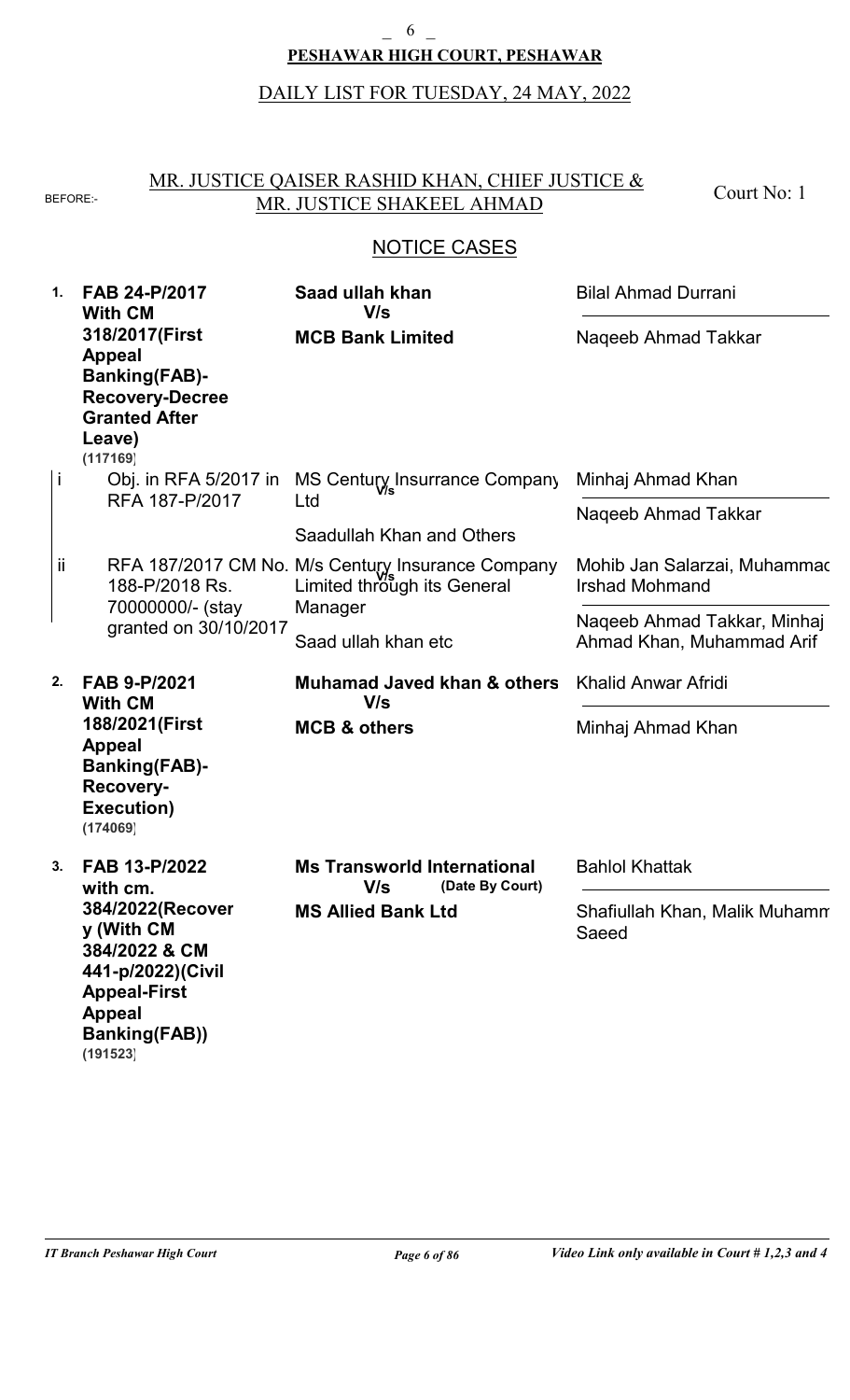# **PESHAWAR HIGH COURT, PESHAWAR**  $\overline{7}$

DAILY LIST FOR TUESDAY, 24 MAY, 2022

#### MR. JUSTICE QAISER RASHID KHAN, CHIEF JUSTICE & BEFORE: MR. JUSTICE SHAKEEL AHMAD

Court No: 1

| 4.  | W.P 3496-<br>P/2018(Senior                                   | Hassan Ali Khan<br>V/s<br>(Date By Court)                                             | Ali Gohar Durrani                                                                                 |
|-----|--------------------------------------------------------------|---------------------------------------------------------------------------------------|---------------------------------------------------------------------------------------------------|
|     | $Part)$ $(-)$<br>(128286)                                    | <b>University of Swabi</b>                                                            | DAG PAK, MUZAMIL KHAN                                                                             |
| İ   | W.P 3408/2018                                                | Muhammad Aqeel Khan                                                                   | <b>Rehman Ullah Shah</b>                                                                          |
|     |                                                              | University of Swabi                                                                   | AG KPK, MUZAMIL KHAN                                                                              |
| ij. | W.P 3680/2018                                                | Ashfaq Ali Khhattak and Others                                                        | Ali Gohar Durrani,                                                                                |
|     |                                                              | University of Swabi through its<br>Registrar University of Swabi and<br><b>Others</b> | Muzammil Khan, AG KPK                                                                             |
| iii | W.P 4615/2018 (PH by Dr. Ilyas Khan                          |                                                                                       | <b>Rehman Ullah Shah</b>                                                                          |
|     | HCJ ) with<br>CM.1611/2019                                   | University of Swabi                                                                   | Muzammil Khan, AG KPK, Sard<br><b>Javaid Manshera</b>                                             |
| iv  | W.P 2119/2019                                                | Muhammad Aqeel Khan                                                                   | <b>Rehman Ullah Shah</b>                                                                          |
|     |                                                              | University of Swabi                                                                   | Muzammil Khan                                                                                     |
| 5.  | W.P 1065-P/2021<br>with IR with CM                           | <b>Bricks Kiln Owners Association</b><br><b>KP</b>                                    | Noor Alam Khan, Amanullah                                                                         |
|     | 70/2022(Senior<br>Part))(Environme<br>nt-Others)<br>(173377) | V/s<br>(Date By Court)<br><b>Govt of KP</b>                                           | Mirzali Khan, Arshad Ali<br>Chaudhary, Abdul Rauf, Writ<br>Petition Branch AG Office, Rash<br>Ali |
| İ   | W.P 4494/2021                                                | Bricks Kiln Qwners Association                                                        | Amanullah                                                                                         |
|     |                                                              | <b>KP</b><br>Govt of KP                                                               | Deputy Attorney General, Mirzal<br>Khan, Amanat Ullah Qureshi,                                    |
|     |                                                              |                                                                                       | <b>Abdul Rauf, Writ Petition Branch</b><br>AG Office, Qaisar Zaman<br>(Superintendent)            |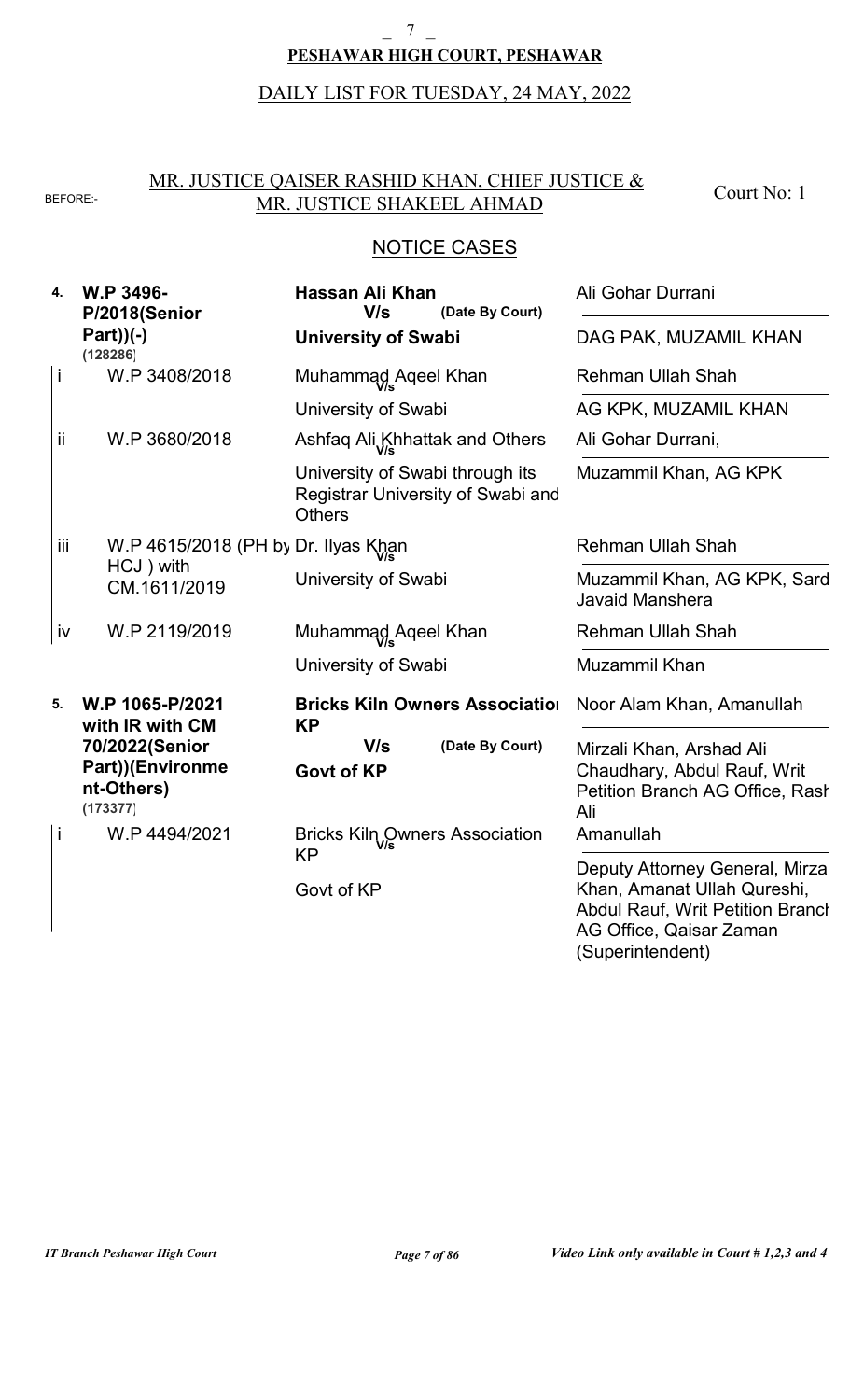#### 8

### **PESHAWAR HIGH COURT, PESHAWAR**

### DAILY LIST FOR TUESDAY, 24 MAY, 2022

#### MR. JUSTICE QAISER RASHID KHAN, CHIEF JUSTICE & BEFORE: MR. JUSTICE SHAKEEL AHMAD

Court No: 1

### NOTICE CASES

**6. COC 431-P/2019 7. COC 730 with cms no 398/2020 & 675/2022(in coc 45-P/2019 in wp 4399- P/2017(Against order HJ-II,III))(Minining Concession-Contempt of Court) P/2019(in wp 1237- P/2016(Against order HCJ,VII))(Utility-Muntazir, Director General Mines & Minerals Deptt Arbab Saqib General Manager Sui Norther Gas (Date By Court) Muzaffar Hussain Arbab Ikram Ullah** Amir Javed, Muhammad Ali Javed Iqbal Gulbela Siraj Ahmad Khan, Writ Petition Branch AG Office, Barrister Asa ul Mulk Muhammad Arif Khan, DAG PA Mian Zia ul Islam **V/s V/s (143904)**

**Consumer Rights-**

**Contempt of**

**Court)**

**(149828)**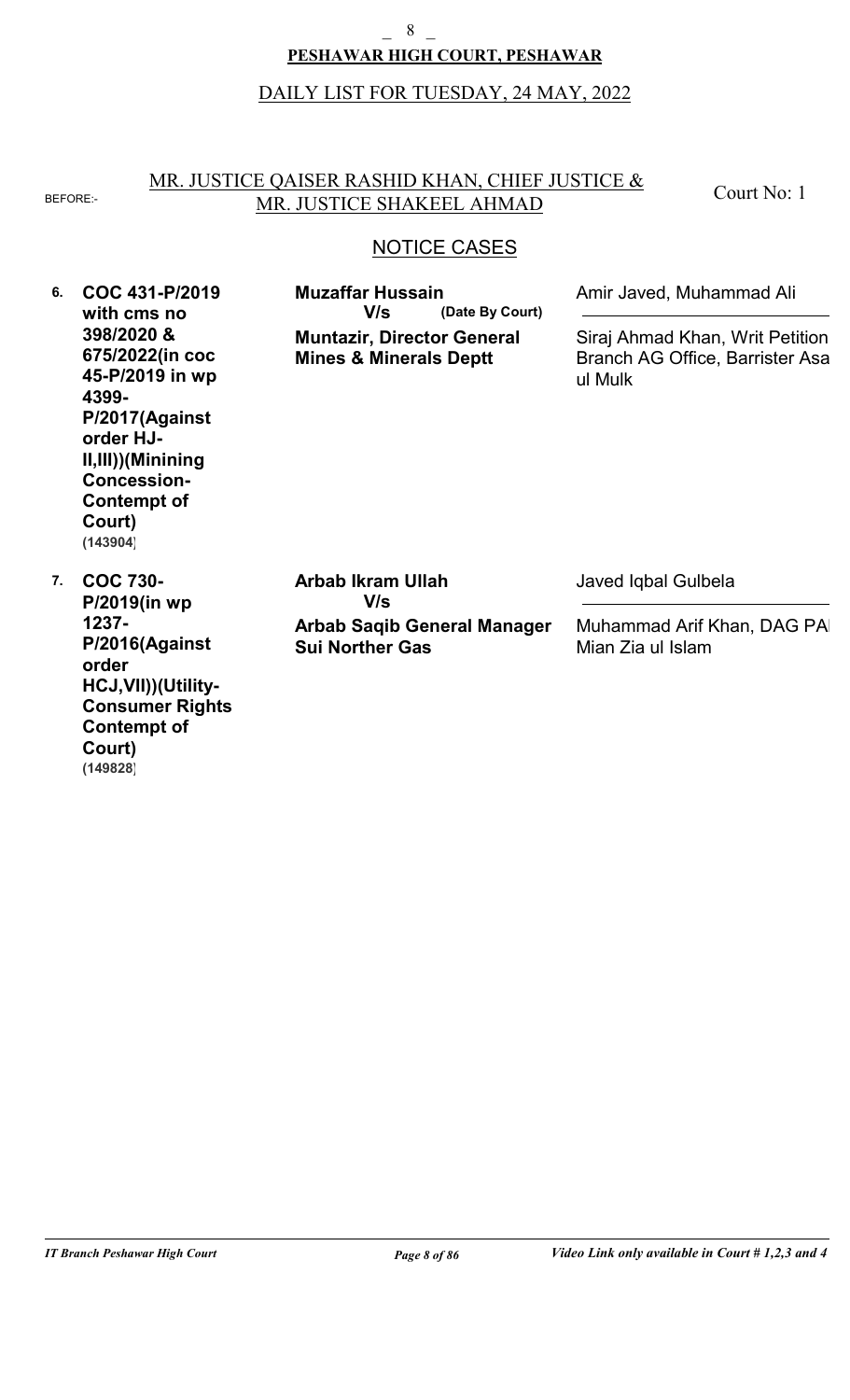### 9

### **PESHAWAR HIGH COURT, PESHAWAR**

# DAILY LIST FOR TUESDAY, 24 MAY, 2022

### MR. JUSTICE QAISER RASHID KHAN, CHIEF JUSTICE & BEFORE: MR. JUSTICE SHAKEEL AHMAD

Court No: 1

# NOTICE CASES

| 8.      | <b>COC 186-</b><br><b>P/2020(in COC</b>                                                                                     | <b>Fazal Elahi</b><br>V/s<br>(Date By Court)        | Ghulam Mohyuddin Malik                                                                                 |
|---------|-----------------------------------------------------------------------------------------------------------------------------|-----------------------------------------------------|--------------------------------------------------------------------------------------------------------|
|         | 347/2016 in W.P<br>2140/2010(Agains<br>order HCJ,IX)<br>(With CM<br>2326/2021))(NADF<br>A-Contempt of<br>Court)<br>(159071) | <b>Mir Alam Khan</b>                                | Hassan UK Afridi, Deputy<br>Attorney General, Shahid Imran<br>Gigyani, AG KPK, Muhammad<br>Mubarik Jan |
| j       | COC 374/2019 in WP                                                                                                          | Ghulam Darwaish                                     | Muhammad Farooq Malik                                                                                  |
|         | 2965/2016(Against<br>order HCJ, XIV)                                                                                        | Gohar Khan, Head Officer NADR                       | Shahid Imran Gigyani,<br>Muhammad Mubarik Jan                                                          |
| ij.     | COC 636/2019 in wp                                                                                                          | Ghulam Darwaish                                     | Muhammad Farooq Malik                                                                                  |
|         | 2965-P/2016                                                                                                                 | <b>Federation of Pakistan</b>                       | Muhammad Mubarik, DAG PAK                                                                              |
| Ϊij     | COC 732/2019 with                                                                                                           | Ghulam Dawaish                                      | Ghulam Mohyuddin Malik                                                                                 |
|         | CM.2518/2019 in wp<br>2965-P/2016                                                                                           | Mir Alam Khan, Head Officer<br><b>NADRA Office</b>  | Muhammad Mubarik, DAG PAK<br>Muhammad Mubarik Jan                                                      |
| iv      | COC 735/2019 in wp                                                                                                          | Hamid<br>V/s                                        | Muhammad Farooq Malik                                                                                  |
|         | 2965-P/2016                                                                                                                 | Mir Alam Khan, Head Officer<br><b>NADRA</b>         | Muhammad Mubarik, DAG PAK<br>Muhammad Mubarik Jan                                                      |
| $\sf V$ | COC 773/2019 in COC Naseer Ahmad                                                                                            |                                                     | <b>Muhammad Faroog Malik</b>                                                                           |
|         | 335-P/2016 in COC<br>121-P/2013 in wp<br>2139-P/2010(Against<br>order HCJ, IX) (with CN<br>2965/2019)                       | Mir Aslam Khan, Head Officer<br><b>NADRA Office</b> | Muhammad Mubarik, DAG PAK<br>Writ Petition Branch AG Office,<br>Muhammad Mubarik Jan                   |
| Vİ      | COC 871/2019 in WP                                                                                                          | Sana Ullah <sub>V/s</sub>                           | Ghulam Mohyuddin Malik                                                                                 |
|         | 2965-P/2016(Against<br>order HCJ, XI)                                                                                       | Mir Alam Khan, Head Officer<br><b>NADRA Office</b>  | Muhammad Mubarik, DAG PAK<br>Writ Petition Branch AG Office,<br>Muhammad Mubarik Jan                   |
| vii     | COC 887/2019 in wp                                                                                                          | Waheed<br>V/s                                       | Ghulam Mohyuddin Malik                                                                                 |
|         | 214-P/2017(Against<br>order HCJ, XI)                                                                                        | Mir Alam Khan, Head Officer<br><b>NADRA</b>         | Hassan UK Afridi, Muhammad<br>Mubarik, DAG PAK, Muhammac<br>Mubarik Jan                                |
| viii    | COC 888/2019 in coc                                                                                                         | Muhammad Farooq                                     | Ghulam Mohyuddin Malik                                                                                 |
|         | 335-P/2016 in wp<br>2139-P/2010(Against                                                                                     | Mir Alam Khan, Head Officer                         | Muhammad Mubarik, DAG PAK                                                                              |

*IT Branch Peshawar High Court Page 9 of 86 Video Link only available in Court # 1,2,3 and 4*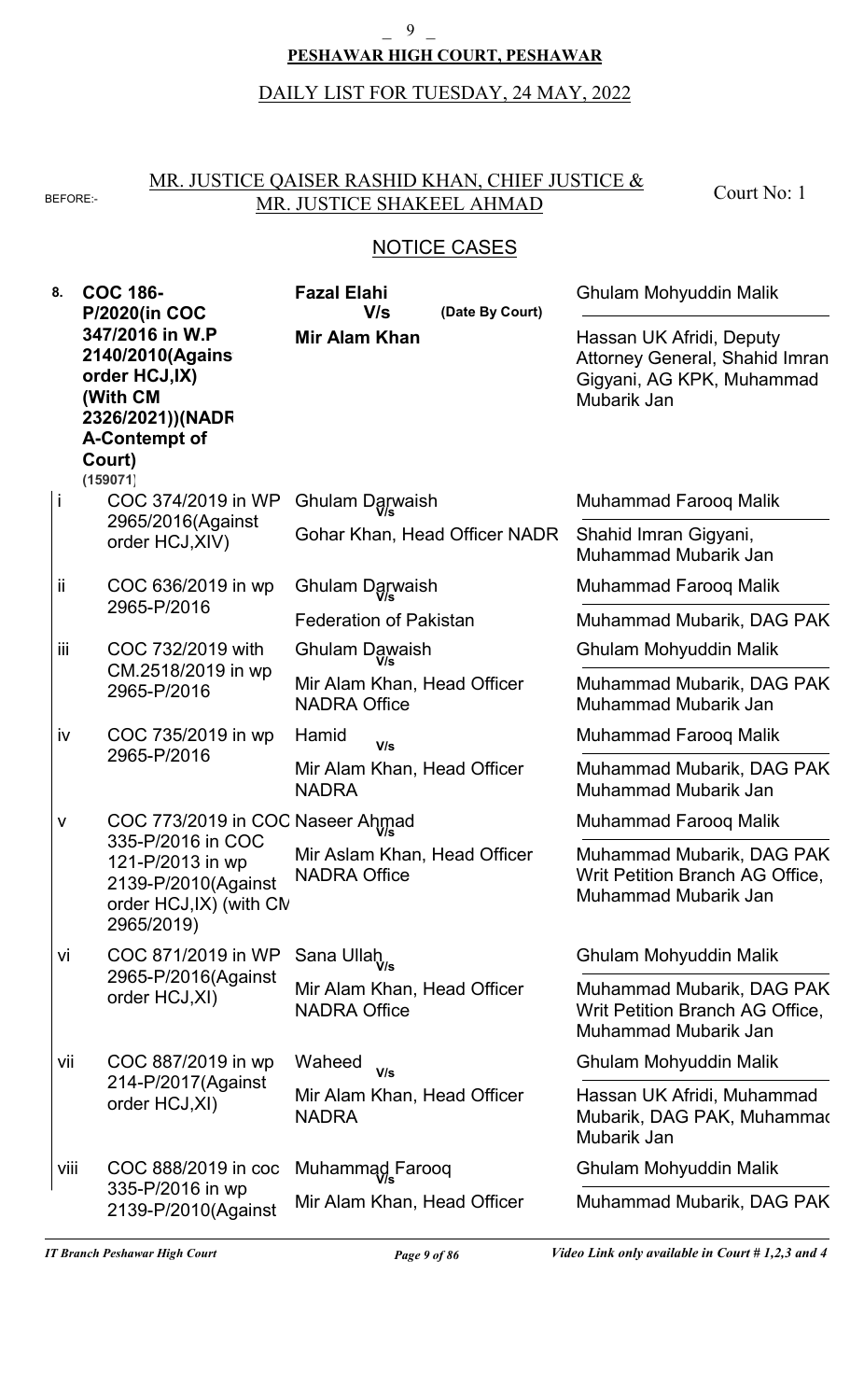### **PESHAWAR HIGH COURT, PESHAWAR**  $\frac{10}{}$

DAILY LIST FOR TUESDAY, 24 MAY, 2022

### MR. JUSTICE QAISER RASHID KHAN, CHIEF JUSTICE & BEFORE: MIN. JUSTICE CALISER RASHID KITAN, CHIEF JUSTICE & Court No: 1

|           | order HCJ, IX)                                           | <b>NADRA Office</b>                                | Muhammad Mubarik Jan                                                                                                                              |
|-----------|----------------------------------------------------------|----------------------------------------------------|---------------------------------------------------------------------------------------------------------------------------------------------------|
| <b>ix</b> | COC 889/2019 in coc                                      | Noor Aziz <sub>V/s</sub>                           | Ghulam Mohyuddin Malik                                                                                                                            |
|           | 345-P/2016 in wp<br>1027-P/2007(Against<br>order HCJ, V) | Mir Alam Khan, Head Officer<br><b>NADRA</b>        | Muhammad Mubarik, DAG PAK<br>Writ Petition Branch AG Office,<br>Muhammad Mubarik Jan                                                              |
| X         | COC 890/2019 in coc                                      | Mehbooba <sub>v/s</sub>                            | Ghulam Mohyuddin Malik                                                                                                                            |
|           | 336-P/2016 in wp<br>2141/2010(Against<br>order HCJ, IX)  | Mir Alam Khan, Head Officer<br><b>NADRA Office</b> | Muhammad Mubarik, DAG PAK<br>Muhammad Mubarik Jan                                                                                                 |
| хi        | W.P 2741/2019                                            | Mujeeb ur Rehman                                   | Ghulam Mohyuddin Malik                                                                                                                            |
|           |                                                          | Secretary Interior, Government of<br>Pakistan      | Deputy Attorney General,<br>Muhammad Mubarik, Shahzad<br>Anjum, Mirza Khalid Mahmood.,<br>Muhammad Mubarik Jan                                    |
| xii       | W.P 1283/2020                                            | Muhammad Bashir                                    | Ghulam Mohyuddin Malik                                                                                                                            |
|           |                                                          | Secretary Interior, Government of<br>Pakistan      | Deputy Attorney General,<br>Muhammad Mubarik, Shahzad<br>Anjum, Mirza Khalid Mahmood.,<br>Writ Petition Branch AG Office,<br>Muhammad Mubarik Jan |
| xiii      | W.P 1474/2020                                            | Allah Nazar                                        | Ghulam Mohyuddin Malik                                                                                                                            |
|           |                                                          | <b>Secretary Interior</b>                          | Deputy Attorney General,<br>Muhammad Mubarik, Shahzad<br>Anjum, Mirza Khalid Mahmood.,<br>Muhammad Mubarik Jan                                    |
| xiv       | W.P 4055/2020                                            | Muhammad Nazeer                                    | <b>Muhammad Faroog Malik</b>                                                                                                                      |
|           |                                                          | <b>Federation of Pakistan</b>                      | Amir Javed, Deputy Attorney<br>General, Muhammad Mubarik,<br>Shahzad Anjum, Mirza Khalid<br>Mahmood., Muhammad Mubaril<br>Jan                     |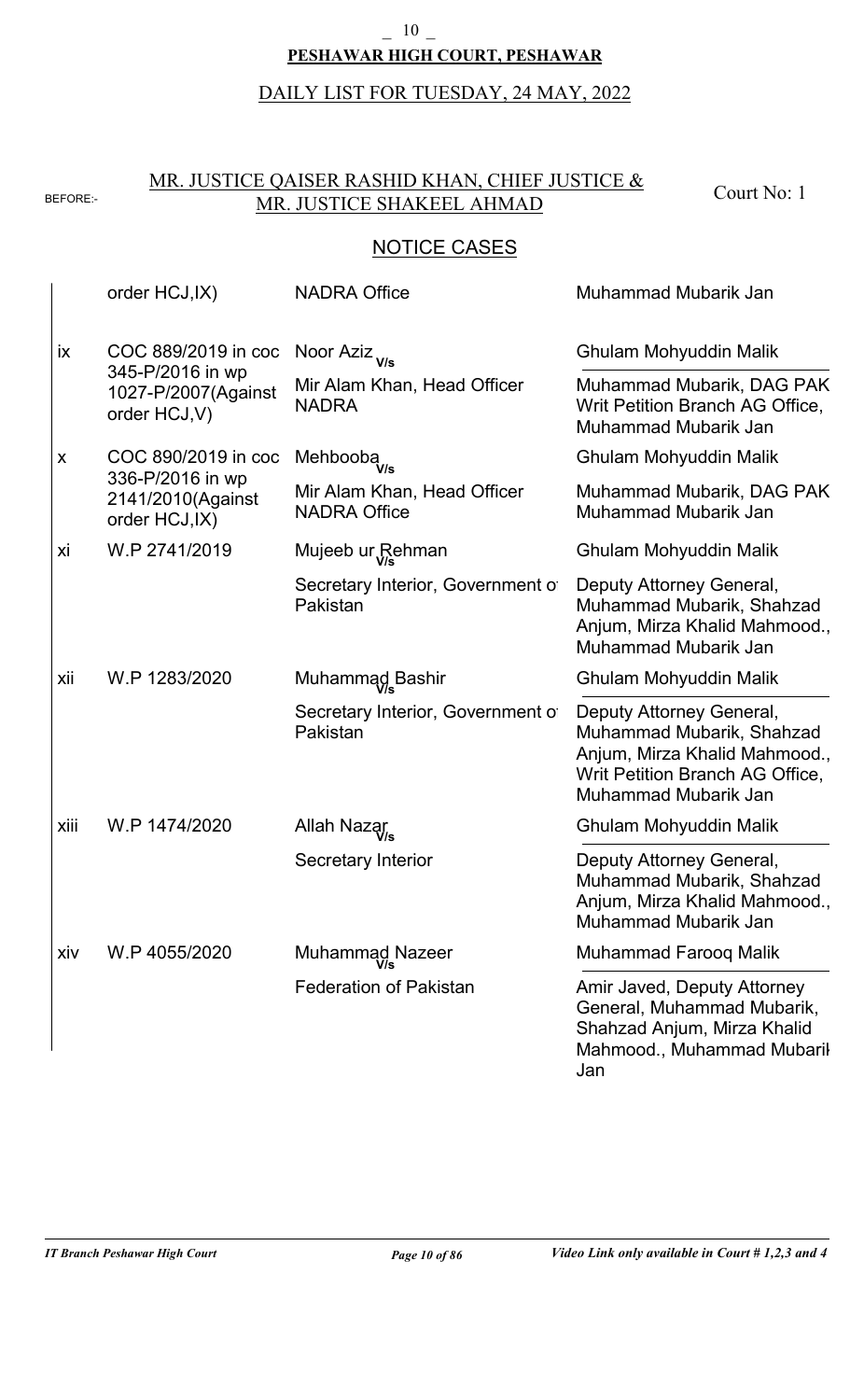#### **PESHAWAR HIGH COURT, PESHAWAR** \_ 11 \_

# DAILY LIST FOR TUESDAY, 24 MAY, 2022

### MR. JUSTICE QAISER RASHID KHAN, CHIEF JUSTICE & BEFORE: MR. JUSTICE SHAKEEL AHMAD

Court No: 1

| 9.  | COC 430-P/2020<br><b>With CM 219-</b>                                                                                              | <b>Mr Muhammad Ismail</b><br>V/s                                     | Zartaj Anwar Khan                                                                       |
|-----|------------------------------------------------------------------------------------------------------------------------------------|----------------------------------------------------------------------|-----------------------------------------------------------------------------------------|
|     | $p/2021(M)$ in(in<br><b>WP 3684-</b><br>P/2019(Against<br>order HJ-<br>I, Exjudge)) (Servic<br>e-Contempt of<br>Court)<br>(163788) | Jehan Bakht VC Agri Uni                                              | Naveed Akhtar                                                                           |
| 10. | COC 92-P/2021(in<br>WP 24-B/2016                                                                                                   | <b>Hidayat Ullah Khan</b><br>V/s                                     | <b>Bashir Khan Wazir</b>                                                                |
|     | (Against order<br>Ex.Judge, III)) (Ser<br>ice-Contempt of<br>Court)<br>(172534)                                                    | Dr Bilal Secy to WWB & Others                                        | Writ Petition Branch AG Office                                                          |
| 11. | <b>COC 444-</b><br>P/2021(in WP No.                                                                                                | <b>Abdullah</b><br>V/s                                               | Inayat ullah Khan, Israr ul Haq                                                         |
|     | 5317-P/2019<br>(Against Order<br>HJ-I, VIII)) (Writ<br><b>Petitions-</b><br><b>Contempt of</b><br>Court)<br>(183176)               | <b>Tahir Orakzai Secty Health</b>                                    | <b>AG KPK</b>                                                                           |
| 12. | <b>COC 461-</b><br><b>P/2021(In WP</b>                                                                                             | <b>Muhammad Wahid</b><br>V/s<br>(Date By Court)                      | Shah Hussain Nasapi                                                                     |
|     | 1588/2019<br><b>(Against Order</b><br>Ex.Judges))(Writ<br><b>Petitions-</b><br><b>Contempt of</b><br>Court)<br>(183472)            | <b>Sajid Jadoon Secty Excise &amp;</b><br><b>Taxation KPK Others</b> | Gohar Rehman Khattak, Rehma<br>Khattak, Writ Petition Branch AC<br>Office, Arshad Javed |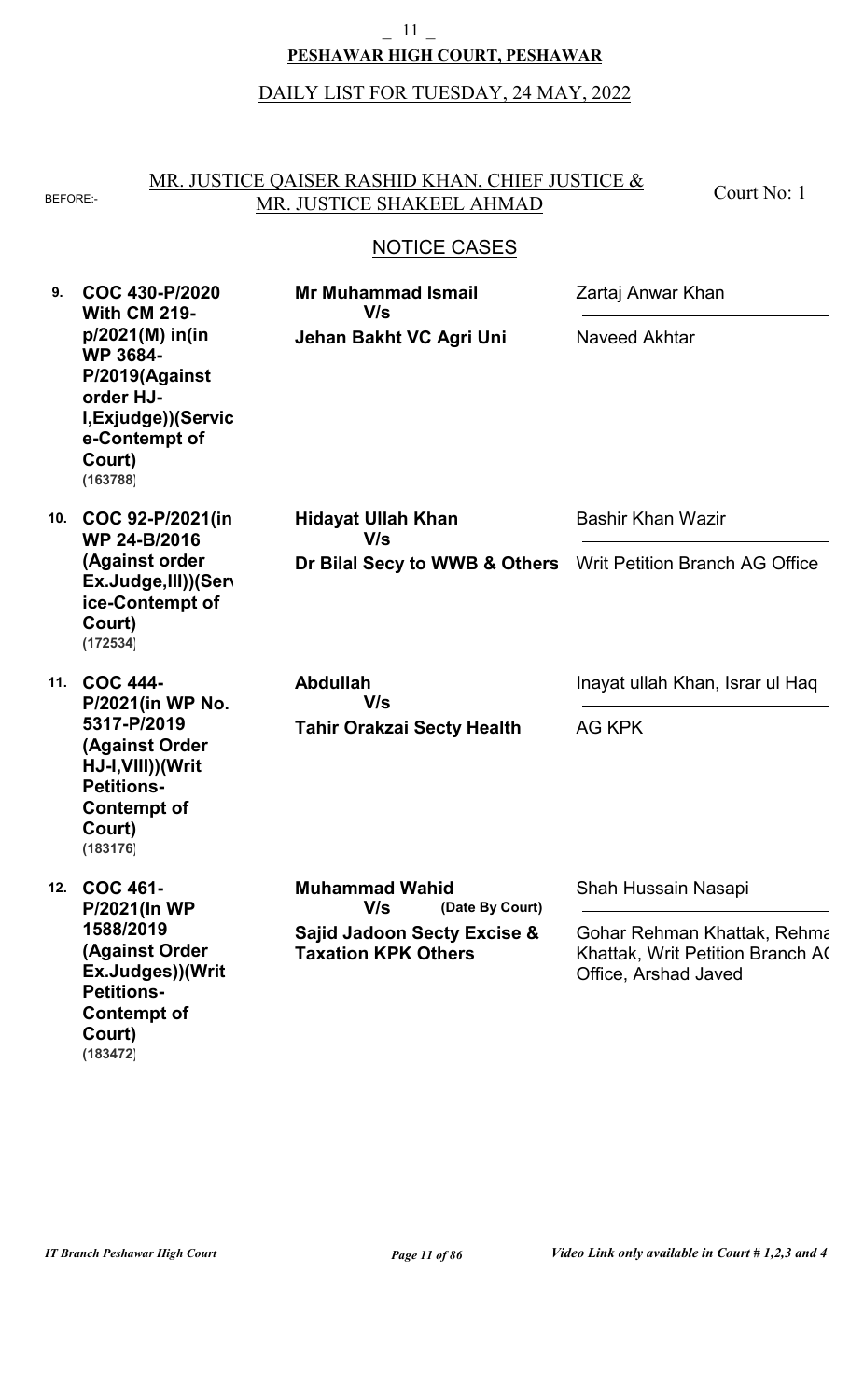#### **PESHAWAR HIGH COURT, PESHAWAR**  $\frac{12}{}$

# DAILY LIST FOR TUESDAY, 24 MAY, 2022

### MR. JUSTICE QAISER RASHID KHAN, CHIEF JUSTICE & BEFORE: MR. JUSTICE SHAKEEL AHMAD

Court No: 1

# NOTICE CASES

| 13. | COC 40-P/2022(in<br><b>WP No. 3386-</b><br>p/2020 (Against<br><b>Order HJ-</b><br>I, VII)) (Writ<br><b>Petitions-</b><br><b>Contempt of</b><br>Court)<br>(187701) | <b>Fida Hussain</b><br>V/s<br><b>DEO M &amp; others</b> | (Date By Court) | Saadullah Khan Marwat<br>Hidayatullah (Focal Person),<br>Muhammad Khalid Matten, Writ<br><b>Petition Branch AG Office</b>                                                                                          |
|-----|-------------------------------------------------------------------------------------------------------------------------------------------------------------------|---------------------------------------------------------|-----------------|--------------------------------------------------------------------------------------------------------------------------------------------------------------------------------------------------------------------|
| 14. | <b>W.P 342-</b><br>P/2018(Illigal leas<br>of Protected                                                                                                            | <b>Dr.Adnan Khan</b><br>V/s                             | (Date By Court) | Dr. Adnan Khan (swat)                                                                                                                                                                                              |
|     | <b>Forest Land for</b><br><b>Commercial</b><br>use)(Environment<br>-Others)<br>(120697)                                                                           | <b>Govt of KPK and Others</b>                           |                 | AG KPK, DAG kpk, Asad Jan<br>Advocate                                                                                                                                                                              |
| İ   | W.P 3248/2020                                                                                                                                                     | Abdur Razaq                                             |                 | Malik Muhammad Ajmal Khan                                                                                                                                                                                          |
|     |                                                                                                                                                                   | Govt of KPk                                             |                 | Attaullah, Kabir Khan, Writ<br>Petition Branch AG Office, Rash<br>Ali, Asad Jan Advocate                                                                                                                           |
| ij. | W.P 5304/2021                                                                                                                                                     | Razitu Billah                                           |                 | Sher Hyder Khan                                                                                                                                                                                                    |
|     |                                                                                                                                                                   | <b>Federation of Pakistan</b>                           |                 | Deputy Attorney General, Mr.<br>Muhammad Nazir Malik, Mr<br>Aurangzeb Khan, Ikram Ullah<br>Khan, Writ Petition Branch AG<br>Office, Arshad Jamal, Rashid Al<br>Asad Jan Advocate, Qaisar<br>Zaman (Superintendent) |
| 15. | W.P 1261-<br>P/2021(Criminal-                                                                                                                                     | <b>Mst. Malka Khatoon</b><br>V/s                        | (Date By Court) | <b>Syed Abdul Fayaz</b>                                                                                                                                                                                            |
|     | <b>Registrartion of</b><br>Case)                                                                                                                                  | <b>Rizwan &amp; another</b>                             |                 | <b>Writ Petition Branch AG Office</b>                                                                                                                                                                              |

**(173900)**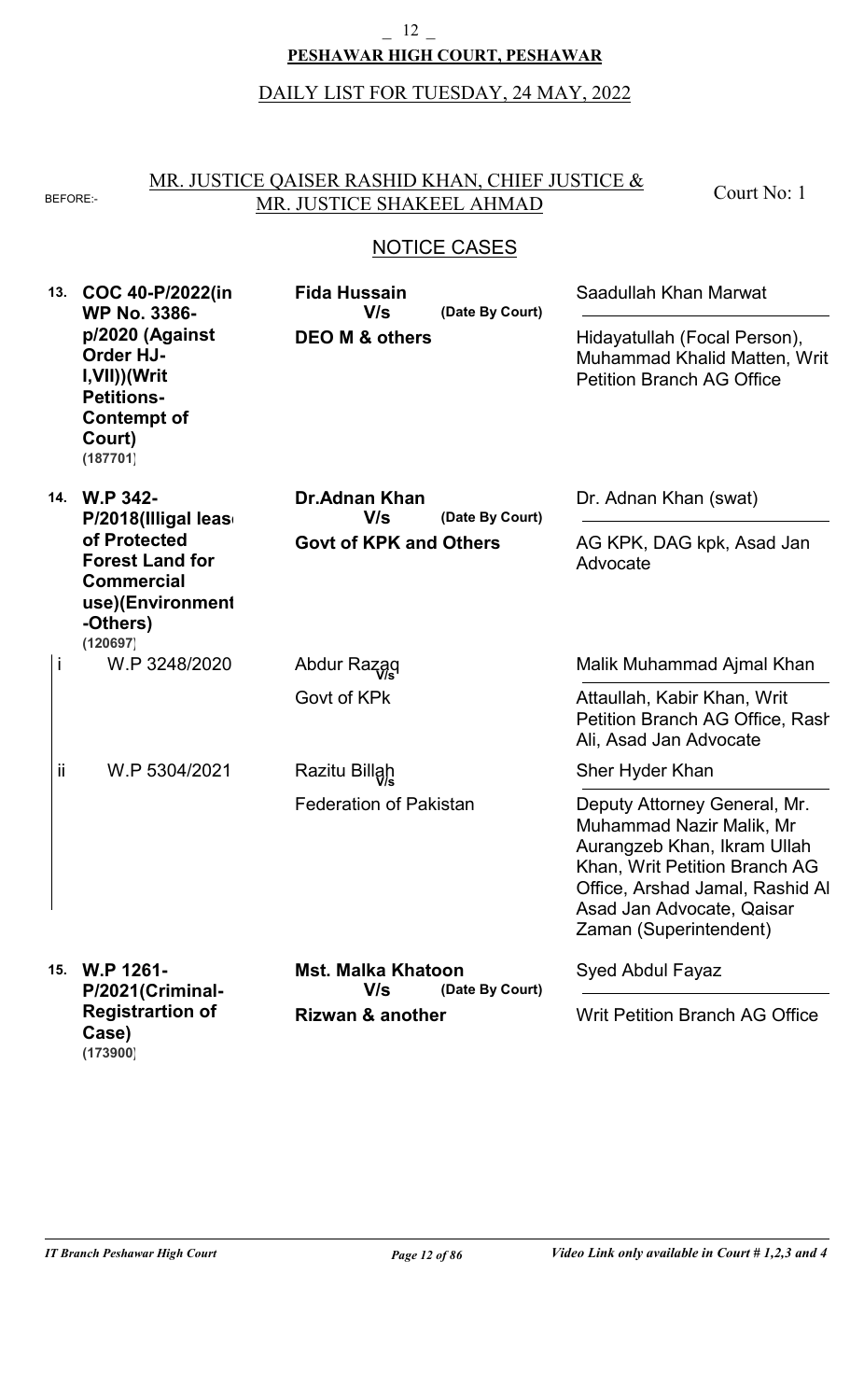#### **PESHAWAR HIGH COURT, PESHAWAR** \_ 13 \_

# DAILY LIST FOR TUESDAY, 24 MAY, 2022

#### MR. JUSTICE QAISER RASHID KHAN, CHIEF JUSTICE & BEFORE: MR. JUSTICE SHAKEEL AHMAD

Court No: 1

### NOTICE CASES

**16. W.P 2450-P/2021 with IR(Schedule-IV of ATA (PH by HCJ, IX))(NADRA-Others) (177433)**

**Govt of KP (Date By Court) Khurshid Anwar Jawadi** Salman Masood **V/s**

Mirza Khalid Mahmood., Miss Roohi Bannu, Writ Petition Bran AG Office, Ibrar Ahmed (Focal Person IGP), DAG kpk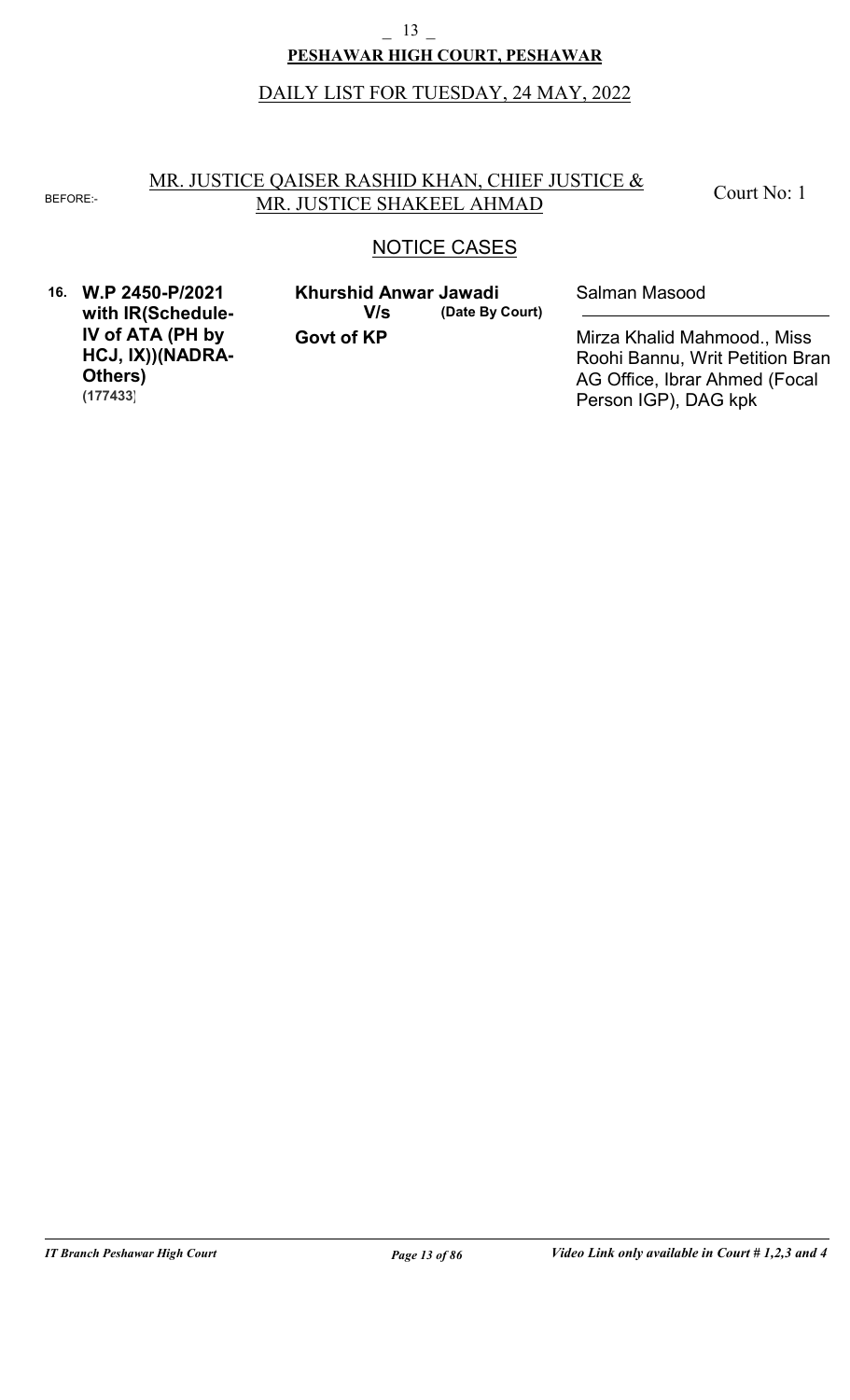### **PESHAWAR HIGH COURT, PESHAWAR** \_ 14 \_

### DAILY LIST FOR TUESDAY, 24 MAY, 2022

#### MR. JUSTICE ISHTIAQ IBRAHIM & BEFORE:- MR. JUSTICE SYED ARSHAD ALI

Court No: 6

# MOTION CASES

**1. C.m 995/2022 In W.P 4207- P/2021(NAB/Ehtis ab-Bail) (183079)**

**NAB & Others Rizwan Ullah V/s**

**2. W.P 1749- P/2022(NAB/Ehtis ab-Bail) (192412)**

**Director General NAB & anohter Sami Ullah V/s**

**3. Cr.A 115-P/2022 With Cr,M 68 p/2022(1200 gram chars)(Short Sentence-Narcotics)**

**4. Cr.A 236- P/2022(80000 gram chars)(Short Sentence-Superdari/Return of vehicle) (189816)**

**(188258)**

**5. COC 157- P/2022(in WP No. 965/2021 (Against Order HJ-VI,IX))(Writ Petitions-Contempt of Court) (191810)**

**Khadi Gul V/s**

**State & others**

**V/s**

**Maqeed Ali**

**State**

**Shahzad Khan and another Javed Muhammad and another V/s**

Ali Gohar Durrani

Syed Azeem Dad ADPG NAB, Deputy Attorney General, Writ Petition Branch AG Office

Jamroz Khan Afridi

Syed Azeem Dad ADPG NAB, Deputy Attorney General, Writ Petition Branch AG Office

Farhan Ullah Shahbanzai

Tariq Kakar, Special Prosecutor ANF

Amjad Noor Khan

Cr Appeal Branch AG Office

Noor Muhammad Khattak

Sadaqat Ullah, Writ Petition Branch AG Office, Dr. Amer **Hamid**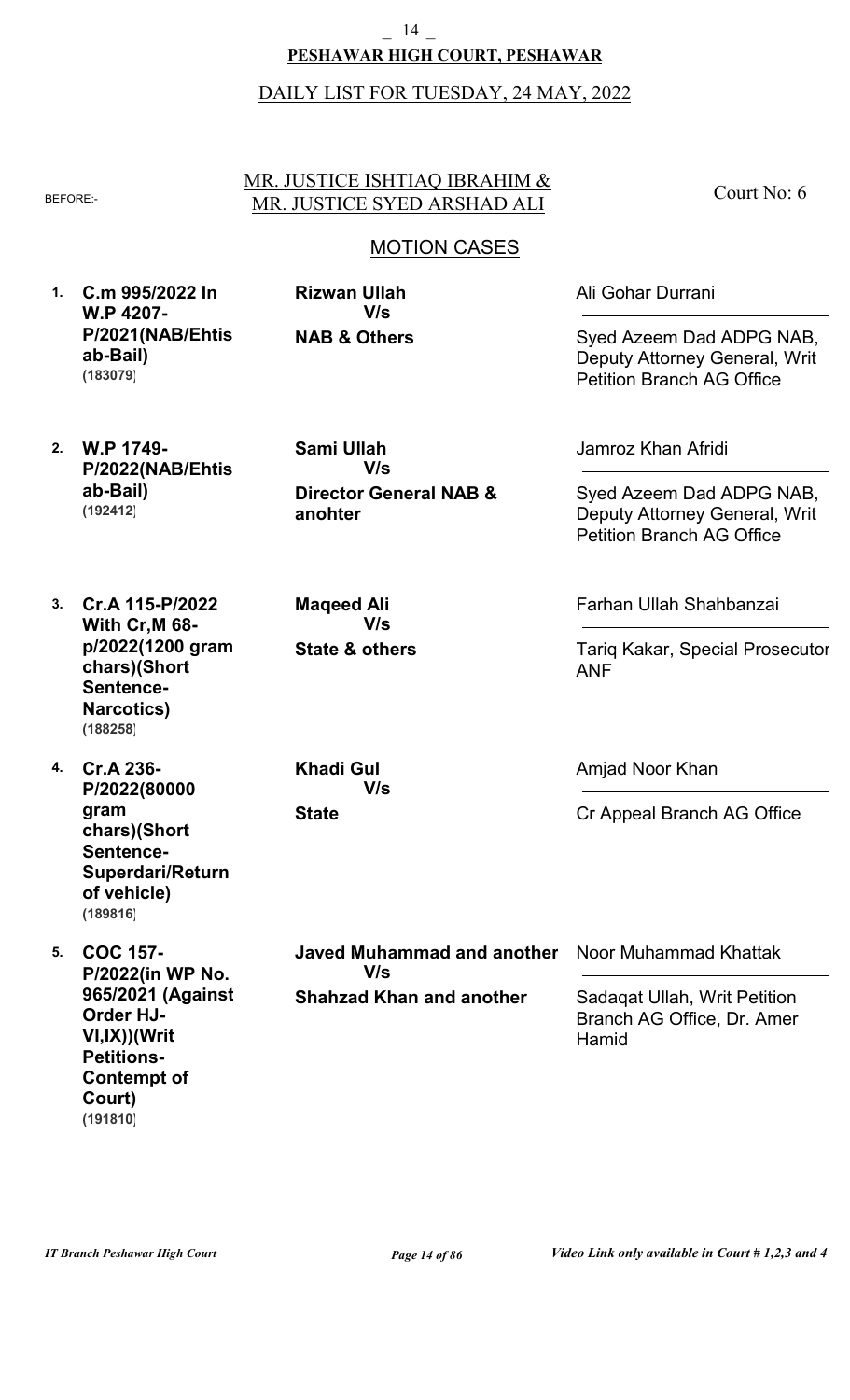### **PESHAWAR HIGH COURT, PESHAWAR** \_ 15 \_

### DAILY LIST FOR TUESDAY, 24 MAY, 2022

#### MR. JUSTICE ISHTIAQ IBRAHIM & BEFORE:- MR. JUSTICE SYED ARSHAD ALI

Court No: 6

## MOTION CASES

**6. W.P 3051- P/2020(Shuhada-Shuhada Package) (162812)**

**Govt. of KPK etc Spin Gul V/s**

Abdul Rauf Afridi

Writ Petition Branch AG Office, Ibrar Ahmed (Focal Person IGP), Qalat Khan

**7. W.P 4492- P/2020(Appointme nt (Service Disable Quota) PHA)(-) (167023)**

**Govt of KPK Shabir Ahmad Shah V/s**

**Public Health Engineering**

**V/s**

**(Date By Court)**

Mufariq Shah

Hidayatullah (Focal Person), Muhammad Khalid Matten, Writ Petition Branch AG Office

Writ Petition Branch AG Office

**8. W.P 81- P/2021(Service-Provincial-Civil Services-Appointment-DSC(Merit)) (170727)**

**9. W.P 972- P/2021(Service-Provincial-Civil Services-Appointment-DSC(Merit)) (173098)**

**10. W.P 1613- P/2021(Service-Statutory-Promotion) (174973)**

**Govt of KP Muhammad bilal V/s**

**Saqib Khan**

**Chancellor University of Prof Dr Ihsan Ali V/s**

**Peshawar & others**

Furqan Ahmad

Aimal Khan Barkandi

Writ Petition Branch AG Office, Rashid Ali

Barrister Waqar Ali Khan

Waseem ud Din Khattak, Ishtia Writ Petition Branch AG Office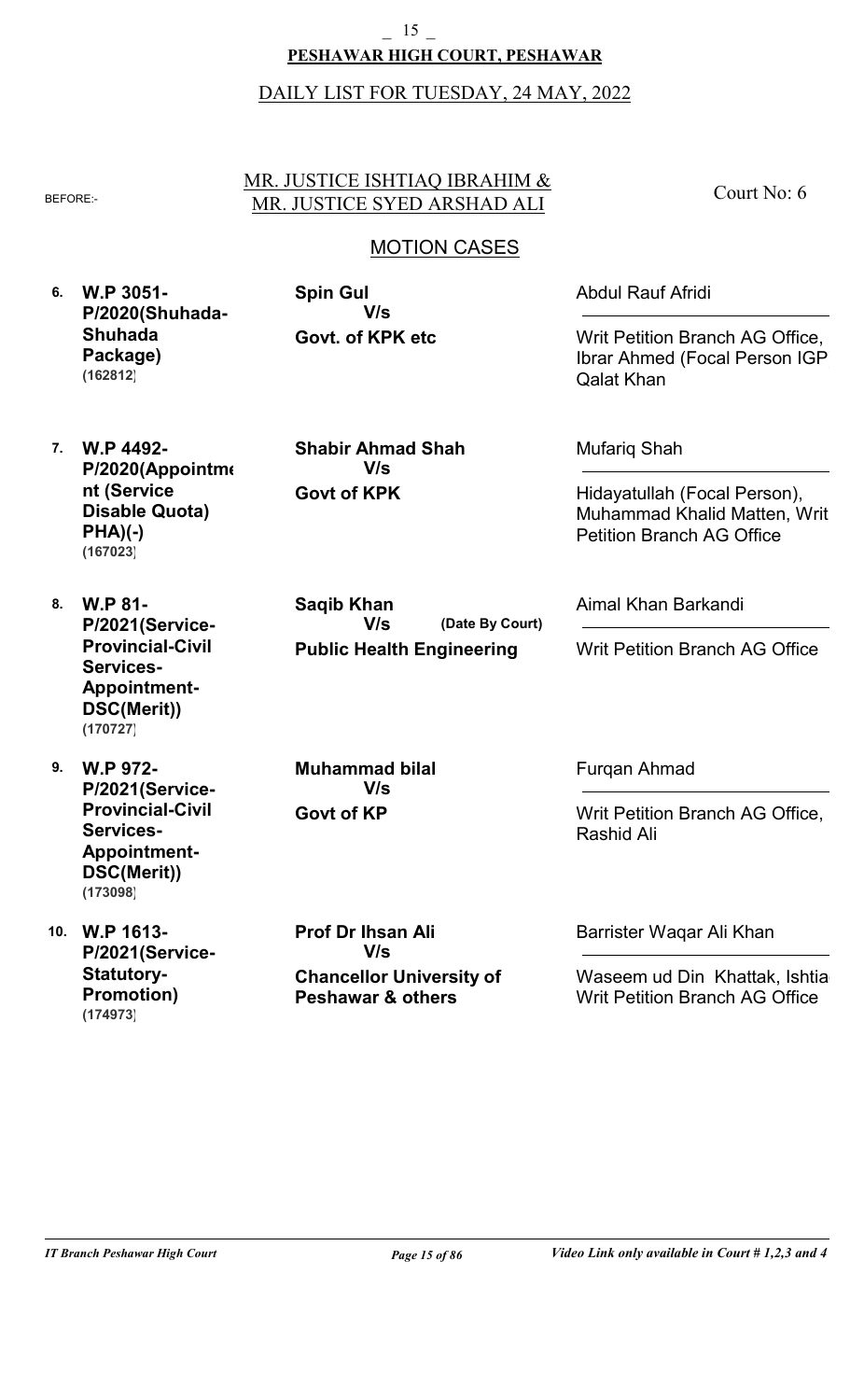#### **PESHAWAR HIGH COURT, PESHAWAR** \_ 16 \_

### DAILY LIST FOR TUESDAY, 24 MAY, 2022

### MR. JUSTICE ISHTIAQ IBRAHIM & BEFORE:- MR. JUSTICE SYED ARSHAD ALI

Court No: 6

# MOTION CASES

**11. W.P 2679- P/2021(Service-Provincial-Civil Services-Promotion) (178030)**

**Govt of KP Sadre Alam & another V/s**

**Abid Khan**

**12. W.P 3935- P/2021(Service-Provincial-Civil Services-Appointment-DSC(Merit)) (182079)**

**13. W.P 77-P/2022 With IR(Land-Mortgage) (187128)**

**14. W.P 367-P/2022 With IR(Criminal-Quashment-FIR ) (188068)**

**Govt of Khyber Pakhtunkhwa V/s**

**Ministry of Communication**

**State & another Alif Jan V/s**

**Fida Muhammad**

**V/s**

Muhammad Isa Khan Khalil, Adnan Saeed

Musharaf khan Marwat, Writ Petition Branch AG Office, Ikram Muhammad

Rameez Muhammad

Deputy Attorney General, Imran Khan Yousafzai., Ms. Sehrish Mazari, Writ Petition Branch AG **Office** 

Nijauddin Yusufzai (Mardan)

Attaullah, Writ Petition Branch A **Office** 

Alam Sher Khan Afridi

Writ Petition Branch AG Office, Ibrar Ahmed (Focal Person IGP)

**15. W.P 1730-P/2022 with IR(Utility-Consumer Rights-Gas-Incorrect Billing) (192350)**

**Federation of Pakistan & others MS Ashraf Industries Ltd & another V/s**

Isaac Ali Qazi

Deputy Attorney General, Muhammad Umar Farooq, Mr. Muhammad Nazir Malik, Mr. Shoaib Qadar, Mr Aurangzeb Khan, Ikram Ullah Khan, Writ Petition Branch AG Office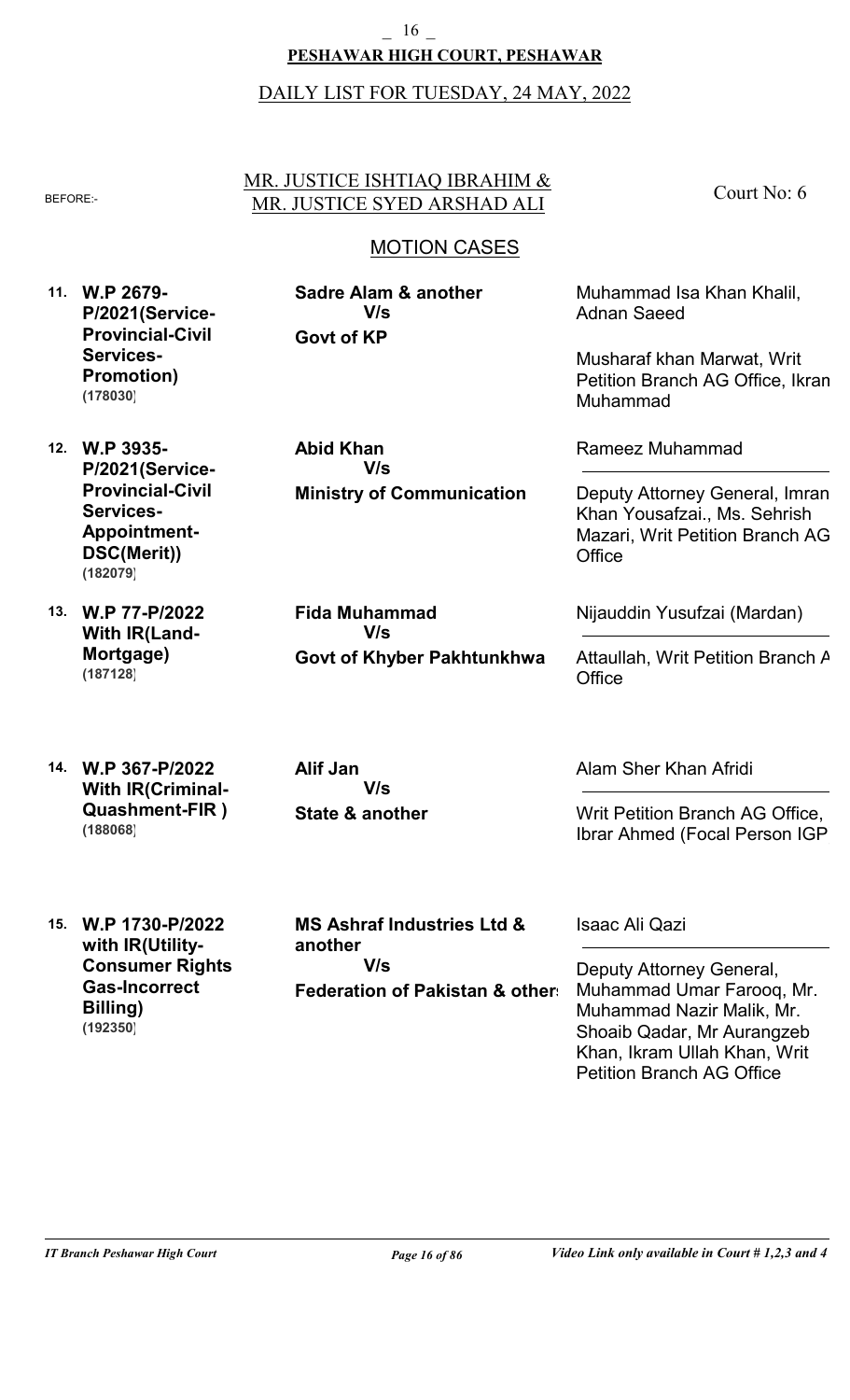#### **PESHAWAR HIGH COURT, PESHAWAR** \_ 17 \_

### DAILY LIST FOR TUESDAY, 24 MAY, 2022

# MR. JUSTICE ISHTIAQ IBRAHIM & BEFORE:- MR. JUSTICE SYED ARSHAD ALI

# MOTION CASES

**16. W.P 1750-P/2022 with IR(Utility-Consumer Rights-Electricity-Installation) (192413)**

**17. Cr.A 55-P/2021**

**(171352)**

**With Cr.M 27 p/2021(Acquittal Appeal-PPC)**

**Govt of KP Muhammad Bashir & others V/s**

Pervez Akhtar Shah

Secretary PDA, Usman Ali PESCO, Mirzali Khan, M Amir Akram Rao, Abdul Rauf, Writ Petition Branch AG Office

Court No: 6

Taufeeq Khan (Mardan)

Cr Appeal Branch AG Office

**18. Cr.A 242- P/2022(Acquittal Appeal-Narcotics) (189911)**

**V/s**

**Nisar Muhammad**

**V/s**

**Amir & others**

**Muslim**

**State**

AG KPK

Cr Appeal Branch AG Office

**19. Cr.A 251- P/2022(Acquittal Appeal-PPC) (190034)**

**State & another Shoaib ud Din V/s**

Danial Khan Chamkani

Cr Appeal Branch AG Office

## PRE-ADMISSION NOTICE

**20. W.P 5361- P/2020(Service-Provincial-Civil Services-Appointment-DSC(Merit)) (169261)**

**District Education Officer Mst. Kulsoom Begum V/s**

Inayat ur Rehman

Hidayatullah (Focal Person), Muhammad Khalid Matten, Writ Petition Branch AG Office,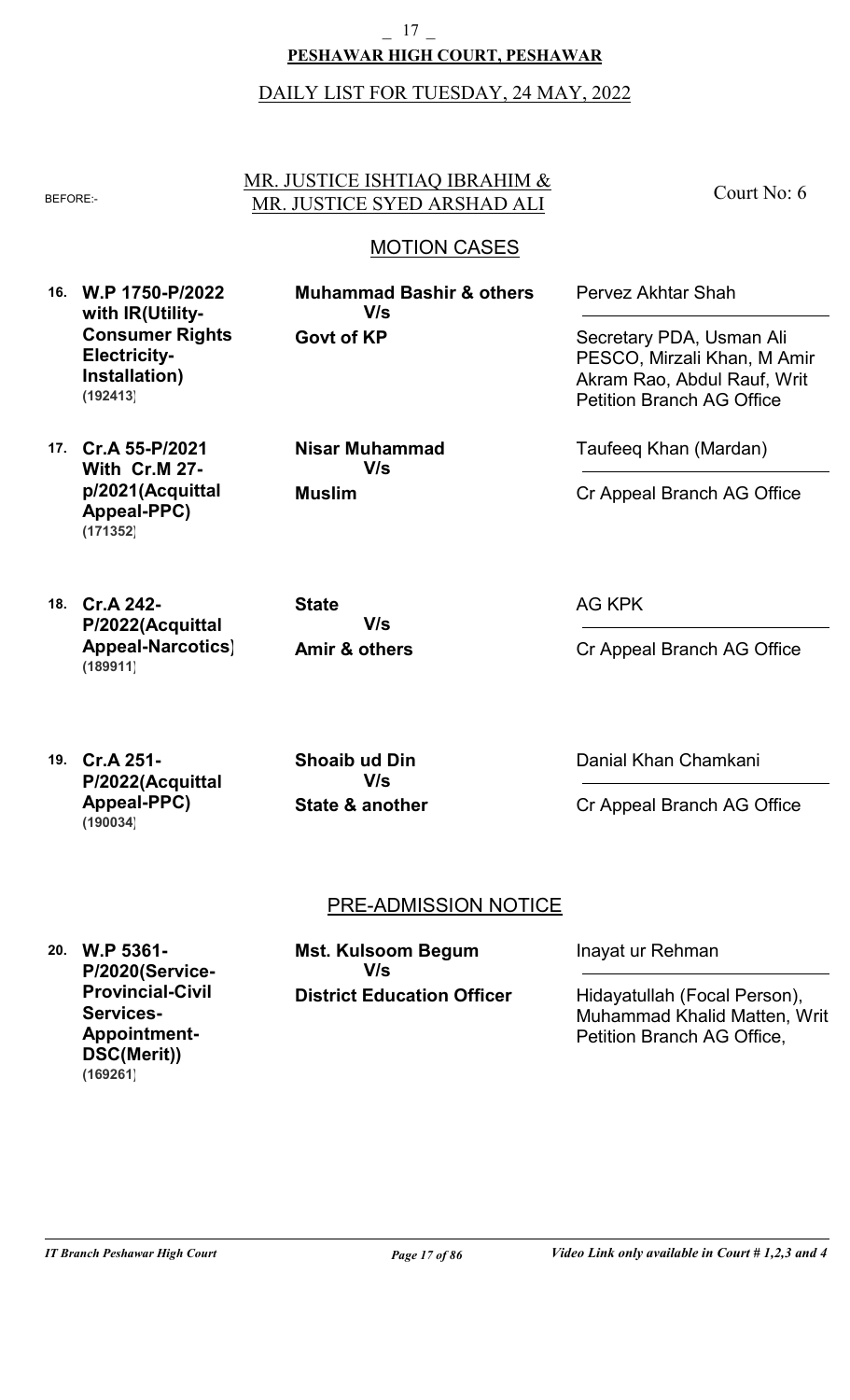#### **PESHAWAR HIGH COURT, PESHAWAR** \_ 18 \_

### DAILY LIST FOR TUESDAY, 24 MAY, 2022

#### MR. JUSTICE ISHTIAQ IBRAHIM & BEFORE:- MR. JUSTICE SYED ARSHAD ALI

### PRE-ADMISSION NOTICE

**21. W.P 4323-P/2021 With IR(Service-Federal-Civil Services-Conduct) (183473)**

**Commandant Thall Scouts & Others Gul Faraz Khan (Hawaldar) V/s**

**22. W.P 1292- P/2022(Criminal-Quashment-FIR ) (190826)**

**Nosheen Mubarak & othes (Date By Court) Tora Baz & another V/s**

Farman Ullah Khattak

Court No: 6

Deputy Attorney General, Major Muhammad Naveed., Mirza Kha Mahmood., KAMRAN GUL, Writ Petition Branch AG Office, Muhammad Arif Khan (DD).

Fazal e Haque Kohidamani

Writ Petition Branch AG Office, Ibrar Ahmed (Focal Person IGP)

### NOTICE CASES

**1. Cr.A 38- P/2022(2400 gram Opuim)(Short Sentence-Narcotics) (187424)**

- **2. Cr.A 844-P/2019 With M.Ref 26 p/2019 with Cr.M 43-p/2021(Against model court (Not to fix on Video Link by HJ-II cour order dated :15/04/2021))(-) (145194)**
- **3. Cr.A 1066- P/2018(Life Imprisonment-Murder Case / PPC) (134085)**

**The State Muhammad Zubair V/s**

**The State Farid Ullah V/s**

**Pir Zada Aslam V/s** Shaiber Khan

Tariq Kakar

Iftikhar Ahmad Mayar (Mardan)

Cr Appeal Branch AG Office

Yousaf Shah Mohmand (Mardar Shabbir Hussain Gigyani, Muhammad Saeed Khan

AG KPK, Asfandyar Yousafzai (Mardan)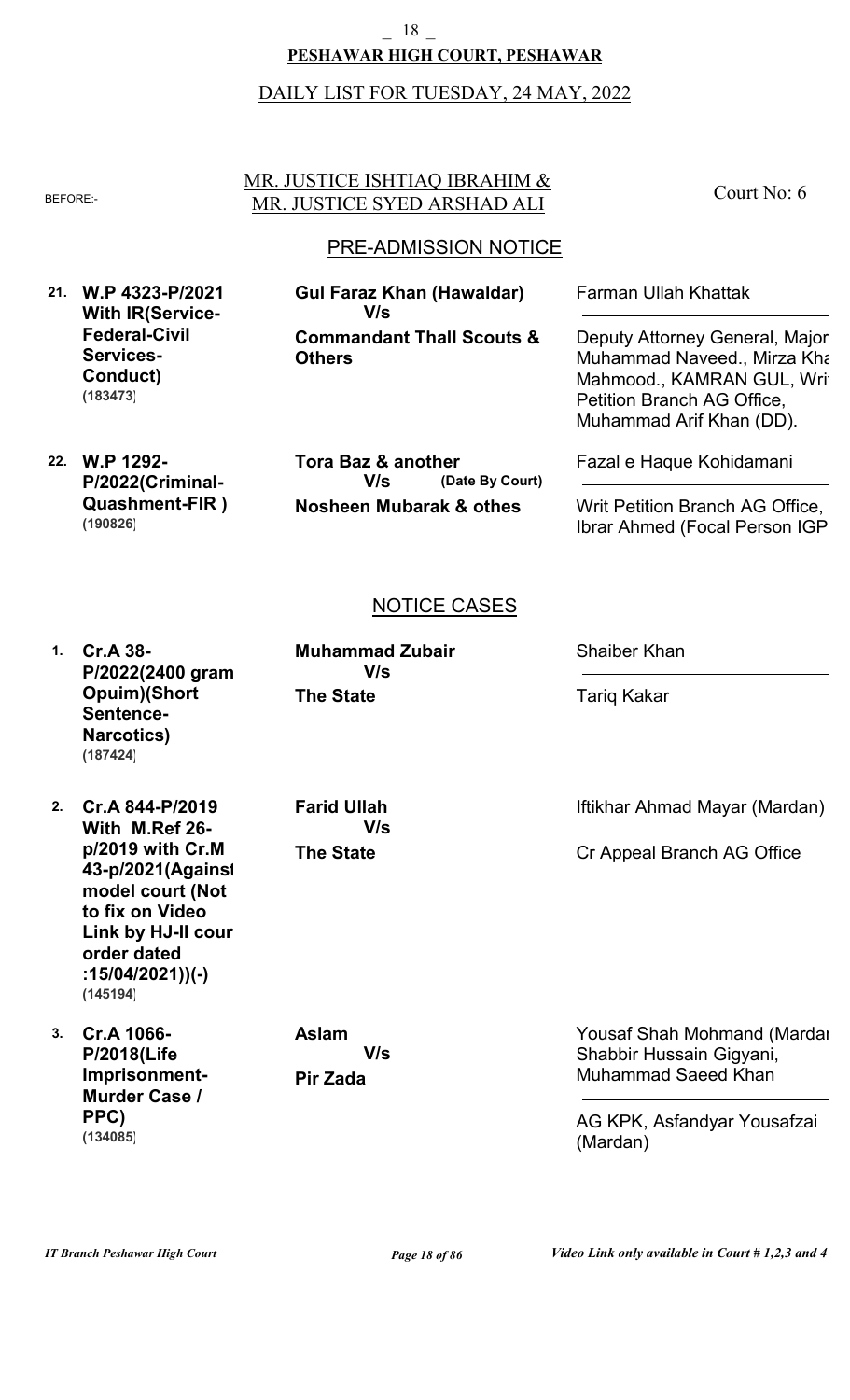### **PESHAWAR HIGH COURT, PESHAWAR** 19

# DAILY LIST FOR TUESDAY, 24 MAY, 2022

### MR. JUSTICE ISHTIAQ IBRAHIM & BEFORE: MR. JUSTICE SYED ARSHAD ALI

Court No: 6

# NOTICE CASES

**4. Cr.A 218- P/2020(Life Imprisonment-Murder Case / PPC) (159061)**

Cr.R 49/2020 i Adnan The State

**The State**

**Raz Ali Shah**

**V/s**

- **5. Cr.A 401- P/2021(against child protection court)(Life Imprisonment-Murder Case / PPC) (175534)**
- **6. Cr.A 2- P/2022(11155 gram chars)(Life Imprisonment-Narcotics) (186965)**

**State etc V/s**

**Wajid Ullah**

**State Mst Hasrat V/s** Abid Ali Khan

Cr Appeal Branch AG Office

**V/s** Ishfaq Ahmad Afridi Cr Appeal Branch AG Office

Manzoor Bashir Tangi

Cr Appeal Branch AG Office

Sahibzada Riazatul Haq

Cr Appeal Branch AG Office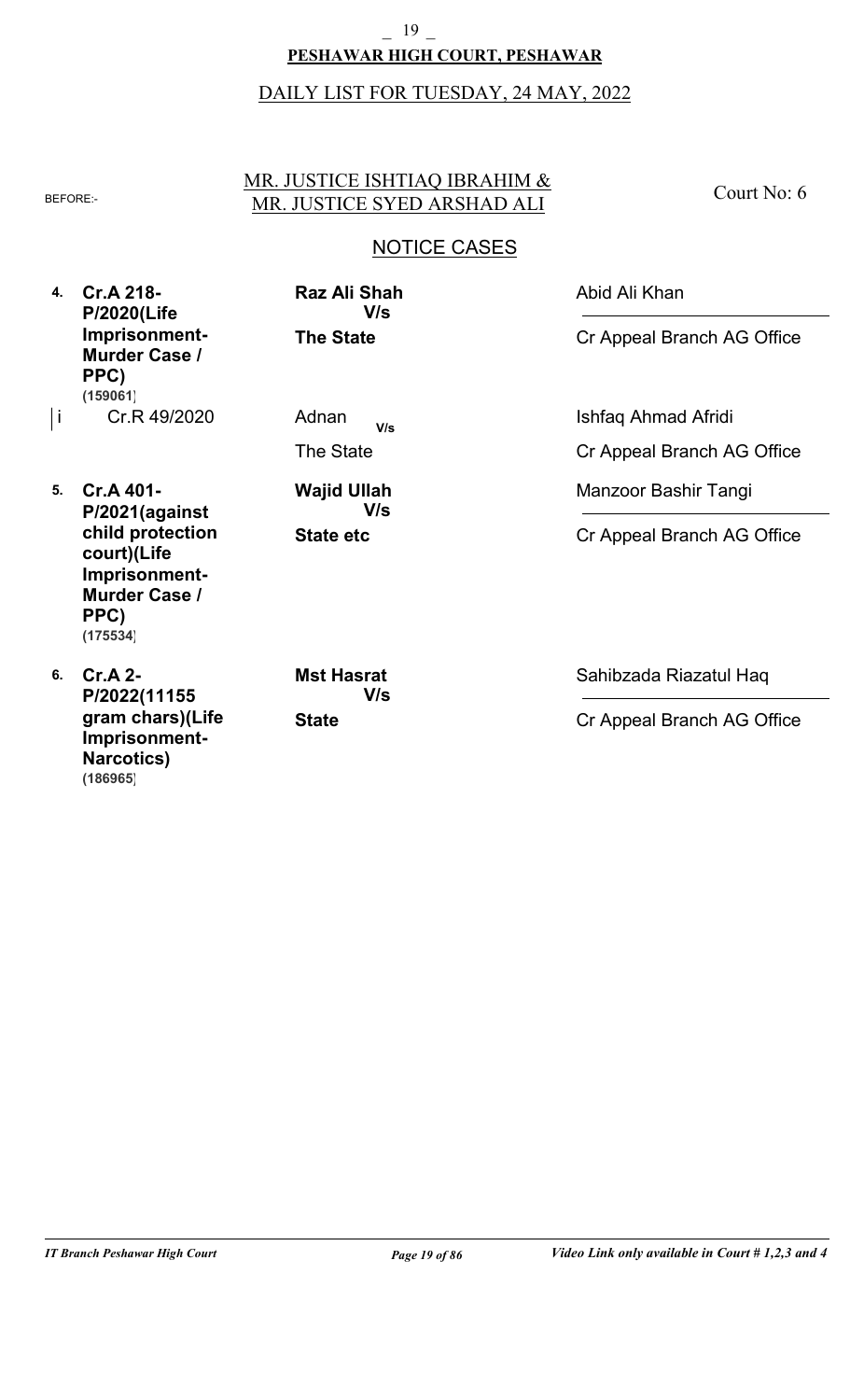### **PESHAWAR HIGH COURT, PESHAWAR** \_ 20 \_

# DAILY LIST FOR TUESDAY, 24 MAY, 2022

#### MR. JUSTICE ISHTIAQ IBRAHIM & BEFORE: MR. JUSTICE SYED ARSHAD ALI

Court No: 6

| 7.  | W.P 5274-P/2021<br><b>With IR(Service-</b>                                                                                                    | Fazali Rabbi<br>V/s                                         | Mian Zakir Hussain                                                                                                                   |
|-----|-----------------------------------------------------------------------------------------------------------------------------------------------|-------------------------------------------------------------|--------------------------------------------------------------------------------------------------------------------------------------|
|     | <b>Federal-Civil</b><br>Services-<br><b>Pay/Allowances)</b><br>(186258)                                                                       | Zarai Taraqiati Bank Ltd &<br>others                        | Deputy Attorney General, Ijaz<br>Hussain, Writ Petition Branch A<br>Office, Malik Javid Iqbal Wains                                  |
| İ   |                                                                                                                                               | W.P 4924/2021 Senior Gohar Badshah PP NO 078686             | Atta Ullah Khan                                                                                                                      |
|     | Part)                                                                                                                                         | Zarai Taraqiati Bank Ltd ZTBL                               | Deputy Attorney General, Sarda<br>Hussain (Chishti Khel), Munir<br>Ahmad, Writ Petition Branch AC<br>Office, Malik Javid Iqbal Wains |
| Ϊİ  | W.P 5275/2021                                                                                                                                 | Fazali Rabbi                                                | Mian Zakir Hussain                                                                                                                   |
|     |                                                                                                                                               | Zarai Taraqiati Bank Ltd & others                           | Deputy Attorney General, Ijaz<br>Hussain, Writ Petition Branch A<br>Office                                                           |
| iii | W.P 5276/2021                                                                                                                                 | Fazali Rabbi                                                | Mian Zakir Hussain                                                                                                                   |
|     |                                                                                                                                               | Zarai Taragiati Bank Ltd & others                           | Deputy Attorney General, Ijaz<br>Hussain, Writ Petition Branch A<br>Office, Malik Javid Iqbal Wains                                  |
| 8.  | COC 848-P/2019<br><b>With CM 225-</b>                                                                                                         | <b>Khan Zada</b><br>V/s                                     | M. Asif Yousafzai                                                                                                                    |
|     | p/2020(M) in wp.<br>171-p/2017(D)(in<br>wp 171-<br>P/2017(Against<br>order HJ-<br>I, Exjudge)) (Servic<br>e-Contempt of<br>Court)<br>(152341) | <b>Saleem Khan, Chief Secretary</b><br>to Government of KPK | Ali Gohar Durrani, Muhammad<br>Anwar Khan Banvi, Writ Petition<br><b>Branch AG Office</b>                                            |
| İ   | CM 12(2) 9/2021 in<br><b>WP 171-</b>                                                                                                          | Govt of KP <sub>V/s</sub>                                   | <b>AG KPK</b>                                                                                                                        |
|     | P/2017(Against order<br>HCJ, Exjudge)                                                                                                         | Khan Zada                                                   | M. Asif Yousafzai                                                                                                                    |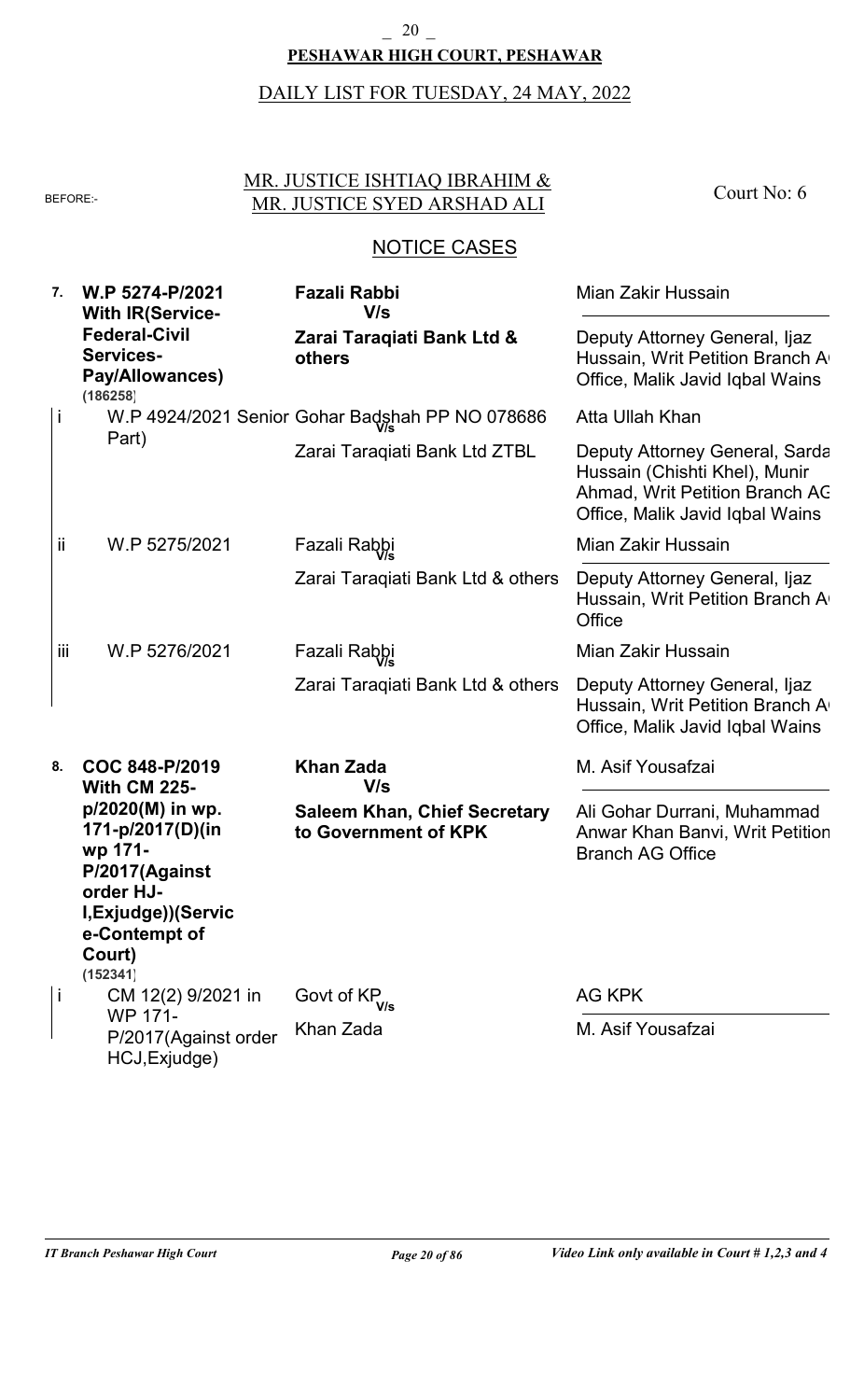#### **PESHAWAR HIGH COURT, PESHAWAR** \_ 21 \_

### DAILY LIST FOR TUESDAY, 24 MAY, 2022

#### MR. JUSTICE ISHTIAQ IBRAHIM & BEFORE: MR. JUSTICE SYED ARSHAD ALI

Court No: 6

### NOTICE CASES

**9. W.P 2453-P/2015 10. W.P 4573-P/2016 (others) With CM 545 p/2020(N)(Against appointment as Additional District & Session Judges (Not Before administrative Judges ))(Service-Provincial-Civil Services-Appointment-DSC(Merit)) (Civil) With CMs 830-p/2021(M) & 448-p/2022(M) & 655 p/2022(M)(Seeks compensation for refugees camp)(Civil-Rajab Ali Khan and others Govt of KPK through Chief Secretary and others Ihsanullah Khan Mehsud and another Muhamamd Yousaf Khan and others** Amir Javed Javed Ali, Muhammad Younas Utmankhel , Khalid Rehman, , Muhammad Tariq Afridi, Zia Ur Rehman Taja Zia Ur Rehman Tajik, AG KPK Qazi Muhammad Aqil Khan, AG, Jalal ud Din, DAG, IFTIKHAR U DIN **V/s V/s (87671)**

**Others)**

**(105136)**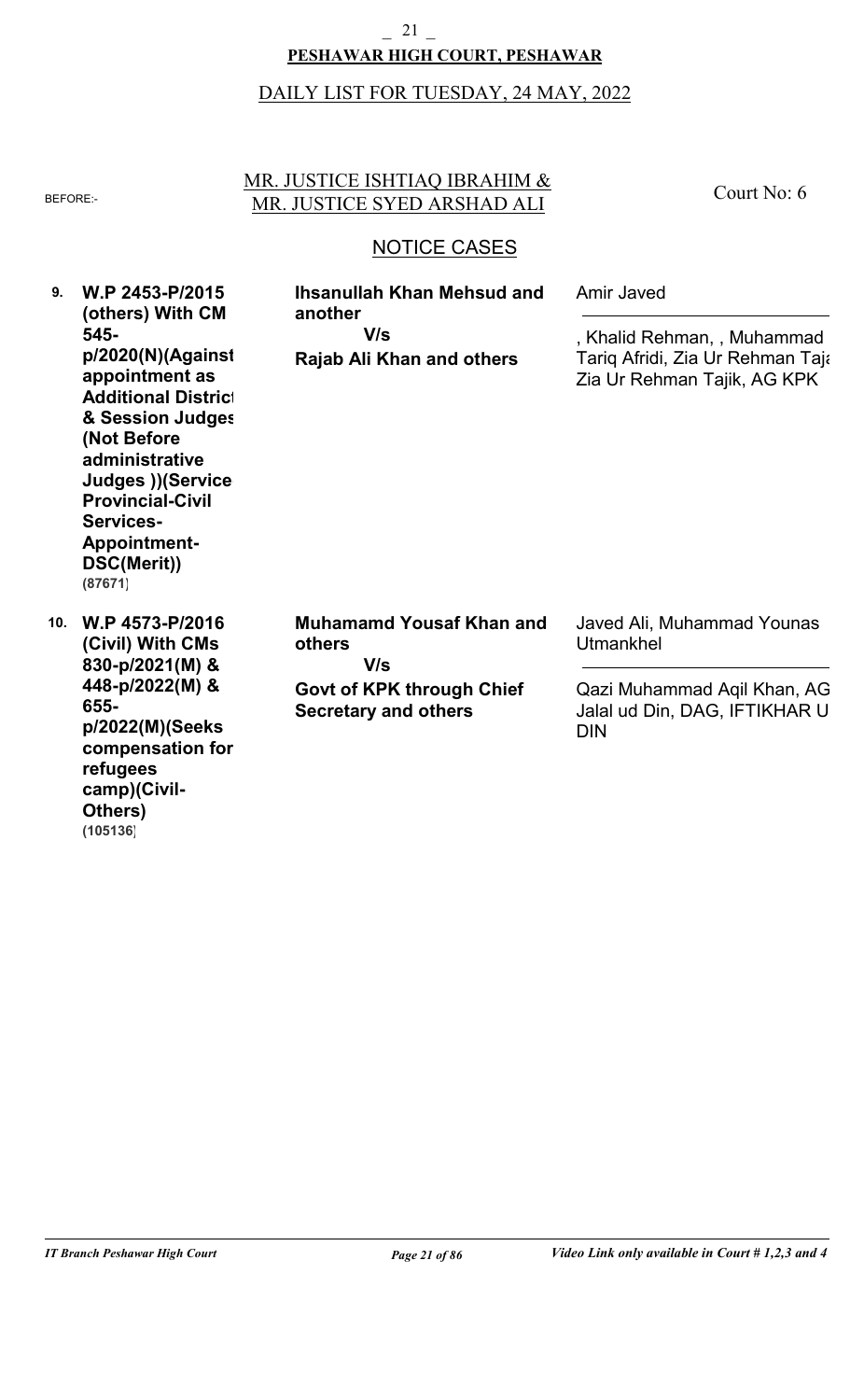#### **PESHAWAR HIGH COURT, PESHAWAR** \_ 22 \_

# DAILY LIST FOR TUESDAY, 24 MAY, 2022

#### MR. JUSTICE ISHTIAQ IBRAHIM & BEFORE: MR. JUSTICE SYED ARSHAD ALI

Court No: 6

| 11. | W.P 474-P/2018<br><b>With IR With</b><br>CM <sub>s</sub> :<br>1109/19(M), 1178/2<br>020(M), 1177/2020(<br>M),1232/2020(M),1<br>158/2020(M)(With<br>I/R)(Service-<br><b>Provincial-Civil</b><br><b>Services-</b><br><b>Appointment-</b><br>DSC(Merit))<br>(120954) | <b>Muhammad Usman</b><br>V/s<br><b>Govt of KPK through Secretary</b><br><b>E</b> and SE and Others | Muhammad Isa Khan, Hassan L<br>Afridi, Bahlol Khattak<br>Amir Javed, Muhammad Taif<br>Khan, A.A.G, Qazi Jawad<br>Ehsanullah, Barrister Amir Khan<br>Chamkani, Muhammad Arif Jan<br>Bilal Ahmad Kakaizi, MUHAMM.<br><b>AMIN KHATTAK LACHI</b> |
|-----|-------------------------------------------------------------------------------------------------------------------------------------------------------------------------------------------------------------------------------------------------------------------|----------------------------------------------------------------------------------------------------|----------------------------------------------------------------------------------------------------------------------------------------------------------------------------------------------------------------------------------------------|
|     |                                                                                                                                                                                                                                                                   | W.P 475/2018 With I/R Syed Shahzaeb Farooq                                                         | Hassan UK Afridi                                                                                                                                                                                                                             |
|     |                                                                                                                                                                                                                                                                   | Govt of KPK and Others                                                                             | Malik Mohtashim (Kohat), AG<br><b>KPK, MUHAMMAD AMIN</b><br><b>KHATTAK LACHI</b>                                                                                                                                                             |
| ii  | W.P 1088/2018                                                                                                                                                                                                                                                     | Salman Khan                                                                                        | Hassan UK Afridi, Bahlol Khatta                                                                                                                                                                                                              |
|     |                                                                                                                                                                                                                                                                   | Govt of KPK thr: Secretary E and<br><b>SE and Others</b>                                           | AG KPK, MUHAMMAD AMIN<br><b>KHATTAK LACHI, Malik</b><br>Mohtashim                                                                                                                                                                            |
| 12. | W.P 1180-P/2018<br><b>With IR(Fiscal-</b>                                                                                                                                                                                                                         | <b>M/S Chashma Sugar Mills Ltd</b><br>V/s                                                          | <b>Isaac Ali Qazi</b>                                                                                                                                                                                                                        |
|     | Sale Tax)<br>(122705)                                                                                                                                                                                                                                             | <b>Federation of Pakistan and</b><br>others                                                        | Ghulam Shoaib Jally, AG KPK,<br>DAG kpk                                                                                                                                                                                                      |
| 13. | W.P 356-P/2019<br><b>With IR(Fiscal-</b>                                                                                                                                                                                                                          | <b>Lucky Cement Limited</b><br>V/s                                                                 | Abdur Rahim Jadoon                                                                                                                                                                                                                           |
|     | Cess)<br>(136658)                                                                                                                                                                                                                                                 | <b>Federation of Pakistan</b>                                                                      | Sikandar Rashid, Deputy Attorn<br>General                                                                                                                                                                                                    |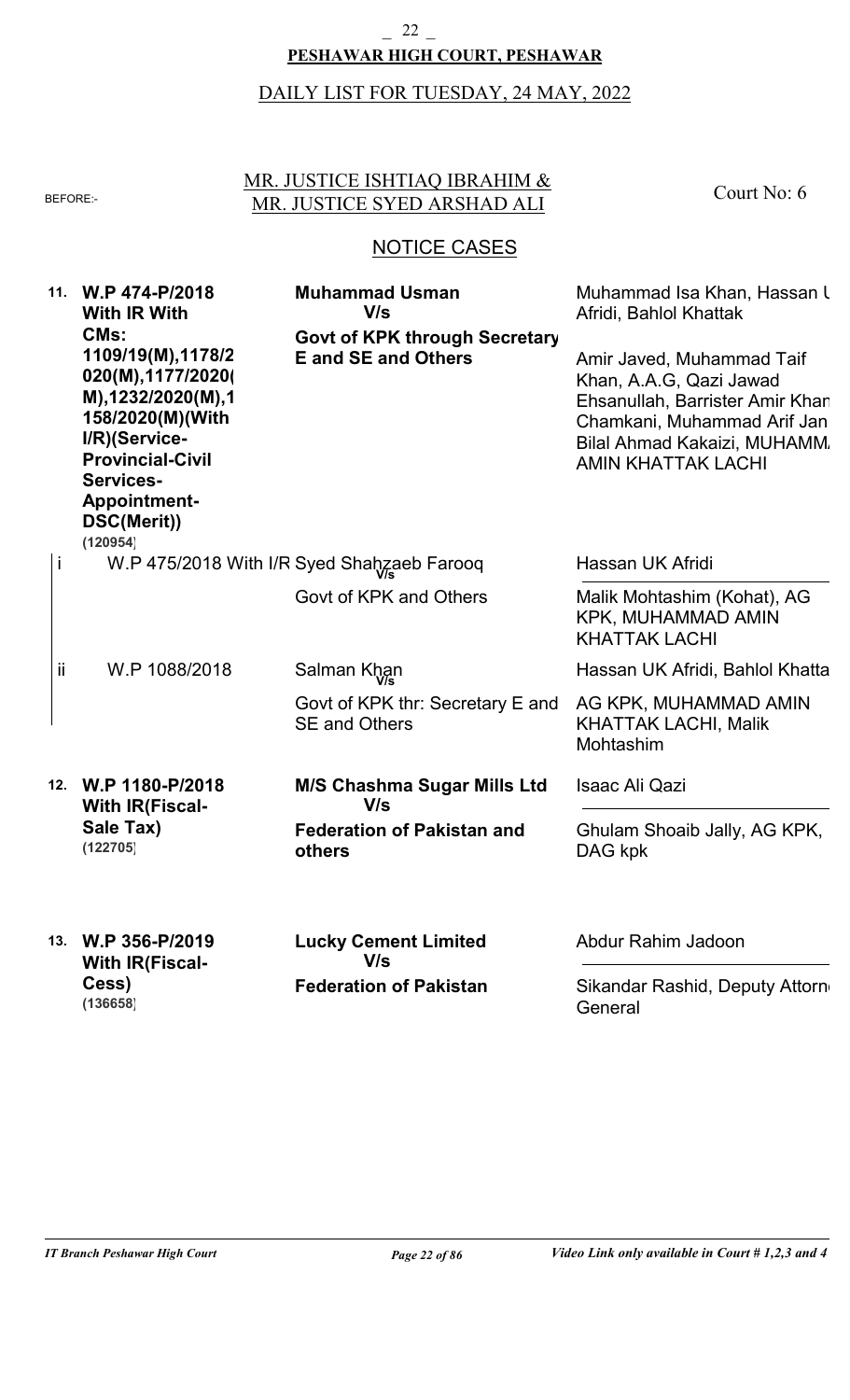#### **PESHAWAR HIGH COURT, PESHAWAR** \_ 23 \_

# DAILY LIST FOR TUESDAY, 24 MAY, 2022

#### MR. JUSTICE ISHTIAQ IBRAHIM & BEFORE: MR. JUSTICE SYED ARSHAD ALI

Court No: 6

| 14. | W.P 488-S/2019<br><b>With CM 912-</b>                                                         | <b>Muhammad Zahir</b><br>V/s                                           | Ali Gohar Durrani                                                                                                                                                            |
|-----|-----------------------------------------------------------------------------------------------|------------------------------------------------------------------------|------------------------------------------------------------------------------------------------------------------------------------------------------------------------------|
| İ   | <b>M/2019(Fiscal-</b><br>Income Tax)<br>(184642)<br>W.P 3129/2019                             | <b>Chief Commissioner Inland</b><br><b>Revenue Peshawar and Others</b> | Ishaq Ali Qazi, Deputy Attorney<br>General, Law Officer FBR, Amir<br>Khan., Writ Petition Branch AG<br>Office, Mukhtiar Ahmad Manera<br><b>Barrister Syed Mudasser Ameer</b> |
|     |                                                                                               | M/s Universal Tobaaco Co. Pvt L                                        |                                                                                                                                                                              |
|     |                                                                                               | Pakistan, Through Secretary<br><b>Revenue Division</b>                 | Deputy Attorney General, Mukht<br>Ahmad Maneri, Maneri, Barriste<br>Safdar Ali Khan, Syed Mahmoor<br>Ali Shah, Khial Muhammad, Lav<br>Officer FBR, Asghar Ali                |
| Ϊİ  | COC 31/2020 in WP                                                                             | M/S Khyber Tobacco Company                                             | <b>Isaac Ali Qazi</b>                                                                                                                                                        |
|     | 488-M/2019                                                                                    | Ltd                                                                    | Barrister Syed Mudasir Ameer,                                                                                                                                                |
|     |                                                                                               | <b>Muhammad Zahir and Others</b>                                       | AG KPK, Ali Gohar Durrani, DA<br>kpk                                                                                                                                         |
| Ϊij | C.Misc 631/2020 in                                                                            | Muhammad Zahir                                                         | <b>Isaac Ali Qazi</b>                                                                                                                                                        |
|     | WP 488-M/2019                                                                                 | <b>Chief Commissioner and Others</b>                                   | AG KPK, Law Officer FBR, DAC<br>kpk, Mukhtiar Ahmad Manerai                                                                                                                  |
| 15. | W.P 4473-P/2019<br>With IR with                                                               | <b>Frontier Education Foundation</b><br>V/s                            | Jehanzeb Mahsud                                                                                                                                                              |
|     | coc.421-p/2020(N)<br>with cm 1107-<br>p/2021(M)(With<br>IR)(Fiscal-Income<br>Tax)<br>(147618) | <b>Federation of Pakistan</b>                                          | Ghulam Shoaib Jally, DAG PAK<br><b>Muhammad Ibrar</b>                                                                                                                        |
| j   | W.P 4474/2019 With                                                                            | <b>Frontier Education Foundation</b>                                   | Jehanzeb Mehsud                                                                                                                                                              |
|     | IR with CM 1108/2021                                                                          | <b>Federation of Pakistan</b>                                          | Ghulam Shoaib Jally, DAG PAK<br><b>Muhammad Ibrar</b>                                                                                                                        |
| 16. | W.P 6555-P/2019<br>with IR, with CM                                                           | Sultan Mohammad Abu Bakkar<br>V/s<br>(Date By Court)                   | Abid Ali Khan                                                                                                                                                                |
|     | No.<br>740/2022(Criminal<br><b>Quashment-FIR)</b><br>(153068)                                 | <b>Station House Officer PS Bara</b>                                   | Mian Sibghatullah Shah, Saif UI<br>Khan Mohmand, Writ Petition<br>Branch AG Office, Arshad Kama                                                                              |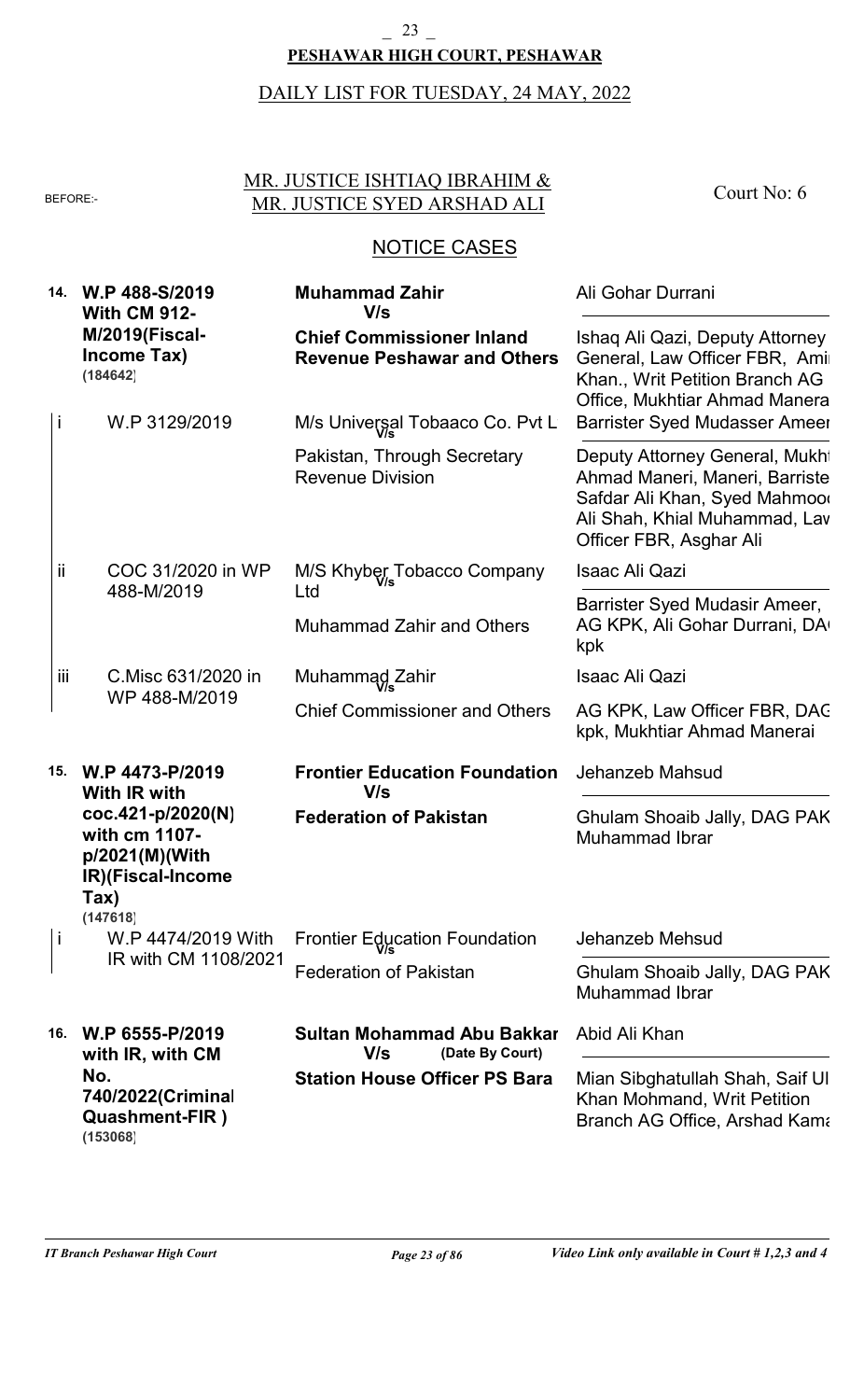### **PESHAWAR HIGH COURT, PESHAWAR** 24

### DAILY LIST FOR TUESDAY, 24 MAY, 2022

MR. JUSTICE ISHTIAQ IBRAHIM & BEFORE:- MR. JUSTICE SYED ARSHAD ALI

NOTICE CASES

**17. W.P 2394-P/2020 With IR(Service-Provincial-Civil Services-Appointment-DSC(Merit)) (160620)**

**Govt of KPK etc V/s**

**Muhammad Yasir**

Sawar Khan

Sikandar Rashid, M. Asif Yousafzai, Writ Petition Branch AG Office

Barrister Waqar Ali Khan, Adil Saeed, Writ Petition Branch AG

Court No: 6

**18. W.P 5359-P/2020 With IR(Contracts-Others) (169258)**

**Govt of KPK M/s Mevrick Event Managemen consultancy V/s**

**Office** 

Bashir Khan Wazir

**19. W.P 5415-P/2020 With IR(Service-Provincial-Civil Services-Termination) (169448)**

**20. W.P 5530-P/2020 With IR(Criminal-Quashment-Orders) (169767)**

**21. W.P 5696-P/2020 With IR(against shifting of dry port)(Writ Petitions-Others) (170261)**

**Mst Nasira Parveen Ghazanfar Rafique V/s**

**Mst Shamsi Ijaz**

**V/s**

**Govt**

**Federation of pakistan Khayal Hussain V/s**

Muhammad Hayat Khan

Hidayatullah (Focal Person), Mr. Farhad Durrani, Muhammad Khalid Matten, Writ Petition Branch AG Office

Matiullah Khan Marwat

Saeed Butt, Muhahammad Saed Khan , Writ Petition Branch AG **Office** 

Amjad Hussain Tanoli

Deputy Attorney General, Azhar Naeem Qarni, Muhammad Jamil, Muhammad Hanif Gul, Dr. Nazir Latif, Abbas Bakhtiar, Abbas Bakhtiar, Qumer Mahmood Ch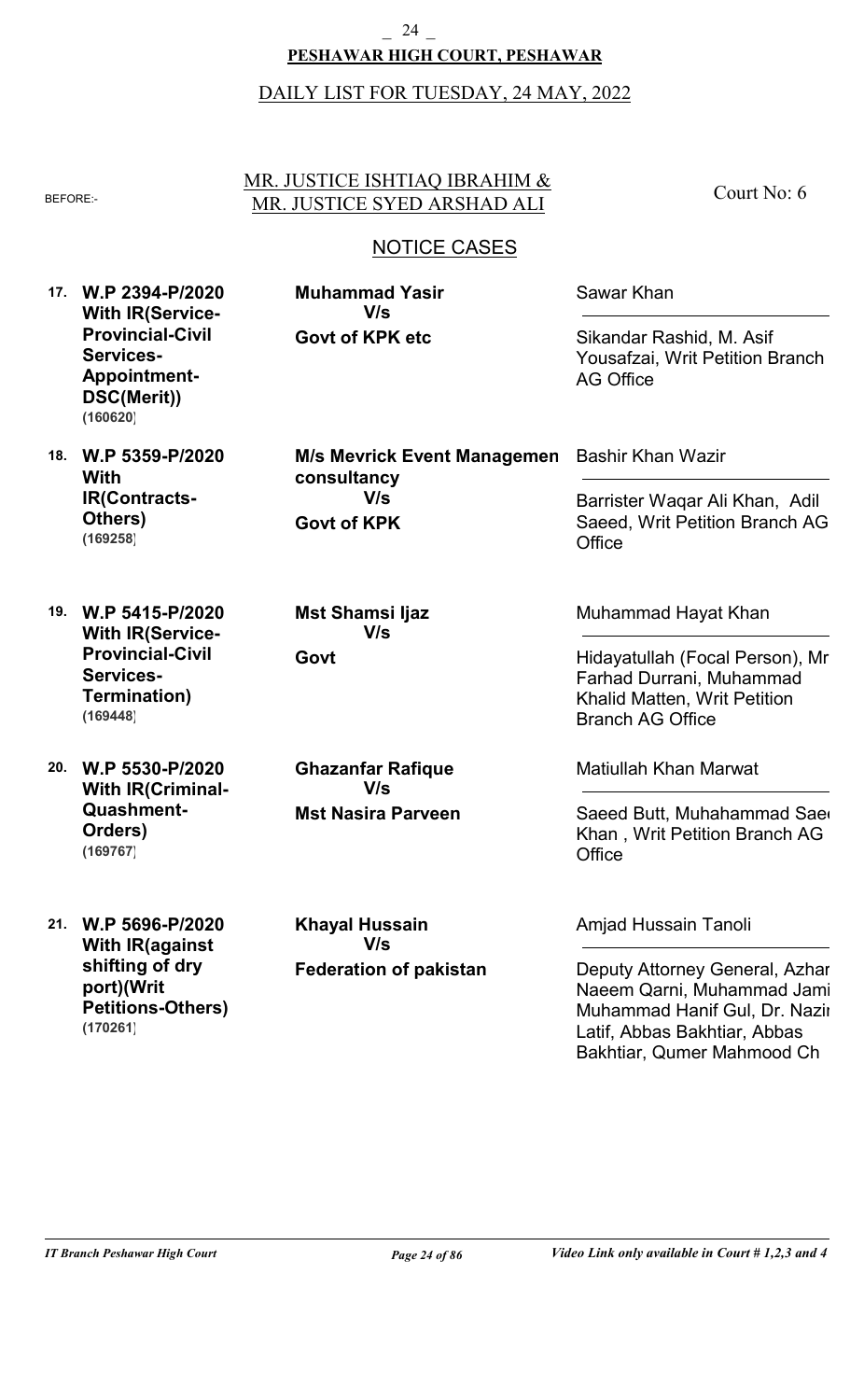### **PESHAWAR HIGH COURT, PESHAWAR** \_ 25 \_

# DAILY LIST FOR TUESDAY, 24 MAY, 2022

### MR. JUSTICE ISHTIAQ IBRAHIM & BEFORE: MR. JUSTICE SYED ARSHAD ALI

Court No: 6

| 22. | W.P 222-P/2021<br>With IR with cms.<br>195-p/2019(M)<br>321-p/2021(M)<br>2478-<br>$p/2021(M)$ (Crimina<br>I-Quashment-<br>Orders)<br>(171067) | <b>Abdul Qayum</b><br>V/s                         | Zafar Ali Khan, Abdul Karim Kha                                                                                                                                   |
|-----|-----------------------------------------------------------------------------------------------------------------------------------------------|---------------------------------------------------|-------------------------------------------------------------------------------------------------------------------------------------------------------------------|
|     |                                                                                                                                               | sher Malook                                       | Muhammad Nawaz Khan, Writ<br><b>Petition Branch AG Office</b>                                                                                                     |
| 23. | W.P 912-P/2021<br><b>With IR(Service-</b><br><b>Provincial-Civil</b><br>Services-<br><b>Appointment-</b><br>DSC(Merit))<br>(172889)           | <b>Muhammad Waqas Khan</b><br>V/s                 | Zeeshan Khan (Dawar)                                                                                                                                              |
|     |                                                                                                                                               | <b>VC SBBW University &amp; Others</b>            | Waseemuddin Khattak, Muqarra<br>Khan, Writ Petition Branch AG<br>Office                                                                                           |
| j   | W.P 1288/2021                                                                                                                                 | Muhammad Ibrar                                    | Qazi Jawad Ehsanullah                                                                                                                                             |
|     |                                                                                                                                               | <b>Shaheed Benazir Bhutoo Womer</b><br>University | Waseemuddin Khattak, Writ<br><b>Petition Branch AG Office</b>                                                                                                     |
| 24. | W.P 1706-P/2021<br>with IR(Criminal-                                                                                                          | <b>Farid ullah</b><br>V/s<br>(Date By Court)      | <b>Shakeel Khan Ahmadkhel</b>                                                                                                                                     |
|     | <b>Quashment-FIR</b> )<br>(175207)                                                                                                            | <b>State</b>                                      | Deputy Attorney General, Bilal<br>Bashir, Ayaz ul Haq, Writ Petitio<br>Branch AG Office, Ibrar Ahmed<br>(Focal Person IGP)                                        |
| 25. | W.P 1867-P/2021<br>With IR with cm                                                                                                            | Aziz ur Rehman<br>V/s                             | <b>Barrister Syed Mudasser Ameer</b>                                                                                                                              |
|     | 1336-<br>p/2021(N)(Mininin)<br>g Concession-<br>Others)<br>(175660)                                                                           | Govt of KP & others                               | Mian Hikmatullah Jan, Siraj<br>Ahmad Khan, Writ Petition Bran<br>AG Office, Barrister Asad ul Mul<br>Yousaf Ali Khan, Ishfaq Ahmad<br>Saleem                      |
|     | W.P 2550/2021                                                                                                                                 | Najeebullah Khan                                  | Mian Hikmat Ullah Jan                                                                                                                                             |
|     |                                                                                                                                               | Govt of KP & others                               | Muhammad Shah, Barrister Sye<br><b>Mudasir Ameer, Writ Petition</b><br>Branch AG Office, Barrister Asa<br>ul Mulk, Yousaf Ali Khan, Ishfaq<br><b>Ahmad Saleem</b> |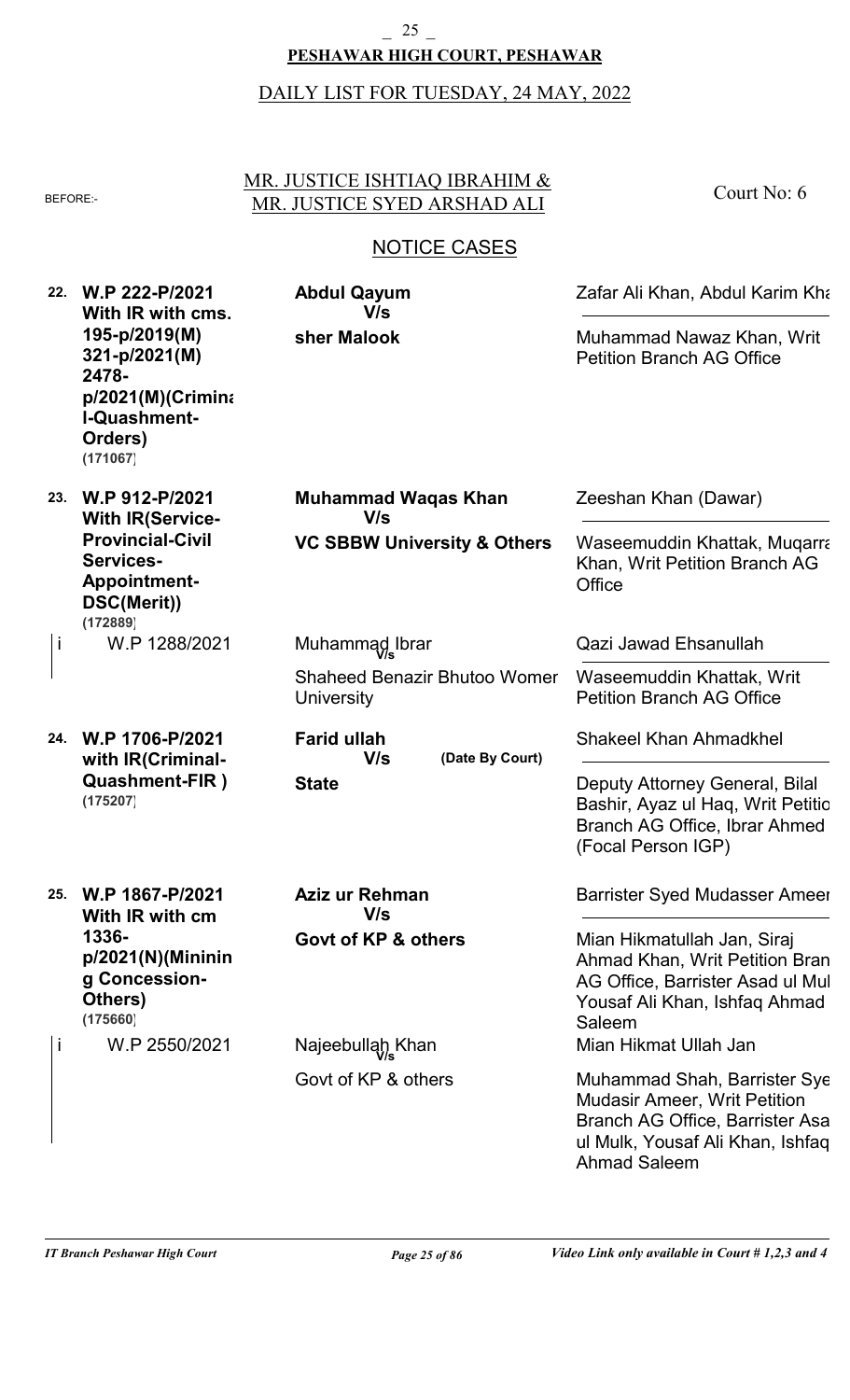### **PESHAWAR HIGH COURT, PESHAWAR** \_ 26 \_

### DAILY LIST FOR TUESDAY, 24 MAY, 2022

#### MR. JUSTICE ISHTIAQ IBRAHIM & BEFORE:- MR. JUSTICE SYED ARSHAD ALI

## NOTICE CASES

**26. W.P 2329-P/2021 With IR(Legislation-Rules) (177061)**

**Federal Govt: etc Tahir Shah etc V/s**

**V/s**

**V/s**

Jahanzeb Mahsud

Deputy Attorney General, Muhammad Riaz Haral, Muhammad RizwanAsghar, Kha Khan, Writ Petition Branch AG **Office** 

Court No: 6

**27. W.P 3206-P/2021 With IR(Contracts-Lease) (179950)**

**CEO Peshawar Cantt Board & others**

**Higher Education Commission**

**(Date By Court)**

**28. W.P 3793-P/2021 with IR(Education-Equivalency of qualification-Engineering) (181667)**

**29. W.P 4163-P/2021 With IR(Service-Provincial-Civil Services-Promotion) (182925)**

**30. W.P 408-P/2022 With IR with O/Objection dt, 11-02-2022(Rent-Interim Orders) (188189)**

**Police Department Muhammad Jan V/s**

**& others**

**Adil Farooq**

**Gul Shah**

**District Judge & others Haji Noorzada & others V/s**

Javed Ali

Ihsan ullah, Writ Petition Branch AG Office

Rehman Ullah Shah

Mubashir Hussain, Khush Muhammad Khan, Amir Gilani, Khushi Muhammad, Writ Petition Branch AG Office, Arbab Yasir Hayat, Barrister Syed Saad Ali Shah

Taimur Ali Khan

Writ Petition Branch AG Office, Ibrar Ahmed (Focal Person IGP)

Sajid Hussain Niazi (Mardan)

Writ Petition Branch AG Office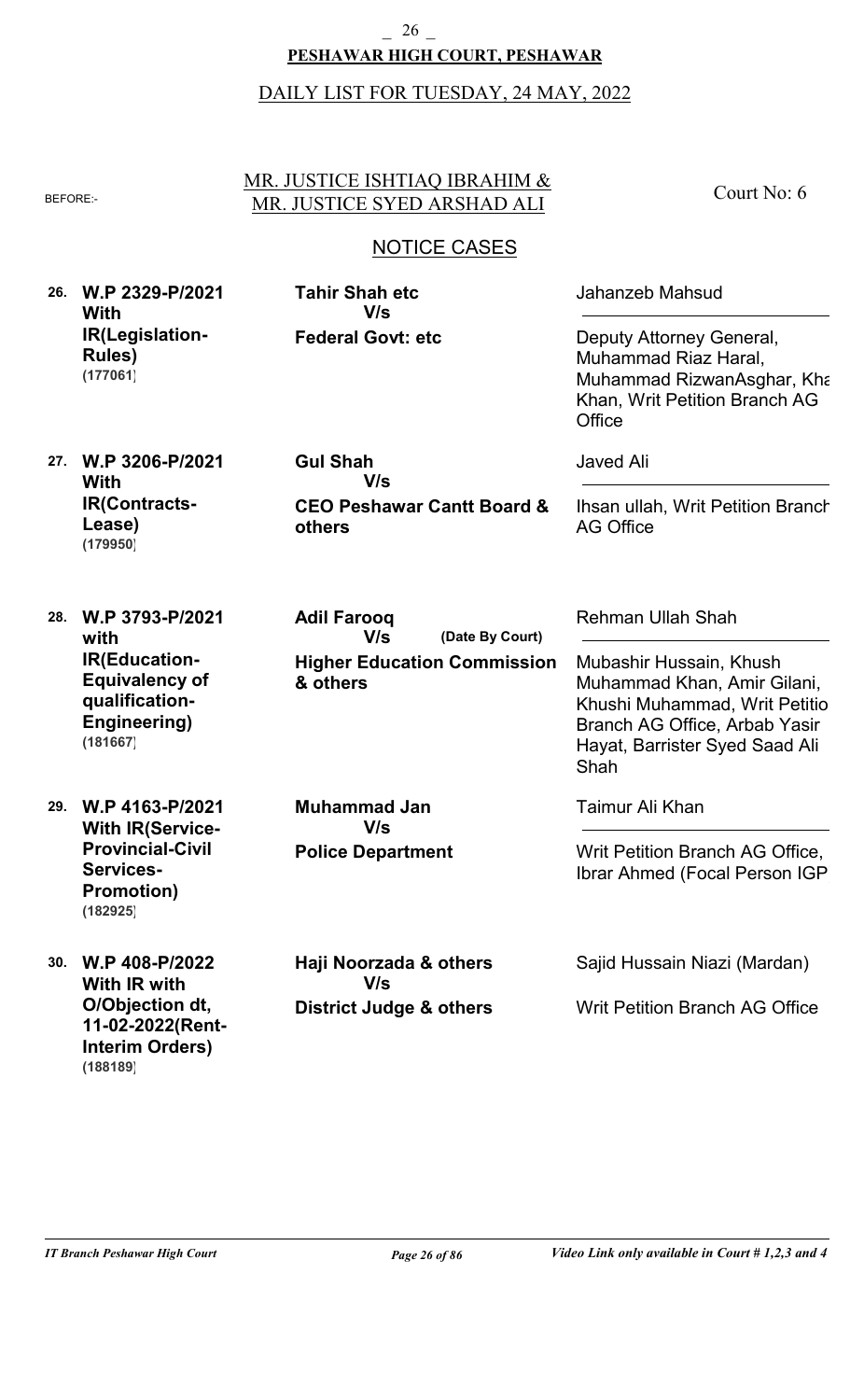### **PESHAWAR HIGH COURT, PESHAWAR** \_ 27 \_

| BEFORE:- |                                                                             | MR. JUSTICE ISHTIAQ IBRAHIM &<br>MR. JUSTICE SYED ARSHAD ALI                             | Court No: 6                                                                                                     |
|----------|-----------------------------------------------------------------------------|------------------------------------------------------------------------------------------|-----------------------------------------------------------------------------------------------------------------|
|          |                                                                             | <b>NOTICE CASES</b>                                                                      |                                                                                                                 |
|          | 31. W.P 1173-P/2022<br>with IR(Fiscal-Sal<br>Tax)                           | <b>MS Saif Heights &amp; others</b><br>(Date By Court)<br>V/s<br><b>Province of KP</b>   | Muhammad Zaman Nadim Khat<br>(Lakki)                                                                            |
|          | (190420)                                                                    |                                                                                          | Deputy Attorney General,<br>Attaullah, Law Officer FBR,<br>Asghar Ali, Writ Petition Branch<br><b>AG Office</b> |
| 32.      | W.P 1509-P/2022<br>with                                                     | Institute of PARA VETERINARY<br>V/s<br>(Date By Court)                                   | <b>Muzammil Khan</b>                                                                                            |
|          | <b>IR(Education-</b><br>Others)<br>(191650)                                 | Govt of KP & others                                                                      | Khush Muhammad Khan, Khush<br>Muhammad, Writ Petition Branc<br><b>AG Office</b>                                 |
| 33.      | <b>Sales Tax Ref. 8-</b><br><b>P/2016 With CM</b><br>$8/2016(-)$<br>(93314) | <b>Commissioner Inland Revenue</b><br>V/s<br><b>M/S Northern Bottling Co. Pvt</b><br>Ltd | <b>Ghulam Shoaib Jally</b>                                                                                      |
| 34.      | Sales Tax Ref. 15<br><b>P/2016 With</b>                                     | <b>Commissioner Inland Revenue</b> Barrister Syed Mudasir Ameer<br>V/s                   |                                                                                                                 |
|          | <b>Sales Tax Ref.</b><br>15/2016(with CM<br>No. 18-P/2016)(-)<br>(95179)    | M/S North West Mineral Pvt Ltc Issac Ali Qazi                                            |                                                                                                                 |
| j        |                                                                             | Sales Tax Ref. 9/2016 Commissioner Inland Revenue                                        | <b>Barrister Syed Mudasir Ameer</b>                                                                             |
|          |                                                                             | (With C.M 9/2016)Stay<br>M/S Chashma Sugar Mills Pvt Ltd                                 | <b>Issac Ali Qazi</b>                                                                                           |
| ij.      |                                                                             | Sales Tax Ref. 16/201t Commissioner Inland Revenue                                       | <b>Barrister Syed Mudasir Ameer</b>                                                                             |
|          | with CM No. 20-P/2016                                                       | M/S Board of Intermediate and                                                            | Issac Ali Qazi                                                                                                  |
|          |                                                                             | <b>Secondary Education</b>                                                               |                                                                                                                 |
| iii.     | C.M 12/2016 With<br>Sales Tax Ref. 18/2016                                  | Commissioner Inland Revenue                                                              | <b>Barrister Syed Mudasir Ameer</b>                                                                             |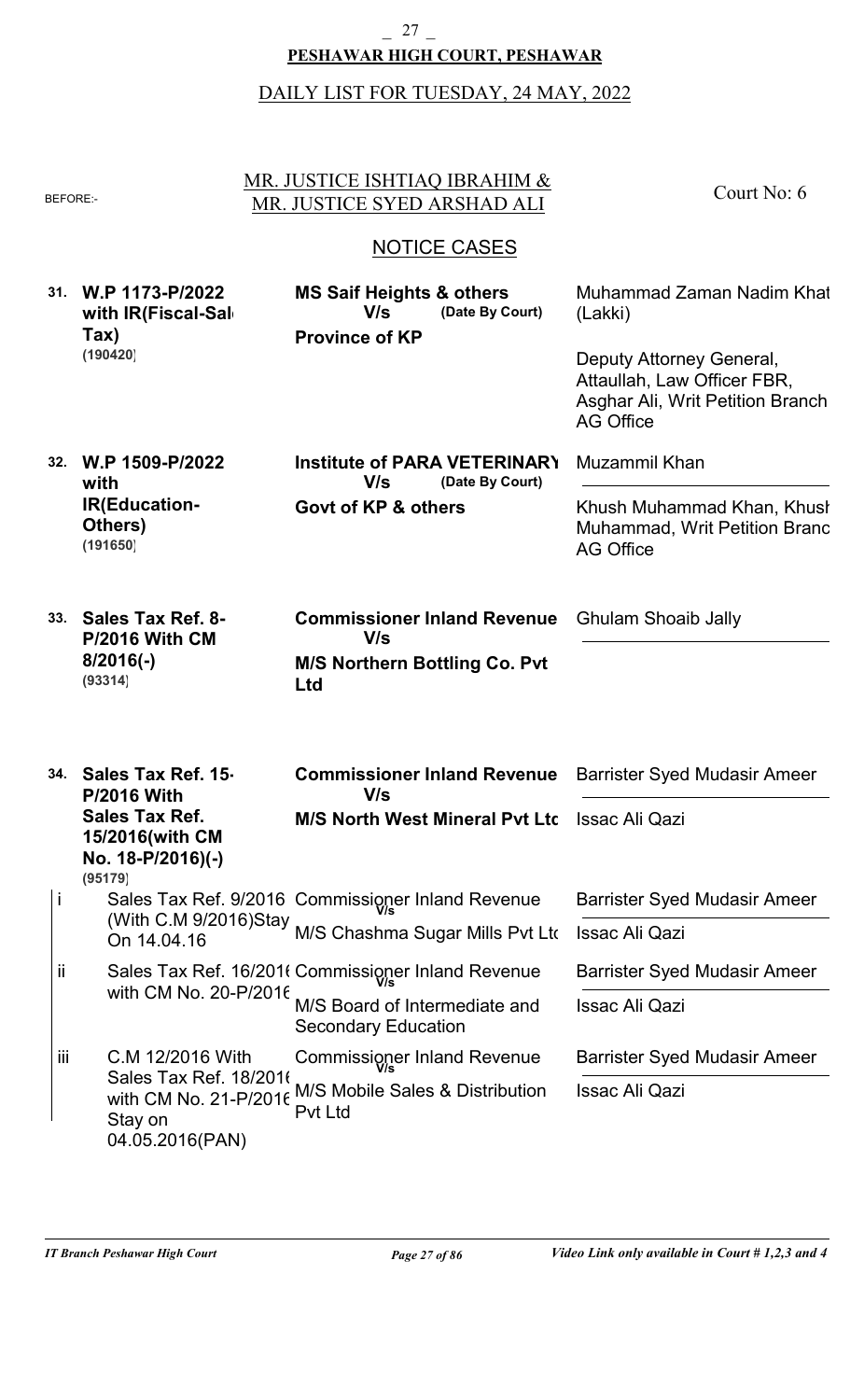#### **PESHAWAR HIGH COURT, PESHAWAR** \_ 28 \_

|     | <b>BEFORE:-</b>                                                              | MR. JUSTICE ISHTIAQ IBRAHIM &<br>MR. JUSTICE SYED ARSHAD ALI                    | Court No: 6                |
|-----|------------------------------------------------------------------------------|---------------------------------------------------------------------------------|----------------------------|
|     |                                                                              | <b>NOTICE CASES</b>                                                             |                            |
| 35. | Sales Tax Ref. 18                                                            | <b>Regnioal Tax Office Peshawar</b><br>V/s                                      | <b>Ghulam Shoaib Jally</b> |
|     | <b>P/2019(Civil</b><br><b>Appeal-Sales Tax</b><br>Reference)<br>(149819)     | <b>M/s Chinot Ent</b>                                                           | <b>Isaac Ali Qazi</b>      |
| 36. | Sales Tax Ref. 30<br><b>P/2020 With IR &amp;</b><br><b>CM 19/2021 (Civil</b> | <b>Commissioner Inland Revenue</b><br>V/s<br><b>M/s Tribal Areas Electricty</b> | Qaiser Abbas Bangash       |
|     | <b>Appeal-Sales Tax</b><br>Reference)<br>(168573)                            | <b>Supply company</b>                                                           |                            |
| İ   |                                                                              | Sales Tax Ref. 31/202( Commissioner Inland Revenue                              | Qaiser Abbas Bangash       |
|     |                                                                              | M/s Tribal Areas Electricty Supply<br>company                                   |                            |
| ij  |                                                                              | Sales Tax Ref. 32/202( Commissioner Inland Revenue                              | Qaiser Abbas Bangash       |
|     |                                                                              | M/s Tribal Areas Electricty Supply<br>company                                   |                            |
| Ϊİİ |                                                                              | Sales Tax Ref. 33/202( Commissioner Inland Revenue                              | Qaiser Abbas Bangash       |
|     |                                                                              | M/s Tribal Areas Electricty Supply<br>company                                   |                            |
| iv  |                                                                              | Sales Tax Ref. 34/202( Commissioner Inland Revenue                              | Qaiser Abbas Bangash       |
|     |                                                                              | M/s Tribal Areas Electricty Supply<br>company                                   |                            |
| V   |                                                                              | Sales Tax Ref. 35/202( Commissioner Inland Revenue                              | Qaiser Abbas Bangash       |
|     |                                                                              | M/s Tribal Areas Electricty Supply<br>company                                   |                            |
| Vİ  |                                                                              | Sales Tax Ref. 36/202( Commissioner Inland Revnue                               | Rehmanullah                |
|     |                                                                              | M/s al Badar Munufacturing                                                      |                            |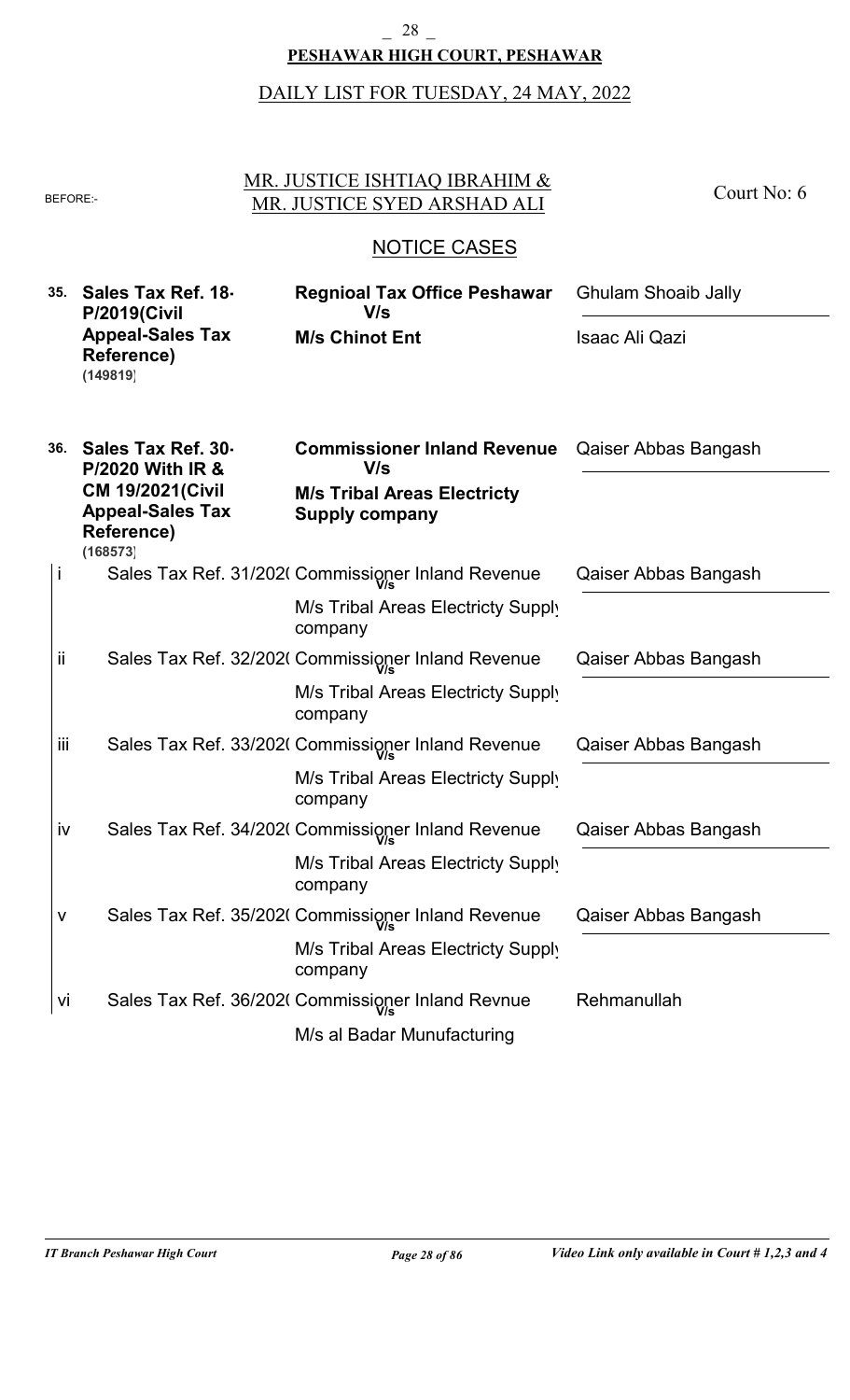### **PESHAWAR HIGH COURT, PESHAWAR** \_ 29 \_

| BEFORE:-  |                                                                                                                                  | MR. JUSTICE ISHTIAQ IBRAHIM &<br>MR. JUSTICE SYED ARSHAD ALI                                                                                                                                                          | Court No: 6                                                                    |
|-----------|----------------------------------------------------------------------------------------------------------------------------------|-----------------------------------------------------------------------------------------------------------------------------------------------------------------------------------------------------------------------|--------------------------------------------------------------------------------|
|           |                                                                                                                                  | <b>NOTICE CASES</b>                                                                                                                                                                                                   |                                                                                |
| 37.       | Sales Tax Ref. 10<br><b>P/2021 With CM</b><br>02/2021 & CM<br>08/2021(Civil<br><b>Appeal-Sales Tax</b><br>Reference)<br>(171024) | <b>Commissioner Inland Revnue</b><br>V/s<br><b>M/s Khyber Trading co</b>                                                                                                                                              | <b>Ghulam Shoaib Jally</b>                                                     |
| 38.       | Sales Tax Ref. 36<br><b>P/2021(Civil</b><br><b>Appeal-Sales Tax</b><br><b>Reference)</b><br>(181746)                             | <b>KP Revenue Authority KPRA</b><br><b>Peshawar</b><br>V/s<br><b>M/S Nishat Linen Ltd</b>                                                                                                                             | <b>Mian Naveed Gul</b><br>Civil Appeal Branch AG Office                        |
| 39.       | Tax Ref 35-<br><b>P/2018(Civil</b><br><b>Appeal-Tax</b><br><b>Reference)</b><br>(128157)                                         | <b>M/s Batkhela CNG Filling</b><br><b>Station</b><br>V/s<br><b>Additional Commissioner Inlan</b><br><b>Revenue</b>                                                                                                    | Ishtiag Ahmad<br>Qaisar Abbas Banghash, Neela<br>A.Khan                        |
| 40.<br>j. | Tax Ref 40-P/2019<br><b>With IR(Civil</b><br><b>Appeal-Tax</b><br>Reference)<br>(153054)<br>Tax Ref 41/2019                      | <b>Commissioner of Inland</b><br><b>Revenue Peshawar</b><br>V/s<br><b>Shabnam Riaz, R-Sheen</b><br><b>Fashion Paradise</b><br>Commissioner of Inland Revenue<br>Peshawar<br>Shabnam Riaz, R-Sheen Fashior<br>Paradise | Azhar Naeem Qarni<br>Ch. Naeem ul Haq<br>Azhar Naeem Qarni<br>Ch. Naeem ul Haq |
| 41.       | Cust. Ref 34-<br>P/2013(with<br>$C.M.19/13$ )(-)<br>(66428)                                                                      | <b>M/s Gold Star Allied Industries</b><br><b>Pvt Ltd</b><br>V/s<br><b>The Collector Customs, Sales</b><br><b>Tax &amp; Excise</b>                                                                                     | Isaac Ali Qazi<br>Muhammad Iqbal Khan Mohmai<br><b>Shah Faisal Ilyas</b>       |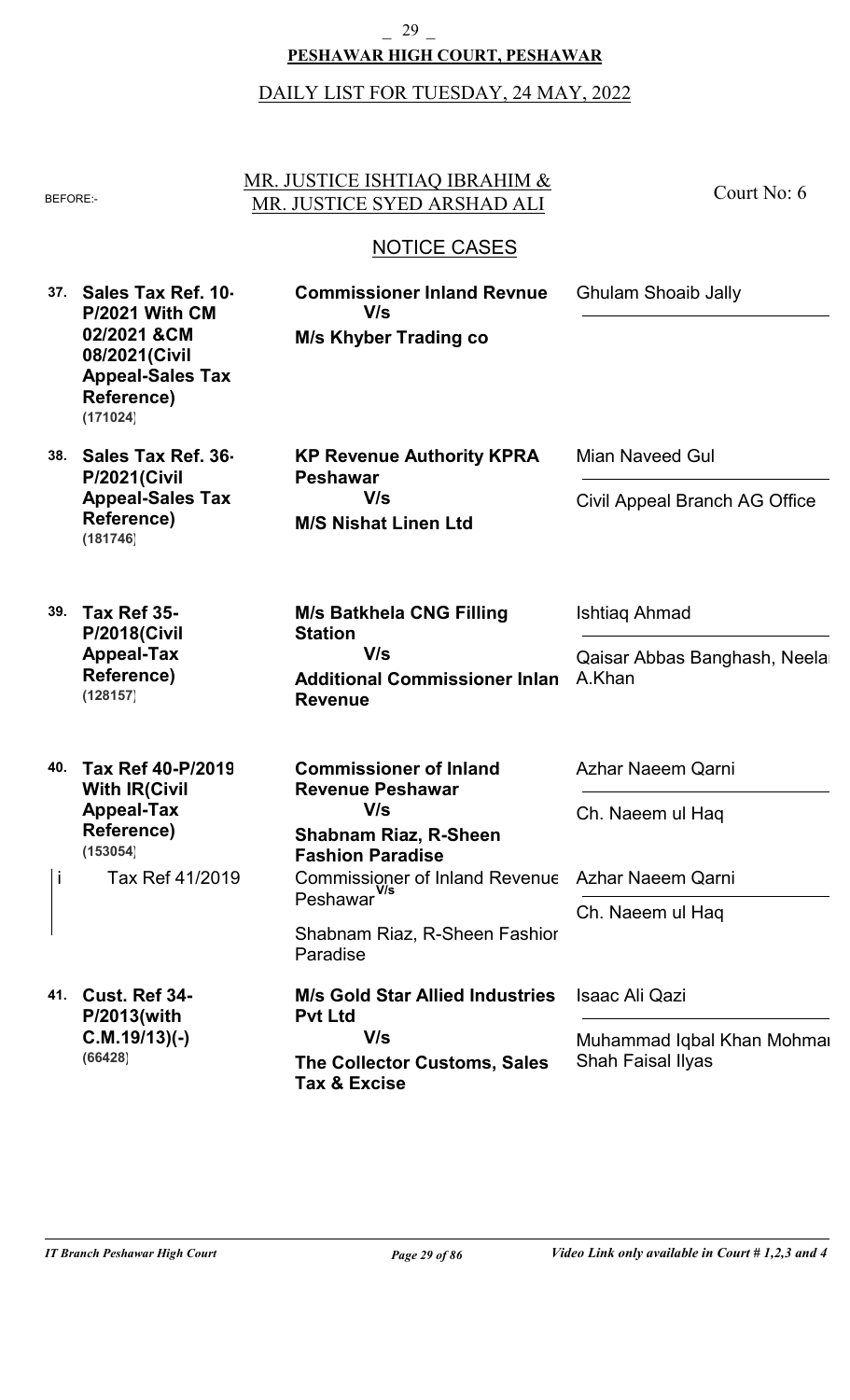#### **PESHAWAR HIGH COURT, PESHAWAR** \_ 30 \_

### DAILY LIST FOR TUESDAY, 24 MAY, 2022

#### MR. JUSTICE ISHTIAQ IBRAHIM & BEFORE: MR. JUSTICE SYED ARSHAD ALI

Court No: 6

### NOTICE CASES

**42. CM 3/2018 With Cust. Ref 3- P/2018(Civil Appeal-Custom Reference) (124763)**

**The Anti Smugling Officer Laiq Khan V/s**

Issac Ali Qazi, Attaullah Khan

Hashim Raza

**43. Cust. Ref 77- P/2019 With IR(Civil Appeal-Custom Reference) (145725)**

**44. Cust. Ref 124- P/2019 With CM 96/2019 &CM 198/2020(Civil Appeal-Custom Reference) (154866)**

**Malik Aftab The Collector Customs, Model Customs Collectorate V/s**

Haider Nawaz Khattak

Owais Ahmad Qadri

**Appellate Tribunal Customs Shahbaz khan V/s**

Shahbaz Khan

Sehrish Munawar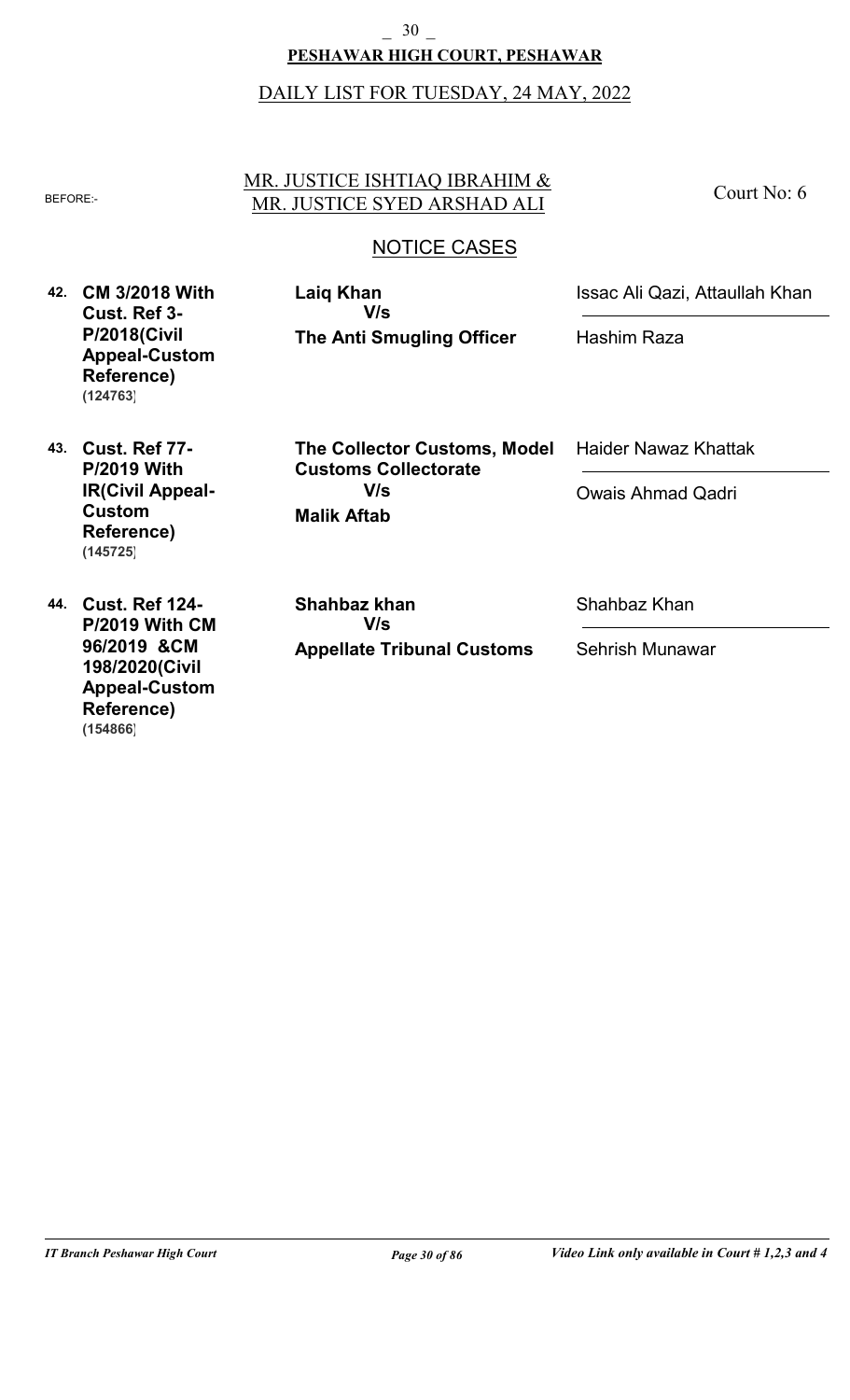### **PESHAWAR HIGH COURT, PESHAWAR** \_ 31 \_

### DAILY LIST FOR TUESDAY, 24 MAY, 2022

MR. JUSTICE LAL JAN KHATTAK & BEFORE:- MR. JUSTICE ABDUL SHAKOOR

**Wifaq Ahmad**

**V/s**

**Hafiz Muhammad Ibrahim**

# MOTION CASES

**1. COC 140- P/2022(in COC No. 860/18 In WP 929/2016 (Against Order HJ-III,Ex.Judge))(-) (191018)**

- **2. W.P 3918-P/2017 With IR(Service-Provincial-Civil Services-Appointment-DSC(Merit)) (116232)**
- **3. W.P 1834-P/2020 With CM 2360 p/2021(Service-Provincial-Civil Services-Upgradation) (158748)**

**4. W.P 4024- P/2020(Service matters/Pay/Allow ance/Re-Imbursement)(Wri t Petitions-Others) (165763)**

**5. W.P 5141-P/2020 With IR(Service-Provincial-Civil Services-Appointment-DSC(Merit)) (168613)**

**Chief Secretary Govt.of kPK et Tahira Maab V/s**

**Secretary Government of KPK**

**Secretary Health**

**V/s**

**Muhammad Kaleem Ullah**

**V/s**

**Aftab Ahmad**

**Mst. Salma Bibi**

**V/s**

**Govt**

Arbab Sheraz Khan

Writ Petition Branch AG Office

Court No: 3

Kaleem Ullah, Munsif Saeed, Ma **Misraf** 

A.A.G, Shahid Mehmood Khan

Saadullah Khan Marwat

Dr. Muhammad Irshad, Kabir Khan, Writ Petition Branch AG **Office** 

Attiq Ur Rehman, Fida Muhamm Yousafzai (Swabi)

Sadaqat Ullah, Writ Petition Branch AG Office, Dr. Amer Hamid, Ibrar Ahmed (Focal Person IGP)

Shakeel Khan Ahmadkhel

Muhammad Asif, Hidayatullah (Focal Person), Muhammad Khalid Matten, Writ Petition Branch AG Office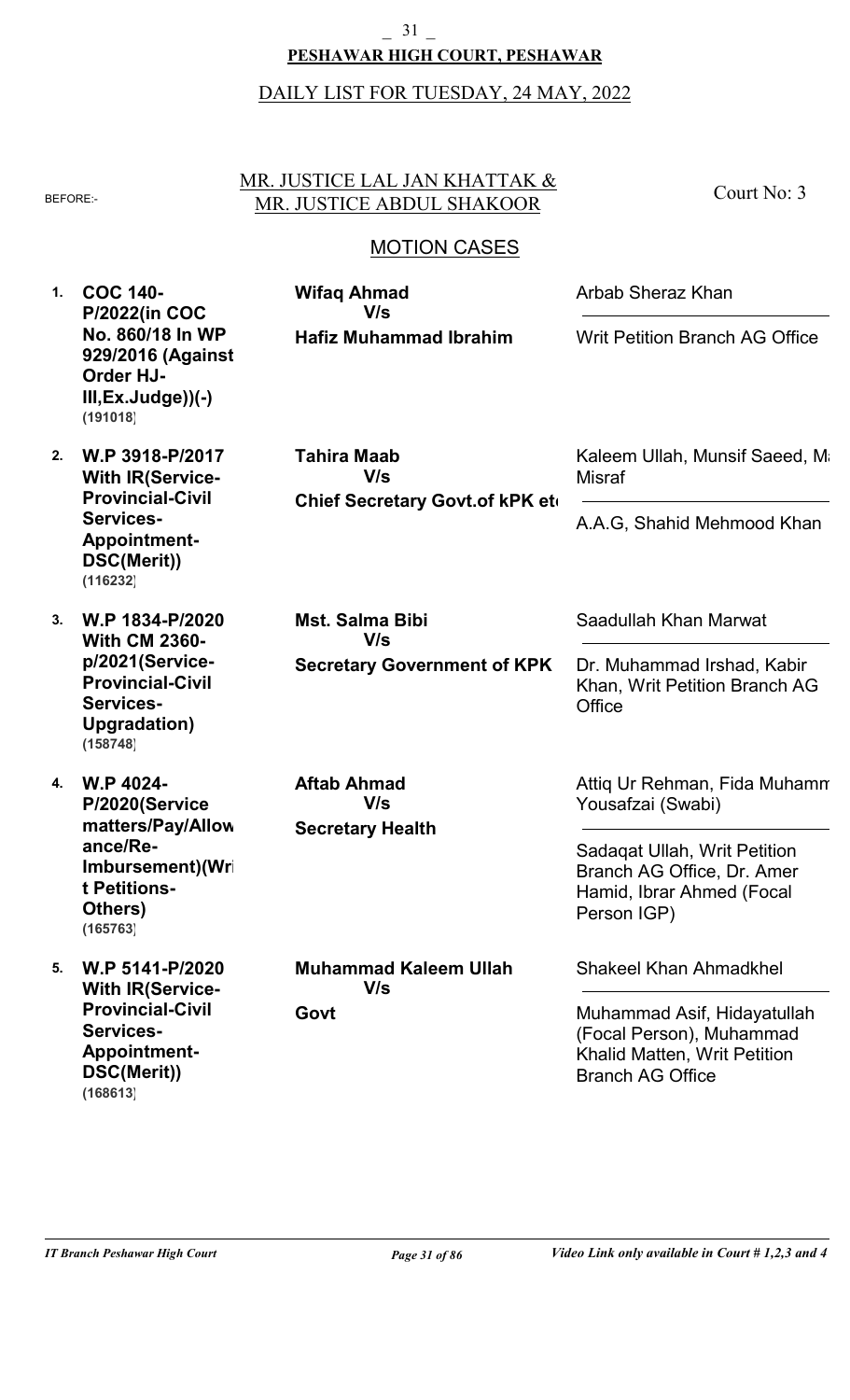### **PESHAWAR HIGH COURT, PESHAWAR** \_ 32 \_

### DAILY LIST FOR TUESDAY, 24 MAY, 2022

#### MR. JUSTICE LAL JAN KHATTAK & BEFORE:- MR. JUSTICE ABDUL SHAKOOR

### MOTION CASES

**6. W.P 116-P/2021 With IR(Civil matters)(Writ Petitions-Others) (170802)**

**Secretary Board of Renvue Abdul Mughtee Badshah V/s**

**Secretary to Govt of KP**

**Faisal Nadeem**

**V/s**

Syed Abdul Waseem

Attaullah, Writ Petition Branch A Office, Qalat Khan

Court No: 3

**7. W.P 1417-P/2021 With IR(Service-Provincial-Civil Services-Pay/Allowances) (174343)**

**8. W.P 2205-P/2021 With IR(Fiscal-Sale Tax) (176715)**

**9. C.m 445-P/2022 In W.P 3150- P/2021(Service-Contractual Service) (179774)**

**10. W.P 3588- P/2021(Service-Provincial-Civil Services-Appointment-DSC(Merit)) (181081)**

**Abdullah Khan Marbla Sadol**

**Govt of Pakistan**

**V/s**

**Women University Swabi Ihsan Ullah Marwat & others V/s**

**Govt of KPK Faizan Khan V/s**

Muhammad Ijaz Khan Sabi

Sabahud Din Khattak, Bilal Ahm Durrani, Mirzali Khan, Writ Petition Branch AG Office, Bilal Ahmad Durrani

Israr Khan

Deputy Attorney General, Usma Ali PESCO, Law Officer FBR, Zargham Ishaq Khan, Writ Petiti Branch AG Office, Amir Nawaz Deputy Director

Nazir Ahmad

Zartaj Anwar Khan, Dr. Syed Akhtar Ali Shah, Writ Petition Branch AG Office, Asif Naz, Aish Nayab Qureshi Law Officer

Sher Hyder Khan

Manzoor Ahmad, Muhammad Anwar Khan Banvi, Writ Petition Branch AG Office, Subhan ud D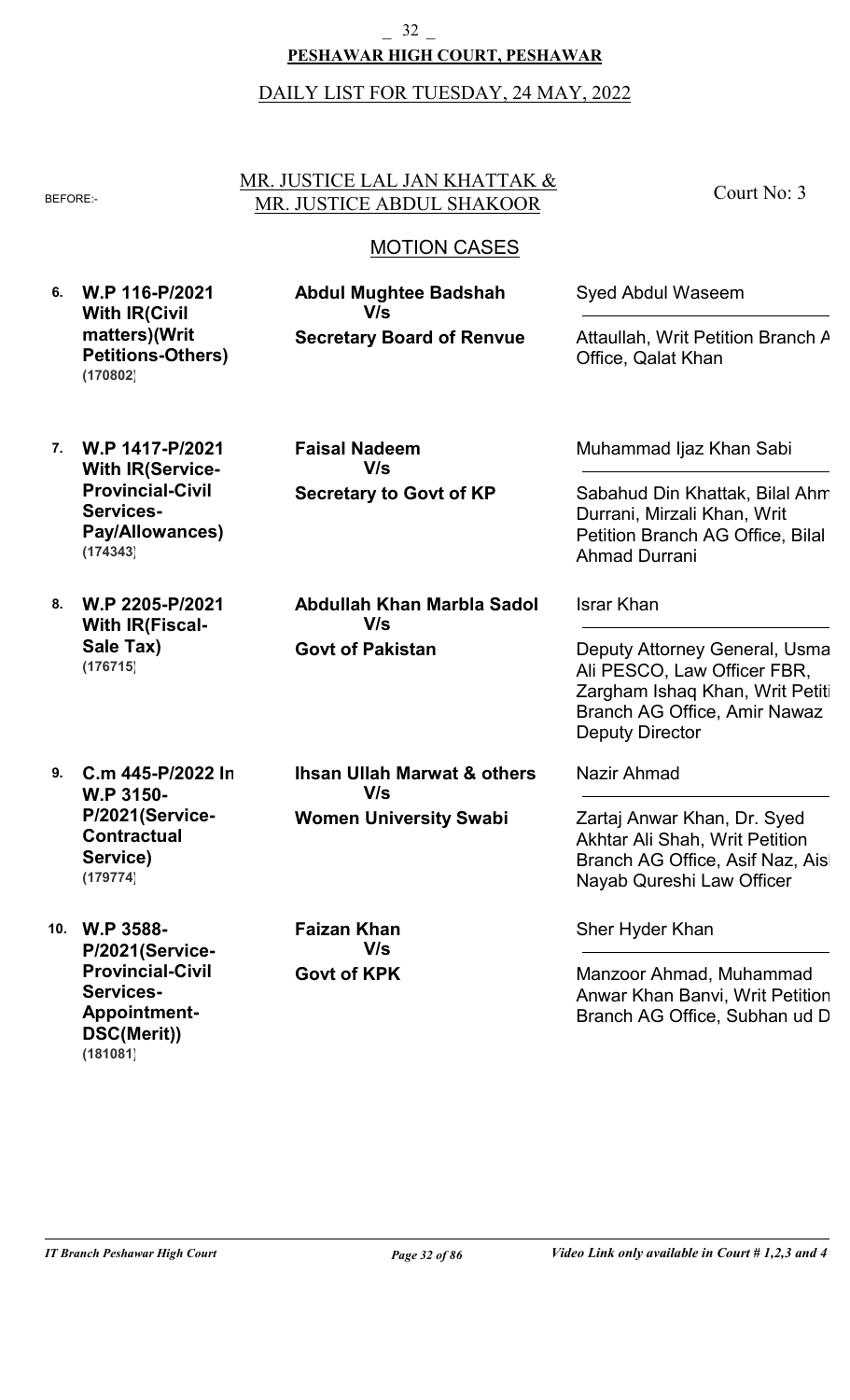#### **PESHAWAR HIGH COURT, PESHAWAR** \_ 33 \_

| <b>BEFORE:-</b> |                                                                                   | MR. JUSTICE LAL JAN KHATTAK &<br>MR. JUSTICE ABDUL SHAKOOR                                | Court No: 3                                                                                                                                               |
|-----------------|-----------------------------------------------------------------------------------|-------------------------------------------------------------------------------------------|-----------------------------------------------------------------------------------------------------------------------------------------------------------|
|                 |                                                                                   | <b>MOTION CASES</b>                                                                       |                                                                                                                                                           |
|                 | 11. W.P 5024-<br>P/2021(Utility-<br><b>Consumer Rights</b><br>Others)<br>(185396) | <b>MS Aziz Gulam Filling Station</b><br>V/s<br><b>Federation of Pakistan &amp; other:</b> | Haseen Ullah Khan Gamaryani,<br>Asif Ali Shah<br>Deputy Attorney General, Ikram<br><b>Ullah Khan, Writ Petition Branch</b><br>AG Office, Qumer Mahmood Ch |
| 12.             | W.P 200-P/2022<br><b>With IR(Fiscal-</b>                                          | Ali<br>V/s                                                                                | Salman Farooq                                                                                                                                             |
|                 | Custom)<br>(187580)                                                               | <b>Federation of Paksitan etc</b>                                                         | Deputy Attorney General,<br>Muhammad Jamil, Law Officer<br>FBR, Dr. Nazim Latif, Writ Petiti<br><b>Branch AG Office</b>                                   |
| 13.             | Sales Tax Ref. 62-<br><b>P/2021(Civil</b>                                         | <b>Commissioner Inland Revenue</b><br>V/s                                                 | Ishtiag Ahmad                                                                                                                                             |
|                 | <b>Appeal-Sales Tax</b><br>Reference)<br>(186188)                                 | <b>Ms Peshawar CNG Filling</b><br><b>Station</b>                                          | Civil Appeal Branch AG Office                                                                                                                             |
| 14.             | Sales Tax Ref. 29<br><b>P/2022(Civil</b>                                          | <b>Commissioner Inland Revenue</b><br><b>Corporat Zone</b>                                | Ishtiag Ahmad (Junior)                                                                                                                                    |
|                 | <b>Appeal-Sales Tax</b><br><b>Reference)</b><br>(190652)                          | V/s<br><b>MS Cherat Cement Company</b><br>Ltd                                             | Civil Appeal Branch AG Office                                                                                                                             |
| 15.             | Tax Ref 7-                                                                        | <b>Commissioner Inland Revenue</b>                                                        | Ishtiag Ahmad (Senior)                                                                                                                                    |
|                 | <b>P/2022(Civil</b><br><b>Appeal-Tax</b><br>Reference)<br>(190653)                | Corporate<br>V/s<br>M/S Hazratlil Hajj and Umra<br><b>Services</b>                        | Civil Appeal Branch AG Office                                                                                                                             |
| İ               | Tax Ref 8/2022                                                                    | Commissioner Inland Revenue                                                               | Ishtiag Ahmad (Junior)                                                                                                                                    |
|                 |                                                                                   | M/S AI Hazrat lil Hajj and Umra                                                           | Yousaf Ali, Civil Appeal Branch<br><b>AG Office</b>                                                                                                       |
|                 |                                                                                   | <b>PRE-ADMISSION NOTICE</b>                                                               |                                                                                                                                                           |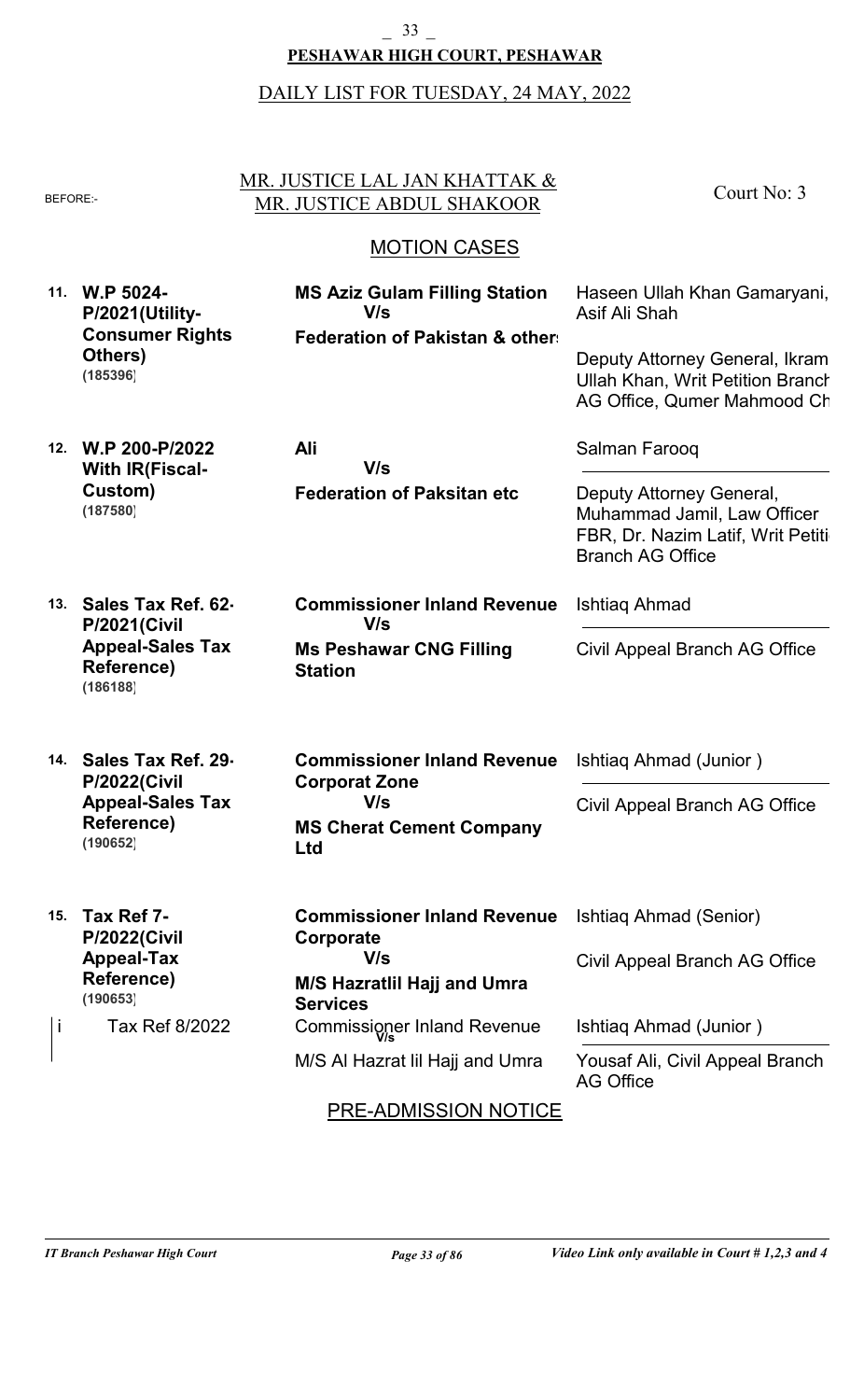# \_ 34 \_

### **PESHAWAR HIGH COURT, PESHAWAR**

#### DAILY LIST FOR TUESDAY, 24 MAY, 2022

#### MR. JUSTICE LAL JAN KHATTAK & BEFORE: MR. JUSTICE ABDUL SHAKOOR

### PRE-ADMISSION NOTICE

**16. W.P 2713- P/2019(Service-Provincial-Civil Services-Pay/Allowances) (142400)**

**Chief Secretary Government of KPK Dr. Musafir Alam V/s**

**Appellate Committe University**

**Executive Incharge Employees**

**of Peshawar**

**Dr. Saif Ullah**

**V/s**

**Grievance Cell**

**Shafqat Ullah**

**V/s**

Khiyal Muhammad Mohmand,

- **17. W.P 5968- P/2019(Service-Statutory-Appointment-DSC(Merit)) (151622)**
- **18. W.P 113-P/2021 with CM 548/2022(Service-Statutory-Pension) (170798)**
- **19. W.P 4469-P/2021 With IR(Criminal-Quashment-Orders) (183955)**

**20. Cust. Ref 25-**

**Reference)**

**(131592)**

**P/2018 With CM 14/2018(Civil Appeal-Custom**

**State & others Hidayat Ullah & another V/s**

**Muhammad Ali & Others Customs Intellegence V/s**

Manzoor Ahmad

Writ Petition Branch AG Office, Ibrar Ahmed (Focal Person IGP)

Barister Babar Shahzad Imran, NEELAM A. KHAN

### NOTICE CASES

Court No: 3

Khalil Ullah Khalil, Musharaf kha Marwat, Sadaqat Ullah, Writ Petition Branch AG Office, Dr.

Munsif Saeed

Amer Hamid

Haseena Awan

Khalid Rehman, Sawar Khan, Ishtiaq, Amir Gilani, Writ Petition Branch AG Office

Babar Hayat Khan

Alamzeb Khan, Deputy Attorney General, Ayaz ul Haq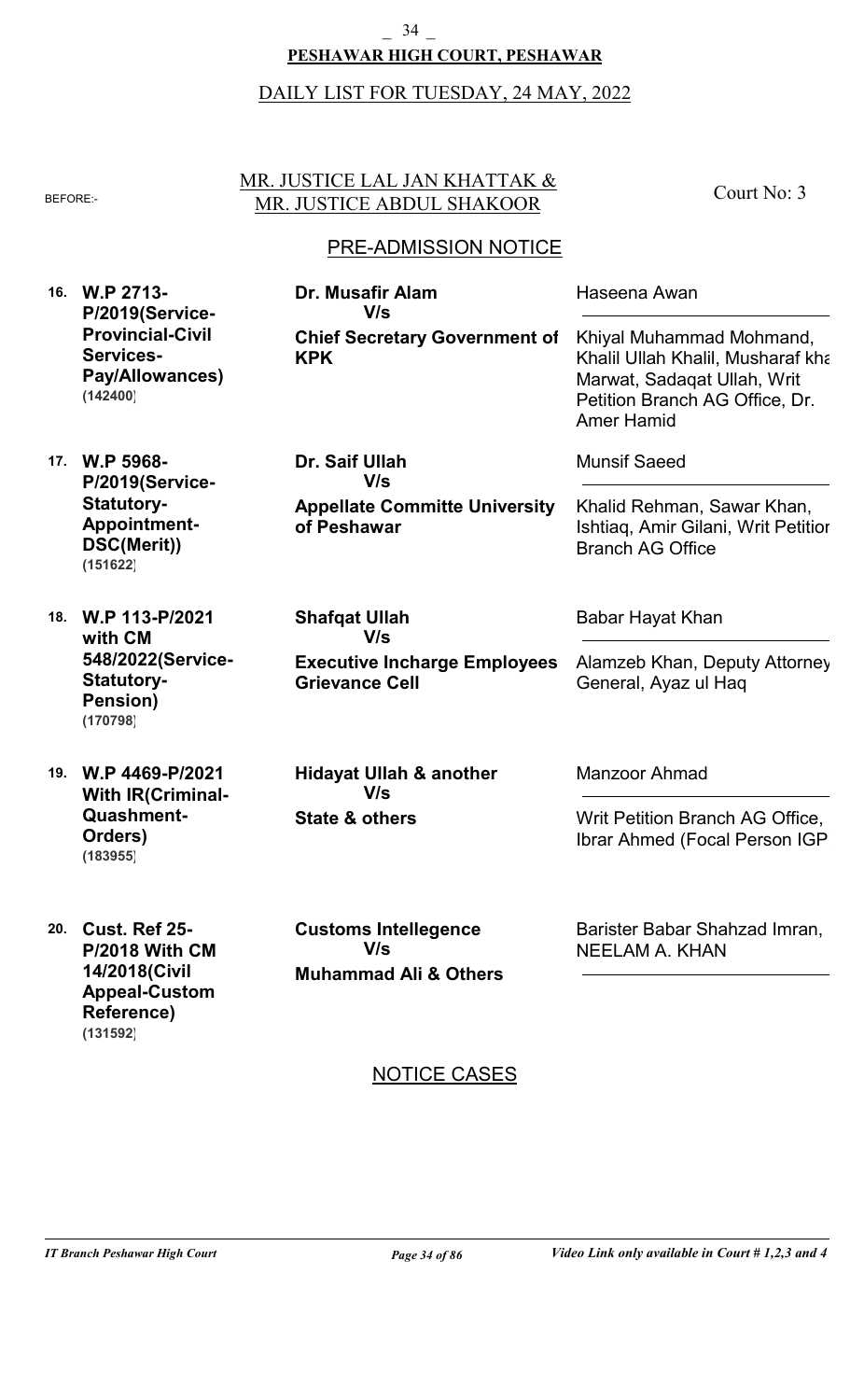#### **PESHAWAR HIGH COURT, PESHAWAR**  $-35$

# DAILY LIST FOR TUESDAY, 24 MAY, 2022

### MR. JUSTICE LAL JAN KHATTAK & BEFORE: MR. JUSTICE ABDUL SHAKOOR

Court No: 3

| 1.  | Cr.A 756-<br>P/2020((PH by HJ                                                                                         | Ali Raza<br>V/s                        | (Date By Court) | Astaghfirullah                                                                         |
|-----|-----------------------------------------------------------------------------------------------------------------------|----------------------------------------|-----------------|----------------------------------------------------------------------------------------|
|     | II, VI) (Serial No.1<br>of the Casuse<br>$list))(-)$<br>(166510)                                                      | <b>Abdul Wahab</b>                     |                 | Hussain Ali, Cr Appeal Branch /<br>Office                                              |
|     | Cr.A 88/2014 AAA                                                                                                      | Abdul Wahab                            |                 | Hussain Ali                                                                            |
|     |                                                                                                                       | <b>Bilal Khan and another</b>          |                 | Arshad Hussain Yousafzai,<br>Muhammad Fakhre Alam Jagra<br><b>ADVOCATE GENERAL KPK</b> |
| ii  | Cr.A 159/2014 AAA                                                                                                     | State through A.G                      |                 | AG                                                                                     |
|     |                                                                                                                       | <b>Bilal Khan</b>                      |                 | Arshad Hussain Yousafzai,<br>Muhammad Fakhre Alam Jagra                                |
| iii | Cr.A 780/2020                                                                                                         | <b>Bakhtiar</b><br>V/s<br><b>State</b> |                 | Muhammad Ibrahim Khan<br>Chamkani                                                      |
|     |                                                                                                                       |                                        |                 | Hussain Ali, Cr Appeal Branch /<br>Office                                              |
| iv  | Cr.A 813/2020                                                                                                         | Yasir Shahzad                          |                 | Furgan Ahmad                                                                           |
|     |                                                                                                                       | <b>State</b>                           |                 | Hussain Ali, Cr Appeal Branch /<br>Office                                              |
| ٨   | Cr.A 973/2020                                                                                                         | Abdul Wahab                            |                 | Hussain Ali                                                                            |
|     |                                                                                                                       | <b>Yasir Shehzad</b>                   |                 | Furgan Ahmad, Cr Appeal Bran<br><b>AG Office</b>                                       |
| 2.  | W.P 3859-P/2020<br>with IR(Senior                                                                                     | Mashal<br>V/s                          | (Date By Court) | Abdul Latif Afridi                                                                     |
|     | Part) (Just After<br><b>Motion cases on</b><br>court order<br>dated:<br>24/03/2022))(Cont<br>racts-Lease)<br>(165318) | <b>Govt of KPK</b>                     |                 | Nasir Mahmood, Muhammad<br>Javed, Writ Petition Branch AG<br>Office                    |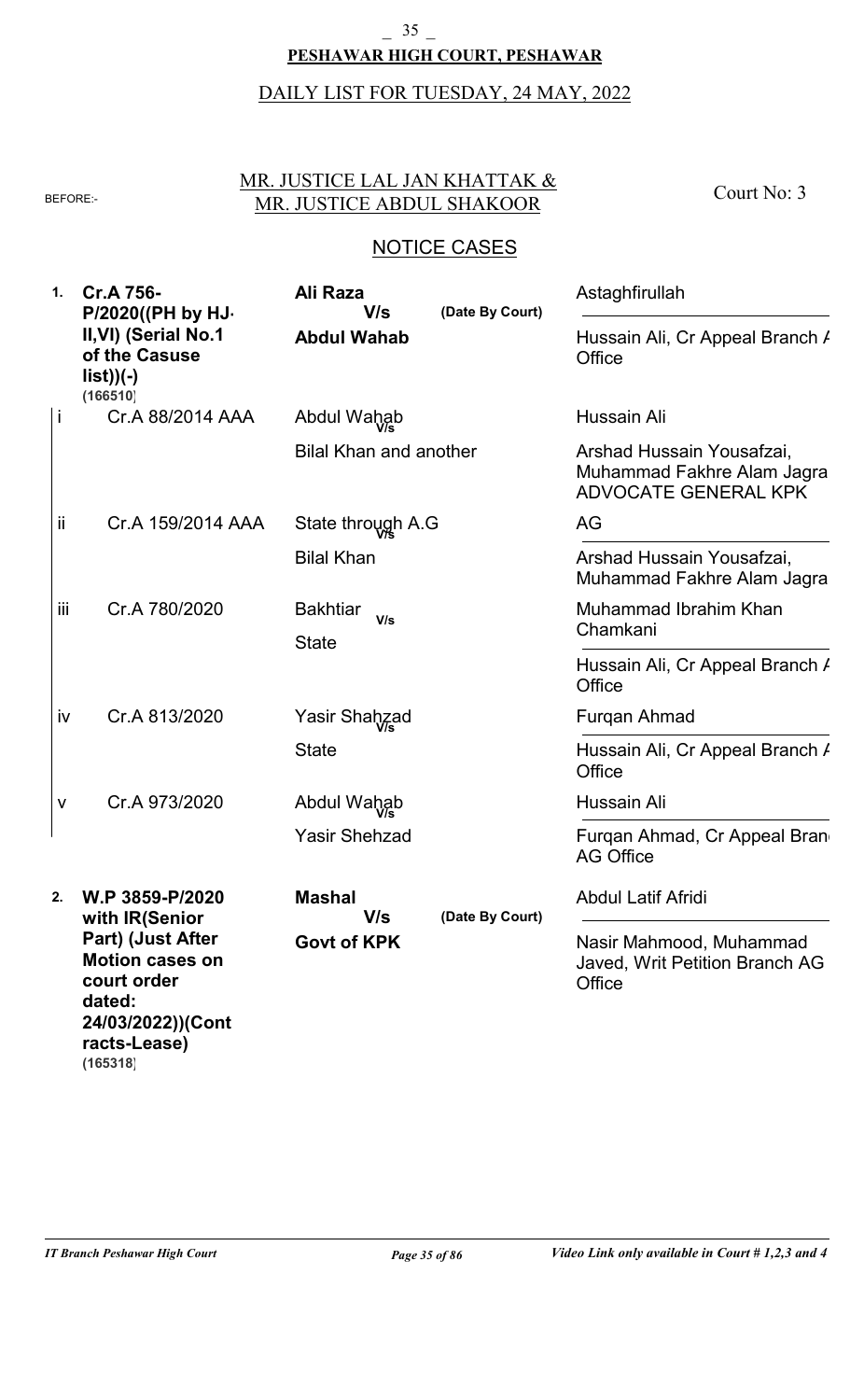#### **PESHAWAR HIGH COURT, PESHAWAR**  $\frac{36}{5}$

# DAILY LIST FOR TUESDAY, 24 MAY, 2022

### MR. JUSTICE LAL JAN KHATTAK & BEFORE: MR. JUSTICE ABDUL SHAKOOR

Court No: 3

| 3.           | Cr.A 304-P/2022(5<br>Kilo chars(Model                                  | <b>Abdul Sattar</b><br>V/s         | (Date By Court) | Syed Mushtaq Ali Shah                           |
|--------------|------------------------------------------------------------------------|------------------------------------|-----------------|-------------------------------------------------|
|              | Court<br>Criminal))(Crimina<br>I Appeal-Short<br>Sentence)<br>(190895) | <b>State</b>                       |                 | Cr Appeal Branch AG Office                      |
| j            | Cr.A 305/2022 Model                                                    | <b>Abdul Sattar</b>                |                 | Syed Mushtaq Ali Shah                           |
|              | Court Criminal(5 Kilo<br>chars)                                        | <b>State</b>                       |                 | Cr Appeal Branch AG Office                      |
| 4.           | $Cr.A 661-P/2018(-)$<br>(128744)                                       | <b>Fazal Khaliq</b><br>V/s         |                 | Muhammad Sajid Khan (Swabi)                     |
|              |                                                                        | <b>Fazal Wajid and another</b>     |                 | Cr Appeal Branch AG Office,<br>Hayat Ullah Khan |
| j.           | Cr.R 96/2018                                                           | Fazal Wahid                        |                 | Hayatullah Khan                                 |
|              |                                                                        | The State and another              |                 | Cr Appeal Branch AG Office                      |
| ii           | Cr.A 676/2018                                                          | Fazal Khalig                       |                 | Muhammad Sajid Khan (Swabi)                     |
|              | Connected with Cr.A<br>661/2018. Life                                  | <b>The State</b>                   |                 | Cr Appeal Branch AG Office                      |
| iii          | Cr.A 722/2018                                                          | Fazal Wahid                        |                 | Hayatullah Khan                                 |
|              |                                                                        | The State and another              |                 | Cr Appeal Branch AG Office                      |
| 5.           | Cr.A 939-<br><b>P/2018(Life</b>                                        | <b>Said Tanvir Ali Shah</b><br>V/s | (Date By Court) | Jawad Haider, Shabbir Hussain<br>Gigyani        |
|              | Imprisonment-<br><b>Murder Case /</b><br>PPC)<br>(132679)              | <b>The State</b>                   |                 | Nasruminullah, AG KPK                           |
| $\mathbf{I}$ | Cr.R 59/2022                                                           | Muhammad Ayaz Khan                 |                 | Astaghfirullah                                  |
|              |                                                                        | The State and another              |                 | Cr Appeal Branch AG Office                      |
| ij           | Cr.A 254/2022                                                          | Syed Aamir Ali Shah                |                 | Shabbir Hussain Gigyani                         |
|              |                                                                        | Muhammad Aayaz Kha etc             |                 | Cr Appeal Branch AG Office                      |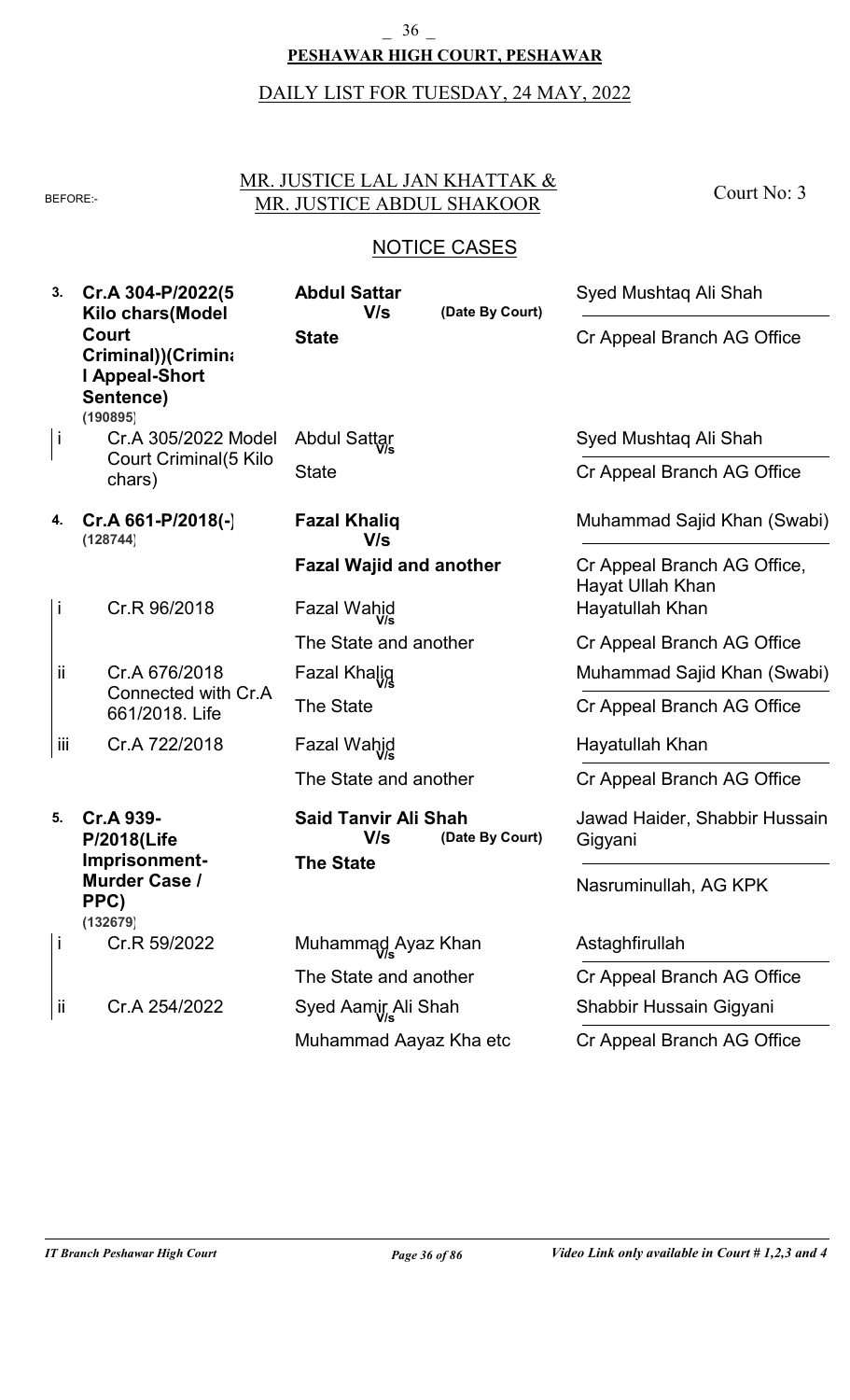### **PESHAWAR HIGH COURT, PESHAWAR** \_ 37 \_

#### DAILY LIST FOR TUESDAY, 24 MAY, 2022

#### MR. JUSTICE LAL JAN KHATTAK & BEFORE:- MR. JUSTICE ABDUL SHAKOOR

Court No: 3

### NOTICE CASES

**6. W.P 435-P/2022 7. COC 50-P/2019(in 8. COC 20-P/2022(in 9. W.P 1563-P/2015 with cms 278, 693/2022(Local Development Authorities) (Senior Part))(Local-Development Authorities-Maps & Building) wp 2964- P/2014(Against order HCJ,VIII))(Local-Development Authorities-Contempt of Court) WP No. 4966/2021 (Against Order HJ-I,VII))(Writ Petitions-Contempt of Court) (others) With IR(N) With CM 947/2016(N)(NAB matter, RS.166, 804 million)(Contracts -Services) Director General & others Zahir Shah, Secretary Local Government Prof Dr Muhammad Arif Khan, Chief Executive PGMI Govt of Pakistan through Secretary Ministry of Interior and others (Date By Court) (Date By Court) Abdur Rauf Rohaila Saeed Khan Dr Sumaira Maqsood Arshad Majeed** Abdul Sattar Khan Khalid Anwar Afridi Khalid Anwar Afridi Barrister Syed Mudasir Ameer Sabahuddin Khattak, Deputy Attorney General, Ayaz Durrani (ATOR) TMA, Secretary PDA, Mirzali Khan, Abdul Rauf, Muhammad Furqan Yousafzai Advocate, Writ Petition Branch AG Office, Umair Iqbal Barrister Waqar Ali Khan, Shum Ahmad Butt, Amjad Ali (Mardan), Writ Petition Branch AG Office Writ Petition Branch AG Office Abdul Sattar Khan, D.P.G NAB, Farman Ullah Khattak, Fazal Karim, AG KPK **V/s V/s V/s V/s (188273) (136962) (187236)**

**(85494)**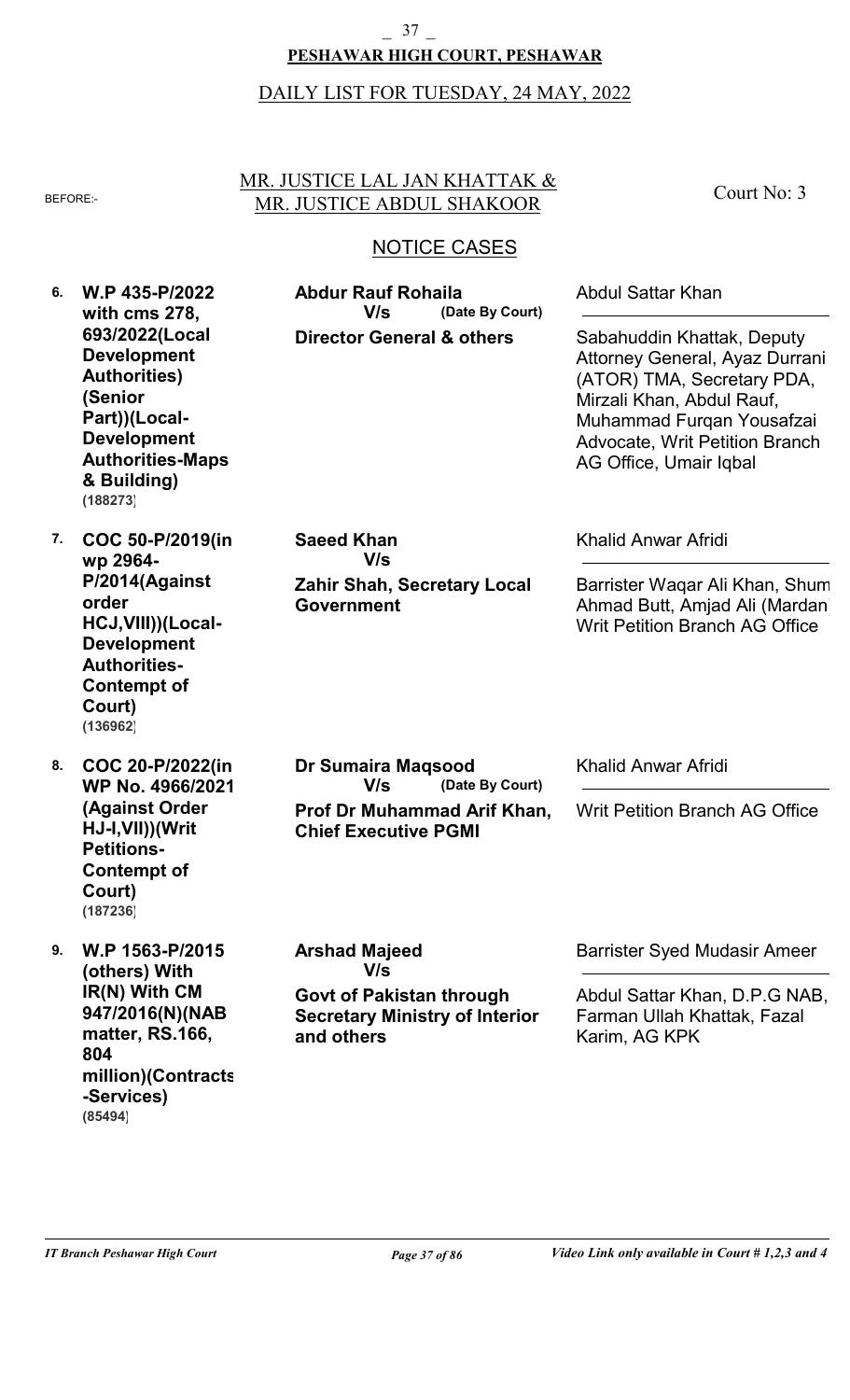#### **PESHAWAR HIGH COURT, PESHAWAR** \_ 38 \_

# DAILY LIST FOR TUESDAY, 24 MAY, 2022

### MR. JUSTICE LAL JAN KHATTAK & BEFORE: MR. JUSTICE ABDUL SHAKOOR

Court No: 3

| 10. | W.P 3646-P/2015<br>(Services-                                                                                                                | <b>Younas Zada and another</b><br>V/s                                               | Khushdil Khan                                                                                            |
|-----|----------------------------------------------------------------------------------------------------------------------------------------------|-------------------------------------------------------------------------------------|----------------------------------------------------------------------------------------------------------|
|     | <b>Appointment</b> )<br>With IR with cm<br>2684-p/2019(M)(A:<br>LDC)(Service-<br><b>Statutory-</b><br>Appointment-<br>DSC(Merit))<br>(90694) | <b>The Vice Chancellor Abdul Wal</b><br><b>Khan University Mardan and</b><br>others | Qazi Muhammad Anwar, Khalid<br>Khan, Rahman Ullah, Zartaj Any<br>Khan                                    |
| 11. | W.P 6451-P/2018<br>With IR with cm<br>$1777 -$                                                                                               | Dr. Javed Iqbal<br>V/s<br><b>The Vice Chancellor Islamia</b>                        | Waseemuddin Khattak, Naeem                                                                               |
|     | p/2020(M)(Service<br>-Statutory-<br>Appointment-<br>DSC(Merit))<br>(135131)                                                                  | <b>College University Pes</b>                                                       | Jan Malik, Deputy Attorney<br>General, Ibrahim Noor Mughal,<br><b>Writ Petition Branch AG Office</b>     |
| 12. | W.P 4510-P/2019<br><b>With IR(Land-</b>                                                                                                      | <b>Peshawar Electric Supply</b><br><b>Company Ltd</b>                               | Shahid Raza Malik, Kabeer Ima                                                                            |
|     | <b>Acquisition)</b><br>(147698)                                                                                                              | V/s<br><b>Kohat Development Authority</b>                                           | Amir Javed, Shahid Qayum<br>Khattak, Writ Petition Branch AC<br>Office                                   |
| 13. | W.P 7324-P/2019<br><b>With IR(Fiscal-</b>                                                                                                    | <b>M/s Lucky Cement Limited</b><br>V/s                                              | <b>Isaac Ali Qazi</b>                                                                                    |
|     | Sale Tax)<br>(154714)                                                                                                                        | <b>Federation of Pak</b>                                                            | Deputy Attorney General, Ishtia<br>Ahmad, Khial Muhammad,<br>Muhammad Humayun, Amin<br>Khan., Asghar Ali |
| 14. | W.P 2787-P/2020<br><b>With CM 1773-</b>                                                                                                      | <b>Mian Jan</b><br>V/s                                                              | Muhammad Adam Khan                                                                                       |
|     | p/2020(M)(Service<br>-Federal-Civil<br><b>Services-Pension</b><br>(162086)                                                                   | The Secretary etc                                                                   | Deputy Attorney General, Mukht<br><b>Ahmad Maneri</b>                                                    |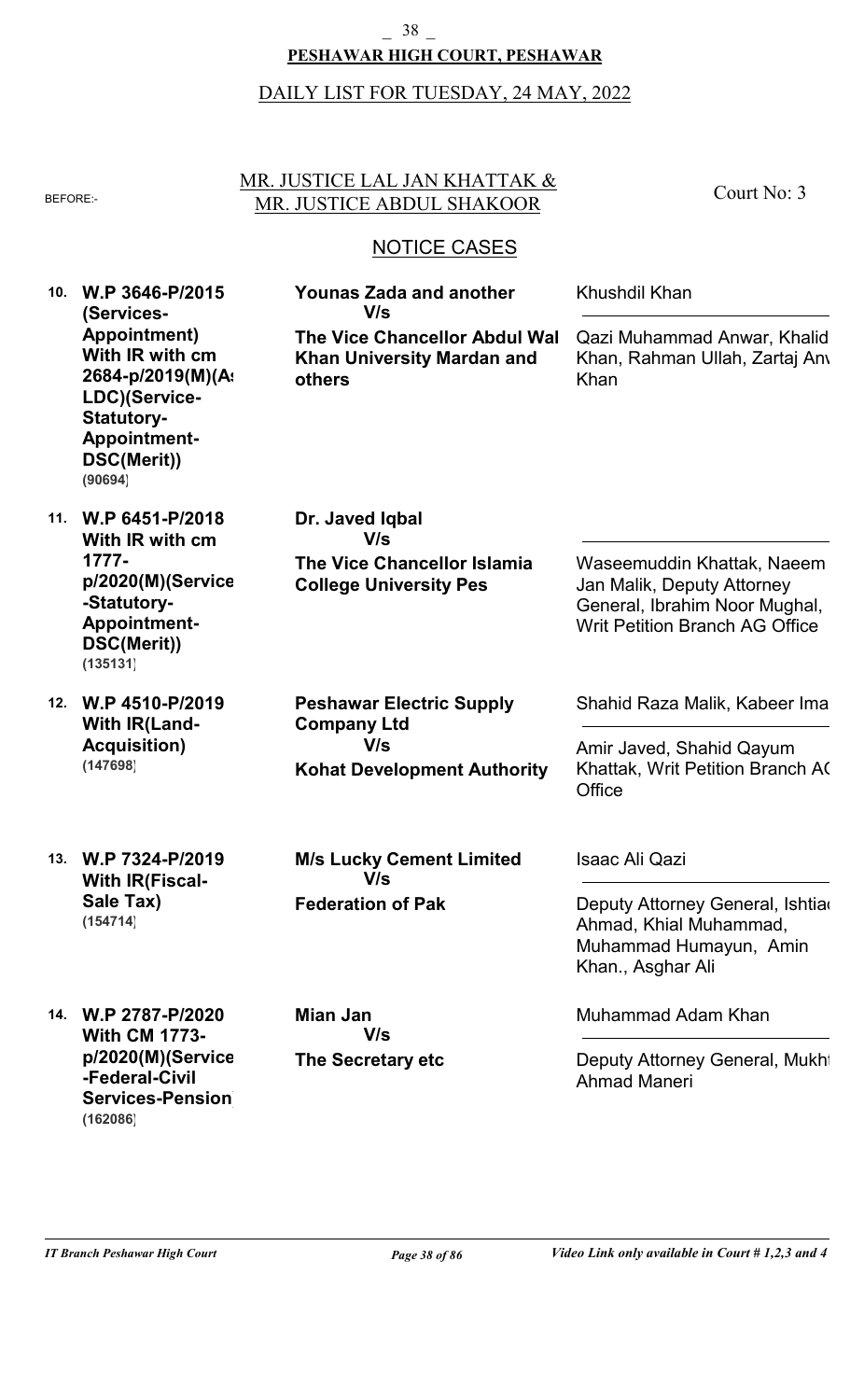#### **PESHAWAR HIGH COURT, PESHAWAR** \_ 39 \_

### DAILY LIST FOR TUESDAY, 24 MAY, 2022

#### MR. JUSTICE LAL JAN KHATTAK & BEFORE:- MR. JUSTICE ABDUL SHAKOOR

Court No: 3

### NOTICE CASES

| 15. W.P 2050-P/2021    | Wagar Ahmad                    |                 | M. Asif Yousafzai |
|------------------------|--------------------------------|-----------------|-------------------|
| with IR(Rent-Final     | V/s                            | (Date By Court) |                   |
| Judgement)<br>(176218) | <b>Govt of KP &amp; Others</b> |                 | AG KPK            |

**16. W.P 226-P/2021 With IR with cm 1091-p/2021(M)(-) (171081)**

**Federation of Pakistan Shah Noor V/s**

Amir Javed, Abdul Munim Khan, Deputy Attorney General, Saqib Raza, Muhammad Sangeen Kha Nadeem Sajjad., AG KPK

**17. W.P 894-P/2021 with IR CM 1303/2021(Mininin g Concession-License) (172862)**

**Secy Minerals Development Deptt & Others (Date By Court) Muhammad hanif Khan V/s**

i W.P 1280/2021 with IR Sher Jamal & others

Appellate Authority & others

**18. W.P 1688-P/2021 With IR(Legislation-Acts) (175170)**

**Govt of KPK M/s ZRK Industries V/s**

Abdul Lateef Afridi, Mian Asif Aman

Tariq Khan Hoti, Kamran Ullah, Writ Petition Branch AG Office, Yousaf Ali Khan, Ishfaq Ahmad Saleem Mian Asif Aman

Sajeed Khan Afridi, Tariq Khan Hoti, Siraj Ahmad Khan, Writ Petition Branch AG Office, Ishfaq Ahmad Saleem

Ishtiaq Ahmad (Senior)

Gohar Rehman Khattak, Rehan Guk Khattak, Writ Petition Brand AG Office, Arshad Javed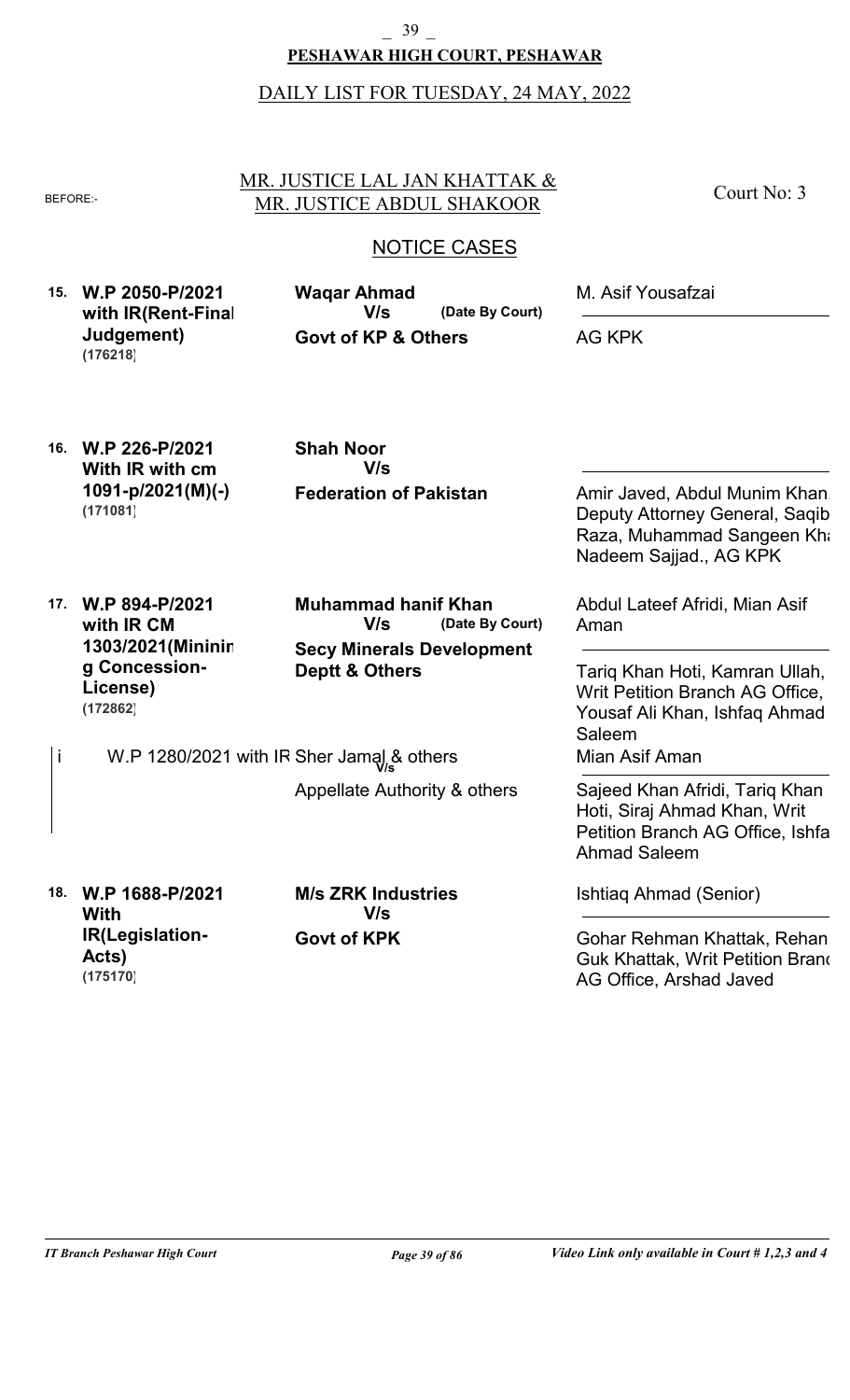### **PESHAWAR HIGH COURT, PESHAWAR** \_ 40 \_

#### DAILY LIST FOR TUESDAY, 24 MAY, 2022

#### MR. JUSTICE LAL JAN KHATTAK & BEFORE:- MR. JUSTICE ABDUL SHAKOOR

**Govt of KP**

**V/s**

**PMDC**

Court No: 3

### NOTICE CASES

**19. W.P 2258-P/2021 With IR with O/Objection dt. 19-05- 2021(Minining Concession-Lease) (176850)**

**20. W.P 2341-P/2021**

**(177090)**

**With IR(Fiscal-Income Tax)**

**Govt; Of Pakistan etc MS Tribal Global construction V/s**

Muhammad Farooq Malik

Asim Khan

Asim Khan

Saleem

Hazrat Bilal Khan

Javed Iqbal Gulbela

DAG PAK, Law Officer FBR, Asghar Ali, Writ Petition Branch AG Office

Deputy Attorney General, Law **Officer FBR, Writ Petition Branch** 

Deputy Attorney General, Rehan Guk Khattak, Muhammad Anwar Khan Banvi, Writ Petition Brancl

Attaullah, Law Officer FBR, Writ

AG Office, Arshad Javed

AG Office, Abbas Bakhtiar

Deputy Attorney General,

Petition Branch AG Office

Writ Petition Branch AG Office, Yousaf Ali Khan, Ishfaq Ahmad

- **21. W.P 3976-P/2021 With IR(Fiscal-Income Tax) (182211)**
	- W.P 120/2022 i Himat Ullah Khan **V/s**
- **22. W.P 4180-P/2021 with IR(Fiscal-Property Tax) (183001)**
- **Federal Board of Revenue & others**

**Himat Ullah Khan**

**V/s**

Federal Board of Revenue & others

**Govt of KPK Thr Chief Secty (Date By Court) Pakhtunkhwa Energy Development Organization V/s**

**23. W.P 5377-P/2021 With IR(Service-Provincial-Civil Services-Promotion) VC University of Agriculture KP Peshawar & others Bilal Khan & others** Waseem ud Din Khattak Naveed Akhtar, Babar Khan Yousafzai, Ishtiaq, Writ Petition Branch AG Office **V/s (186579)**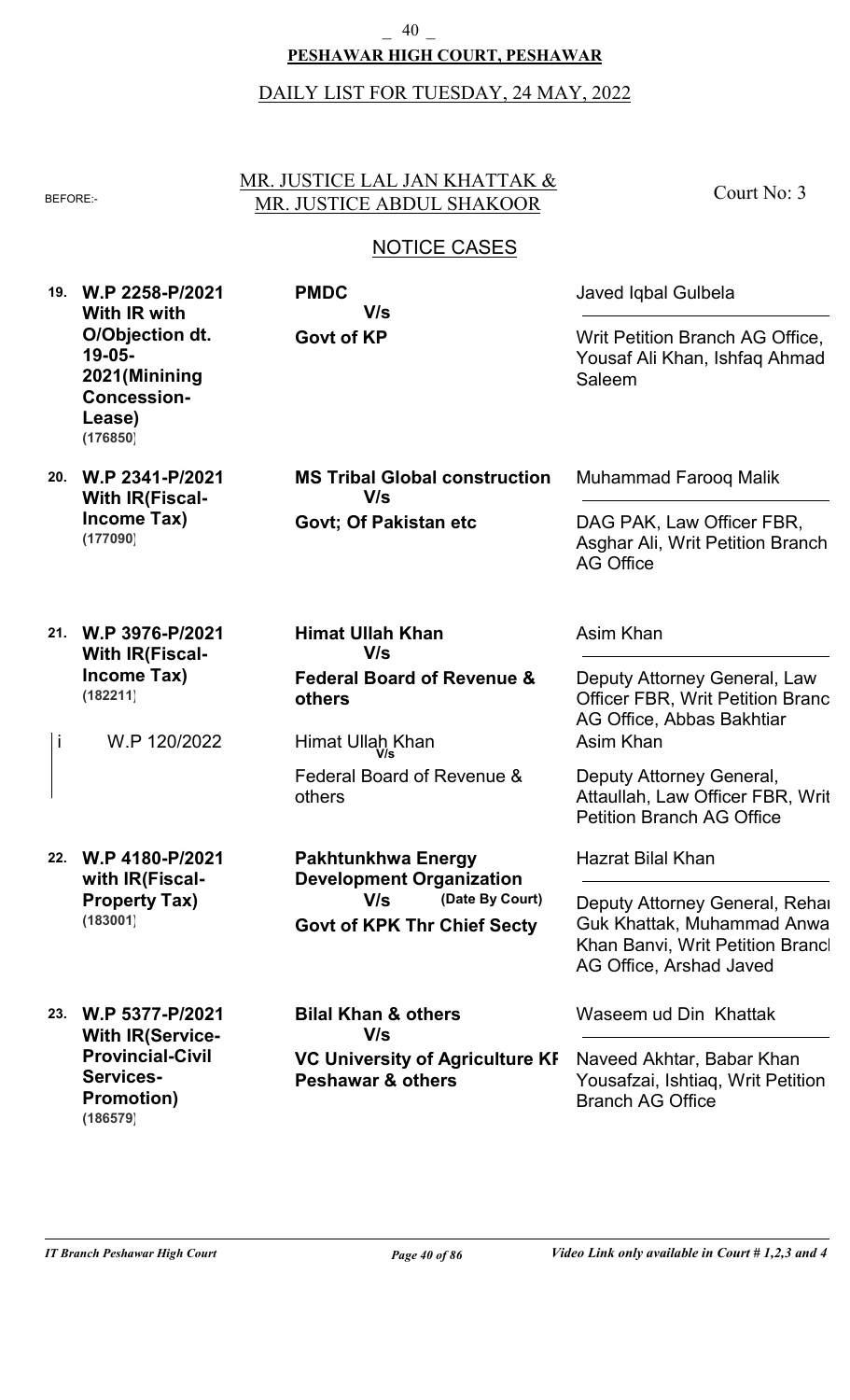#### **PESHAWAR HIGH COURT, PESHAWAR** \_ 41 \_

#### DAILY LIST FOR TUESDAY, 24 MAY, 2022

#### MR. JUSTICE LAL JAN KHATTAK & BEFORE: MR. JUSTICE ABDUL SHAKOOR

Court No: 3

### NOTICE CASES

- **24. W.P 5378-P/2021 With IR(Criminal-Quashment-Orders) State Sub Inspector Hamayun Khan Yousafzai & others** Afridi, Ayesha Malik **V/s (186581)**
- **25. W.P 513- P/2022(Service-Federal-Civil Services-Promotion) (188485)**
- **26. W.P 1387-P/2022 with IR(Trade Organization-Others) (191179)**
- **27. W.P 1544-P/2022 with IR(Writ Petitions-Others) (191747)**

**Federation of Pakistan & others (Date By Court) Capt (R) Feroz Shah V/s**

**Govt of Pakistan etc (Date By Court) NBP Employees Union V/s**

**Govt of kP & others (Date By Court) Zeeshan Majeed & others V/s**

**28. Cust. Ref 102- P/2019 With CM 73/2019(Civil Appeal-Custom Reference) (150629)**

**Noor Muhammad The Collector of Customs V/s**

Syed Abdul Fayaz, Abdul Latif

Writ Petition Branch AG Office, Ibrar Ahmed (Focal Person IGP), Muhammad Yousaf Orakzai

Qazi Jawad Ehsanullah

Deputy Attorney General, Mr. Zakaullah Jan, Writ Petition Branch AG Office, Ibrar Ahmed (Focal Person IGP)

Bilal Ahmad Kakaizi

Deputy Attorney General, Noor Zaman, Writ Petition Branch AG Office, Qumer Mahmood Ch

Muhammad Yasir Khattak ...

 Adil Saeed, Muhammad Arif, Nisar Muhammad, Musharaf kha Marwat, Muhammad Anwar Kha Banvi, Writ Petition Branch AG Office, Miss Alia

Qazi Jawad Ehsanullah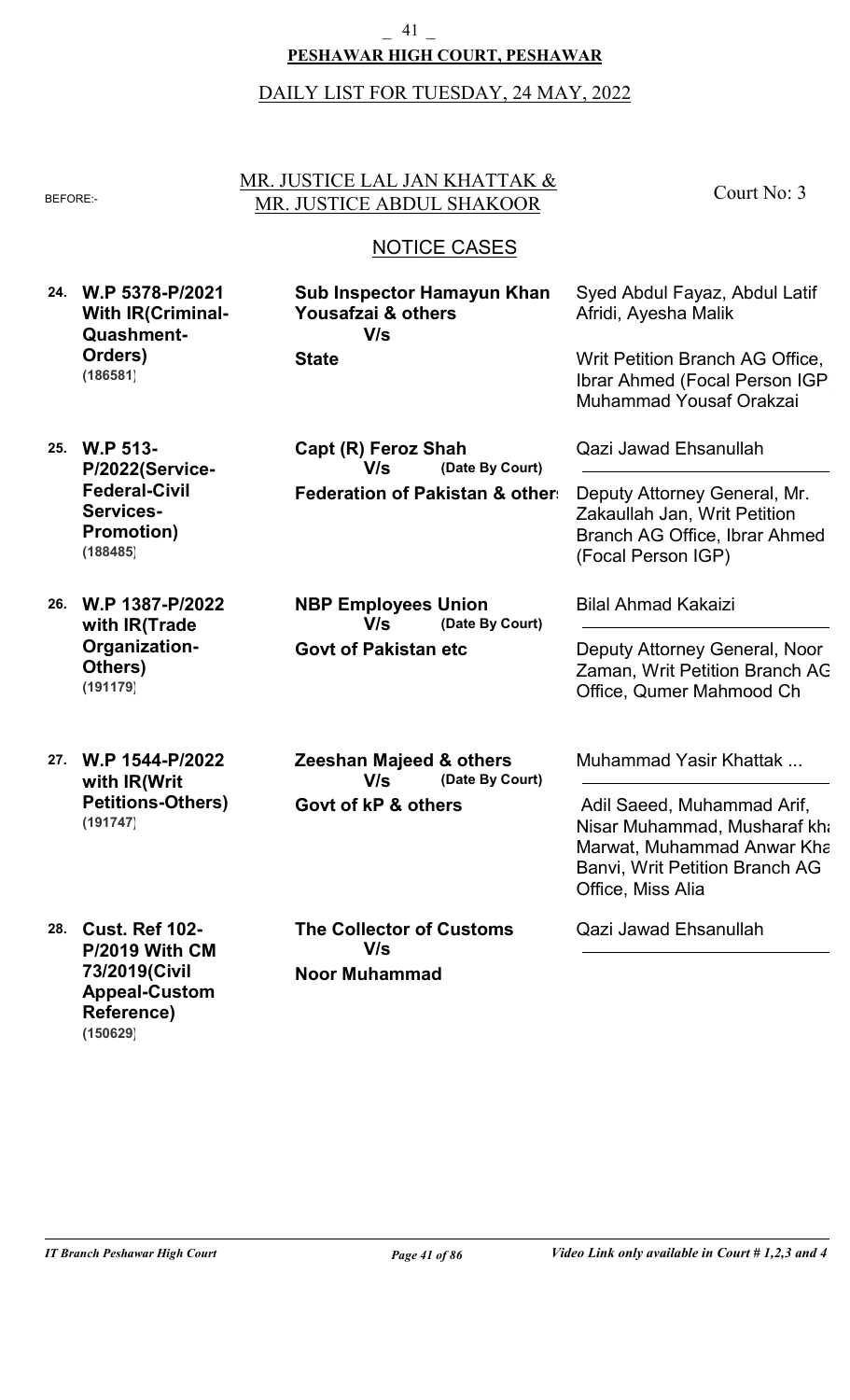#### **PESHAWAR HIGH COURT, PESHAWAR** \_ 42 \_

# DAILY LIST FOR TUESDAY, 24 MAY, 2022

| <b>BEFORE:-</b> |                                                                                               | MR. JUSTICE LAL JAN KHATTAK &<br>MR. JUSTICE ABDUL SHAKOOR                                                       | Court No: 3                                 |
|-----------------|-----------------------------------------------------------------------------------------------|------------------------------------------------------------------------------------------------------------------|---------------------------------------------|
|                 |                                                                                               | <b>NOTICE CASES</b>                                                                                              |                                             |
| 29.             | Sales Tax Ref. 19<br>$P/2015(-)$<br>(95439)                                                   | <b>The Commissioner Inalnd</b><br><b>Revenue</b><br>V/s<br><b>M/S Peshawar Particle Board</b><br><b>Pyt Pesh</b> | Ishtiag Ahmad                               |
| 30.             | <b>Sales Tax Ref. 6-</b><br><b>P/2017(Civil</b><br><b>Appeal-Civil</b><br>Appeal)<br>(108755) | <b>Commissioner Inland Revenue</b><br>V/s<br><b>M/S Gadoon Textile Mills Ltd</b><br>and another                  | Rehman Ullah Khan<br>Ishtiag Ahmad (Senior) |
| Ť               | Sales Tax Ref. 4/2017                                                                         | M/S Gadoon Textile Mills Ltd                                                                                     | Ishtiag Ahmad (Senior)                      |
|                 | CM No. 04-P/2017                                                                              | <b>Commissioner Inland Revenue</b><br>and others                                                                 | Rehmanullah                                 |
| 31.             | Sales Tax Ref. 43<br><b>P/2020 With IR &amp;</b>                                              | <b>Ms Hussain &amp; Company</b><br>V/s                                                                           | <b>Ghulam Haroon</b>                        |
|                 | <b>CM 17/2021(Civil</b><br><b>Appeal-Sales Tax</b><br>Reference)<br>(170333)                  | <b>Commissioner Inland Revenue</b> Law Officer FBR, Qaiser Abbas                                                 |                                             |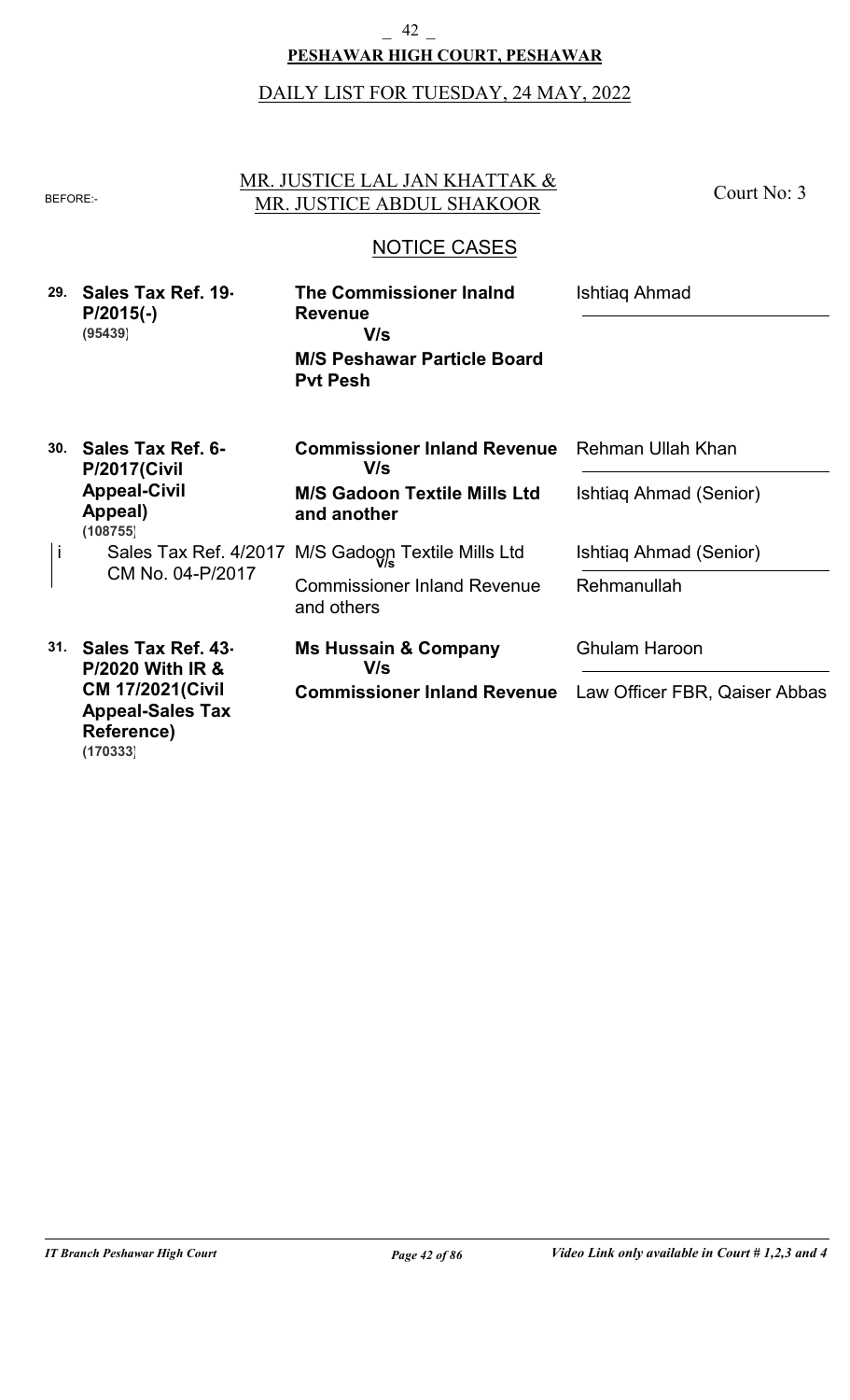### **PESHAWAR HIGH COURT, PESHAWAR** \_ 43 \_

# DAILY LIST FOR TUESDAY, 24 MAY, 2022

### MR. JUSTICE LAL JAN KHATTAK & BEFORE: MR. JUSTICE ABDUL SHAKOOR

Court No: 3

| 32.          | <b>Sales Tax Ref. 6-</b><br><b>P/2021 With</b><br><b>IR(Civil Appeal-</b><br><b>Sales Tax</b><br>Reference)<br>(170948) | <b>M/S Frontier Gree Wood</b><br><b>Industries Pvt</b><br>V/s<br><b>Commissioner Inland Revenue</b> | Isaac Ali Qazi<br>Rahmanullah, Law Officer FBR,<br><b>Asad Nabi</b> |
|--------------|-------------------------------------------------------------------------------------------------------------------------|-----------------------------------------------------------------------------------------------------|---------------------------------------------------------------------|
| j            |                                                                                                                         | Sales Tax Ref. 1/2021 Commissioner Inland Revenue                                                   | Rehmanullah                                                         |
|              |                                                                                                                         | M/s Elahi Match Industries                                                                          |                                                                     |
| ii           |                                                                                                                         | Sales Tax Ref. 2/2021 Commissioner Inland Revenue                                                   | Rehmanullah                                                         |
|              |                                                                                                                         | M/s Tech Wood Industries                                                                            |                                                                     |
| iii.         |                                                                                                                         | Sales Tax Ref. 3/2021 Commissioner Inland Revenue                                                   | Rehmanullah                                                         |
|              |                                                                                                                         | M/s Frontier Greeen Wood                                                                            |                                                                     |
| İV           |                                                                                                                         | Sales Tax Ref. 7/2021 M/S Frontier Green Wood                                                       | Isaac Ali Qazi                                                      |
|              |                                                                                                                         | Industries Pvt                                                                                      | Rahmanullah, Law Officer FBR                                        |
|              |                                                                                                                         | <b>Commissioner Inland Revenue</b>                                                                  |                                                                     |
| $\mathsf{V}$ |                                                                                                                         | Sales Tax Ref. 8/2021 M/S Frontier Tech Wood<br>Industries Pvt                                      | <b>Isaac Ali Qazi</b>                                               |
|              |                                                                                                                         |                                                                                                     | Rahmanullah, Law Officer FBR                                        |
|              |                                                                                                                         | <b>Commissioner Inland Revenue</b>                                                                  |                                                                     |
|              | Sales Tax Ref. 9/2021<br>vi                                                                                             | M/S Frontier Tech Wood<br>Industries Pvt                                                            | <b>Isaac Ali Qazi</b>                                               |
|              |                                                                                                                         | <b>Commissioner Inland Revenue</b>                                                                  | Rahmanullah, Law Officer FBR                                        |
|              |                                                                                                                         |                                                                                                     |                                                                     |
| 33.          | Sales Tax Ref. 19<br><b>P/2021 With CM</b>                                                                              | <b>Telenor Microfinance Bank Ltd</b><br>V/s                                                         | Syed Muhammad Ijaz                                                  |
|              | 14/2021 (Civil<br><b>Appeal-Sales Tax</b><br><b>Reference)</b><br>(174289)                                              | <b>Appellate Tribunal for Sales Ta</b> Mian Naveed Gul Kakakhel<br>on Services                      |                                                                     |
| 34.          | Sales Tax Ref. 26<br>P/2022 with cm.                                                                                    | <b>Commissioner Inland Revenue</b><br><b>Peshawar Zone</b>                                          | Ishtiag Ahmad (Junior)                                              |
|              | 11/2022(Civil<br><b>Appeal-Sales Tax</b><br>Reference)<br>(189819)                                                      | V/s<br>(Date By Court)<br><b>MS Arif Saddique Trading Co</b>                                        | Civil Appeal Branch AG Office                                       |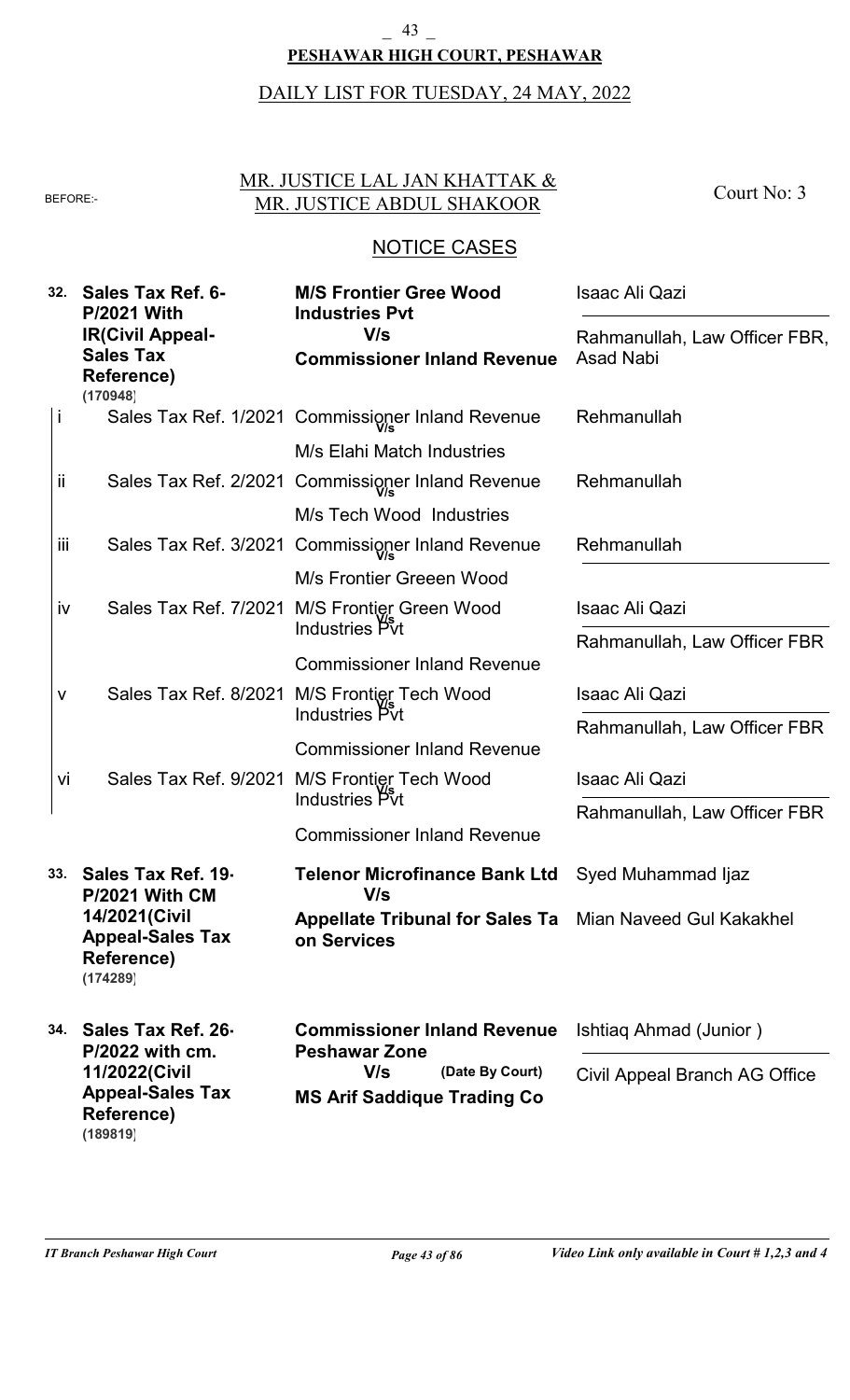#### **PESHAWAR HIGH COURT, PESHAWAR** \_ 44 \_

#### DAILY LIST FOR TUESDAY, 24 MAY, 2022

#### MR. JUSTICE LAL JAN KHATTAK & BEFORE:- MR. JUSTICE ABDUL SHAKOOR

Court No: 3

### NOTICE CASES

**35. Tax Ref 13-P/2016 With CM 23/2016(- ) (96500)**

**M/S Sarhad Rural Support Program Commissioner Inland Revenue V/s**

**36. Tax Ref 6-P/2018 With IR(Civil Appeal-Tax Reference) (122880)**

**Appellate Tribunal IR Bussiness and Communication System V/s**

Sardar Ali Raza, Ayyaz Shaukat (Islamabad)

Ghulam Shoaib Jally

Mukhtar Ahmad Maneri, Mukhtar Ahmad Maneri Advocate

**37. Tax Ref 22-P/2020 With CM 28/2021(Civil Appeal-Tax Reference)** Tax Ref 16/2020 i **(170077)**

Tax Ref 17/2020 with CM 25/2021 ii

**38. Cust. Ref 20- P/2018 With CM 11/2018(Civil Appeal-Custom Reference) (130083)**

**39. Cust. Ref 37- P/2018(Civil Appeal-Custom Reference) (133883)**

**commissioner Inland Revenue Asad Ali V/s**

Commissioner Inland Revenu Asad Ali **V/s**

Commissioner Inland Revenu Asad Ali **V/s**

**Nazar Muhammad Collector Customs Model Customs Collectorate V/s**

**Bakhtawar Collector of Customs V/s**

Jahanzeb Shinwari

Muhammad Anwar

Law Officer FBR, Abbas Bakhtia

Law Officer FBR, Abbas Bakhtia

Muhammad Atlas Khan, Ishtiaq Ahmad

Abbas Khan Sangeen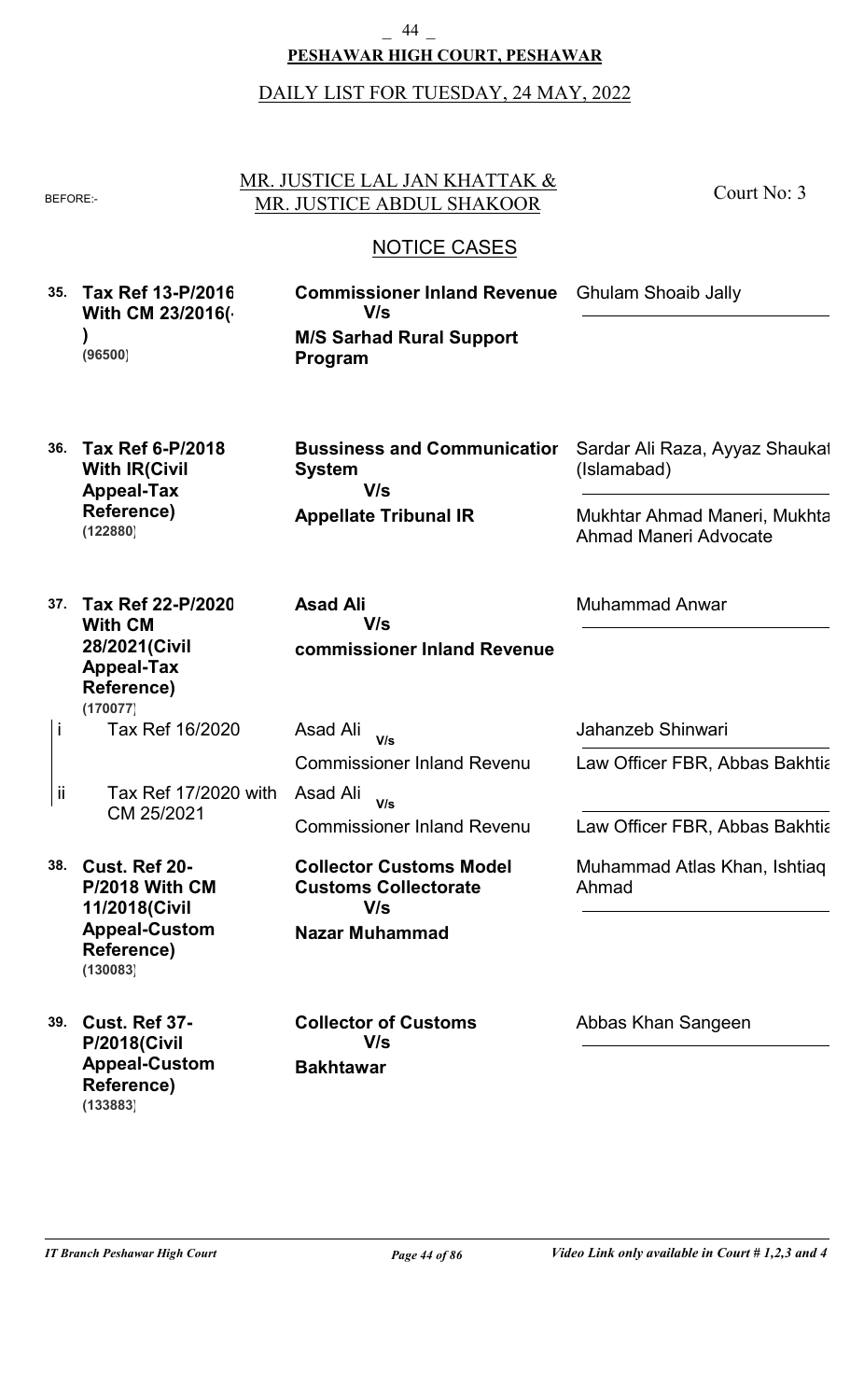### **PESHAWAR HIGH COURT, PESHAWAR** \_ 45 \_

### DAILY LIST FOR TUESDAY, 24 MAY, 2022

#### MR. JUSTICE LAL JAN KHATTAK & BEFORE: MR. JUSTICE ABDUL SHAKOOR

### NOTICE CASES

**40. Cust. Ref 93- P/2019 With IR(Civil Appeal-Custom Reference) (148928)**

**Fazal E Amin Collector of Customs V/s**

**M/s SKP Food & Others**

**Collector Customs (Appraisement)**

**V/s**

collector Sustoms **V/s**

M/s SKP Food and trading

**Collector of Customs**

**V/s**

Abd-ur-Rauf Rohaila

Court No: 3

Irshad Ahmad Durrani

**41. Cust. Ref 94- P/2020 With CM 70/2020(Civil Appeal-Custom Reference)** Cust. Ref 95/2020 i **(161108)**

**42. Cust. Ref 188- P/2020 With CM 164/2020(Civil Appeal-Custom Reference) (162631)**

**43. Cust. Ref 202-**

**Reference)**

i

**P/2020 with cm. 178/2020(Civil Appeal-Custom**

**Muhammad Khalid (Date By Court) Collector Custom V/s**

Cust. Ref 203/2020 **(164686)**

Abdul Sattar Collector Custom **V/s**

**Zameen Gul**

Syed Ghufranullah Shah

Syed Ghufran Ullah Shah

Azhar Naeem Qarni

Ishtiaq Ahmad

muhammad fayaz khan, Aamir Bilal

Ishtiaq Ahmad

muhammad fayaz khan, Aamir Bilal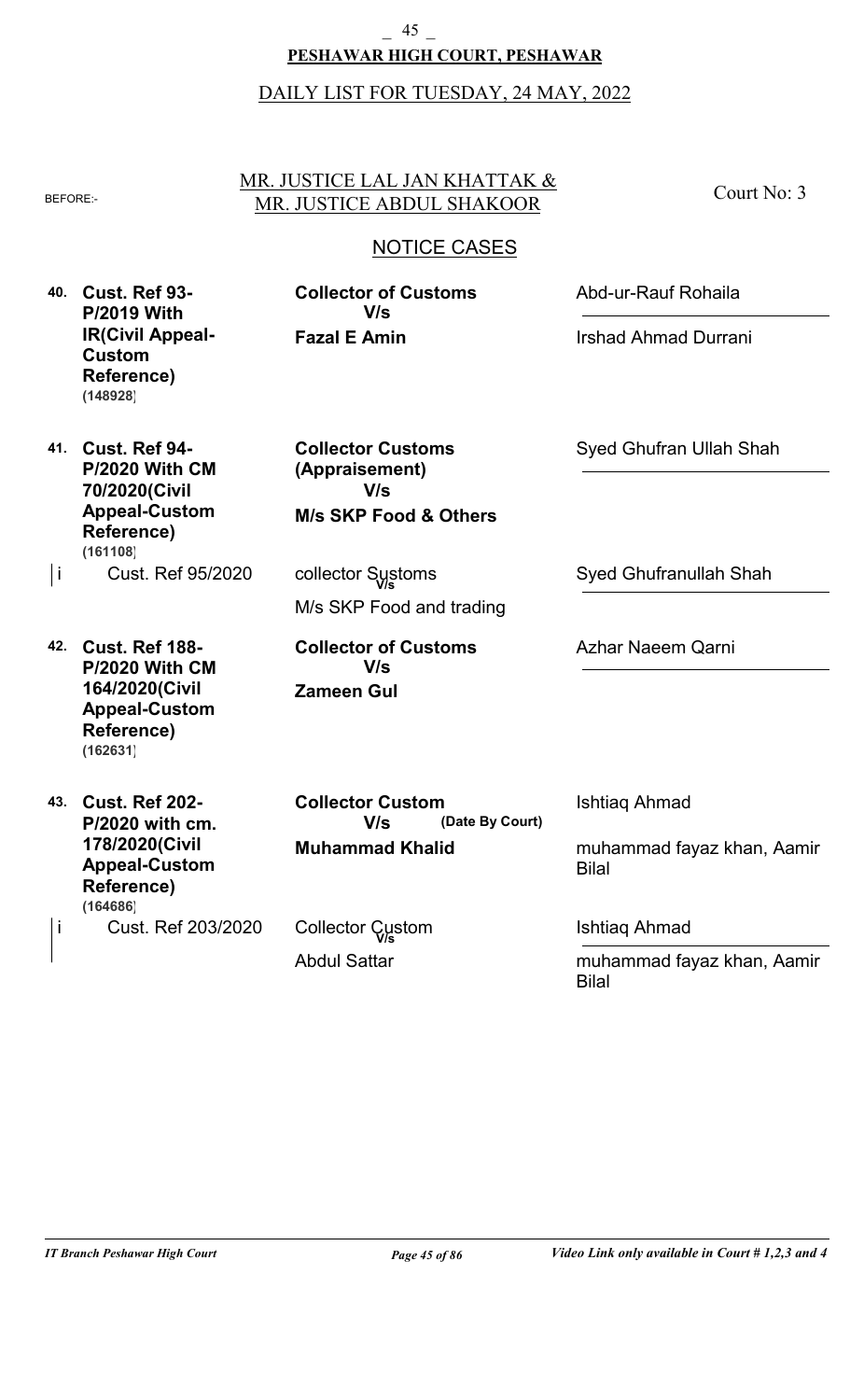# **PESHAWAR HIGH COURT, PESHAWAR** \_ 46 \_

### DAILY LIST FOR TUESDAY, 24 MAY, 2022

### BEFORE: JUSTICE MS. MUSARRAT HILALI

Court No: 4

# MOTION CASES

**1. Cr.A 387- P/2022(2000 gm chars)(Short Sentence-Forign Exchange Regulation) (191851)**

**2. Cr.A 421-P/2022 with Cm No. 372- P/2022(1180 gm chars)(Short Sentence-Narcotics) (192278)**

**3. Cr.M/Q 38- P/2022(Criminal Miscellaneous-Quashment-Others) (191857)**

**4. Cr.R 86- P/2022(Criminal Appeal-Criminal Revision) (192414)**

**5. CM Corr 165- P/2022(In Cr.M/BA 1105/2022(Decide d by HJ-X))(Criminal Miscellaneous-Criminal Miscellaneous) (192679)**

**State Mukarram Khan V/s**

**State Attiq ur Rehman V/s**

**State Muhammad Haroon V/s**

**State Muahmmad Sharif V/s**

**State Syed Adil Shah V/s**

Fawad Afzal Khan Safi

Taimoor Khan

Cr Appeal Branch AG Office

Cr Appeal Branch AG Office

Alam Sher Khan Afridi

Cr Appeal Branch AG Office

Muhammad Ilyas Orakzai

Cr Appeal Branch AG Office

Wahid Khan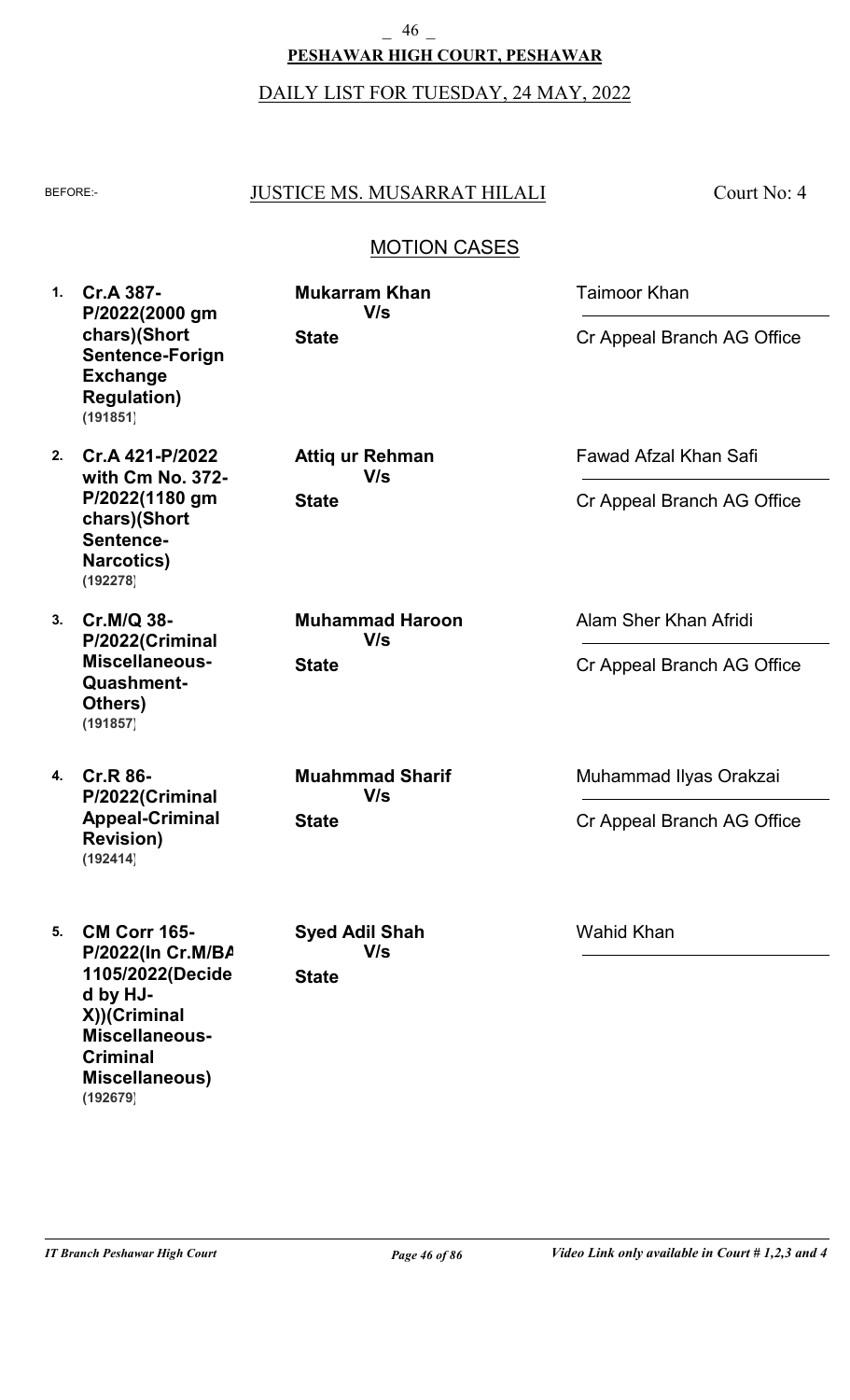# **PESHAWAR HIGH COURT, PESHAWAR** \_ 47 \_

DAILY LIST FOR TUESDAY, 24 MAY, 2022

### BEFORE:- JUSTICE MS. MUSARRAT HILALI

Court No: 4

### MOTION CASES

**6. CM Corr 166- 7. C.m 671/2022 In 8. C.m 475/2022 In 9. C.R 383- 10. C.R 520- 11. C.R 677-P/2021 P/2022(In Cr.M/BA 1330/2022)(Crimin al Miscellaneous-Criminal Miscellaneous) C.R 202-P/2007 (Recovery)(Posse ssion)(Decree-Possession) C.R 1141-P/2010 (Declartion)(Decre e-Declaration) P/2021(Decree-Declaration) P/2021(Decree-Possession) With CM 1023/2021(Decree-Declaration) State & others Shah Rangoon etc Malik Muhammad Hussain and others Mst. Naheed & others Aurangzaib & others University of Peshawar & others Jan Afzal Sher Aman Kashmir Muhammad Abid & others Sahibzada Mst. Sundas Riaz** Zamir Muhammad Khan Muzammil Khan Shakeel Ahmad, Imtiaz Ali Danish Mand Khan Muhammad Imran Khan Jawad khan Nemo, Ahmad Ali Attaullah Khan Tangi (Charsadd Waseem ud Din Khattak, Civil Appeal Branch AG Office **V/s V/s V/s V/s V/s V/s (192729) (6672) (31874) (175840) (177525) (180223)**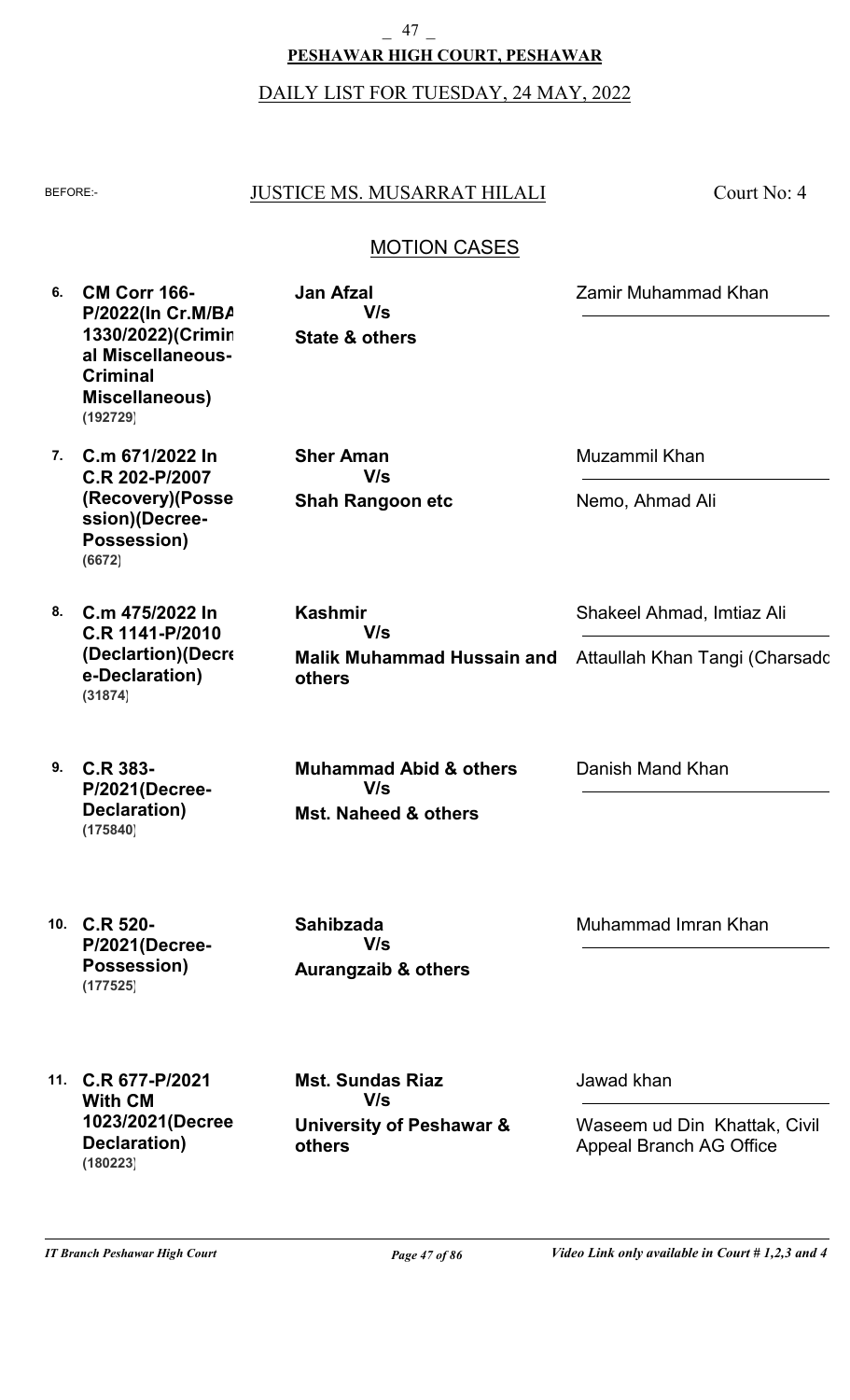**PESHAWAR HIGH COURT, PESHAWAR** \_ 48 \_

DAILY LIST FOR TUESDAY, 24 MAY, 2022

#### BEFORE: JUSTICE MS. MUSARRAT HILALI

Court No: 4

### MOTION CASES

**(Date By Court)**

**12. C.R 1040- P/2021(Decree-Possession)** C.R 1041/2021 **(186095)**

Haider Ali Khan & others |i C.R 1041/2021 Anwar Khan & others **In Liaqat Ali Khan (Mardan)** 

**Haider Ali Khan etc**

**Sardar Hussain etc**

**V/s**

**13. C.R 1091- P/2021(Decree-Declaration) (186731)**

**14. C.R 392-P/2022**

**Decree)**

**(191891)**

**with CM 626- P/2022 with Off Obj(Civil Revision-** **Haji Malik Said Mehmood Jan & others Noor Ali Said V/s**

Muhammad Ibrar Khan

Abdul Hafeez Khan

Liaqat Ali Khan (Mardan)

Fasih Ullah (Shabqadar)

Civil Appeal Branch AG Office

**15. C.R 414-P/2022 with CM 655- P/2022(Decree-Others) (192126)**

**16. C.R 415-P/2022 with CM 656- P/2022(Orders-Recovery) (192128)**

**Jamal Khan & others Muntaj Khan & others V/s**

**SDO PESCO Topi Swabi**

**V/s**

**Adil Khan**

**Zulfiqar Syed Israr Ali Shah V/s**

**17. C.m 960-P/2022 In W.P 5000- P/2020(Civil-Others) (168299)**

**Sarzameen Zarman Gul V/s**

Muhammad Irfan Khattak

Altaf Ahmad

Mian Abdullah Shah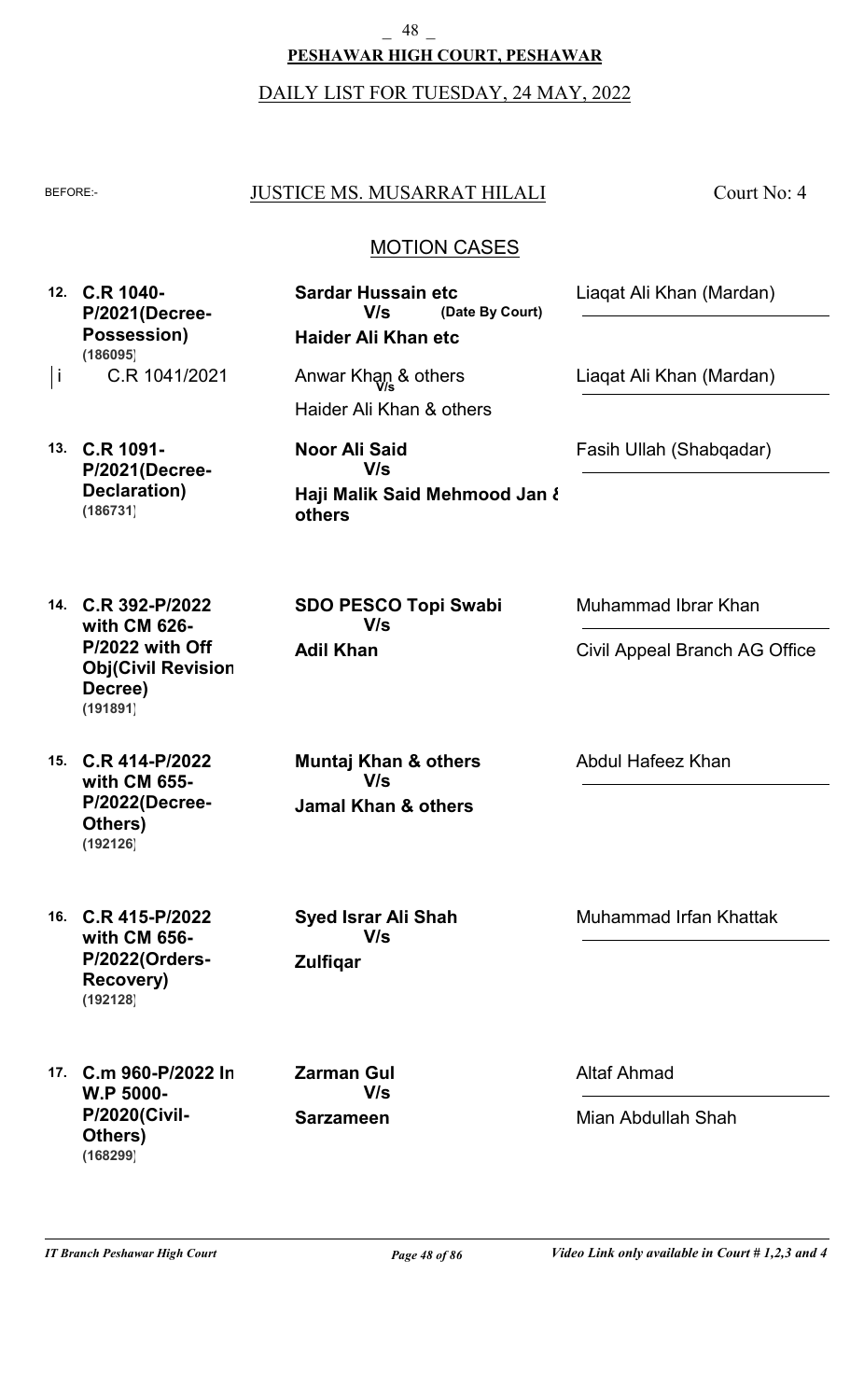**PESHAWAR HIGH COURT, PESHAWAR** \_ 49 \_

DAILY LIST FOR TUESDAY, 24 MAY, 2022

#### BEFORE: JUSTICE MS. MUSARRAT HILALI

Court No: 4

### MOTION CASES

**18. C.m 802-P/2022 In W.P 119- P/2022(Family-Final Judgment) (187256)**

**Mst. Shakeela & others Faraz Muhammad V/s**

Akbar Yousaf Khalil

Writ Petition Branch AG Office

**19. W.P 859-P/2022 With IR(Land-Partition) (189480)**

**Fazal Hakeem & others Abdul Zahoor & others V/s**

Asad Zeb Khan

Attaullah, Writ Petition Branch A **Office** 

### PRE-ADMISSION NOTICE

**20. Cr.R 70- P/2022(Criminal Revision-Others) (191275)**

**Lal Sher and another (Date By Court) Saeed Ullah V/s**

Shabbir Hussain Gigyani

Cr Appeal Branch AG Office

**21. C.R 712-P/2014 (Recovery)(Agian st decree)(-) (77947)**

**Muhammad Ishaq Gulab Khan V/s**

Malik Haroon Iqbal

Muhammad Amin Khattak Lachi, Ibrahim Shah

**22. CM No. 486/2016 with C.R 304- P/2016 (Declartion)(Again st decree)(-) (97390)**

**Wasal Khan and others (Date By Court) Sultan Jan and others V/s**

Tariq Khan Kakar

Munsif Saeed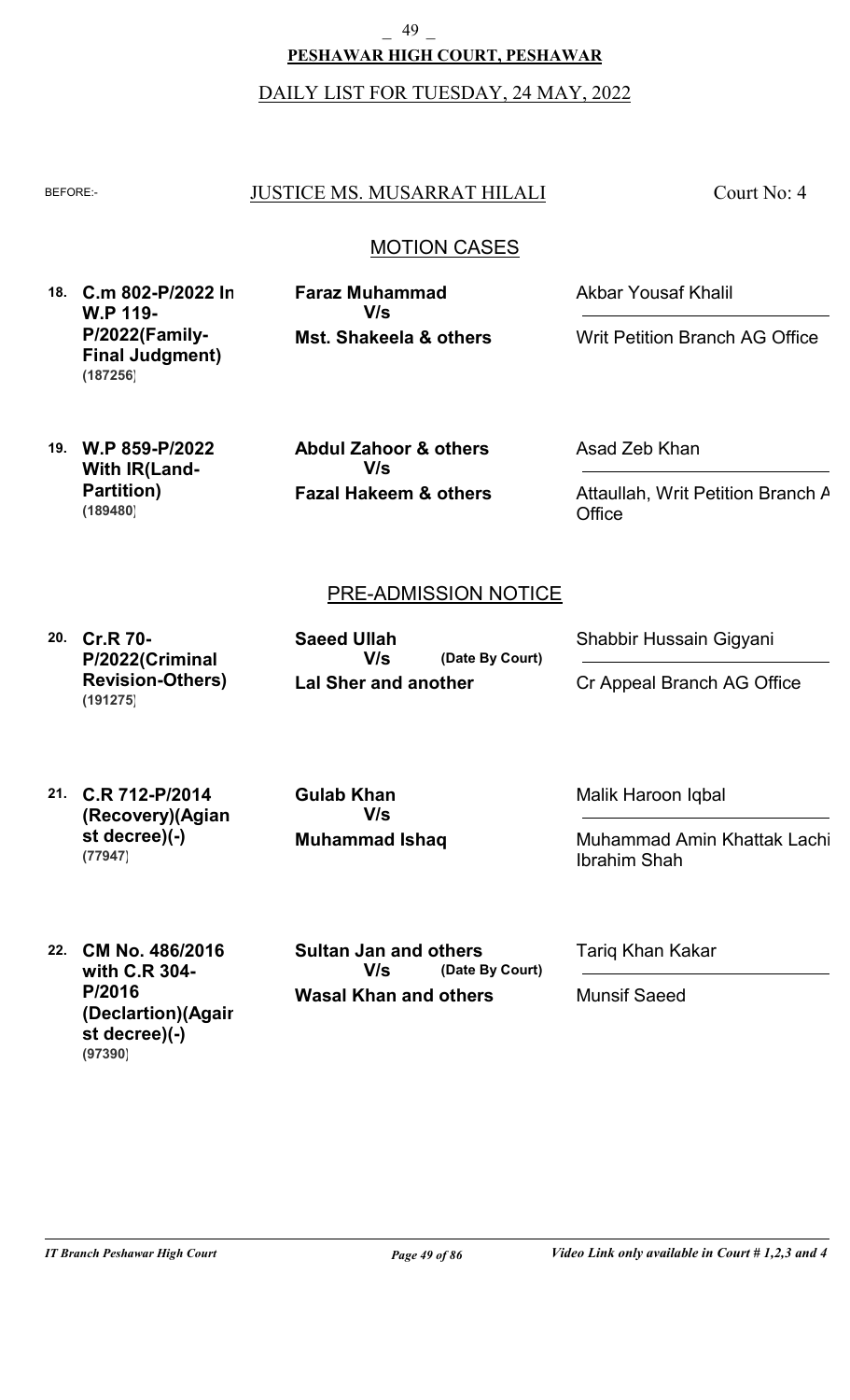\_ 50 \_

**PESHAWAR HIGH COURT, PESHAWAR**

DAILY LIST FOR TUESDAY, 24 MAY, 2022

### BEFORE: JUSTICE MS. MUSARRAT HILALI

Court No: 4

### PRE-ADMISSION NOTICE

**23. C.R 448- P/2019(Decree-Declaration) (142727)**

**The Managing Director City School (Date By Court) Abid Khan V/s**

Khalid Rehman

Babar Khan Yousafzai

**24. C.R 451- P/2019(Orders-Execution) (142737)**

**Zahoor Ahmad Malik Aurangzeb V/s**

Mian Abdul Aziz Qureshi, Muhammad Sagheer (Swabi)

Ayaz Khan Khalil

Ahmad Ali Khan

**25. C.R 625-P/2020 With IR 7CM 1658/2020 C.R 625/2020(Convert ed to Civil Revision in WP 1432- P/2020)(Decree-Declaration) (167189)**

**26. C.R 766- P/2020(Decree-Declaration) (170158)**

**Shakir ullah WAPDA V/s**

**Sangi Paras**

**Umbaras Khan**

**V/s**

**27. C.R 277- P/2021(Decree-Others) (174493)**

**District Registration Officer NADRA Raz Muhammad V/s**

Anwar Hussain

Gul Rahman Mohmand

Saadatullah Khan Tangi, Civil Appeal Branch AG Office, Muhammad Mubarik Jan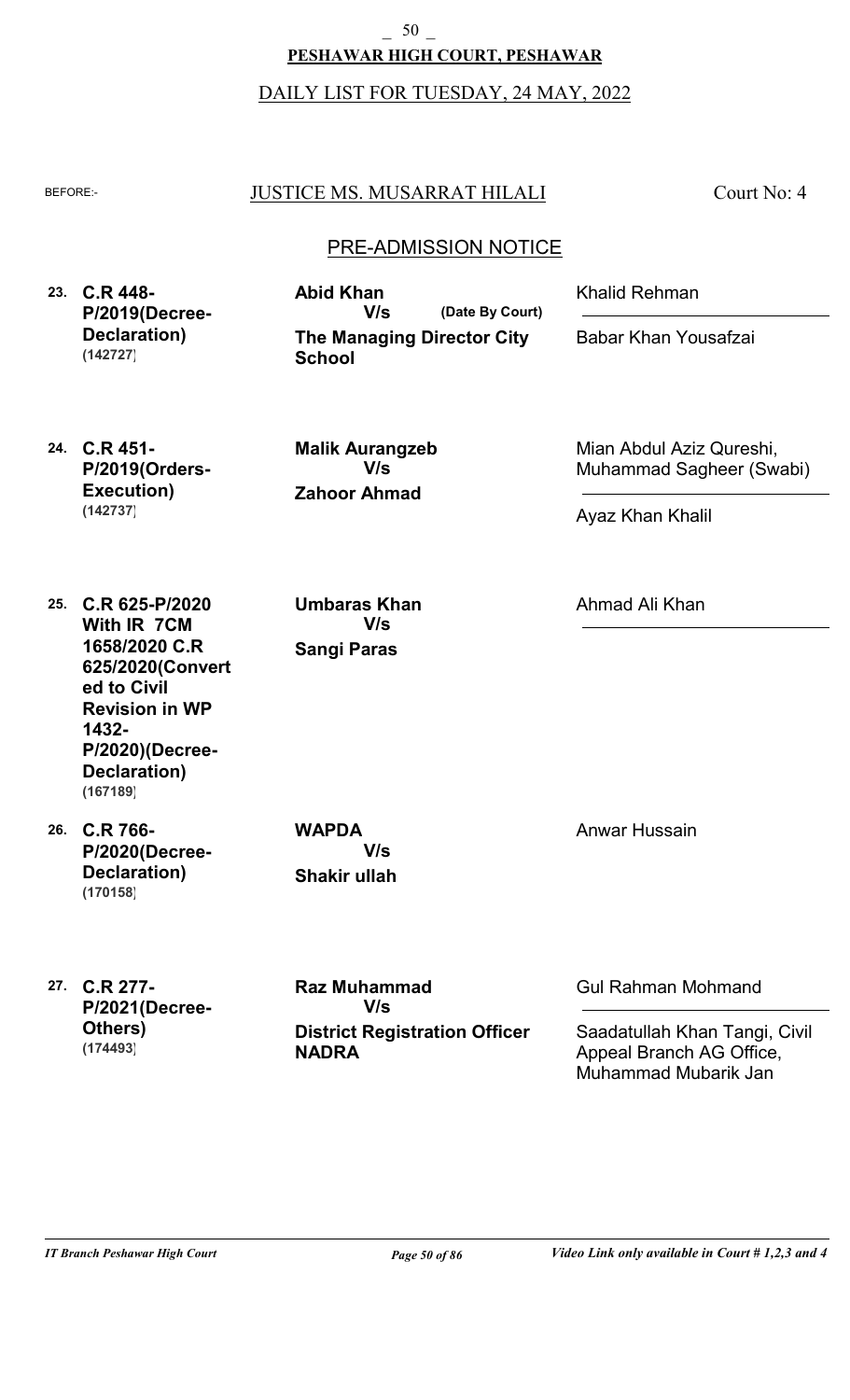#### 51

#### **PESHAWAR HIGH COURT, PESHAWAR**

### DAILY LIST FOR TUESDAY, 24 MAY, 2022

### BEFORE: JUSTICE MS. MUSARRAT HILALI

### PRE-ADMISSION NOTICE

**28. RFA 392- P/2021(Regular First Appeal(RFA)- Injunction) (184954)**

**Tehsil Municipal Officer TMO Kohat (Date By Court) Mst Miraj Begum V/s**

Malik Mohtashim Bangash (Koh

Court No: 4

Salah ud Din Khattak, Civil Appe Branch AG Office

### NOTICE CASES

**1. Cr.M(BA) 1376- P/2022(Criminal Miscellaneous-Bail Application-PPC) (192229)**

**State & another (Date By Court) V/s**

**Shah Hisar & others**

Muzammil Khan

**Office** 

**2. Cr.M(BA) 1432- P/2022(Criminal Miscellaneous-Bail Application-PPC) (192521)**

**State & another Razeed Gul V/s**

Syed Abdul Fayaz

Cr Appeal Branch AG Office

Irfan Ali, Cr Appeal Branch AG

**3. Cr.M(BA) 1433- P/2022(Criminal Miscellaneous-Bail Application-PPC) (192522)**

**4. Cr.M(BA) 1434- P/2022(Criminal Miscellaneous-Bail Application-PPC) (192523)**

**State & Others Muhammad Ayaz V/s**

**State Azizullah V/s** Muhammad Akbar Hoti

Cr Appeal Branch AG Office

Muhammad Ijaz Sardar

Cr Appeal Branch AG Office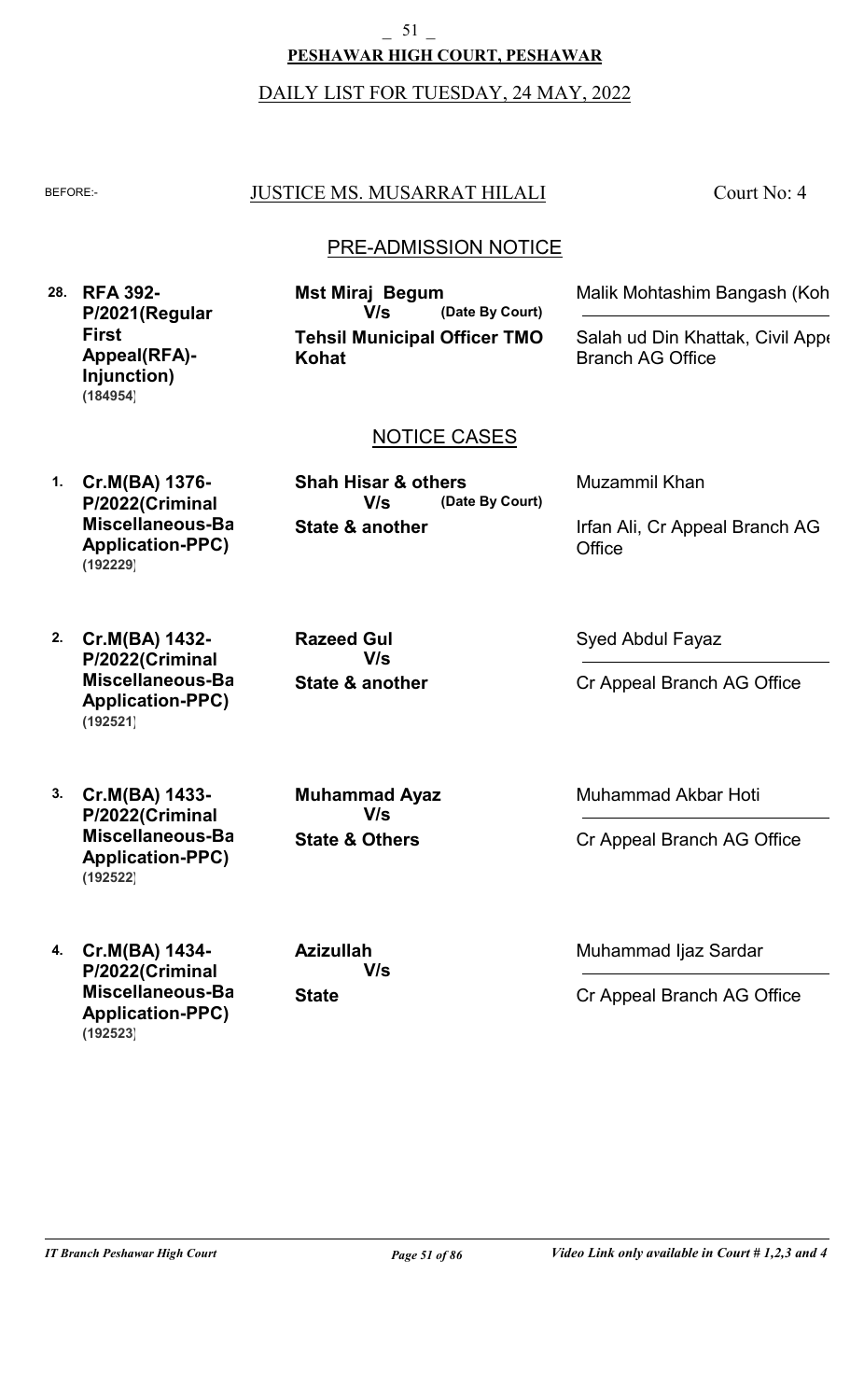**PESHAWAR HIGH COURT, PESHAWAR** 52

DAILY LIST FOR TUESDAY, 24 MAY, 2022

| ◡   | ıL |
|-----|----|
| Ξ   |    |
| . . |    |

#### JUSTICE MS. MUSARRAT HILALI

Court No: 4

### NOTICE CASES

**5. Cr.R 74- P/2022(Criminal Revision-Superdari) The State (Date By Court) Muhammad Naveed** Alam Sher Khan Afridi Cr Appeal Branch AG Office **V/s (191572)**

**6. CM 814/2019 With C.R 427-P/2017(-) (113021)**

**Muzammil Khan etc Sikandar Khan etc V/s**

- i COC 521/2020 in c.m Sikandar Khan 655-P/2017 in C.R 427- P/2017, with cm 792/2020 Muzammil Khan
- **7. C.R 382- P/2019(Orders-Declaration) (141973)**

**Mst. Sitara Kiramat Shah V/s**

Khan Ghawas Khan (Mardan), Haris Iqbal Safi

Shah Faisal Khan, Tariq Kamal, Muhammad Isa Khan Khalil, Sa Gul Khan Ghawas Khan (Mardan)

Muhammad Issa Khan

Shakeel Zada Khan (Mardan)

Muhammad Muzammil Butt

**8. CM 1001/2019 With C.R 697- P/2019(Orders-Others) (144736)**

**Riaz Anwar ALi V/s** Javed Iqbal Gulbela

Malik Najab Gul Khalil, A Hashir Khan

**9. C.R 970-P/2021 with CM No. 425/2021(Model Court (Civil))(Orders-Remand Order) (184669)**

**Olas Khan (Date By Court) Shahid Ali Khan V/s**

Imran Shahzad (Nowshehra)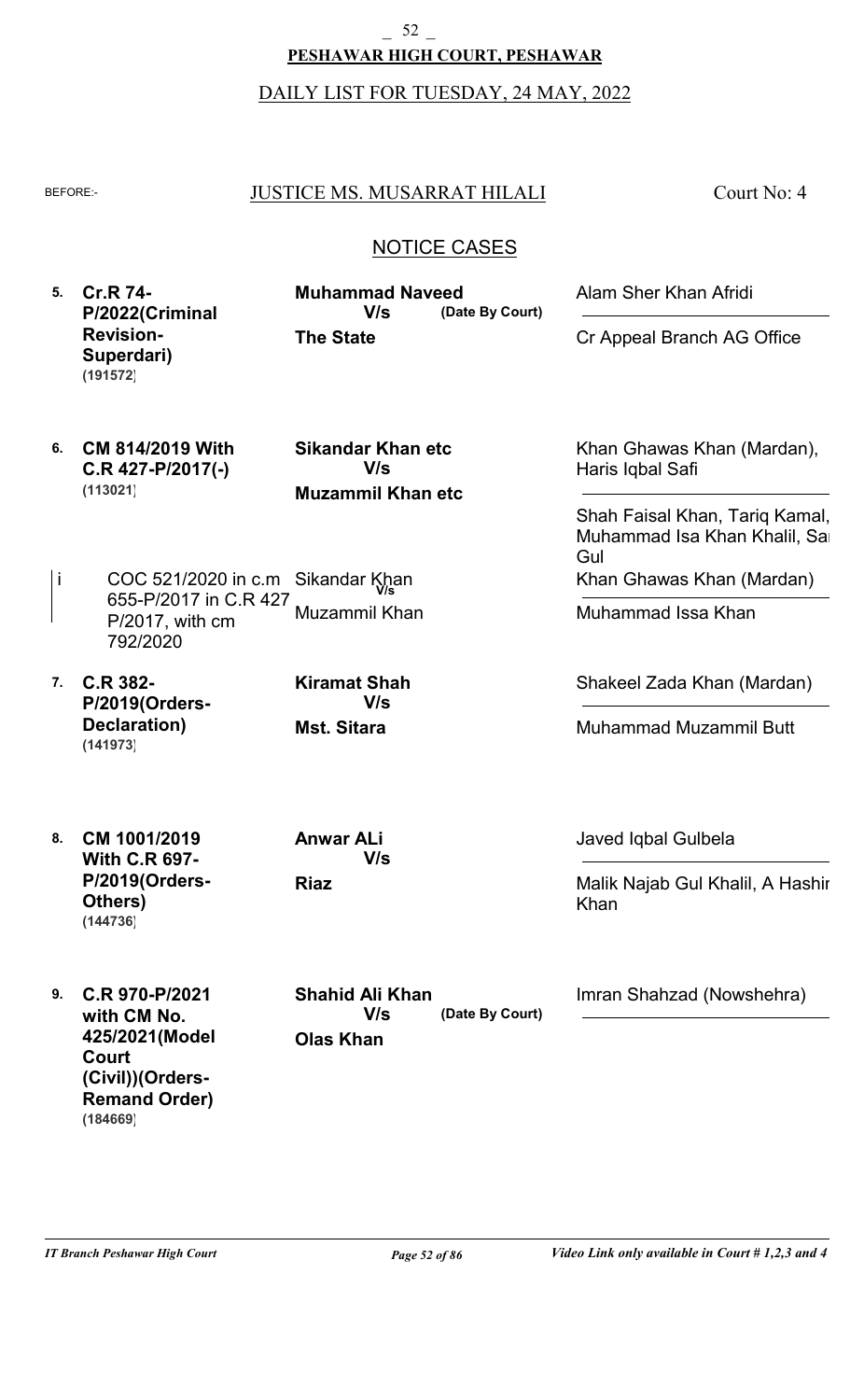**PESHAWAR HIGH COURT, PESHAWAR** \_ 53 \_

DAILY LIST FOR TUESDAY, 24 MAY, 2022

| <b>BEFORE:-</b>     |                                                                                                                        | <b>JUSTICE MS. MUSARRAT HILALI</b>                                                            | Court No: 4                                                                             |
|---------------------|------------------------------------------------------------------------------------------------------------------------|-----------------------------------------------------------------------------------------------|-----------------------------------------------------------------------------------------|
| <b>NOTICE CASES</b> |                                                                                                                        |                                                                                               |                                                                                         |
| 10.                 | <b>CM 161/2022 With</b><br><b>C.R 107-</b><br>P/2022(Decree-<br>Others)<br>(188294)                                    | <b>Muhammad Ayaz etc</b><br>V/s<br><b>Naseer etc</b>                                          | Khan Ghawas Khan (Mardan)                                                               |
| 11.                 | C.R 374-P/2022<br><b>With CM 607/2022</b><br>$(N)$ (Decree-<br>Declaration)<br>(191755)                                | Syed Sharam Ali Shah & others<br>(Date By Court)<br>V/s<br><b>Mst Laila Shah &amp; others</b> | Dr. Amir Ajam Khattak (Kohat)                                                           |
| 12.                 | W.P 2053-P/2019<br>with IR, with CM<br>No.<br>336/2019(STAY<br>granted on<br>22/04/2019)(Civil-<br>Others)<br>(140488) | <b>Jafar</b><br>(Date By Court)<br>V/s<br>Dawa Khan                                           | Tila Muhammad Khan (Mardan)<br>Javed Ali Asghar                                         |
| 13.                 | W.P 1034-P/2021<br>with IR(Land-<br><b>Partition)</b><br>(173275)                                                      | <b>Saad Ullah Khan etc</b><br>V/s<br>(Date By Court)<br><b>Inayat Ullah Khan</b>              | Khan Ghawas Khan (Mardan)<br>Attaullah, Writ Petition Branch A<br>Office                |
|                     | 14. W.P 110-<br>P/2022(Rent-Final<br>Judgement)<br>(187234)                                                            | <b>Anwarullah Afridi</b><br>V/s<br>(Date By Court)<br>Syed Hussain Mustafa Rizvi &<br>others  | Qazi Jawad Ehsanullah<br>Arshad Jamal Qureshi, Writ<br><b>Petition Branch AG Office</b> |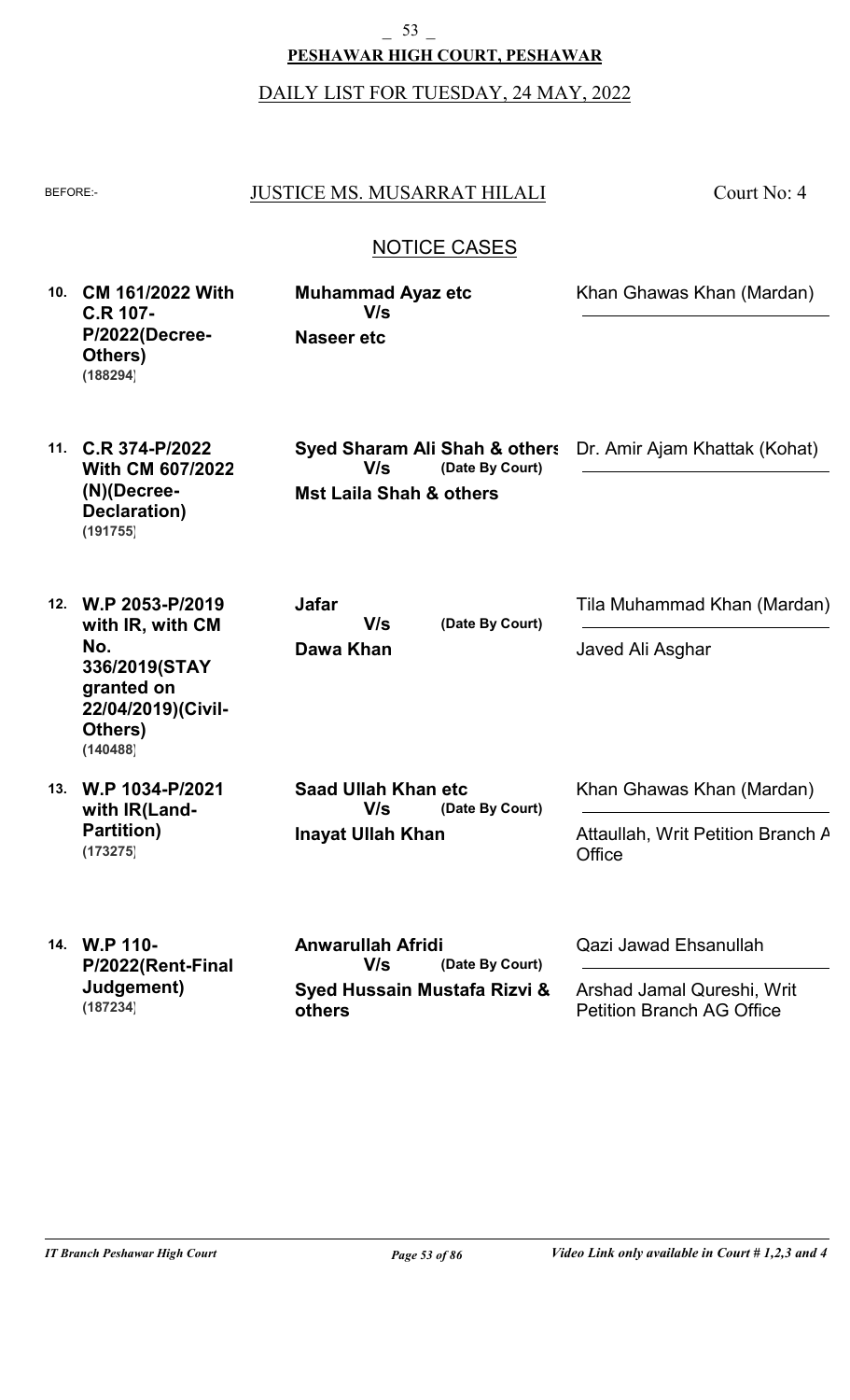\_ 54 \_

**PESHAWAR HIGH COURT, PESHAWAR**

DAILY LIST FOR TUESDAY, 24 MAY, 2022

| <b>BEFORE:-</b> |                                                                                                                         | <b>JUSTICE MS. MUSARRAT HILALI</b>                                        | Court No: 4                                                  |
|-----------------|-------------------------------------------------------------------------------------------------------------------------|---------------------------------------------------------------------------|--------------------------------------------------------------|
|                 |                                                                                                                         | <b>NOTICE CASES</b>                                                       |                                                              |
|                 | 15. W.P 1109-P/2022<br>with IR(Family-                                                                                  | <b>Mst Nasreen</b><br>V/s<br>(Date By Court)                              | Saif Ullah                                                   |
|                 | <b>Interlocatory</b><br>Orders)<br>(190241)                                                                             | Shumaila & other                                                          | Ajmal Khan Mohmand, Writ<br><b>Petition Branch AG Office</b> |
| 16.             | <b>FAO 113-</b><br><b>P/2020(First</b>                                                                                  | <b>Mobile World Throgh Shahzad</b><br>V/s<br>(Date By Court)              | <b>Faiz Bakhsh</b>                                           |
|                 | <b>Appeal Against</b><br>Order(FAO)-<br><b>Consumer)</b><br>(165634)                                                    | <b>Badi Uz Zaman</b>                                                      | <b>Umar Zafran</b>                                           |
| 17.             | FAO 104-P/2022<br>with cm.<br>376/2022(Civil<br><b>Appeal-First</b><br><b>Appeal Against</b><br>Order(FAO))<br>(191296) | <b>Zeeshan Rafiq</b><br>V/s<br>(Date By Court)<br><b>Qasim Bhatti</b>     | <b>Qurat UI Ain</b>                                          |
| 18.             | FAO 105-P/2022<br>with cm.<br>376/2022(Civil<br><b>Appeal-First</b><br><b>Appeal Against</b><br>Order(FAO))<br>(191297) | <b>Syed Tariq Pervez</b><br>V/s<br>(Date By Court)<br><b>Qasim Bhatti</b> | <b>Qurat UI Ain</b>                                          |
| 19.             | RFA 313-P/2019<br>with cm.                                                                                              | <b>Muhammad Khaliq</b><br>V/s<br>(Date By Court)                          | Muhammad Tahir Khan                                          |
|                 | 202/2021 (Regular<br><b>First</b><br><b>Appeal(RFA)-</b><br><b>Recovery)</b><br>(153239)                                | <b>Fazal Manan</b>                                                        | Shah Faisal Khan, Shakeela<br>Zaman                          |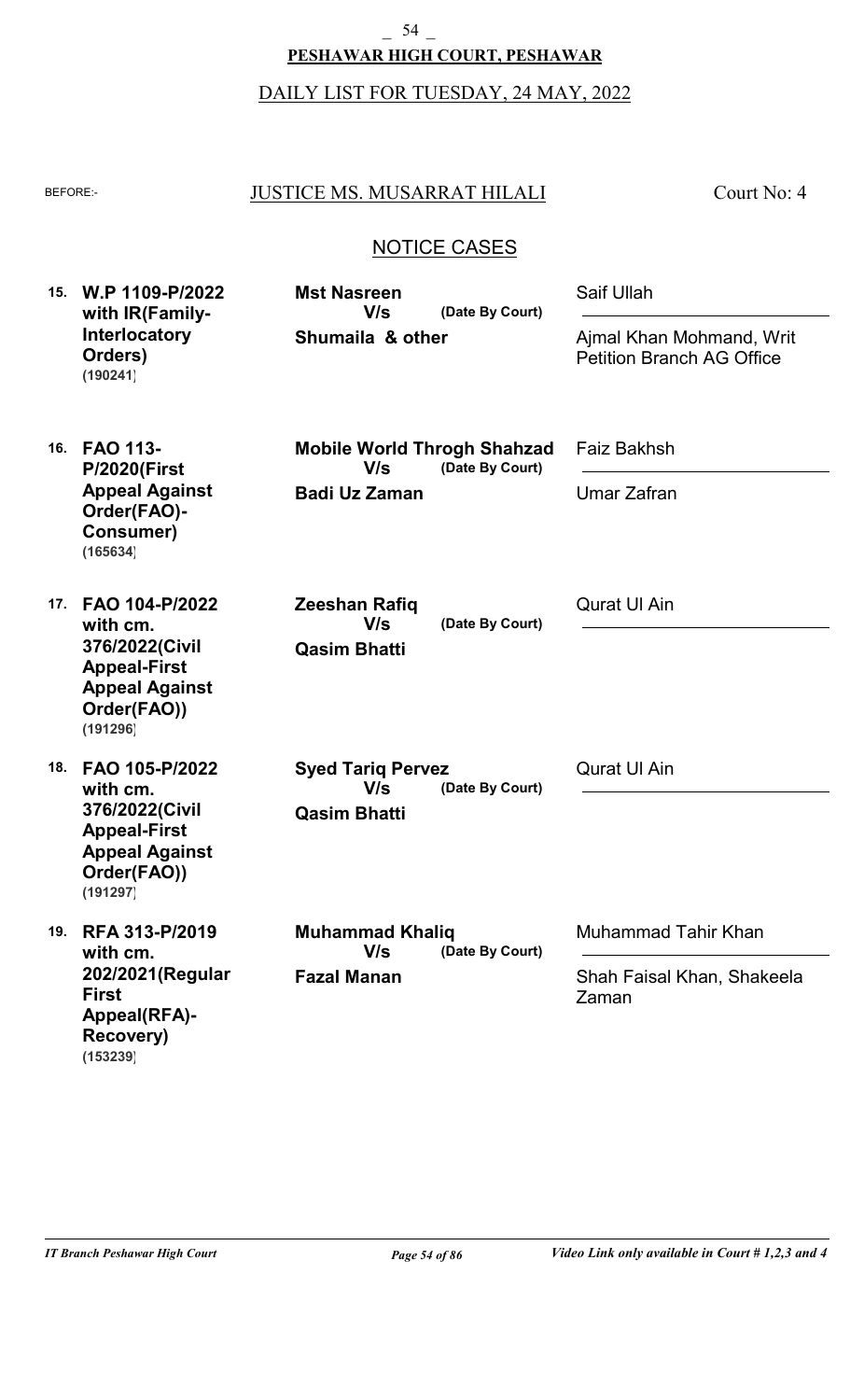**PESHAWAR HIGH COURT, PESHAWAR** \_ 55 \_

DAILY LIST FOR TUESDAY, 24 MAY, 2022

| <b>BEFORE:-</b> |                                                                                                                                           | <b>JUSTICE MS. MUSARRAT HILALI</b>                                                                       | Court No: 4                                                 |  |  |  |  |
|-----------------|-------------------------------------------------------------------------------------------------------------------------------------------|----------------------------------------------------------------------------------------------------------|-------------------------------------------------------------|--|--|--|--|
|                 | <b>NOTICE CASES</b>                                                                                                                       |                                                                                                          |                                                             |  |  |  |  |
| 20.             | CM 151/2020 In<br><b>RFA 209-</b><br>P/2020(Regular<br><b>First</b><br>Appeal(RFA)-<br>Utility)<br>(159060)                               | Sui Norther Gas Pipelines Ltd<br>V/s<br><b>Yar Khan</b>                                                  | Asad Jan<br><b>Musarat Shafi</b>                            |  |  |  |  |
| 21.             | CM 197/2021 In<br><b>RFA 78-</b><br>P/2021(Regular<br><b>First</b><br>Appeal(RFA)-Land<br><b>Acquisition)</b><br>(174132)                 | <b>Managing Director</b><br>Pakhtunkhwa Highway<br><b>Authority</b><br>V/s<br><b>Muhammad ishaq</b>      | Abbas Bakhtiar<br>Civil Appeal Branch AG Office             |  |  |  |  |
| 22.             | CM 247/2021 In<br><b>RFA 115-</b><br>P/2021(Regular<br><b>First</b><br><b>Appeal(RFA)-</b><br>Utility)<br>(175099)                        | <b>M/S Peshawar Chemical</b><br><b>Industris</b><br>V/s<br><b>GM Sui Northern Gas Pipeline</b><br>others | Fida Gul<br>Mian Zia ul Islam, Asad Jan<br>Advocate         |  |  |  |  |
|                 | 23. RFA 174-P/2021<br><b>With CM</b><br>330/2021(with cm<br>330/2021(N))(Reg<br>ular First<br><b>Appeal(RFA)-</b><br>Utility)<br>(176808) | Spin Jan<br>V/s<br><b>SNGPL</b>                                                                          | Inayat ur Rehman<br>Mian Zia ul Islam, Asad Jan<br>Advocate |  |  |  |  |
| 24.             | <b>CM 8/2022 In RFA</b><br>3-P/2022(Regular<br><b>First</b><br>Appeal(RFA)-Land<br><b>Acquisition)</b><br>(187062)                        | Pakhtunkhwa Highways<br><b>Authoriy Thr MD</b><br>V/s<br><b>Mst Shaheen Begum</b>                        | Saeed Khan<br>Akbar Ali, Civil Appeal Branch A<br>Office    |  |  |  |  |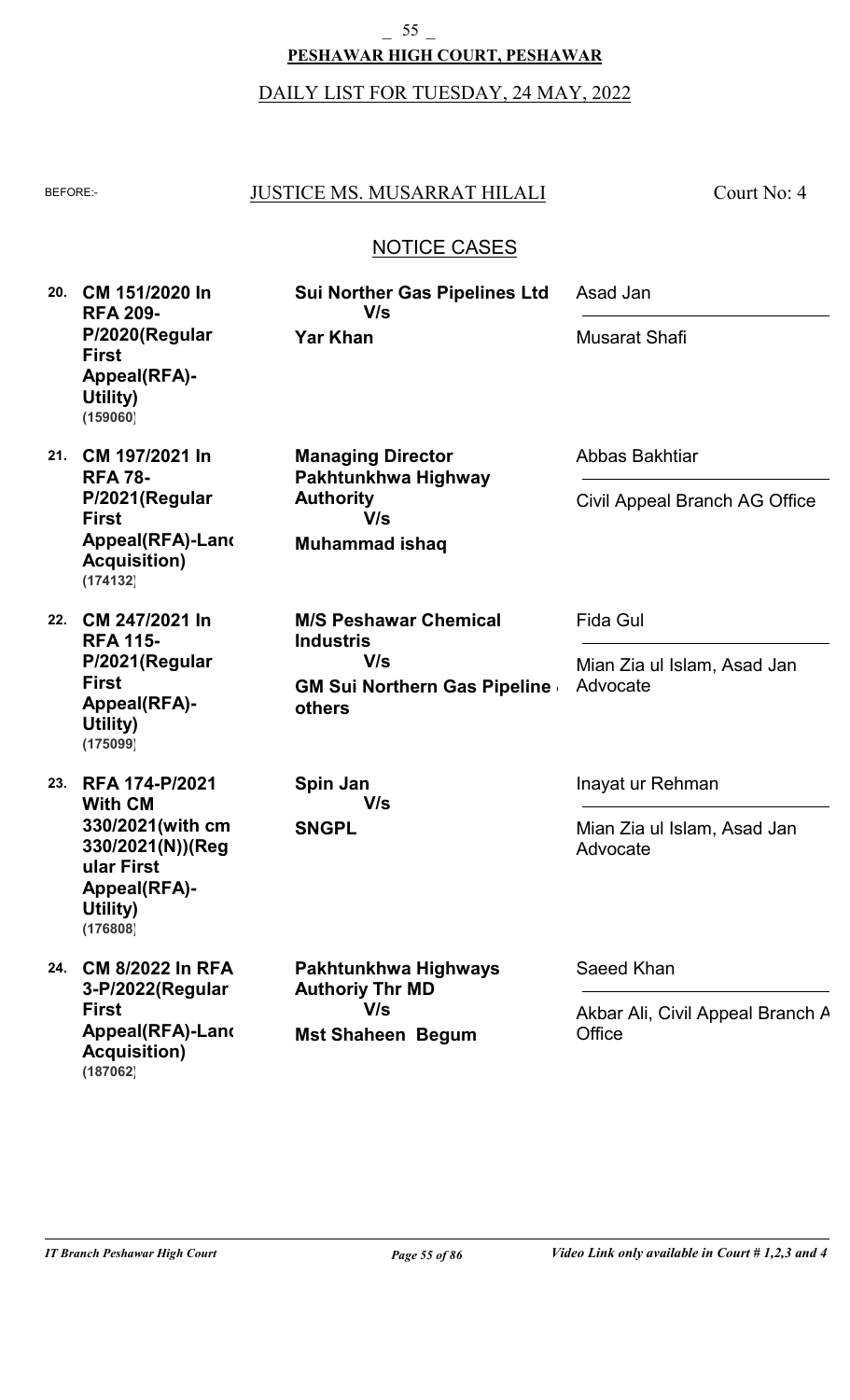# **PESHAWAR HIGH COURT, PESHAWAR**  $56$   $-$

# DAILY LIST FOR TUESDAY, 24 MAY, 2022

#### BEFORE: JUSTICE MS. MUSARRAT HILALI

Court No: 4

### NOTICE CASES

**25. Cr.A 480-P/2011(-) (45326) V/s**

**Ghulam Masih** Syed Abdul Fayaz, Iftikhar ud D<br> **V/s** (Date By Court) Yousafzai

**(Date By Court)**

Yousafzai

**The State**

Inayat ur Rehman, Muhammad Hasnain, AG KPK, Naveed Afric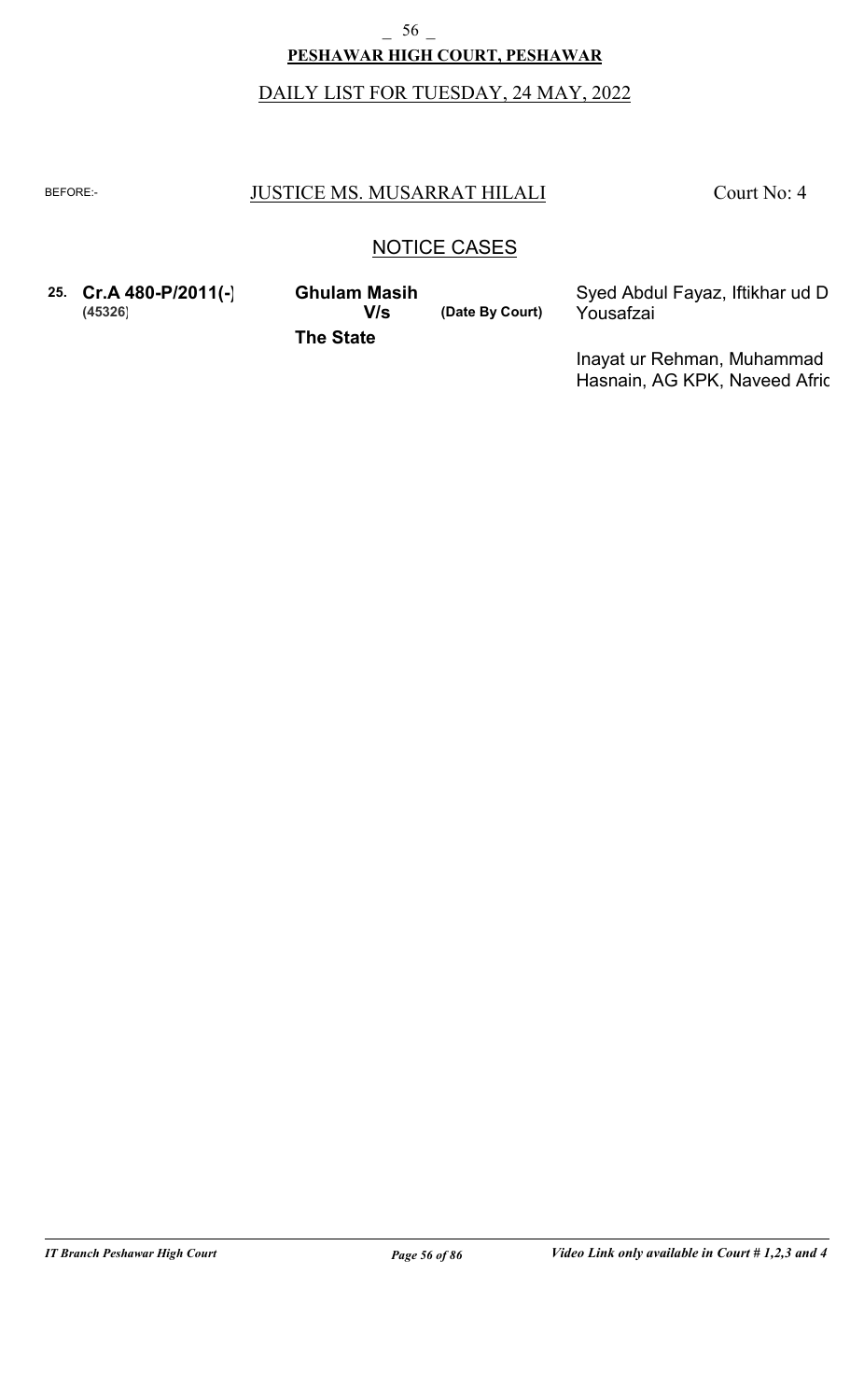#### **PESHAWAR HIGH COURT, PESHAWAR**  $-$  57  $-$

# DAILY LIST FOR TUESDAY, 24 MAY, 2022

### BEFORE: JUSTICE MS. MUSARRAT HILALI

Court No: 7

#### NOTICE CASES (VL) (These cases will be heard via video link at 10:00 AM.)

| Cr.M(BA) 1396-<br>P/2022(Criminal                       | <b>Anwar Saeed</b><br>V/s | (Date By Court) | Shahid Naseem Khan Chamkar                             |
|---------------------------------------------------------|---------------------------|-----------------|--------------------------------------------------------|
| Miscellaneous-Ba<br><b>Application-ATA)</b><br>(192341) | State & another           |                 | Malik Amad Azam (Kohat), Cr<br>Appeal Branch AG Office |

**2. Cr.R 219-P/2021 with cr.m 640 p/2021(Recording of Statement)(Crimin al Revision-Others) (186151)**

**State & others Malik Noor V/s**

**(Date By Court)**

Malak Ammad Azam (Kohat), At Ur Rehman

Cr Appeal Branch AG Office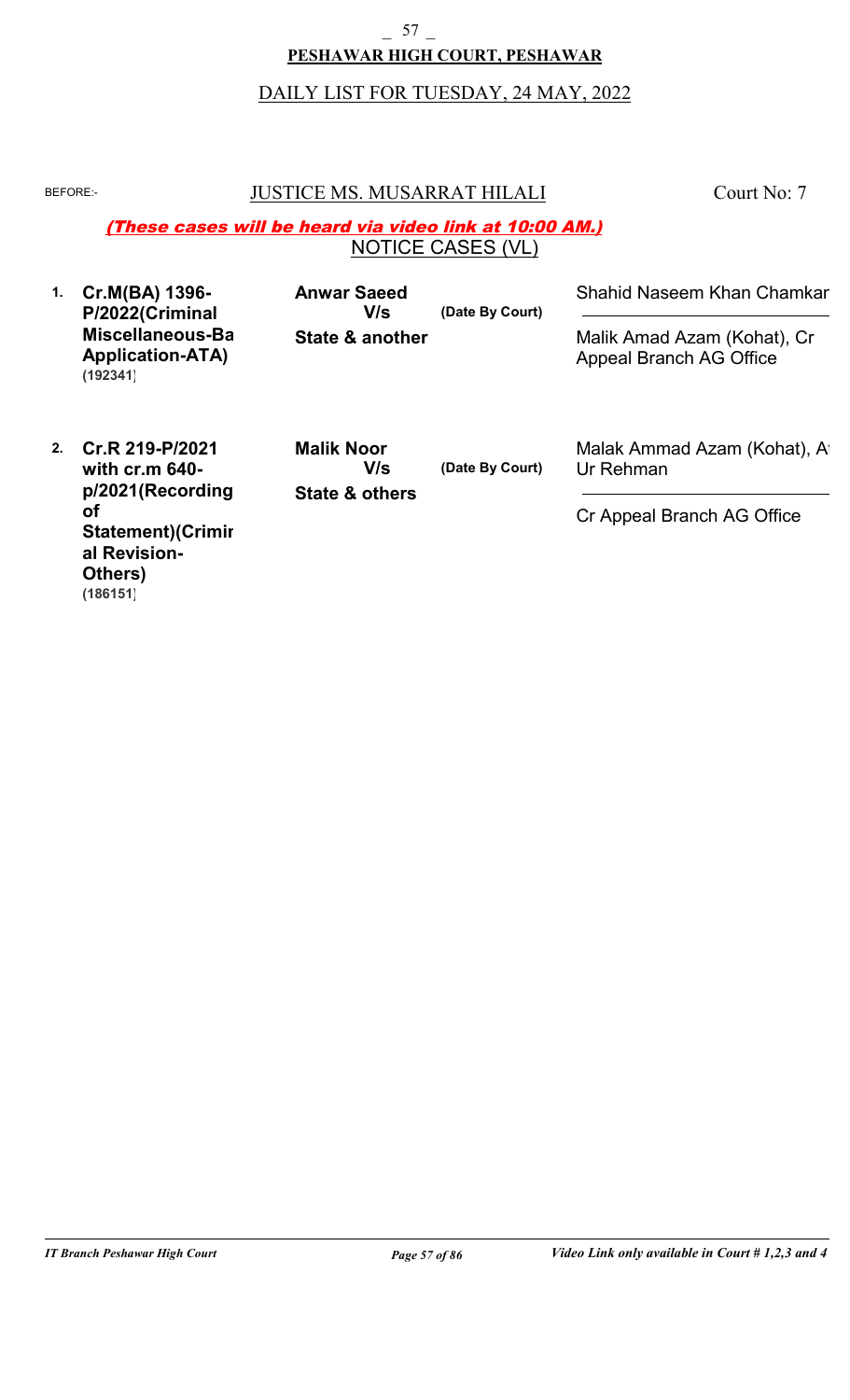#### **PESHAWAR HIGH COURT, PESHAWAR**  $-$  58  $-$

# DAILY LIST FOR TUESDAY, 24 MAY, 2022

### MR. JUSTICE MOHAMMAD IBRAHIM KHAN & BEFORE: MR. JUSTICE S.M. ATTIQUE SHAH

Court No: 5

# MOTION CASES

| 1. | <b>COC 156-</b><br>P/2022(in WP No.                                                                                       | <b>Asfandiyar Khan</b><br>V/s         | Atta Ullah Khan                                                                                  |
|----|---------------------------------------------------------------------------------------------------------------------------|---------------------------------------|--------------------------------------------------------------------------------------------------|
|    | 2375/2020<br><b>(Against Order</b><br>HJ-II, XII)) (Writ<br><b>Petitions-</b><br><b>Contempt of</b><br>Court)<br>(191802) | <b>Dr Bashir Ahmad</b>                | Writ Petition Branch AG Office                                                                   |
| 2. | W.P 4539-P/2019<br><b>With IR(Service-</b>                                                                                | <b>Muhammad Zafran Khattak</b><br>V/s | Javed Iqbal Gulbela                                                                              |
|    | <b>Statutory-</b><br><b>Upgradation)</b><br>(147779)                                                                      | <b>V Chancellor</b>                   | Abdul Rauf Rohaila, Zartaj Anwa<br>Khan, Writ Petition Branch AG<br>Office, Mubashir Manzoor     |
| 3. | <b>W.P 2700-</b><br>P/2020(Service-                                                                                       | <b>Aurangzeb Afridi</b><br>V/s        | Muhammad Afaq Afridi                                                                             |
|    | <b>Statutory-</b><br><b>Termination)</b><br>(161817)                                                                      | <b>Board of Directors etc</b>         | Abdul Rauf Rohaila, Writ Petitio<br><b>Branch AG Office</b>                                      |
| 4. | <b>W.P 4444-</b><br>P/2020(Service-                                                                                       | <b>Abbas Ali</b><br>V/s               | Amjad Ali (Mardan)                                                                               |
|    | <b>Provincial-Civil</b><br><b>Services-</b><br><b>Appointment-</b><br><b>DSC(Disable</b><br>Quota))<br>(166885)           | <b>Govt of KPK</b>                    | Hidayatullah (Focal Person),<br>Muhammad Khalid Matten, Writ<br><b>Petition Branch AG Office</b> |
| 5. | W.P 5247-P/2020<br><b>With IR(Service-</b>                                                                                | <b>Haider Ali Durrani</b><br>V/s      | Anwar Ali Khan                                                                                   |
|    | <b>Federal-Civil</b><br><b>Services-</b><br><b>Termination)</b>                                                           | <b>Federation of pak</b>              | Deputy Attorney General,<br>Muhammad Javeed Abbasi, Mr.<br>Muhammad Nawaz Aalam                  |

**(168853)**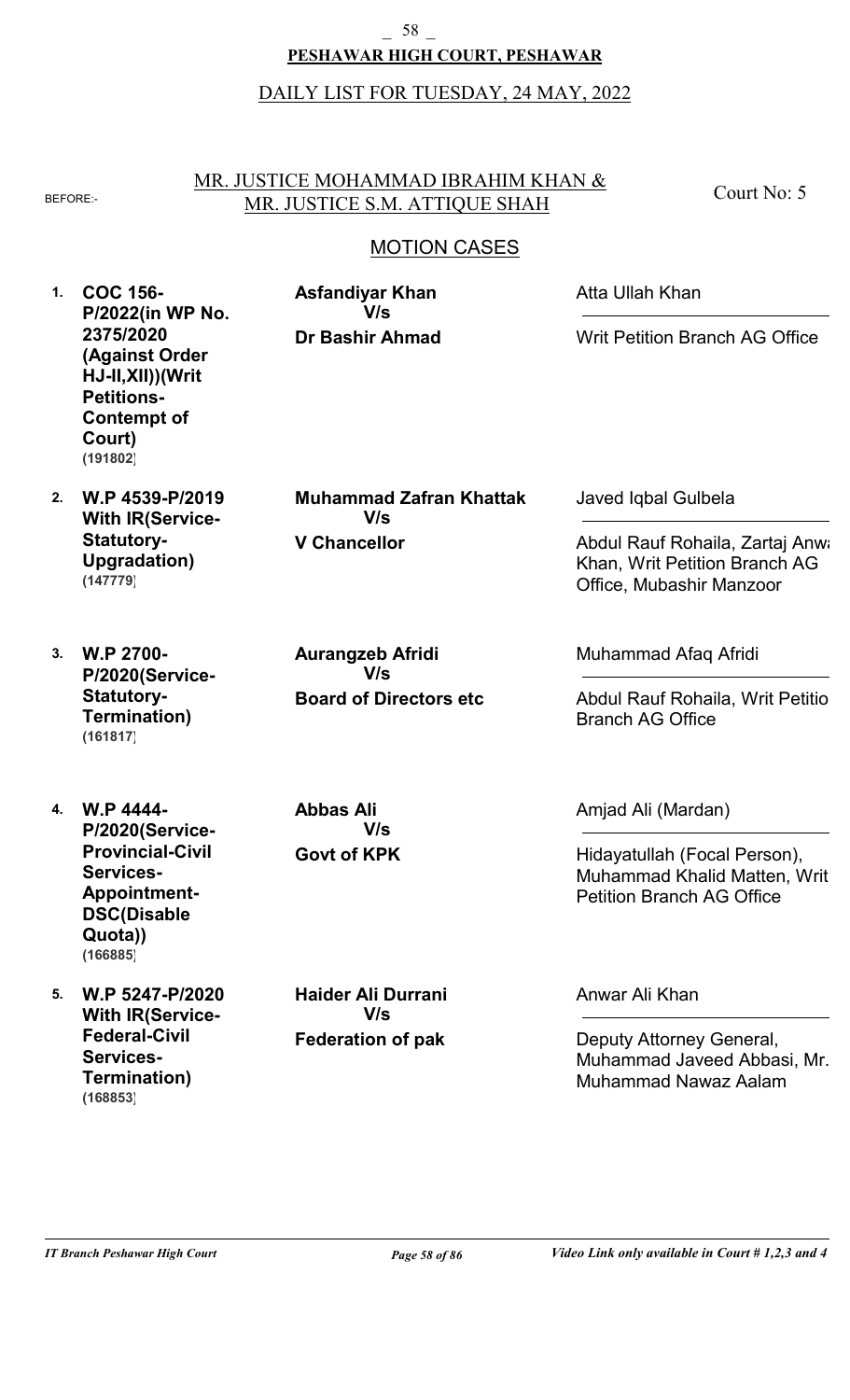#### **PESHAWAR HIGH COURT, PESHAWAR** \_ 59 \_

### DAILY LIST FOR TUESDAY, 24 MAY, 2022

#### MR. JUSTICE MOHAMMAD IBRAHIM KHAN & BEFORE:- MR. JUSTICE S.M. ATTIQUE SHAH

Court No: 5

### MOTION CASES

- **6. W.P 769-P/2021 With IR(Service-Statutory-Regularization) Vice Chancellor University Muhammad kazim Khan** Zartaj Anwar Khan Rahatullah Afridi **V/s (172509)**
- **7. W.P 1500- P/2021(Federal-Civil Services-Appointment-DSC(Merit))(-) (174639)**
- **8. C.m 982/2022 In W.P 2430- P/2021(Service-Federal-Civil Services-Regularization) (177367)**

**9. W.P 3752- P/2021(Criminal-Registrartion of Case) (181555)**

**10. W.P 4216- P/2021(Service-Provincial-Civil Services-Appointment-DSC(Merit)) (183112)**

**Deputy collector HQ & others Dawood Shah V/s**

**Muhamamd Usman & others Divisional Superintendent Pakistan Railway & other V/s**

**SHO Jalozai & Others Haider Nawaz Khattak Advocat V/s**

Ameer Nawaz Khan

Deputy Attorney General, Muhammad Jamil, Shamin Choudary (Pesh-Islamabad)

Muhammad Anwar, Barrister Isfandyar Ali Khan

Deputy Attorney General, Muhammad Hanif Gul, Writ Petition Branch AG Office

Saif Ullah Khan Mohmand

Writ Petition Branch AG Office

**Commandant CMH Peshawar Bilal Akhtar V/s**

Malik Mushtaq Ahmad

Mr. Muhammad Nawaz Aalam, Writ Petition Branch AG Office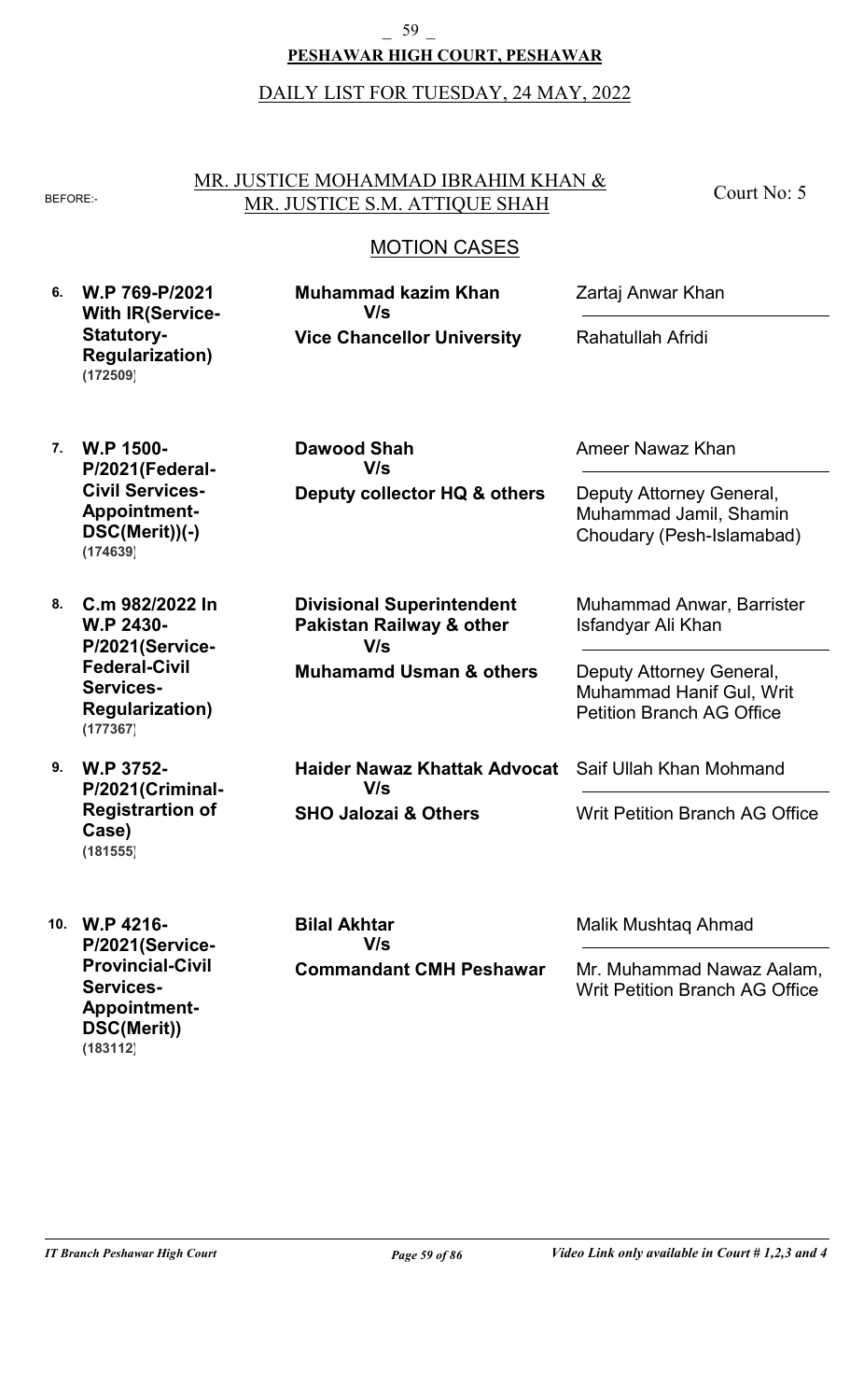#### **PESHAWAR HIGH COURT, PESHAWAR** \_ 60 \_

#### DAILY LIST FOR TUESDAY, 24 MAY, 2022

#### MR. JUSTICE MOHAMMAD IBRAHIM KHAN & BEFORE:- MR. JUSTICE S.M. ATTIQUE SHAH

Court No: 5

### MOTION CASES

**11. W.P 76-P/2022 With IR(Education-Scholarships-Medical) (187123)**

**Govt of Pakistan & others Hafsa Hina Haris V/s**

Sadiq Ali Momand

M. Sangeen Khan, Khush Muhammad Khan, Amir Gilani, Khushi Muhammad, Writ Petitio Branch AG Office, Shair Muhammad (Focal Person)

**12. W.P 692-P/2022 With IR(Service-Others) (188951)**

**HR PTCL Telephone House Peshawar etc Syed Ghafoor Shah V/s**

**13. C.Misc 988- P/2022(in WP no. 216-P/2021)(Writ Petitions-Civil Miscellaneous) (192458)**

**14. C.m 954-P/2022 In W.P 1456- P/2022(Contracts-Bidding) (191468)**

**15. W.P 1755-P/2022 with IR(Service-Provincial-Civil Services-Regularization) (192423)**

**Afghan Refugee Commissionerate Islamabad et (Date By Court) V/s**

**Mst Shahnaz Begum etc**

**Federal Secretary for Ministry of Engery Govt of P KP Oil & Gas Company Ltd V/s**

**Govt of KP & others Adnan Muhammad V/s**

Yaqoob Khan (Mardan)

Deputy Attorney General, Ms. Sehrish Mazari, Writ Petition Branch AG Office

M. Asif Yousafzai

Deputy Attorney General, Zia ur Rehman, Writ Petition Branch A **Office** 

Barrister Asad ul Mulk

Deputy Attorney General, Mr. Muhammad Nazir Malik, Mr. Shoaib Qadar, Writ Petition Branch AG Office

Mian Tajamul Shah

Hidayatullah (Focal Person), Muhammad Khalid Matten, Writ Petition Branch AG Office, Ibrar Ahmed (Focal Person IGP), Mia Ainullah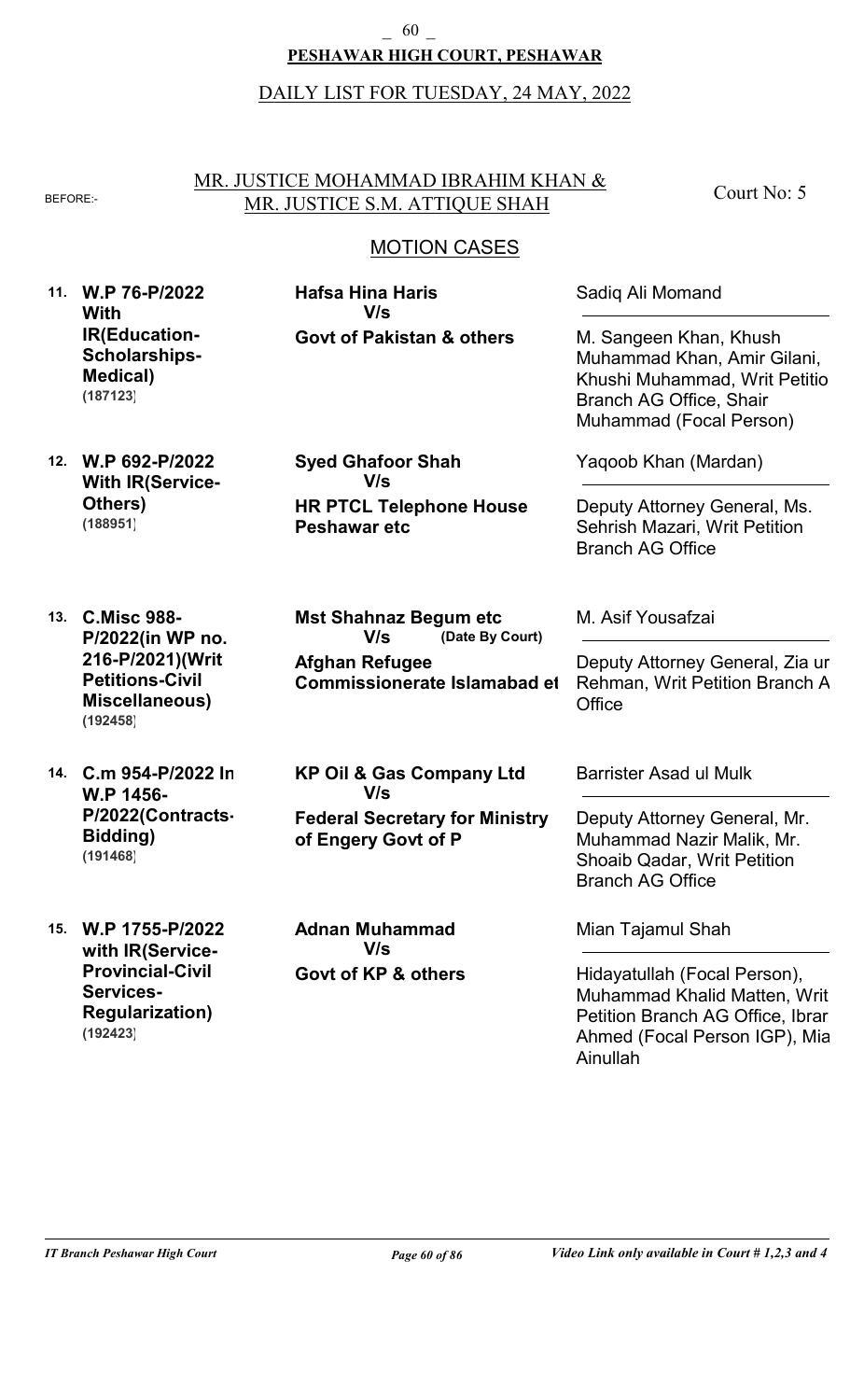#### **PESHAWAR HIGH COURT, PESHAWAR** \_ 61 \_

### DAILY LIST FOR TUESDAY, 24 MAY, 2022

#### MR. JUSTICE MOHAMMAD IBRAHIM KHAN & BEFORE:- MR. JUSTICE S.M. ATTIQUE SHAH

**Registrar University of Agricutlure & others**

**Zahidullah & another**

**V/s**

Court No: 5

### MOTION CASES

**16. W.P 1819-P/2022 with IR(Service-Statutory-Allotment of Official Accomodation) (192605)**

**17. Cr.A 619- P/2019(Acquittal Appeal-PPC) (142794)**

**Saleh Ullah Ilyas V/s**

Sajeed Khan Afridi

Writ Petition Branch AG Office

Shireen Khan Yousafzai

Cr Appeal Branch AG Office

**18. Cr.A 241- P/2022(Acquittal Appeal-Narcotics) (189910)**

**Said Nazer State V/s** AG KPK

Cr Appeal Branch AG Office

**19. Cr.A 250- P/2022(Acquittal Appeal-PPC) (190033)**

**Dilawar & others Said Wali Shah V/s**

Munsif Saeed

Cr Appeal Branch AG Office

### PRE-ADMISSION NOTICE

**20. W.P 3135-P/2017 With CM 1976 p/2020(M)(All Pakistan Clerks Association Distt: Peshwar)(Writ Petitions-Others) (114047)**

**Govt. of KPK Muhammad Tariq Safi V/s**

M. Asif Yousafzai, Muhammad I Khan Khalil

Naveed Akhtar, Shakeela Begun A.G., Saadat Ullah Khan Tangi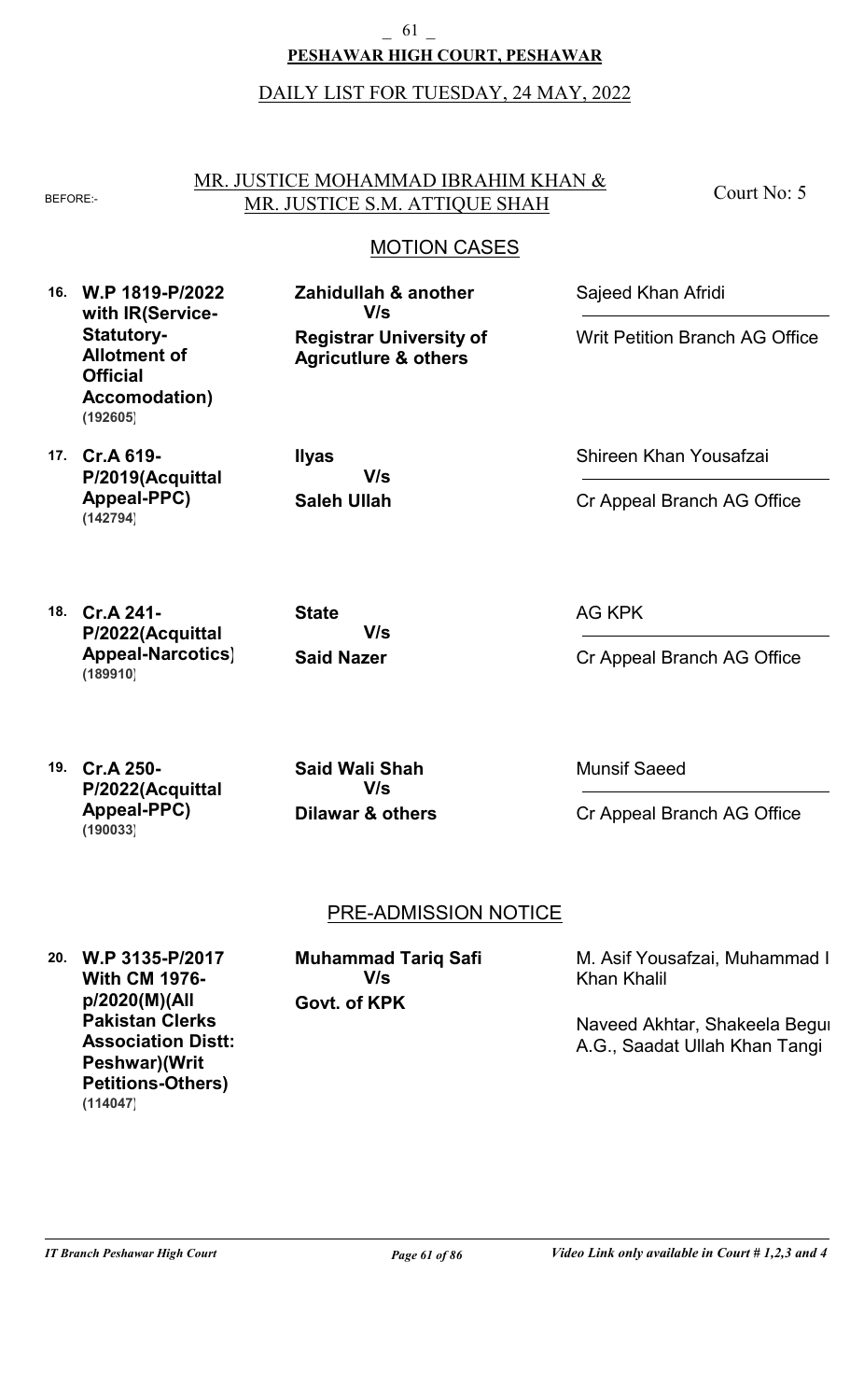#### **PESHAWAR HIGH COURT, PESHAWAR** \_ 62 \_

### DAILY LIST FOR TUESDAY, 24 MAY, 2022

#### MR. JUSTICE MOHAMMAD IBRAHIM KHAN & BEFORE:- MR. JUSTICE S.M. ATTIQUE SHAH

Court No: 5

### PRE-ADMISSION NOTICE

**21. W.P 1322-P/2020 With IR(Service-Statutory-Pension) (157204)**

**Pakistan Study Centre Pro. Dr. Pervez Khan V/s**

Sadiq Ali Mohmand, Umair Iqbal

Khalid Rehman, Waseem ud Di Khattak, Ishtiaq

**22. W.P 555-P/2021 With CMs 504 p/2022(M) & 512 p/2022(M)(Auqaf-Evacuee Trust) (171944)**

**Joint Secretary Muhammad Ilyas Khan V/s**

Sabitullah Khan Khalil

Deputy Attorney General, Shafiullah (Peshawar)., Muhammad Ashraf Lanjaar

**23. W.P 317- P/2022(Service-Federal-Civil Services-Regularization) (187883)**

**Managing Director Utility Store of Pakistan & othe Naeem Khan & others V/s**

Yasir Saleem

Deputy Attorney General, Writ Petition Branch AG Office

### NOTICE CASES

**1. Cr.A 20- P/2022(Short Sentence-Narcotics) (187255)**

**The State Taj Yousaf Khan V/s**

Zohra Durrani

Tariq Kakar

**2. Cr.A 535- P/2021(Death Appeal -PPC) (177388)**

**State & another (Date By Court) Farman Ali V/s**

Muzammil Khan

Rooh Ul Amin, Cr Appeal Branc AG Office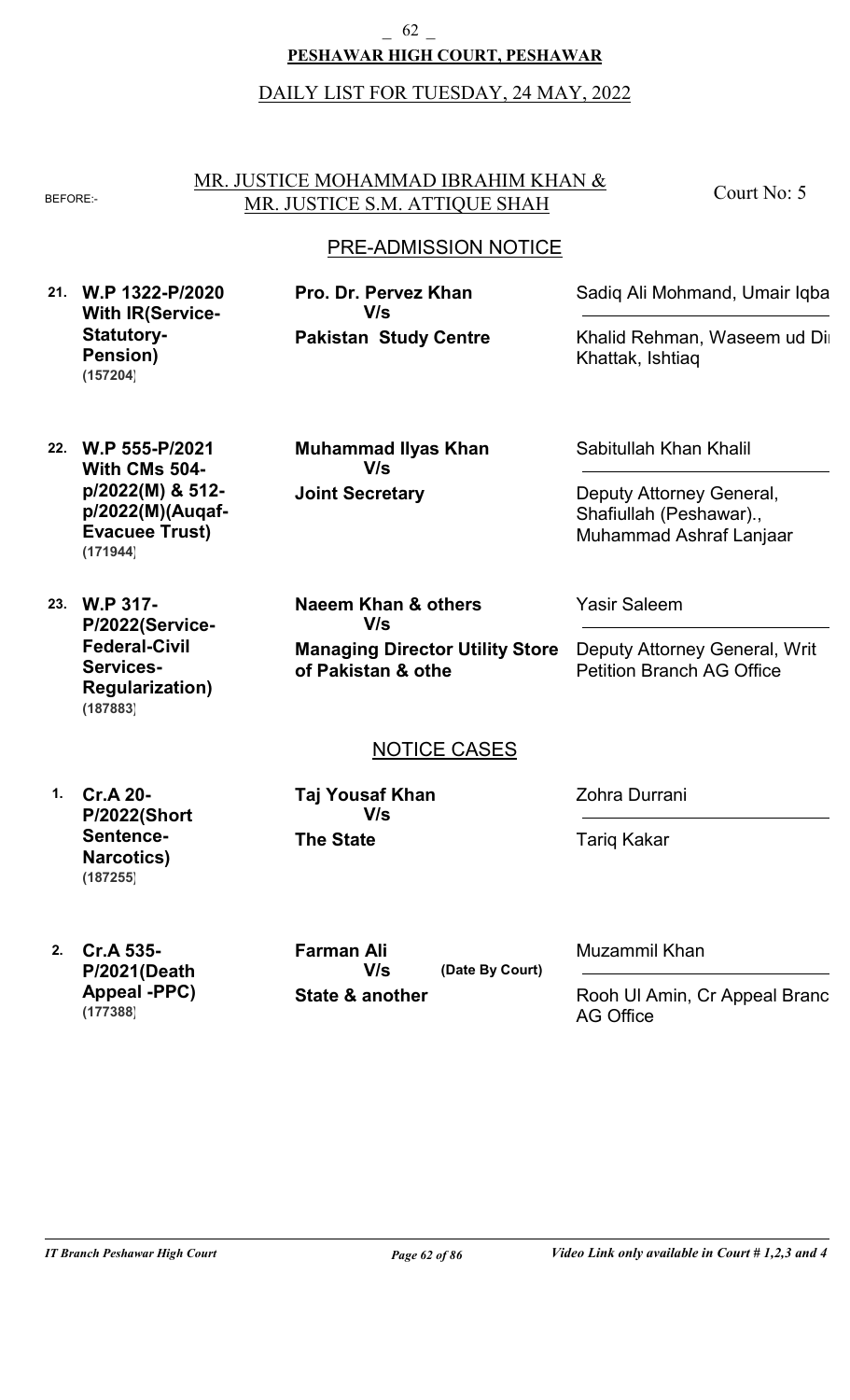### **PESHAWAR HIGH COURT, PESHAWAR**  $-$  63  $-$

DAILY LIST FOR TUESDAY, 24 MAY, 2022

### MR. JUSTICE MOHAMMAD IBRAHIM KHAN & BEFORE: MR. JUSTICE S.M. ATTIQUE SHAH

Court No: 5

| 3.  | Cr.A 827-<br>P/2020(model                                                                                | Qaiser<br>V/s                | Sareer Ahmad Khan (Swabi)                                      |
|-----|----------------------------------------------------------------------------------------------------------|------------------------------|----------------------------------------------------------------|
|     | court<br>(criminal))(Life<br>Imprisonment-<br><b>Murder Case /</b><br>PPC)<br>(167344)                   | <b>Muhammad Israr</b>        | Cr Appeal Branch AG Office                                     |
|     | Cr.R 109/2020 model<br>court (criminal)                                                                  | Irfan Ali<br>V/s<br>Qaiser   | Syed Farzand Ali Shah (Swabi)                                  |
|     |                                                                                                          |                              | Sareer Ahmad Khan (Swabi), C<br><b>Appeal Branch AG Office</b> |
| ij. | Cr.A 800/2020 model                                                                                      | Irfan Ali<br>V/s             | Syed Farzand Ali Shah (Swabi)                                  |
|     | court (criminal)                                                                                         | <b>Waseem Akram</b>          | Cr Appeal Branch AG Office                                     |
| 4.  | Cr.A 878-P/2021<br>Cr. M No.                                                                             | <b>Noor Muhammad</b><br>V/s  | Altaf Khan, Astaghfirullah                                     |
|     | 495/2021(model<br>court<br>(criminal))(Life<br>Imprisonment-<br><b>Murder Case /</b><br>PPC)<br>(182948) | <b>The State</b>             | Cr Appeal Branch AG Office                                     |
|     | Cr.R 186/2021 Model                                                                                      | Faqir Hussain                | Altaf Khan, Asad Yousafzai                                     |
|     | Court (Criminal)                                                                                         | Noor Muhammad and the state  | (Swabi)                                                        |
|     |                                                                                                          |                              | Cr Appeal Branch AG Office                                     |
| ij. | Cr.A 880/2021 model<br>court (criminal)                                                                  | Noor Muhammad                | Astaghfirullah                                                 |
|     |                                                                                                          | State thr AG KPK             | Cr Appeal Branch AG Office                                     |
| iii | Cr.A 965/2021 Model                                                                                      | Faqir Hussain                | Altaf Khan, Asad Yousafzai                                     |
|     | Court (Criminal)                                                                                         | <b>Gul Mateen and others</b> | (Swabi)                                                        |
|     |                                                                                                          |                              | Astaghfirullah, Cr Appeal Brancl<br>AG Office                  |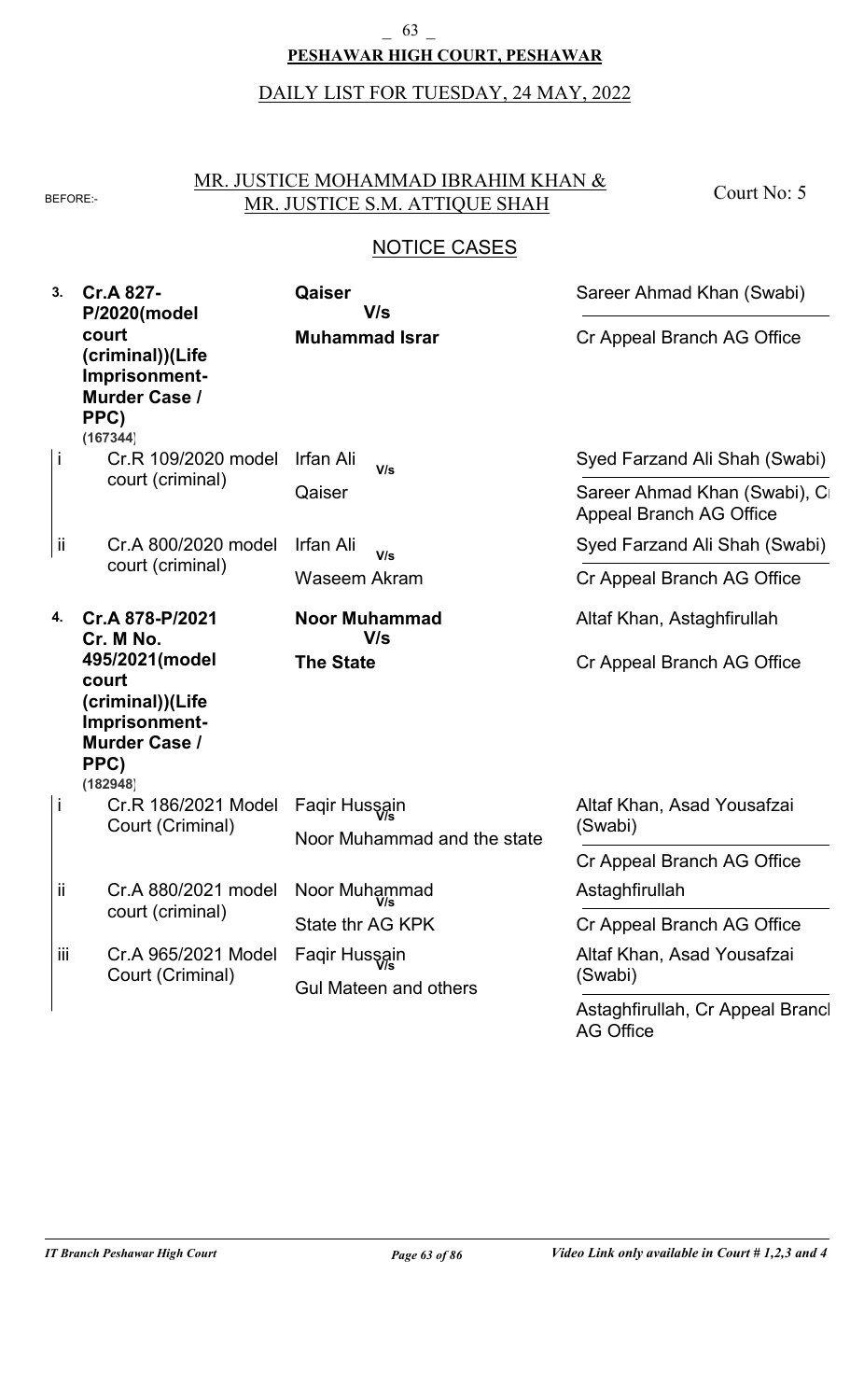#### **PESHAWAR HIGH COURT, PESHAWAR**  $64$   $-$

# DAILY LIST FOR TUESDAY, 24 MAY, 2022

### MR. JUSTICE MOHAMMAD IBRAHIM KHAN & BEFORE: MR. JUSTICE S.M. ATTIQUE SHAH

Court No: 5

# NOTICE CASES

| 5.   | Eh.Cr.A 11-P/2011<br><b>With Cr.M 21-</b><br>p/2021(01 year,<br>with fine<br>Rs.05,00,000/-(On<br><b>Bail) Senior</b><br>$Part)(-)$<br>(39669) | <b>Zia Muhamamd and others</b><br>V/s                                                    | Ghulam Mohyuddin Malik                                                                                                                                                               |
|------|------------------------------------------------------------------------------------------------------------------------------------------------|------------------------------------------------------------------------------------------|--------------------------------------------------------------------------------------------------------------------------------------------------------------------------------------|
|      |                                                                                                                                                | The State and another                                                                    | Naveed Akhtar, DPG, Sohail Kh<br>Jadoon                                                                                                                                              |
| Ť    | Eh.Cr.A 18/2011 AAA<br>with Cr.m 20/2019                                                                                                       | State through Prosecutor Genera<br>Accountability                                        | Dy Prosecuter General NAB,<br>Abdul Rehman Qadar (Haripur)                                                                                                                           |
|      |                                                                                                                                                | Umaraz                                                                                   | Ghulam Mohyuddin Malik, Farod<br>Malik, Danial Khan Chamkani                                                                                                                         |
| ii.  | Eh.Cr.A 19/2011 AAA                                                                                                                            | State through Prosecutor Genera                                                          | Dy Prosecuter General NAB                                                                                                                                                            |
|      | with Cr.m 22/2019                                                                                                                              | Accountability                                                                           | Ghulam Mohyuddin Malik                                                                                                                                                               |
|      |                                                                                                                                                | Zia Muhammad                                                                             |                                                                                                                                                                                      |
| iii. | Eh.Cr.A 31/2019                                                                                                                                | Prosecutor General Accountabilit<br><b>Bureau</b>                                        | Muhammad Riaz Mohmand,<br>ADPG, NAB.                                                                                                                                                 |
|      |                                                                                                                                                | <b>Gul Imran</b>                                                                         | <b>Ghulam Mohyuddin Malik</b>                                                                                                                                                        |
| 6.   | W.P 4282-P/2021<br>with IR CM                                                                                                                  | <b>Asst Prof Muhammad Ibrahim &amp;</b><br><b>Others</b>                                 | Khushdil Khan                                                                                                                                                                        |
|      | 567/2022(Senior<br>Part))(Land-<br><b>Acquisition)</b><br>(183342)                                                                             | V/s<br>(Date By Court)<br><b>The Chief Executive Chief</b><br><b>Minister KPK Etc</b>    | Qazi Muhammad Aqil Khan, Am<br>Ali (Mardan), Saqib Raza,<br>Attaullah, Muqarrab Khan,<br>Manzoor Ahmad, Muhammad<br>Anwar Khan Banvi, Writ Petition<br>Branch AG Office, Subhan ud D |
| 7.   | <b>COC 299-</b><br>P/2019(in wp<br>3556-<br>P/2017(Against<br>order<br>Ex.Judge, V))(Shu<br>hada-Contempt of<br>Court)                         | <b>Mst. Wakeela Bibi</b><br>V/s<br><b>Muhammad Saleem, Chief</b><br><b>Secretary KPK</b> | Muhammad Hashim Khan Meng<br>(Peshawar)<br>Sikandar Rashid, Shahabuddin<br>Khattak, Musharaf khan Marwat<br><b>Writ Petition Branch AG Office</b>                                    |

**(141516)**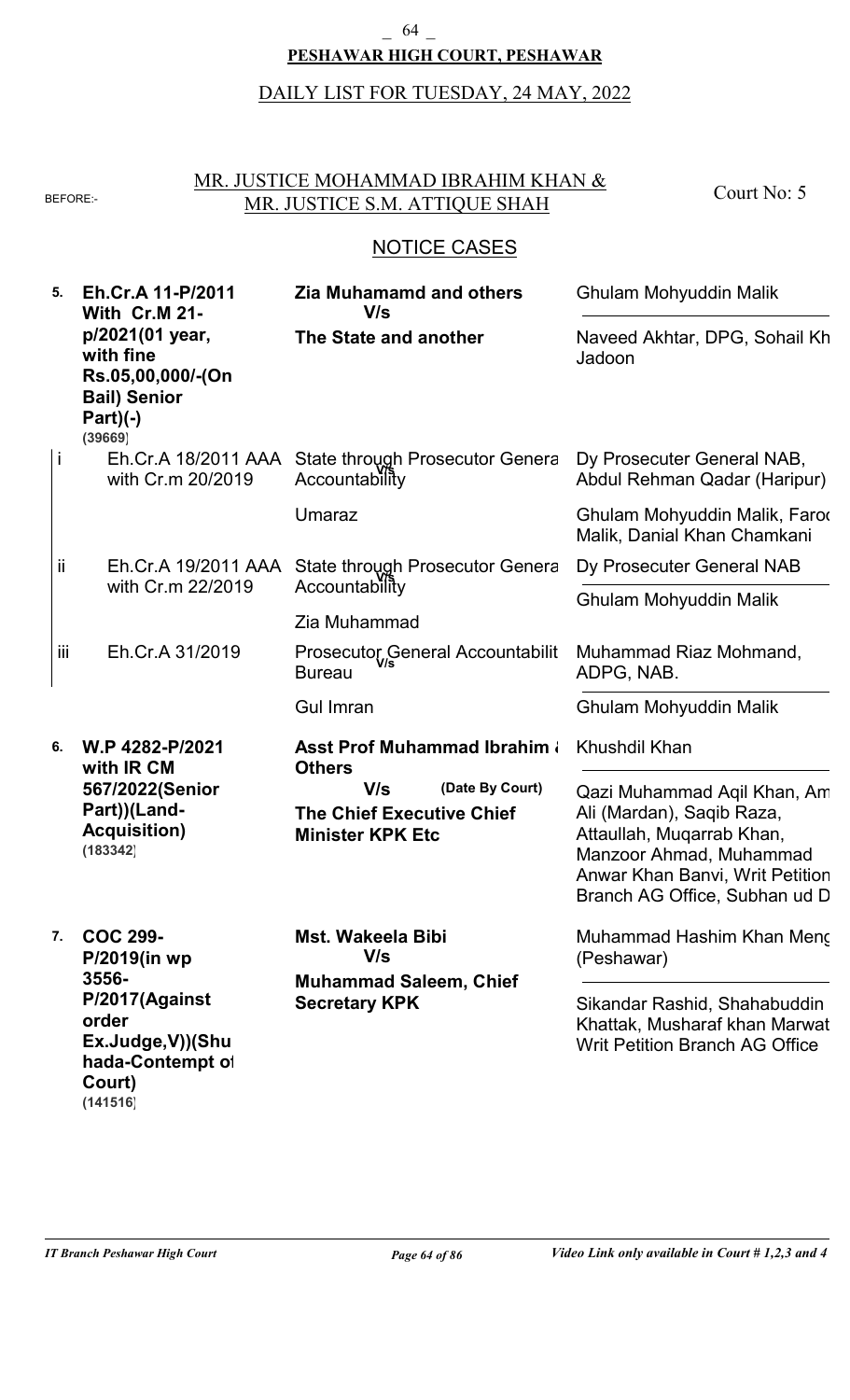#### **PESHAWAR HIGH COURT, PESHAWAR**  $-$  65  $-$

# DAILY LIST FOR TUESDAY, 24 MAY, 2022

### MR. JUSTICE MOHAMMAD IBRAHIM KHAN & BEFORE: MR. JUSTICE S.M. ATTIQUE SHAH

Court No: 5

| 8. | CM 12(2) 15-<br><b>P/2020 With CM</b><br>665-p/2020 in wp.<br>1691-p/2018(D)(in<br><b>WP 1691-</b><br>P/2018(Order<br>HCJ, VIII)) (Writ<br><b>Petitions-CM</b><br>12(2)<br>(159768) | <b>Maaz Hussain etc</b><br>V/s                                                        | M. Asif Yousafzai                                                                                                                                                                             |
|----|-------------------------------------------------------------------------------------------------------------------------------------------------------------------------------------|---------------------------------------------------------------------------------------|-----------------------------------------------------------------------------------------------------------------------------------------------------------------------------------------------|
|    |                                                                                                                                                                                     | <b>Govt of KPK etc</b>                                                                | Muhammad Usman Khan Turlai<br>Sabah ud Din Khattak, Mirzali<br>Khan, Noor Wazir Khan, Abdul<br>Rauf, Muhammad Anwar Khan<br>Banvi, Writ Petition Branch AG<br>Office, Muhammad Ali, Qalat Kh  |
| İ  | COC 674/2019 in wp<br>1691-P/2018(Against<br>order HCJ, VIII)                                                                                                                       | Eng Raz Muhammad<br>Muhammad Saleem KHan, Chief<br>Secy                               | Muhammad Usman Khan Turlai<br>Fazal Ilahi                                                                                                                                                     |
|    |                                                                                                                                                                                     |                                                                                       | Sabahuddin Khattak, Mirzali Kha<br>Engr. Jehan Zeb Khan, Mushara<br>khan Marwat, Abdul Rauf,<br>Muhammad Anwar Khan Banvi,<br>Writ Petition Branch AG Office,<br>Qalat Khan, Muhammad Ali Kha |
| 9. | <b>COC 429-</b><br>P/2020(Converted<br>to COC from CM<br>No. 235-P/2020 in<br><b>WP 1806-</b><br>P/2018)(NADRA-<br><b>Contempt of</b><br>Court)<br>(163781)                         | <b>Mst. Mizghan Ashraf</b><br>V/s<br>(Date By Court)<br><b>Government of Pakistan</b> | Shah Faisal Utmankhel, Sabitull<br>Khan Khalil, Muhammad Hashir<br>Khan Mengal (Peshawar)                                                                                                     |
|    |                                                                                                                                                                                     |                                                                                       | Deputy Attorney General, Shahi<br>Imran Gigyani, Shahzad Anjum,<br>Mirza Khalid Mahmood.                                                                                                      |
|    | 10. CM 12(2) 9-<br>P/2022(in WP No.                                                                                                                                                 | <b>Muhammad Ashfaq &amp; others</b><br>V/s                                            | Muhammad Isa Khan Khalil                                                                                                                                                                      |
|    | 3106/2021<br>(Decided by HJ-<br>$VIII, X)$ )(Writ<br><b>Petitions-CM</b><br>12(2)<br>(189596)                                                                                       | Siraj ud Din & others                                                                 | Taimur Ali Khan, Hidayatullah<br>(Focal Person), Muhammad<br>Khalid Matten, Muhammad Izha<br><b>Writ Petition Branch AG Office</b>                                                            |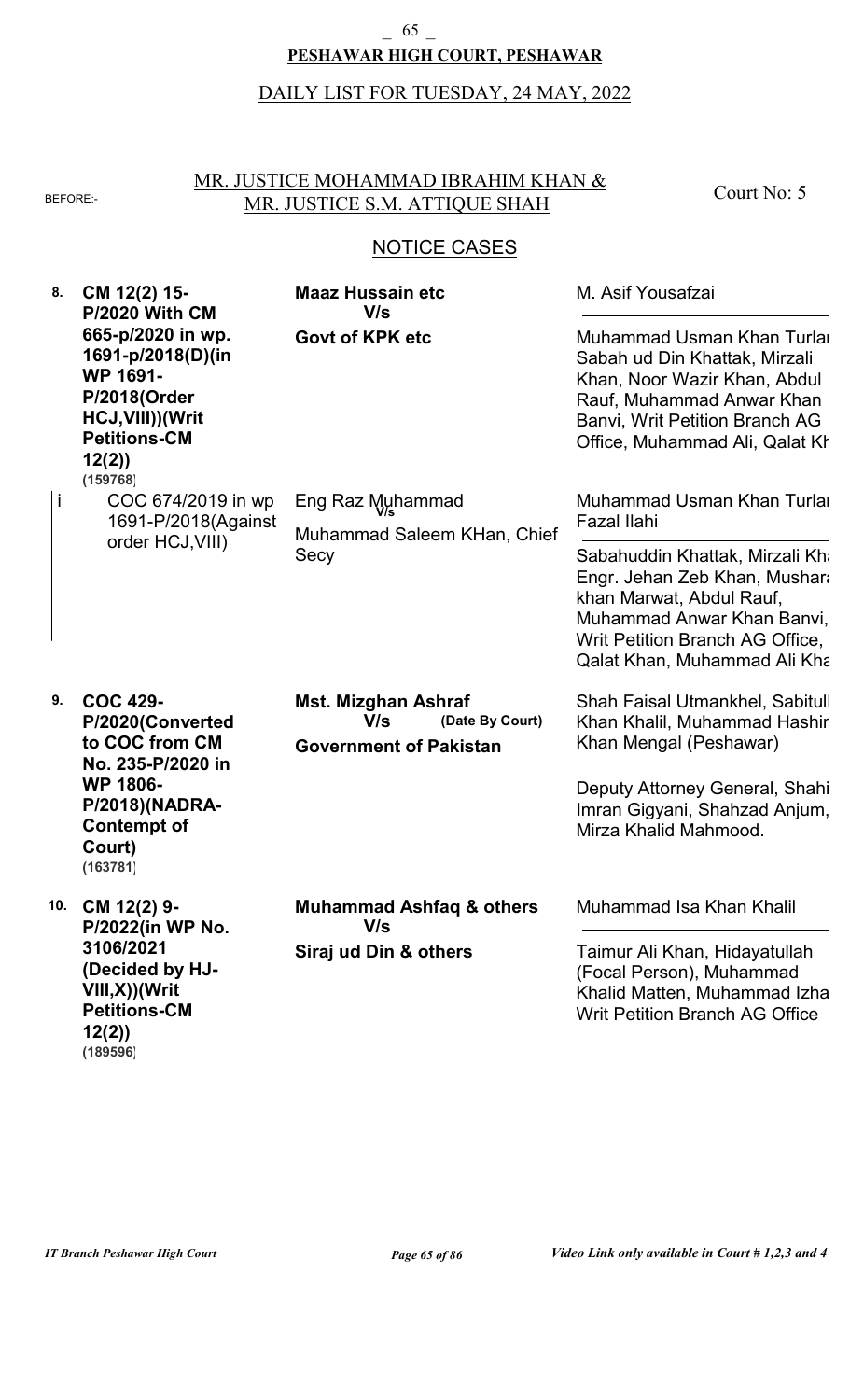#### **PESHAWAR HIGH COURT, PESHAWAR**  $\frac{66}{ }$

# DAILY LIST FOR TUESDAY, 24 MAY, 2022

MR. JUSTICE MOHAMMAD IBRAHIM KHAN & BEFORE: MR. JUSTICE S.M. ATTIQUE SHAH

Court No: 5

| 11. | COC 82-P/2022(in<br>WP no. 5496-<br>P/2020 (Against<br><b>Order HJ-</b><br>$II, III)$ )(Writ<br><b>Petitions-</b><br><b>Contempt of</b><br>Court)<br>(189405)                           | <b>Muhammad Abbas Khan</b><br>(Date By Court)<br>V/s<br><b>SM Zaki</b>                                            | Shahid Mahmood Khan                                                         |  |
|-----|-----------------------------------------------------------------------------------------------------------------------------------------------------------------------------------------|-------------------------------------------------------------------------------------------------------------------|-----------------------------------------------------------------------------|--|
|     |                                                                                                                                                                                         |                                                                                                                   | <b>Writ Petition Branch AG Office</b>                                       |  |
| 12. | W.P 2158-P/2015<br>(Services) With                                                                                                                                                      | <b>Fakhar e Alam</b><br>V/s                                                                                       | Ashraf Ali Khattak, Khushdil Kha                                            |  |
|     | CM 1374-<br>p/2016(N)(Post of<br><b>Record Keeper</b><br><b>BPS</b><br>11(Nowshera))(Se<br>rvice-Provincial-<br><b>Civil Services-</b><br><b>Appointment-</b><br>DSC(Merit))<br>(86971) | The Govt of KPK thorugh<br><b>Secretary Local Govt &amp; Rural</b><br><b>Development Department and</b><br>others | Yasir Saleem, Haji Muhammad<br>Riaz, Sabah ud Din Khattak, AC<br><b>KPK</b> |  |
| 13. | W.P 4698-P/2016<br>(others) With<br><b>IR(Construction</b><br>matter, Stay on<br>22.12.2016)(Local<br><b>Development</b><br><b>Authorities-Maps</b><br>& Building)<br>(105536)          | <b>Muhammad Hanif and others</b><br>V/s                                                                           | Naveed Magsood Sethi                                                        |  |
|     |                                                                                                                                                                                         | <b>The Cantonment Board</b><br><b>Peshawar and others</b>                                                         | Ihsanullah, DAG PAK, Syed<br>Hamad Ali Shah (Nowshera),<br>Syed Ibrahim     |  |
|     | 14. W.P 4467-P/2017<br>With IR with cm<br>387-<br>p/2018(M)(With<br>I/R)(Legislation-<br>Others)<br>(117790)                                                                            | <b>Zar Ali and Others</b><br>V/s                                                                                  | <b>Abdul Sattar Khan</b>                                                    |  |
|     |                                                                                                                                                                                         | <b>Govt of KPK and Others</b>                                                                                     | AG KPK                                                                      |  |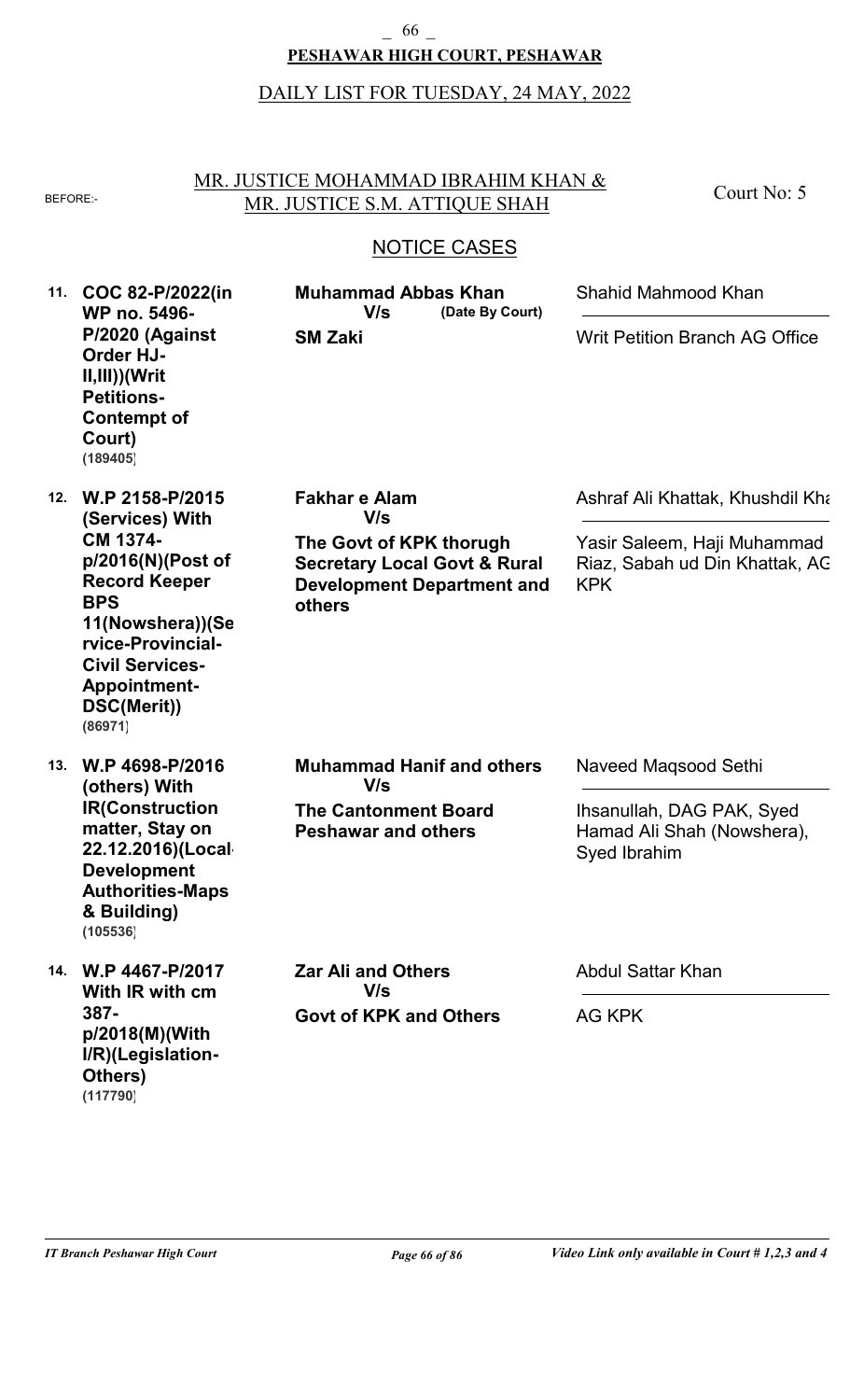#### **PESHAWAR HIGH COURT, PESHAWAR**  $-$  67  $-$

# DAILY LIST FOR TUESDAY, 24 MAY, 2022

### MR. JUSTICE MOHAMMAD IBRAHIM KHAN & BEFORE: MR. JUSTICE S.M. ATTIQUE SHAH

Court No: 5

| 15. | W.P 1480-P/2018<br><b>With IR(Service-</b><br><b>Provincial-Civil</b><br>Services-<br><b>Appointment-</b><br>DSC(Merit))<br>(123456) | <b>Rahat Ullah</b><br>V/s<br><b>Govt of KPK</b> | <b>Taimur Haider Khan</b>                                                                                |
|-----|--------------------------------------------------------------------------------------------------------------------------------------|-------------------------------------------------|----------------------------------------------------------------------------------------------------------|
|     |                                                                                                                                      |                                                 | Zakir Hayat, Barrister Waqar Ali<br>Khan, M. Asif Yousafzai, Amir A<br>Khan, AG KPK, Mubashir<br>Manzoor |
| İ   | W.P 2531/2018                                                                                                                        | Munir AHmad                                     | Sajeed Khan Afridi                                                                                       |
|     |                                                                                                                                      | Govt of KPK                                     | Zakir Hayat, M. Asif Yousafzai,<br>A.G.                                                                  |
| ii  | W.P 2983/2018                                                                                                                        | Nadeem Khan<br>Govt of KPK                      | Taimur Haider Khan, Barkat Ulla                                                                          |
|     |                                                                                                                                      |                                                 | Khan                                                                                                     |
|     |                                                                                                                                      |                                                 | Zakir Hayat, Amir Ali, Mubashir<br>Manzoor (Haripur), AG KPK, As<br>ullah Khan                           |
| 16. | W.P 2627-P/2018<br><b>With IR(Service-</b>                                                                                           | Dr. Syed Amir Hamza<br>V/s                      | Mian Muhibullah Kakakhel                                                                                 |
|     | <b>Statutory-</b><br><b>Appointment-</b><br>DSC(Merit))<br>(126121)                                                                  | <b>Govt of KPK</b>                              | Qazi Javad Ehsanullah, Jehanz<br>Khan, Waqar Khalil (Peshawar).<br>Jehanzeb Mehsud, AG KPK               |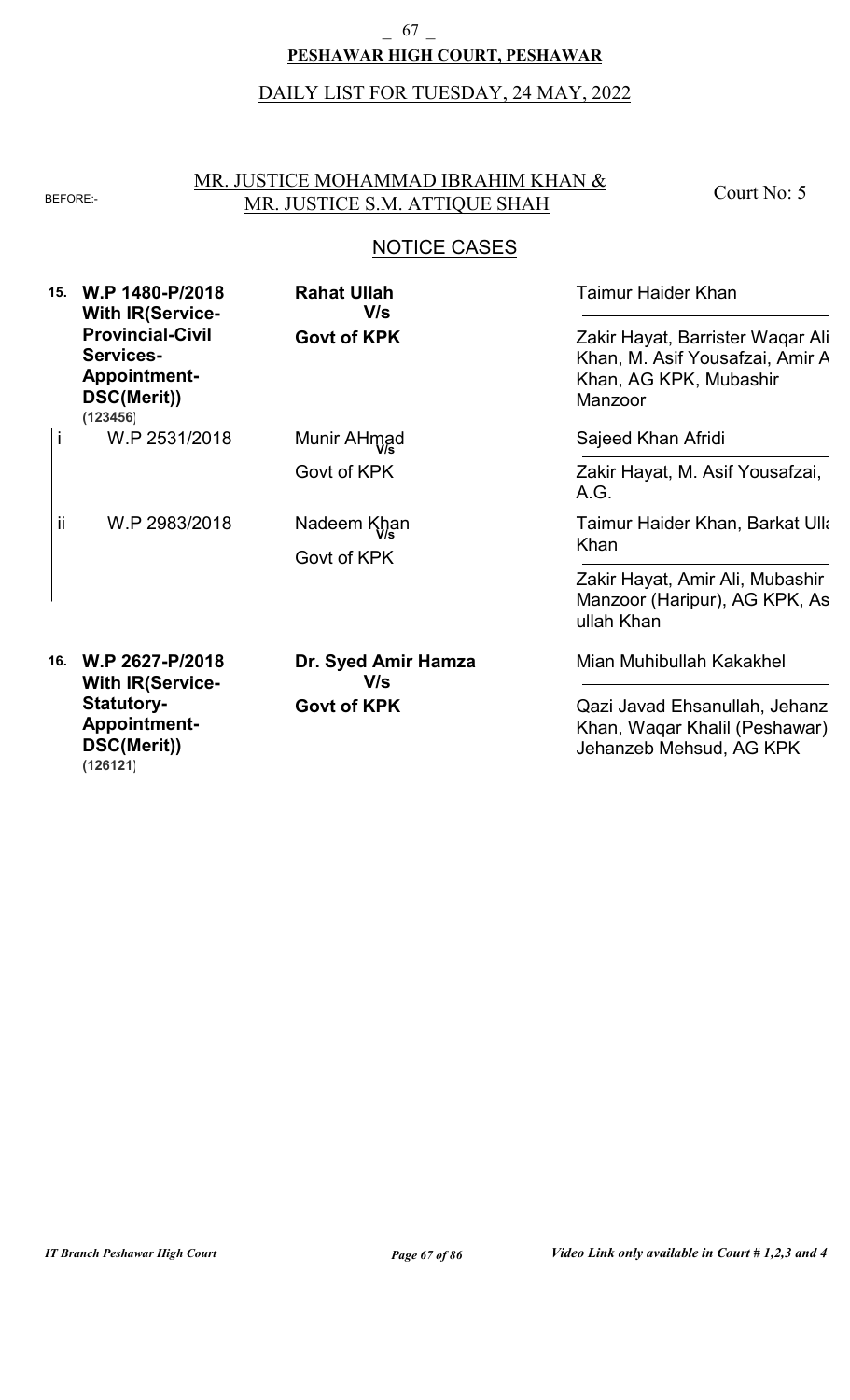#### **PESHAWAR HIGH COURT, PESHAWAR**  $\begin{smallmatrix} \text{-} & 68 \end{smallmatrix}$

# DAILY LIST FOR TUESDAY, 24 MAY, 2022

### MR. JUSTICE MOHAMMAD IBRAHIM KHAN & BEFORE: MR. JUSTICE S.M. ATTIQUE SHAH

Court No: 5

### NOTICE CASES

| 17. | W.P 1060-P/2019<br>With IR with cm<br>2202-<br>p/2019(M)(Writ<br><b>Petitions-Others)</b><br>(138146) | Dr. Liaqat Ali<br>V/s                                            | Mian Asif Aman                                                                                           |
|-----|-------------------------------------------------------------------------------------------------------|------------------------------------------------------------------|----------------------------------------------------------------------------------------------------------|
|     |                                                                                                       | <b>Principal Secretary to The</b><br><b>President of Islamic</b> | Deputy Attorney General,<br>Waseem ud Din Khattak, Mr.<br>Zakaullah Jan, Ali Gohar                       |
| Ť   | W.P 163/2019                                                                                          | Junaid Athar Khan<br>Laila Jibran                                | Qazi Jawad Ehsanullah, Barriste<br>Amir Khan Chamkani                                                    |
|     |                                                                                                       |                                                                  | Muhammad Imran Khan Matta,<br>Deputy Attorney General, Behza<br>Haider, Qaiser Hussain, Shahza<br>Haider |
| ij  | W.P 5258/2020                                                                                         | <b>SNGPL</b><br>V/s                                              | Asad Jan Advocate                                                                                        |
|     |                                                                                                       | Federal Ombudsman                                                | DAG, Asim Shahbaz Malik                                                                                  |
| iii | W.P 201/2021                                                                                          | <b>PESCO</b><br>V/s                                              | Saeed Khan Akhunzada                                                                                     |
|     |                                                                                                       | <b>President of Pakistan</b>                                     | Deputy Attorney General, Zulfiqa<br>Hussain Awan., Asim Shahbaz<br><b>Malik</b>                          |
| iv  | W.P 1870/2021                                                                                         | <b>PESCO</b><br>V/s                                              | Babar Khan Yousafzai                                                                                     |
|     |                                                                                                       | Muzammil & others                                                | Deputy Attorney General, Writ<br>Petition Branch AG Office, Asim<br><b>Shahbaz Malik</b>                 |
| 18. | W.P 30-P/2019<br><b>With IR(Writ</b><br><b>Petitions-Service)</b><br>(135972)                         | <b>Dr. Muhammad ADnan</b><br>V/s                                 | Noor Muhammad Khattak                                                                                    |
|     |                                                                                                       | <b>Govt Of KPK</b>                                               | Waseemuddin Khattak, Writ<br><b>Petition Branch AG Office</b>                                            |
| 19. | W.P 584-P/2019<br><b>With</b>                                                                         | <b>Zulfigar</b><br>V/s                                           | <b>Ghulam Mohyuddin Malik</b>                                                                            |
|     | <b>IR(Contracts-</b><br>Lease)                                                                        | <b>Government of KPK</b>                                         | Muhammad Furqan Yousafzai,<br>Writ Petition Branch AG Office,                                            |

**(137121)**

Saiful Ullah Khalil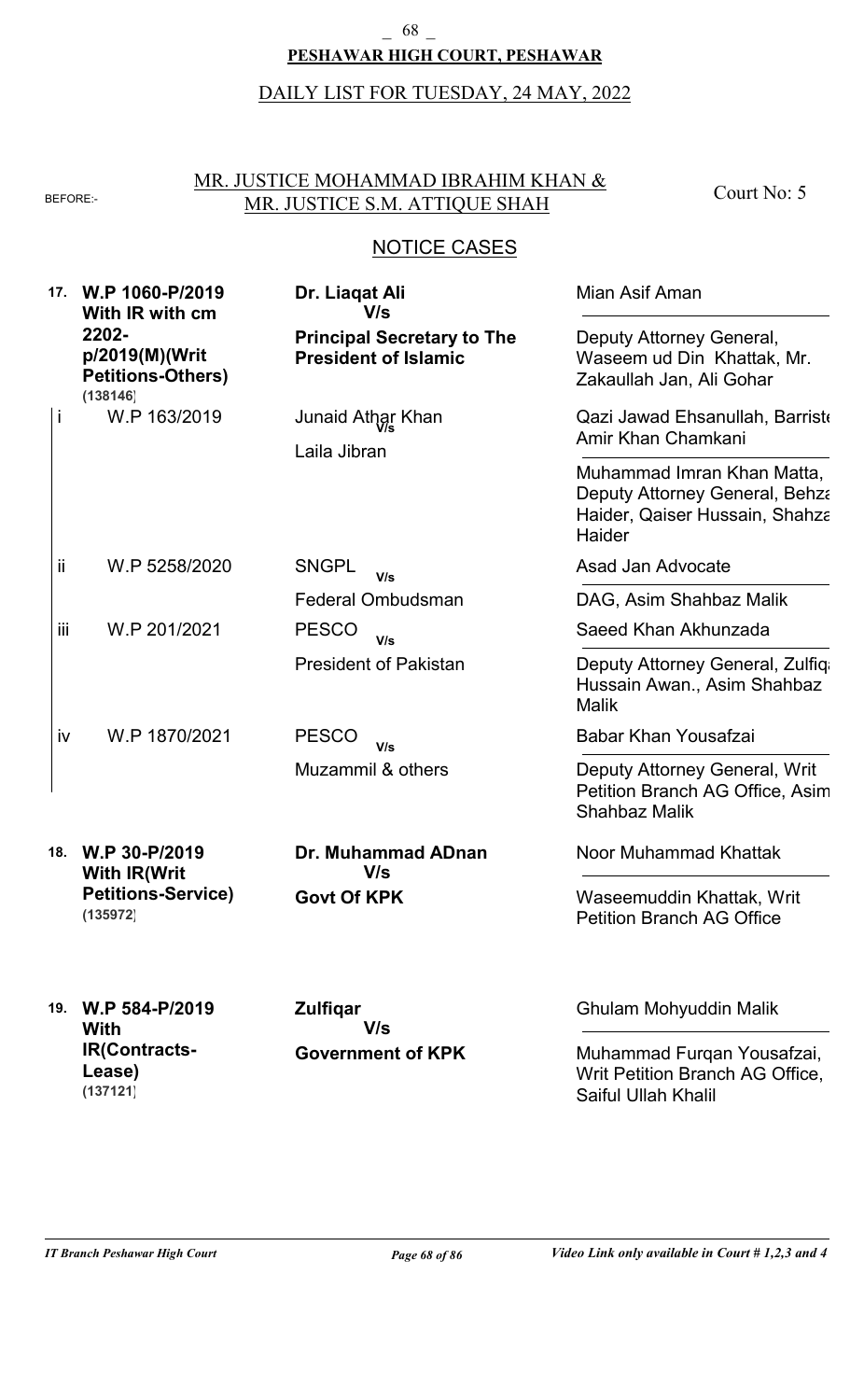#### **PESHAWAR HIGH COURT, PESHAWAR** \_ 69 \_

DAILY LIST FOR TUESDAY, 24 MAY, 2022

MR. JUSTICE MOHAMMAD IBRAHIM KHAN & BEFORE: MR. JUSTICE S.M. ATTIQUE SHAH

Court No: 5

| 20. | W.P 2547-P/2019<br><b>With IR(Criminal-</b><br><b>Quashment-FIR)</b><br>(141918)                                                                                      | <b>Muhammad Adnan</b><br>V/s<br><b>ASP Nowshera Cantt</b>                                   | Muhammad Ibrahim Khan<br>Chamkani, Muhammad Yasir<br>Khattak , Adil Khalil<br>A.A.G. Aftab Ahmad Khan<br>(Nowshera), Syed Aziz ud Din<br>Kakakhel, Syed Aziz Uddin<br>Kakakhel (Nowshehra) |
|-----|-----------------------------------------------------------------------------------------------------------------------------------------------------------------------|---------------------------------------------------------------------------------------------|--------------------------------------------------------------------------------------------------------------------------------------------------------------------------------------------|
| j.  | W.P 848/2022                                                                                                                                                          | Adnan Khan                                                                                  | Muhammad Yasir Khattak                                                                                                                                                                     |
|     |                                                                                                                                                                       | Hamza Ali & others                                                                          | Writ Petition Branch AG Office,<br>Ibrar Ahmed (Focal Person IGP)                                                                                                                          |
|     | 21. W.P 3976-P/2019<br><b>With IR(Service-</b><br><b>Statutory-</b><br><b>Regularization)</b><br>(146382)                                                             | Dr. Tahseen Bibi<br>V/s                                                                     | Rahmanullah, Ali Azim Afridi, As<br>Khan                                                                                                                                                   |
|     |                                                                                                                                                                       | <b>VC Women University</b>                                                                  | Haji Sardar Ali Khan, Zia Ud Dir<br>Siddiqui, Dr. Syed Akhtar Ali<br>Shah                                                                                                                  |
| 22. | W.P 4885-P/2019<br>With IR with cms<br>1814-p/2021(M)<br>1999-<br>p/2021(M)(Service<br>-Federal-Civil<br>Services-<br><b>Promotion)</b><br>(148713)                   | <b>Zahid Noor</b><br>V/s<br><b>Pakistan Nursing Council</b><br><b>Through Its President</b> | Rehman Ullah Shah, Saif Ullah<br><b>Mohib Kakakhel</b><br>Muhammad Habib Qureshi,<br>Mehboob Khan, Deputy Attorne<br>General, Muhibullah Tarichvi                                          |
| 23. | W.P 5791-P/2019<br>With IR with cms.<br>1826-p/2021(N) &<br>1831-<br>p/2021(M)(Service<br>-Provincial-Civil<br><b>Services-</b><br><b>Regularization)</b><br>(151119) | <b>Muhammad Rahman</b><br>V/s<br><b>Government of KPK</b>                                   | Alamzeb Khan, Faheem Ullah<br>Akhunzada                                                                                                                                                    |
|     |                                                                                                                                                                       |                                                                                             | Mirzali Khan, Abdul Rauf, Writ<br>Petition Branch AG Office,<br>Barrister Asad ul Mulk, Mubashi<br>Manzoor, Afroz Ahmad                                                                    |
| i   | COC 76/2022 in WP                                                                                                                                                     | Shafiq Alam                                                                                 | Alamzeb Khan                                                                                                                                                                               |
|     | No. 5791/19                                                                                                                                                           | Shahab Ali Shah & others                                                                    | Mirzali Khan, Abdul Rauf, Writ<br>Petition Branch AG Office, Afroz<br>Ahmad                                                                                                                |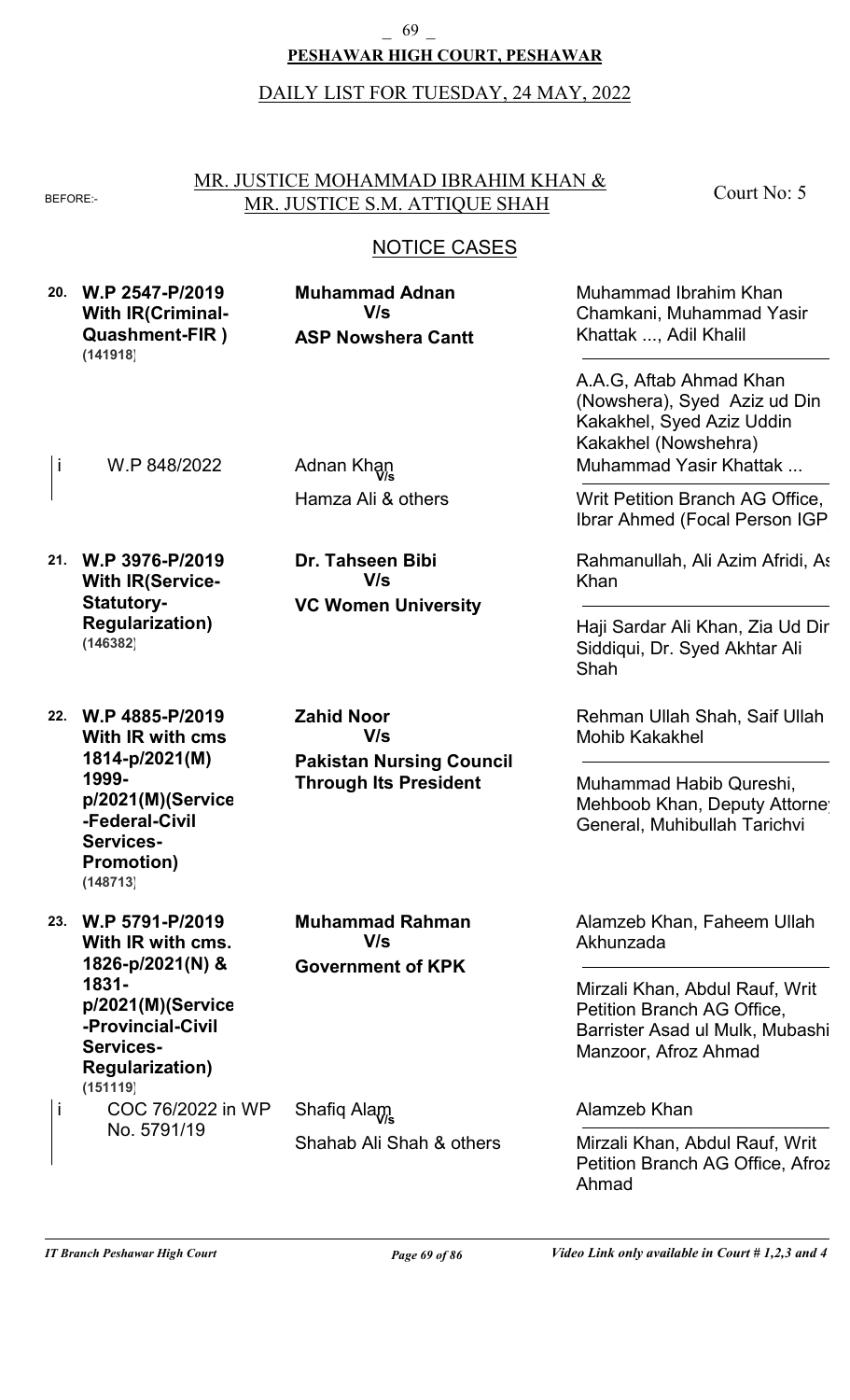#### **PESHAWAR HIGH COURT, PESHAWAR**  $\overline{\phantom{0}}$  70  $\overline{\phantom{0}}$

# DAILY LIST FOR TUESDAY, 24 MAY, 2022

#### MR. JUSTICE MOHAMMAD IBRAHIM KHAN & BEFORE: MR. JUSTICE S.M. ATTIQUE SHAH

Court No: 5

| 24. | W.P 856-P/2020<br><b>With IR(Service-</b><br><b>Federal-Civil</b><br><b>Services-</b><br><b>Appointment-</b><br>DSC(Merit))<br>(156484) | <b>Muhammad Ismail Khan</b><br><b>Mohmand</b><br>V/s<br><b>Federal Government of Pakista</b>                | Khyzar Hussain Khattak<br>Muhammad Imran Khan, Deputy<br>Attorney General, Shahzad Anju<br>Mirza Khalid Mahmood.                                                                    |
|-----|-----------------------------------------------------------------------------------------------------------------------------------------|-------------------------------------------------------------------------------------------------------------|-------------------------------------------------------------------------------------------------------------------------------------------------------------------------------------|
| 25. | W.P 1860-P/2020<br><b>With IR(Land-</b><br><b>Acquisition)</b><br>(158824)                                                              | <b>Hassan Naz</b><br>V/s<br><b>Depty Commissioner Nowsher</b>                                               | <b>Abdul Lateef Afridi</b><br>Noor Wazir Khan, Writ Petition<br><b>Branch AG Office</b>                                                                                             |
| 26. | W.P 2745-P/2020<br>with IR cm no<br>1777/2021 (Service<br>-Others)<br>(161960)                                                          | <b>Dr. Farhad Ullah</b><br>V/s<br>(Date By Court)<br>Kohat University of Science &<br><b>Technology etc</b> | Jahanzeb Mahsud<br>Nasir Mehmood, DAG PAK, Am<br>Gilani, Writ Petition Branch AG<br>Office                                                                                          |
| 27. | W.P 3428-P/2020<br><b>With IR(Utility-</b><br><b>Consumer Rights</b><br>Gas-<br>Disconnection)<br>(164018)                              | <b>KP Textile Mills Association</b><br>V/s<br><b>Govt of Pakistan</b>                                       | Qazi Ghulam Dastagir, Malik Na<br>Abbas Awan (Islamabad)<br>Asad Jan, Deputy Attorney<br>General, Asif Ali Shah, Mr.<br>Muhammad Nazir Malik, Mian Z<br>ul Islam, Asad Jan Advocate |
| 28. | W.P 3542-P/2020<br><b>////////////General</b><br>Adj:::::::::))))))))))))<br>)(Civil-Others)<br>(164393)                                | <b>Mst Almas Begum</b><br>V/s<br><b>Dr Shaukat Ali</b>                                                      | <b>Abdul Lateef Afridi</b><br>Khalid Mahmood, Rehman Ullal<br>Shah, Alam Khan Adenzai,<br>Kamran Ullah, Writ Petition<br>Branch AG Office, DAG kpk,<br><b>Khalid Mehmood</b>        |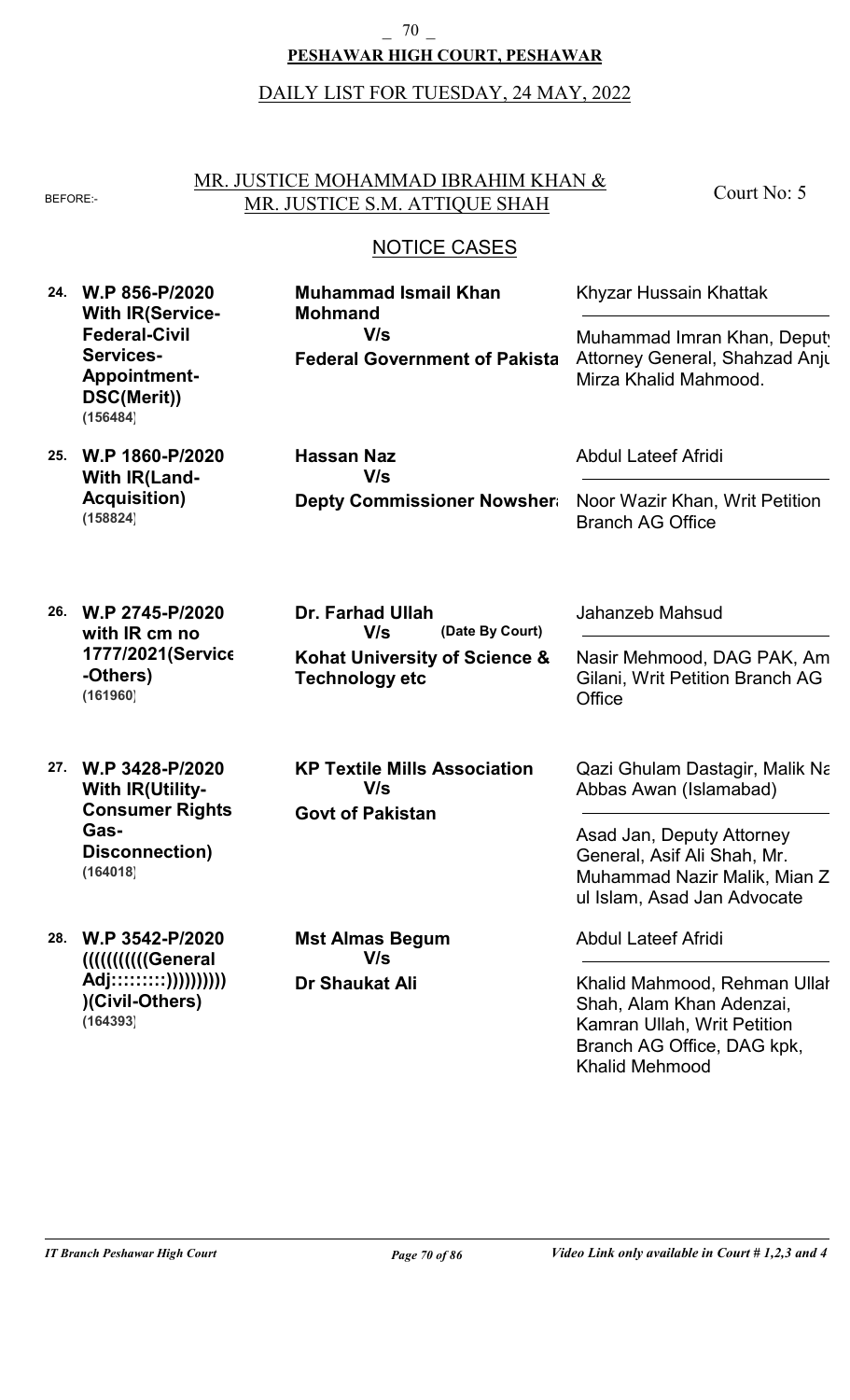#### **PESHAWAR HIGH COURT, PESHAWAR**  $-71$   $-$

# DAILY LIST FOR TUESDAY, 24 MAY, 2022

#### MR. JUSTICE MOHAMMAD IBRAHIM KHAN & BEFORE: MR. JUSTICE S.M. ATTIQUE SHAH

Court No: 5

| 29. | W.P 3692-P/2020<br>With IR with cm<br>2253-<br>p/2020(N)(Service<br>-Provincial-Civil<br>Services-<br><b>Appointment-</b><br>DSC(Merit))<br>(164856) | <b>Hamid Ullah</b><br>V/s<br><b>Govt Of Kpk</b>               | Aman Ullah Pirzada, Barrister<br>Awais Babar<br>Hidayatullah (Focal Person),<br><b>Muhammad Khalid Matten, Writ</b><br>Petition Branch AG Office,<br>Barrister Syed Saad Ali Shah |
|-----|------------------------------------------------------------------------------------------------------------------------------------------------------|---------------------------------------------------------------|-----------------------------------------------------------------------------------------------------------------------------------------------------------------------------------|
| 30. | W.P 3847-P/2020<br><b>With IR(Land-</b><br><b>Acquisition)</b><br>(165305)                                                                           | Haji Abdullah<br>V/s<br><b>Federation of Pak</b>              | Jamal Khan Afridi<br>Deputy Attorney General,<br>Shahzad Anjum, Mr. Muhamma<br>Nawaz Aalam, Mirza Khalid<br>Mahmood., Writ Petition Branch<br>AG Office, Arshad Kamal             |
| 31. | W.P 4715-P/2020<br>with IR cm no<br>338/2021 (Service-<br>Others)<br>(167630)                                                                        | Dr. Musa Khan<br>V/s<br>(Date By Court)<br><b>Govt of KPK</b> | Abdul Rahim Jadoon<br>Waseemuddin Khattak, Qazi<br>Jawad Ehsanullah, Writ Petition<br>Branch AG Office, Dr. Amer<br>Hamid                                                         |
| 32. | W.P 4850-P/2020<br>With IR with cm<br>1540-<br>p/2021(M)(Utility-<br><b>Consumer Rights</b><br>Gas-<br>Disconnection)<br>(167954)                    | <b>SNGPL</b><br>V/s<br><b>Irfan Ali</b>                       | Asad Jan Advocate<br>Qamar Iqbal                                                                                                                                                  |
| 33. | W.P 5745-P/2020<br><b>With IR(Civil-</b><br>Others)<br>(170368)                                                                                      | Sikandar Ali Khan<br>V/s<br><b>Govt ok KP</b>                 | Abdur Rehman Mohmand<br>Ashraf Ali Khattak, Writ Petition<br><b>Branch AG Office</b>                                                                                              |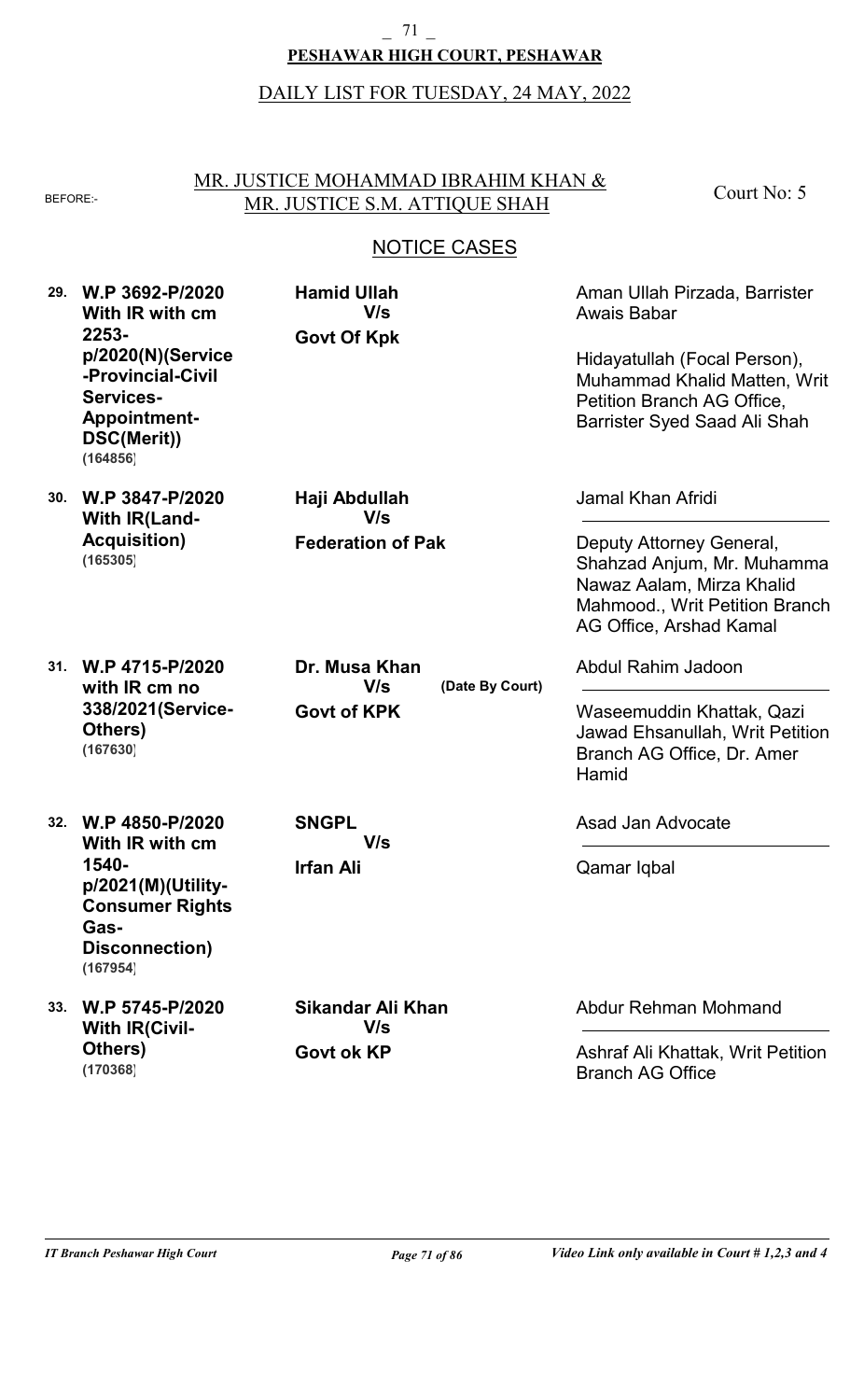#### **PESHAWAR HIGH COURT, PESHAWAR**  $2^2$

# DAILY LIST FOR TUESDAY, 24 MAY, 2022

#### MR. JUSTICE MOHAMMAD IBRAHIM KHAN & BEFORE: MR. JUSTICE S.M. ATTIQUE SHAH

Court No: 5

## NOTICE CASES

| 34. | W.P 4066-P/2021<br>With<br>IR(N)(Family))(Fa<br>mily-Interlocatory<br>Orders)<br>(182533)                                                           | <b>Ziarat Gul</b><br>V/s<br><b>Mst Yasmin</b>           | (Date By Court) | Muzammil Khan<br>Writ Petition Branch AG Office,<br>Shakeela Zaman                                                                                  |
|-----|-----------------------------------------------------------------------------------------------------------------------------------------------------|---------------------------------------------------------|-----------------|-----------------------------------------------------------------------------------------------------------------------------------------------------|
| 35. | W.P 567-P/2021<br>With IR with cm<br>1487-<br>p/2021(M)(Service<br>-Provincial-Civil<br>Services-<br><b>Appointment-</b><br>DSC(Merit))<br>(171974) | <b>Naveed Ahmad</b><br>V/s<br><b>Govt of KP</b>         |                 | Asim Khan<br>Sikandar Rashid, Fazal Akbar,<br><b>Writ Petition Branch AG Office</b>                                                                 |
| 36. | W.P 1698-P/2021<br>With IR with cm<br>$961 -$<br>$p/2021(M)$ (Crimina<br><b>I-Quashment-FIR</b><br>(175195)                                         | <b>Behri Ihsan</b><br>V/s<br><b>Abdul Haseeb Sangar</b> |                 | Shah Faisal, Farhan Ullah<br>Shahbanzai<br>Deputy Attorney General, Ayaz<br>Haq, Cr Appeal Branch AG Offic<br><b>Writ Petition Branch AG Office</b> |
| 37. | W.P 2211-P/2021<br>with IR(Service-<br><b>Federal-Civil</b><br><b>Services-Pension</b><br>(176730)                                                  | <b>Gul Zer Khan</b><br>V/s<br><b>EOBI &amp; other</b>   | (Date By Court) | <b>Rehman Ullah</b><br><b>Writ Petition Branch AG Office</b>                                                                                        |
|     | 38. W.P 2271-P/2021<br>With IR with cm<br>1175-<br>p/2021(M)(Service<br>-Provincial-Civil<br>Services-<br><b>Appointment-</b><br>DSC(Merit))        | Rugia Bibi & another<br>V/s<br>Govt of KP & others      |                 | Asim Khan<br>Khush Muhammad Khan, Habib<br><b>Ullah Mohmand, Writ Petition</b><br><b>Branch AG Office</b>                                           |

**(176883)**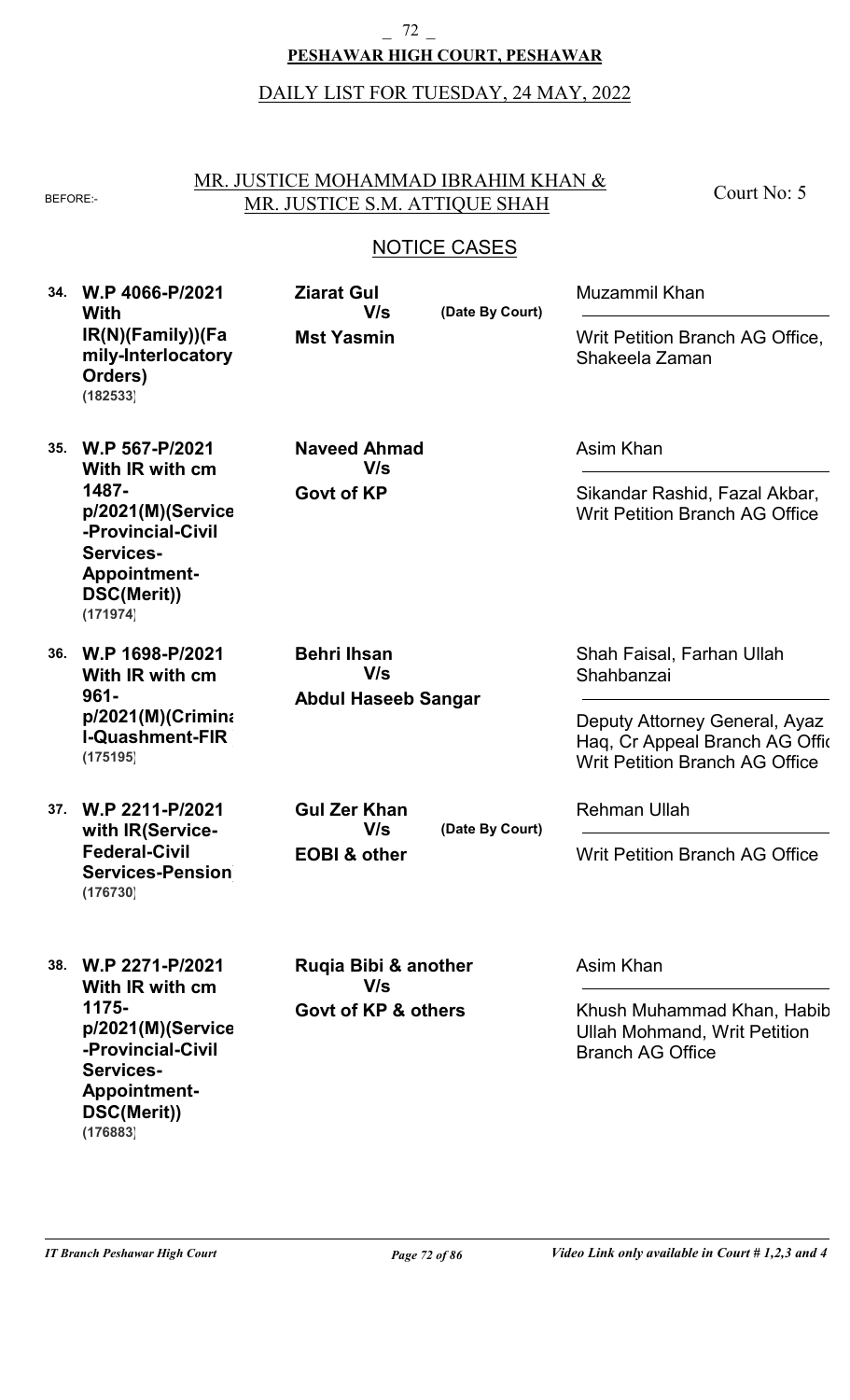#### **PESHAWAR HIGH COURT, PESHAWAR** \_ 73 \_

#### DAILY LIST FOR TUESDAY, 24 MAY, 2022

#### MR. JUSTICE MOHAMMAD IBRAHIM KHAN & BEFORE:- MR. JUSTICE S.M. ATTIQUE SHAH

**Peshawar Development Authority PDA & others**

**M/S Ideal AD & others**

**V/s**

Court No: 5

## **NOTICE CASES**

**39. W.P 3787-P/2021 With IR with cm 1878 p/2021(M)(Local-Development Authorities-Sign Boards) (181654)**

**40. W.P 289-P/2022**

**IR(N)(Service-Federal-Civil Services-**

**Appointment-DSC(Merit))**

**With**

**(187812)**

**Federation of Pakistan Zaka Ullah V/s**

Javed Ali Muhammadzai

Hazrat Bilal Khan

Branch AG Office

Deputy Attorney General, Arsha Jamal Qureshi, Usman Ali PESCO, Zargham Ishaq Khan, Writ Petition Branch AG Office

Muhammad Tariq Javed, Mirzali Khan, Abdul Rauf, Writ Petition

**41. W.P 646- P/2022(Service-Provincial-Civil Services-Pay/Allowances) (188829)**

**42. W.P 1431-P/2022 with IR(Minining Concession-Auction) (191368)**

**(Date By Court) Azra Biland V/s**

**Govt of KP & others**

**Govt of KP (Date By Court) Naveed Ahmad Khan V/s**

Noor Muhammad Khattak

Hidayatullah (Focal Person), Muhammad Khalid Matten, Writ Petition Branch AG Office

Muhammad Asghar Khan Kundi

Siraj Ahmad Khan, Writ Petition Branch AG Office, Yousaf Ali Khan, Ishfaq Ahmad Saleem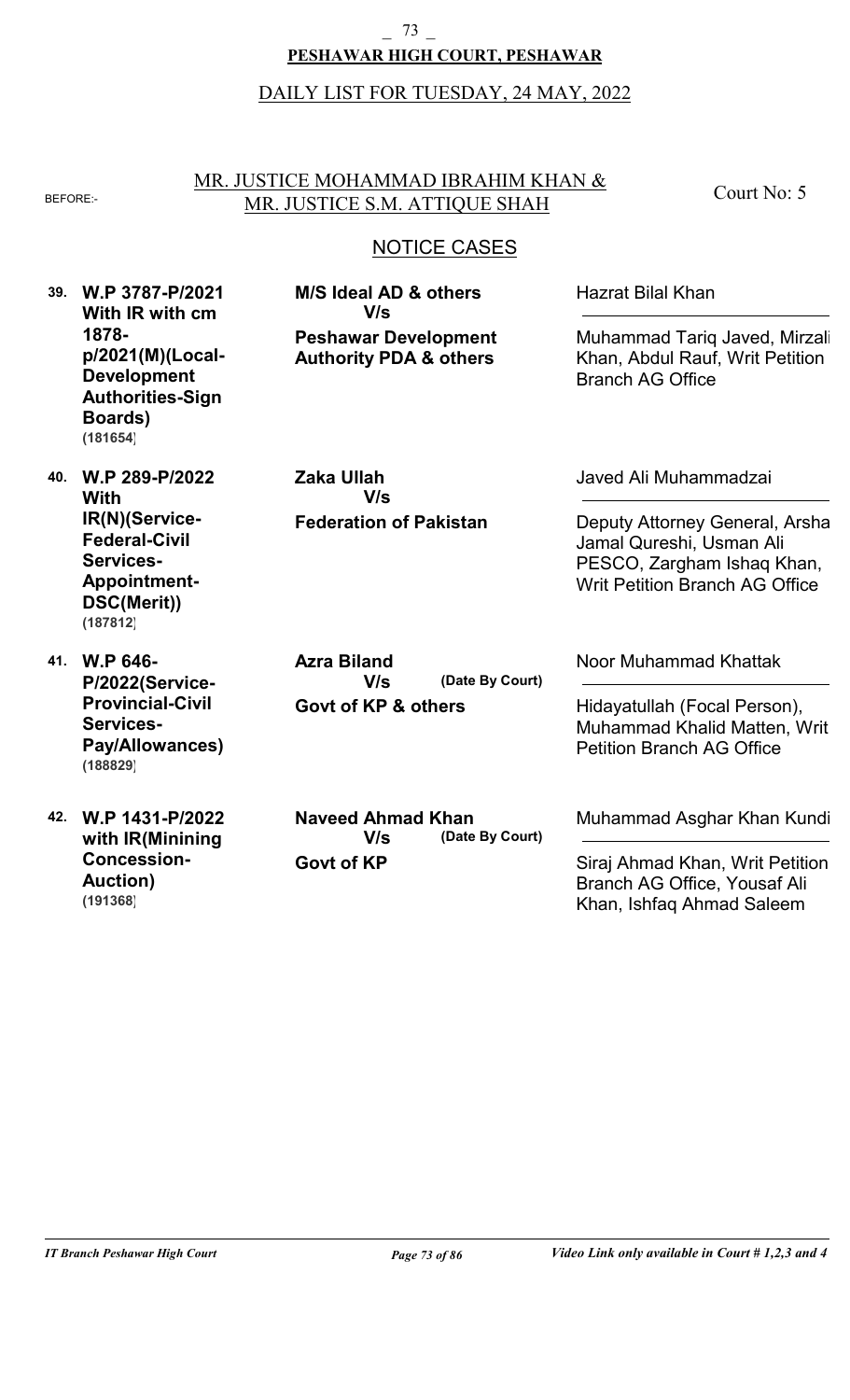#### **PESHAWAR HIGH COURT, PESHAWAR** \_ 74 \_

# DAILY LIST FOR TUESDAY, 24 MAY, 2022

#### NOTICE CASES MR. JUSTICE MOHAMMAD IBRAHIM KHAN & BEFORE: MR. JUSTICE S.M. ATTIQUE SHAH **43. RFA 168- P/2015(Suit for Claim Rs:35,60,000/-** Court No: 5 **East West Insurance Company Ltd and others** Arshad Jamal Qureshi Shomial Ahmad Butt, Abdur **V/s**

Raheem Jadoon

Shumail Ahmad Butt

Arshad Jamal Qureshi

**Aurangzeb Khan and another**

Ltd through its Regional and

303/2017 WITH OM East West Insurance Company

others

**(DJ) (Against Insurance Tribunal))(-)**

**(84948)**

FAO 63/2015 RS, 3, 560,000/-) WITH CM

i FAO 63/2015 RS, 3, Aurangzeb Khan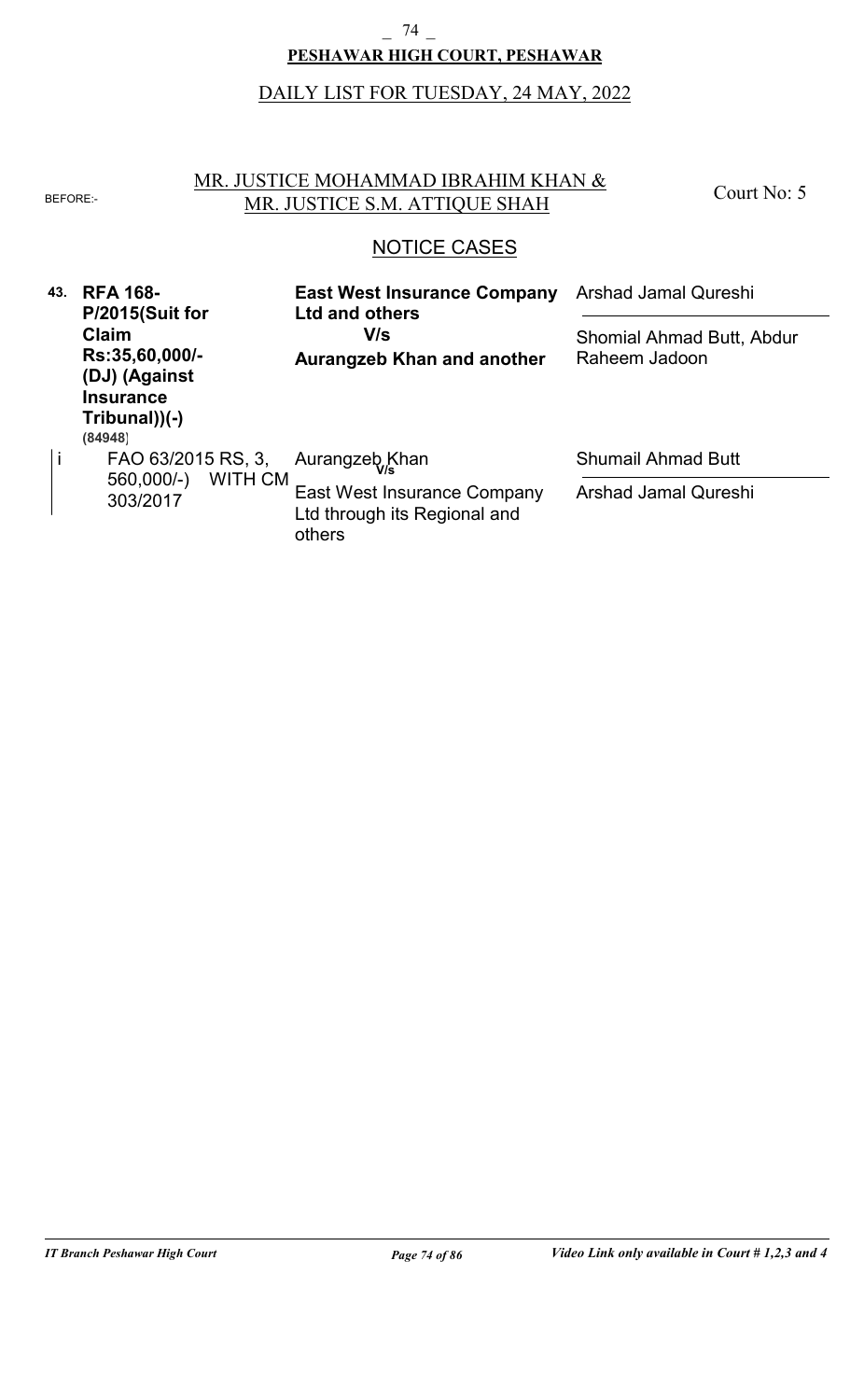#### $-75$

## **PESHAWAR HIGH COURT, PESHAWAR**

# DAILY LIST FOR TUESDAY, 24 MAY, 2022

### BEFORE: DEPUTY REGISTRAR AT 09 : 30 AM

# DEPUTY REGISTRAR CASES

| 1.  | C.R 801-P/2014<br>(Declartion)(Agair                                                                      | Haji Sikandar Javed and<br>another                      | <b>Muhammad Tofique Qureshi</b>                                                      |
|-----|-----------------------------------------------------------------------------------------------------------|---------------------------------------------------------|--------------------------------------------------------------------------------------|
|     | st<br>Judgement)(Orde<br>rs-Injunction)<br>(79282)                                                        | V/s<br><b>Inayat ur Rehman and others</b>               | Fazal Haq Kohdamani                                                                  |
| j   | CM Rest 362/2015 In                                                                                       | Inayat ur Rehman                                        | Fazal e Haque Kohidamani                                                             |
|     | WP 2181-P/13, IX                                                                                          | Mumtaz Ahmad Qureshi and<br>others                      | Muhammad Taufeeq Qureshi                                                             |
| 2.  | CM No. 113/2021<br><b>C.R 54-</b><br>P/2021(Decree-                                                       | Said jamal<br>V/s<br><b>Muhammad Ilyas &amp; Others</b> | Tariq Khan Hoti, Muhammad<br><b>Younas Utmankhel</b>                                 |
|     | Declaration)<br>(171461)                                                                                  |                                                         | Inayat ur Rehman                                                                     |
| i   | $IR(N)$ with $W.P$<br>526/2021                                                                            | Said Jamal<br>Mst. Fozia & Others                       | Tariq Khan Hoti, Muhammad<br><b>Younas Utmankhel</b>                                 |
|     |                                                                                                           |                                                         | Inayat ur Rehman, Writ Petition<br><b>Branch AG Office</b>                           |
| ij. | $IR(N)$ with $W.P$<br>527/2021                                                                            | Said Jamal<br>Mst. Fozia & Others                       | Tariq Khan Hoti, Muhammad<br><b>Younas Utmankhel</b>                                 |
|     |                                                                                                           |                                                         | Inayat ur Rehman, Writ Petition<br><b>Branch AG Office</b>                           |
| 3.  | W.P 2761-P/2015<br>(others) with                                                                          | <b>Gul Habib &amp; Others</b><br>V/s                    | Qazi Muhammad Aqil Khan                                                              |
|     | <b>IR(Seeks rejectior</b><br>of plaint WITH IR<br>(stay granted on<br>28/09/2015)(Civil-<br>Interlocatory | <b>Mohammad Usman Khan &amp;</b><br><b>Others</b>       | Muhammad Faheem Wali<br>(Mardan), Muhammad Tariq Kha<br>Hote, Haji Qamar Zaman Tangi |

**4. W.P 1009-P/2017 (Civil)(Civil others)(Civil-Others) (108650)**

**Orders)**

**(88373)**

**Sabit Shah and Others Mst. Bibi Hawa V/s**

Maj.(Rtd) Farhat Ullah, Gulzar Ahmad Khan

Saeed Muhammad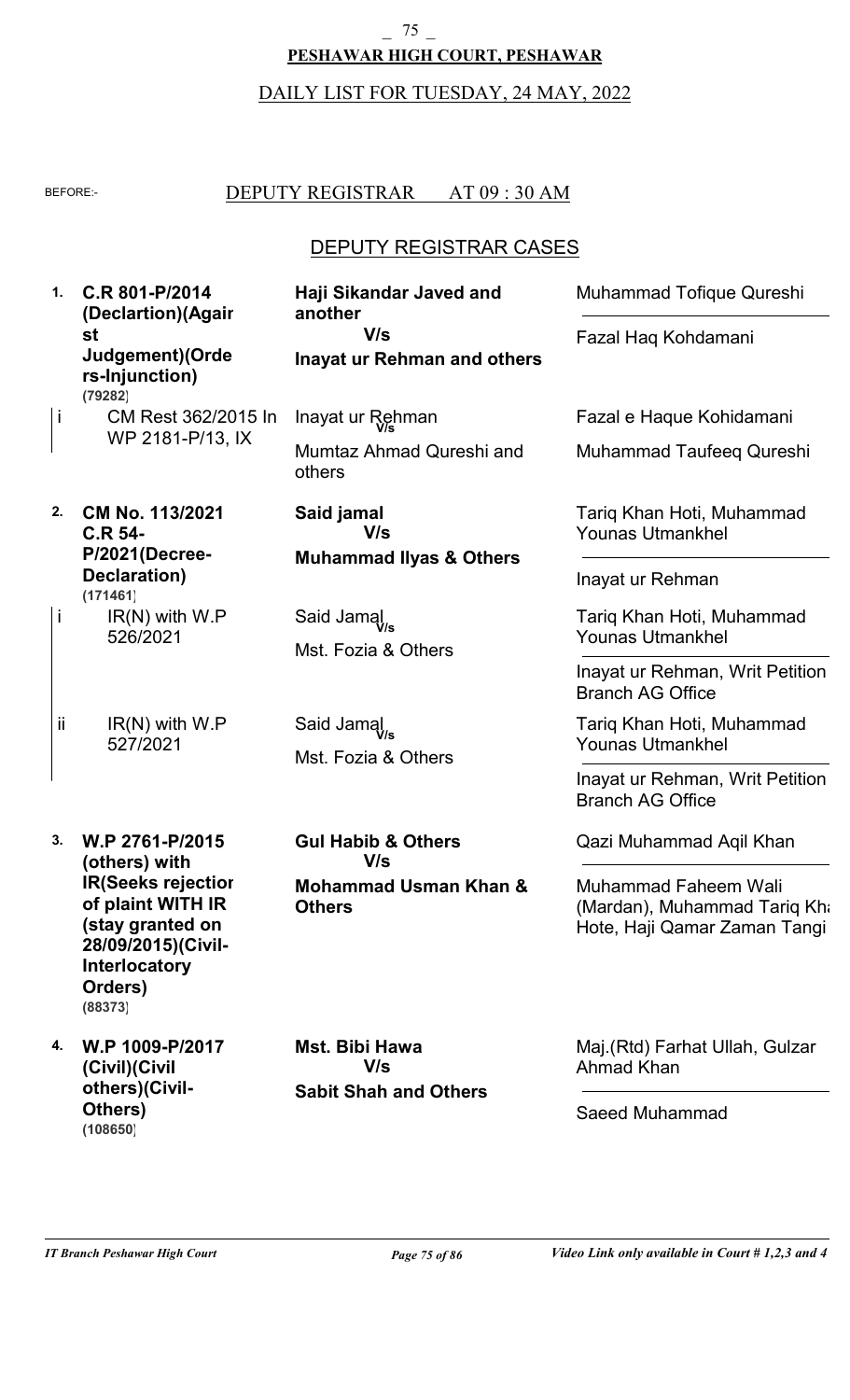# **PESHAWAR HIGH COURT, PESHAWAR** \_ 76 \_

#### DAILY LIST FOR TUESDAY, 24 MAY, 2022

#### BEFORE: DEPUTY REGISTRAR AT 09:30 AM

## DEPUTY REGISTRAR CASES

**5. W.P 1988-P/2019 6. W.P 2862-P/2019 7. W.P 3484-P/2019 8. W.P 4638- 9. W.P 6654-P/2019 CM No. 779/2018 with CM No. 377/2019(Convert ed to Writ Petition from CR 333- P/2018)(Civil-Others) with IR(Civil-Others) with IR(Civil-Others) P/2019(Civil-Others) with IR(Civil-Others) Abdur Razzaq Rasheed Muhammad Dr. Zia ur Rehman Afzal Khan Anwar Ali Marabat Khan Mst. Bibi Amina Deputy Admisitration Evacuee Trust Property Mansoor Khan Wali Muhammad** Muhammad Amin Khattak Lachi Qazi Muhammad Salim Gul Hussain Khilji Ahmad Ali Khan Muhammad Rustam Khan Malik Muhammad Iqbal Tariq Kamal, Shahid Ali **V/s V/s V/s V/s V/s (140327) (142886) (144855) (148088) (153292)**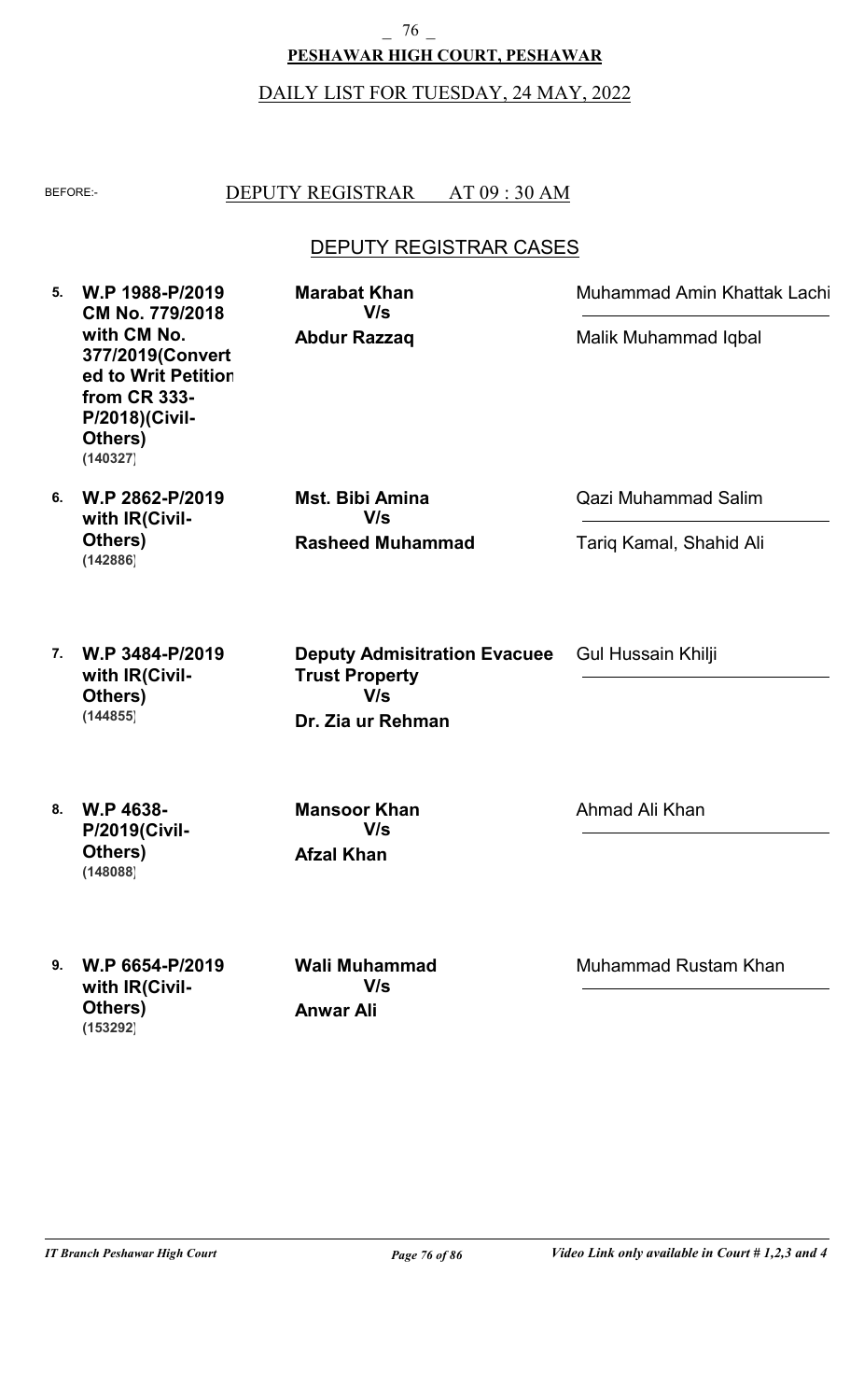**PESHAWAR HIGH COURT, PESHAWAR** 77

DAILY LIST FOR TUESDAY, 24 MAY, 2022

### BEFORE: DEPUTY REGISTRAR AT 09:30 AM

## DEPUTY REGISTRAR CASES

**10. W.P 474-P/2020 with IR(Civil-Others) (155901)**

**Sultan Muhammad Sherin V/s**

**11. W.P 1738-P/2020 with IR(Writ Petitions-CM 12(2)) (158438)**

**12. W.P 2667-P/2020**

**with IR(Civil-**

**Others)**

**(161739)**

**Hayat Khan Khair Muhammad V/s**

**Mst. Hussain Ara Asfandyar V/s**

**13. W.P 3391- P/2020(Civil-Others) (163883)**

**Shuja Akhtar Baloch Hameed ullah V/s**

**14. W.P 3681-P/2020 with IR(Land-Partition) (164810)**

**Abdus Saboor Abdul Sattar V/s**

**15. W.P 3842-P/2020 with IR(Land-Partition) (165271)**

**Amir Ul Mulk Lajbar Khan V/s**

Mian Asif Aman

Muhammad Hamayun

Naimatullah Wazir, Naimatullah Wazir, Attaullah, Muhammad Ibrar, Writ Petition Branch AG Office, Niamat Ullah (Sarabi)

Muhammad Sabir Khan (Katlang Mardan), Abdur Rashid Pirzada

Writ Petition Branch AG Office, Muhammad Tariq (Mardan)

Tasleem Hussain

Nasir Mehmood Khatak, Mirzali Khan, Muhammad Javed, Abdul Rauf, Writ Petition Branch AG Office, Barrister Asad ul Mulk

Haji Sardar Ali Khan

Khan Ghawas Khan (Mardan)

Attaullah, Writ Petition Branch A Office, Ishfaq Hussain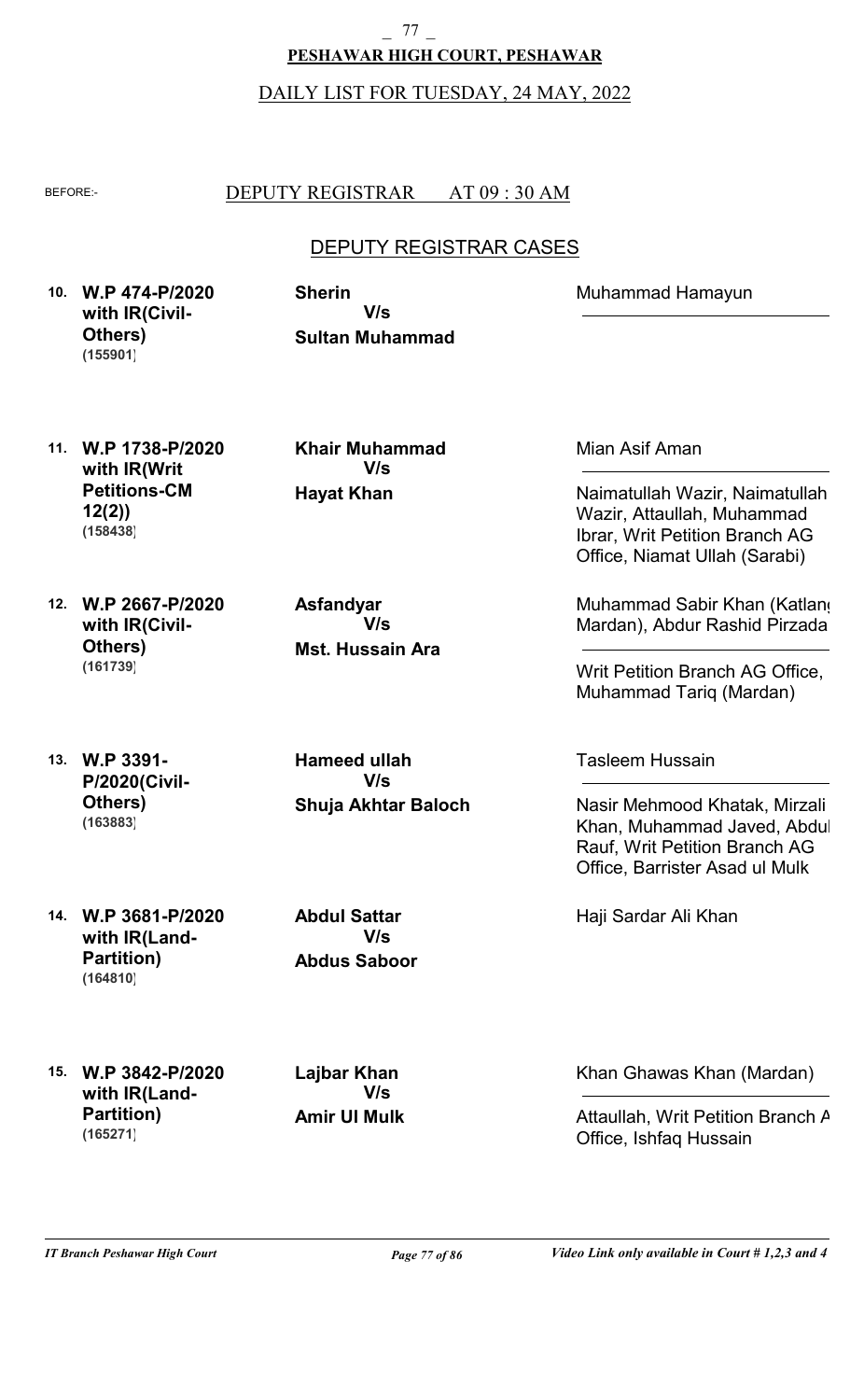**PESHAWAR HIGH COURT, PESHAWAR** \_ 78 \_

DAILY LIST FOR TUESDAY, 24 MAY, 2022

#### BEFORE: DEPUTY REGISTRAR AT 09:30 AM

## DEPUTY REGISTRAR CASES

**16. W.P 3941-P/2020 with IR(Criminal-Illegal Dispossession) (165581)**

**Tariq kHan Ghani Khan V/s**

Niaz ALi Khan Khalil

**17. W.P 4848- P/2020(Land-Partition) (167951)**

**18. W.P 5068-P/2020**

**Land)**

**(168458)**

**with IR(Land-Correction of** **Jahangir Khan Noureen V/s**

**Shah Jehan Jawas khan V/s**

**19. W.P 5749-P/2020 with IR(Land-Partition) (170374)**

**Mst. Najma Begum Inayat ur Rehman V/s**

**20. W.P 130-P/2021 with IR(Civil-Others) (170838)**

**Murid Khan & Others Muhammad Akbar V/s**

**21. W.P 559-P/2021 with IR(Land-Partition) (171953)**

**Imran Khan Manazir Khan V/s**

Naseem Ullah

Gul Sadbar (Charsadda), Attaullah, Writ Petition Branch A **Office** 

Muhammad Naseem Qureshi

Attaullah, Writ Petition Branch A **Office** 

Altaf Ahmad, Khan Ghawas Khan (Mardan)

Abdur Rashid Pirzada, Attaullah, Writ Petition Branch AG Office

Hassan UK Afridi, Bahlol Khattak

Attaullah, SHAHID QAYYUM KHATTAK, Writ Petition Branch AG Office

Zia ur Rehman

Attaullah, Writ Petition Branch A **Office**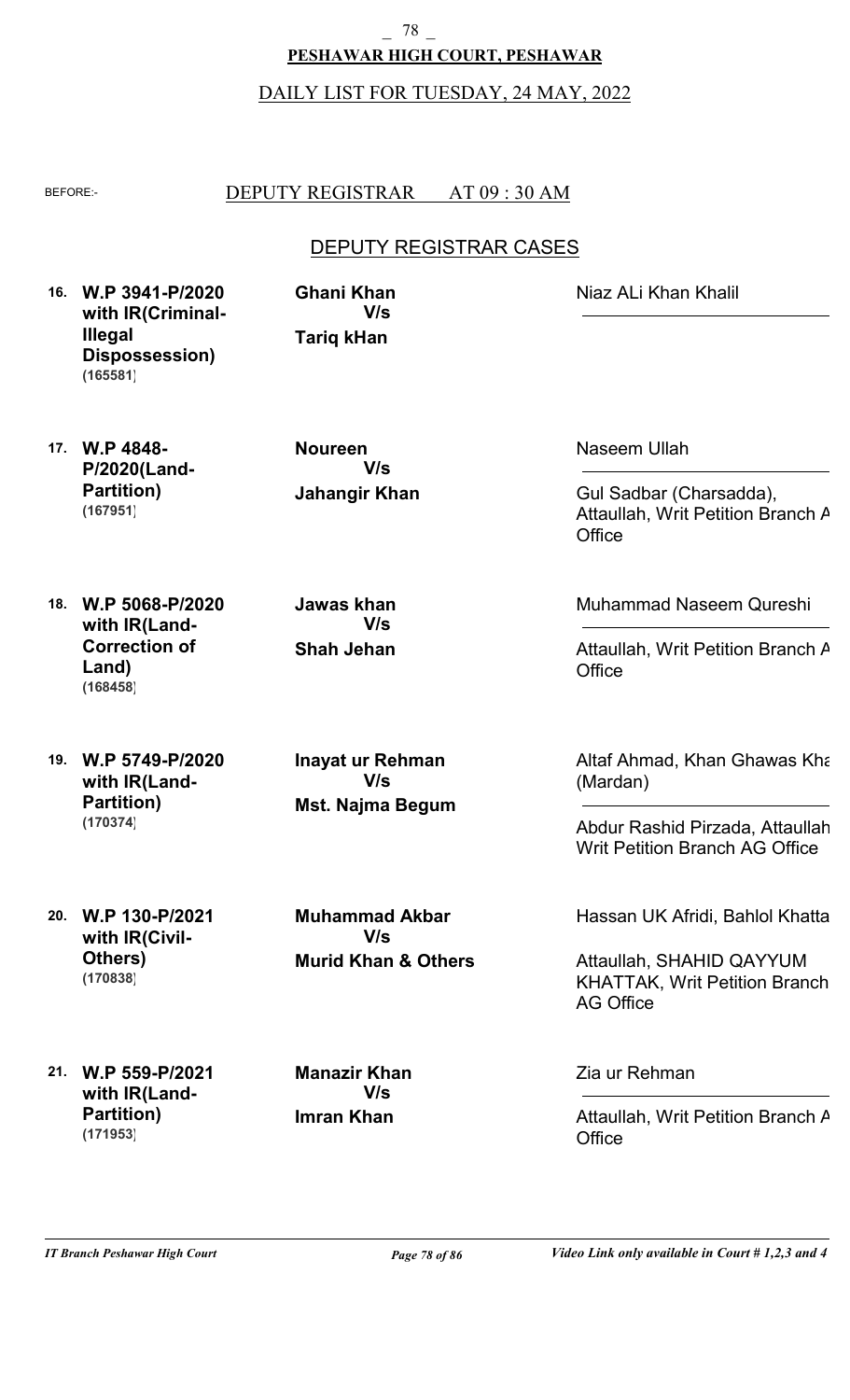# **PESHAWAR HIGH COURT, PESHAWAR** \_ 79 \_

# DAILY LIST FOR TUESDAY, 24 MAY, 2022

#### BEFORE: DEPUTY REGISTRAR AT 09 : 30 AM

## DEPUTY REGISTRAR CASES

| 22. | W.P 2195-P/2021<br>with IR(Civil-                        | <b>Samar Gul etc</b><br>V/s                      | Yaqoob Khan (Mardan)                                                                          |
|-----|----------------------------------------------------------|--------------------------------------------------|-----------------------------------------------------------------------------------------------|
|     | Others)<br>(176681)                                      | <b>Mukhtiar etc</b>                              | Mazullah Barkandi, Writ Petition<br>Branch AG Office, Civil Appeal<br><b>Branch AG Office</b> |
| İ   | W.P 2196/2021                                            | Abbas etc <sub>V/s</sub>                         | Yaqoob Khan (Mardan)                                                                          |
|     |                                                          | Mukhtiar etc                                     | Mazullah Barkandi, Attaullah, W<br><b>Petition Branch AG Office</b>                           |
| 23. | W.P 2322-P/2021<br>with IR(Family-                       | <b>Sanaullah</b><br>V/s                          | Jahanzeb Shinwari                                                                             |
|     | <b>Final Judgment)</b><br>(177026)                       | Mst. Fajahat & others                            | Tarig Ehsan, Writ Petition Branc<br><b>AG Office</b>                                          |
| 24. | W.P 2970-P/2021<br>with IR(Civil-<br>Others)<br>(179143) | Naseem Muhammad Khan etc<br>V/s<br>Nawab Ali etc | Abdur Rashid Pirzada                                                                          |

**25. W.P 459- P/2022(Rent-Final Judgement) (188359)**

**Israr Khan & others**

**V/s**

**Muhammad Ayaz**

Asghar Ali

Writ Petition Branch AG Office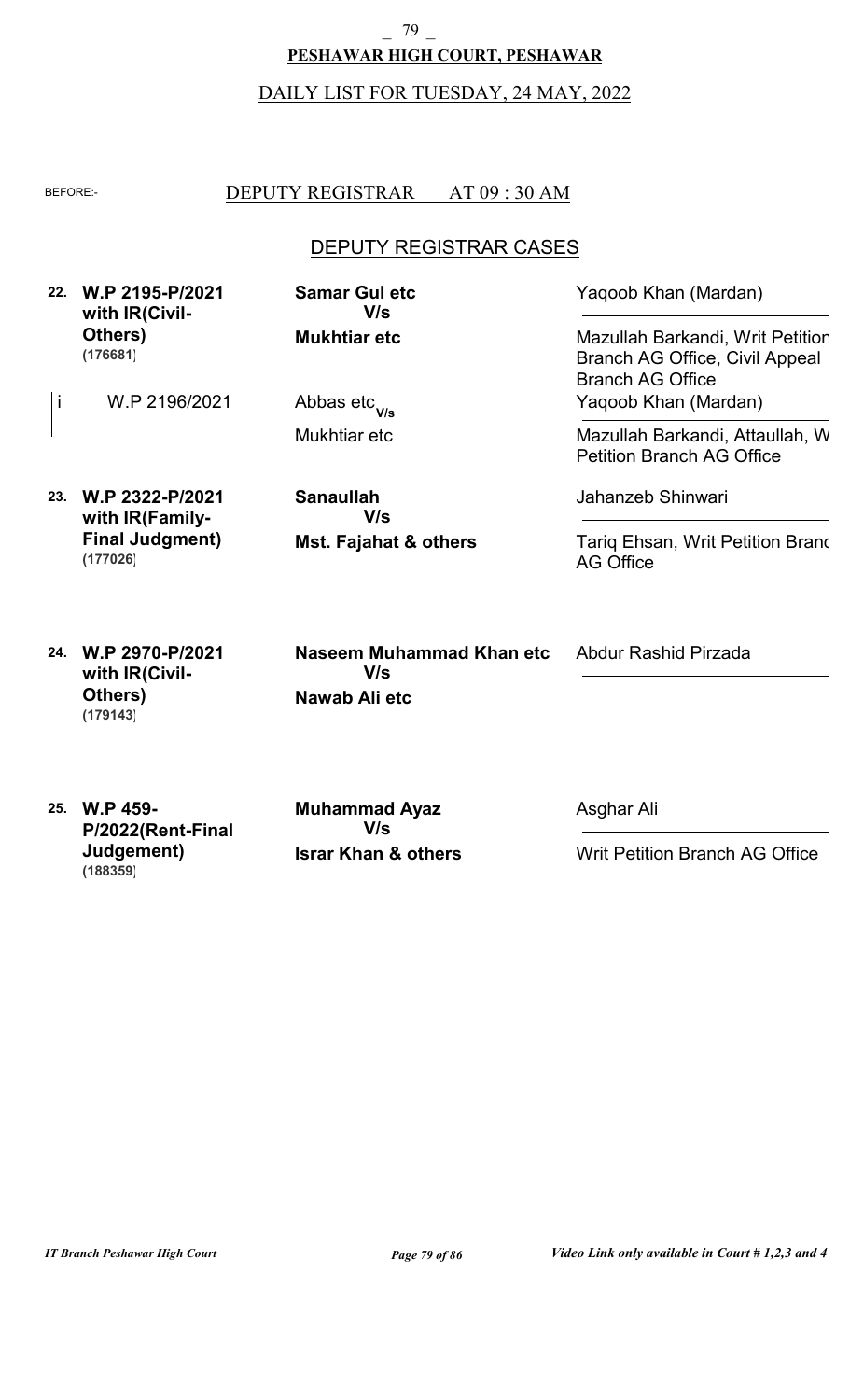## **PESHAWAR HIGH COURT, PESHAWAR** \_ 80 \_

#### DAILY LIST FOR TUESDAY, 24 MAY, 2022

### BEFORE:- DELETED CASES

Court No: 20

### MOTION CASES

**Executive Engineer PBMC Janas Khan & others V/s**

Shah Faisal Utman Khel

Noor Wazir Khan, Writ Petition Branch AG Office, Malik Muhammad Ali

**2. C.m 554/2022 in C.m 2739/2021 In C.R 285- P/2020(Decree-Declaration) (160365)**

**1. Rev in WP 54-**

**(191313)**

**P/2022 (Deleted due to HJ-XIV are not available in SB)(in WP No. 4297/2021(Decide d by HJ-XIV))(Writ Petitions-Review)**

**3. C.m 683/2022 In C.R 1043- P/2021(Civil Revision-Orders) (186144)**

**4. W.P 4763-P/2020 With IR with cms. 21-p/2022(M) & 66 p/2022(M)(Service -Provincial-Civil Services-Promotion) (167771)**

**Muhammad Rauf V/s**

**Zeba Rauf**

**Patwari Halqa Topi etc Aqil Khan etc V/s**

**Govt of KPK Jahanzeb Noor V/s**

Nasir Mahmood

Muhammad Siyar Khan, Akhunzada Ahmad Saeed

Rehman Ullah Khan

Noor Muhammad Khattak

Hidayatullah (Focal Person), Muhammad Khalid Matten, Muhammad Anwar Khan Banvi, Writ Petition Branch AG Office, Qalat Khan, Barrister Ibrahim Khan Afridi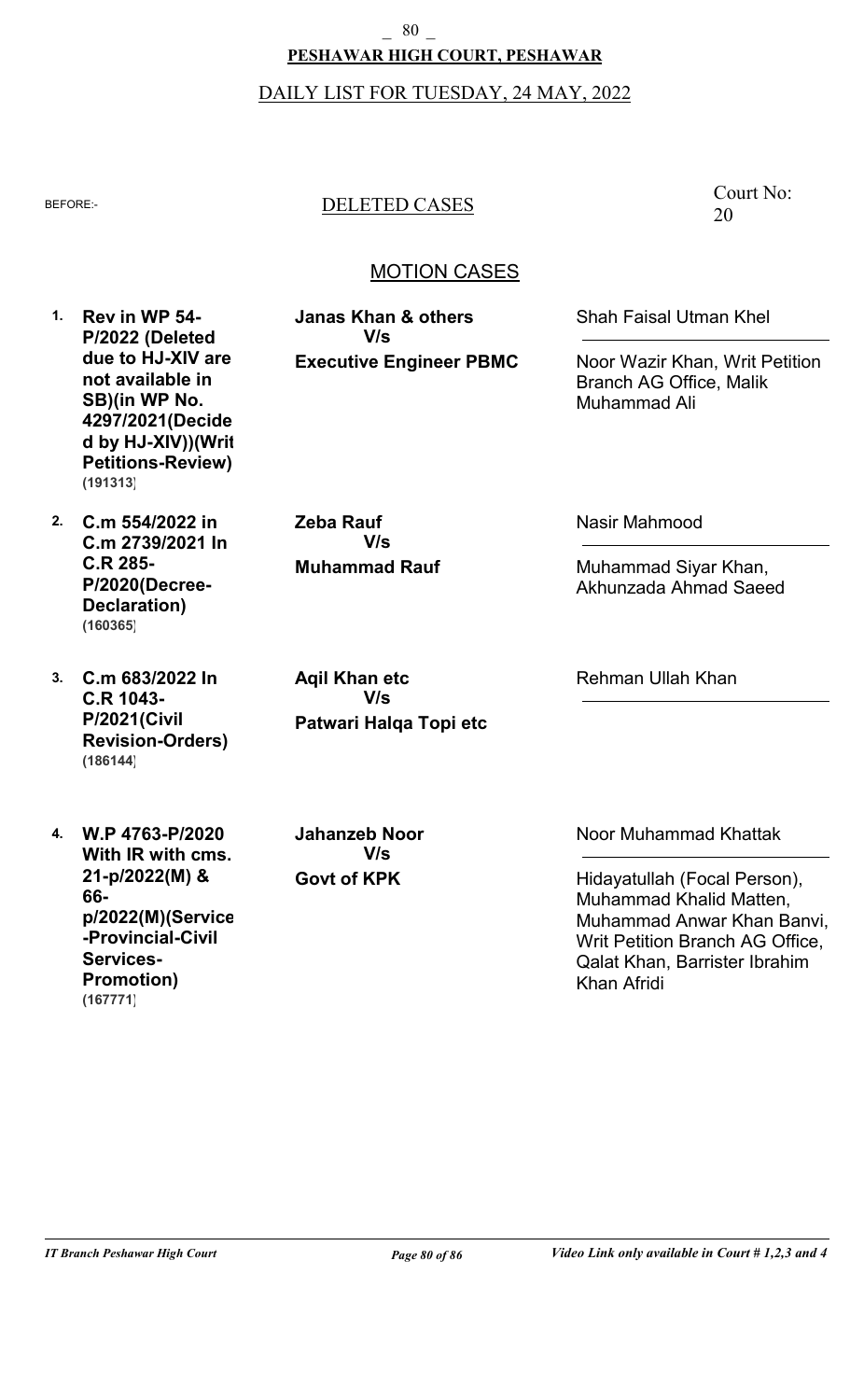# **PESHAWAR HIGH COURT, PESHAWAR** 81

#### DAILY LIST FOR TUESDAY, 24 MAY, 2022

### BEFORE:- DELETED CASES

### MOTION CASES

**5. W.P 771-P/2021 With Office Note dt. 30-11- 2021(Deleted due to HJ-III & XII are not available in DB)(Tax matters (Part Heard by HJ-III,XII))(Writ Petitions-Others) (172512)**

**Federation of Pakistan Karamat Ullah V/s**

In Person, Zahid Idrees Mufti, Anwar Ali Khan

Deputy Attorney General, Muhammad Jamil, Asghar Ali, C. Nazim Latif

### PRE-ADMISSION NOTICE

**1. W.P 3894-P/2018 With IR with O/N dt. 10-05- 2022(Deleted due to HJ-I are not available in DB)(Nomenclatur e)(Service-Others) (129220)**

**Secy Local Council Board Govt of KPK and Others Junaid Ahmad V/s**

Muhammad Ijaz Khan Sabi

Badshah Rahman, AG KPK

### NOTICE CASES

**1. Cr.M(BA) 1233- P/2022 ((((((((((Deleted as HJ-I is not avialable))))))))))( Criminal Miscellaneous-Bail Application-PPC) (191699)**

**State & another Rahim Shah V/s**

Syed Abdul Fayaz

Rameez Muhammad, Cr Appeal Branch AG Office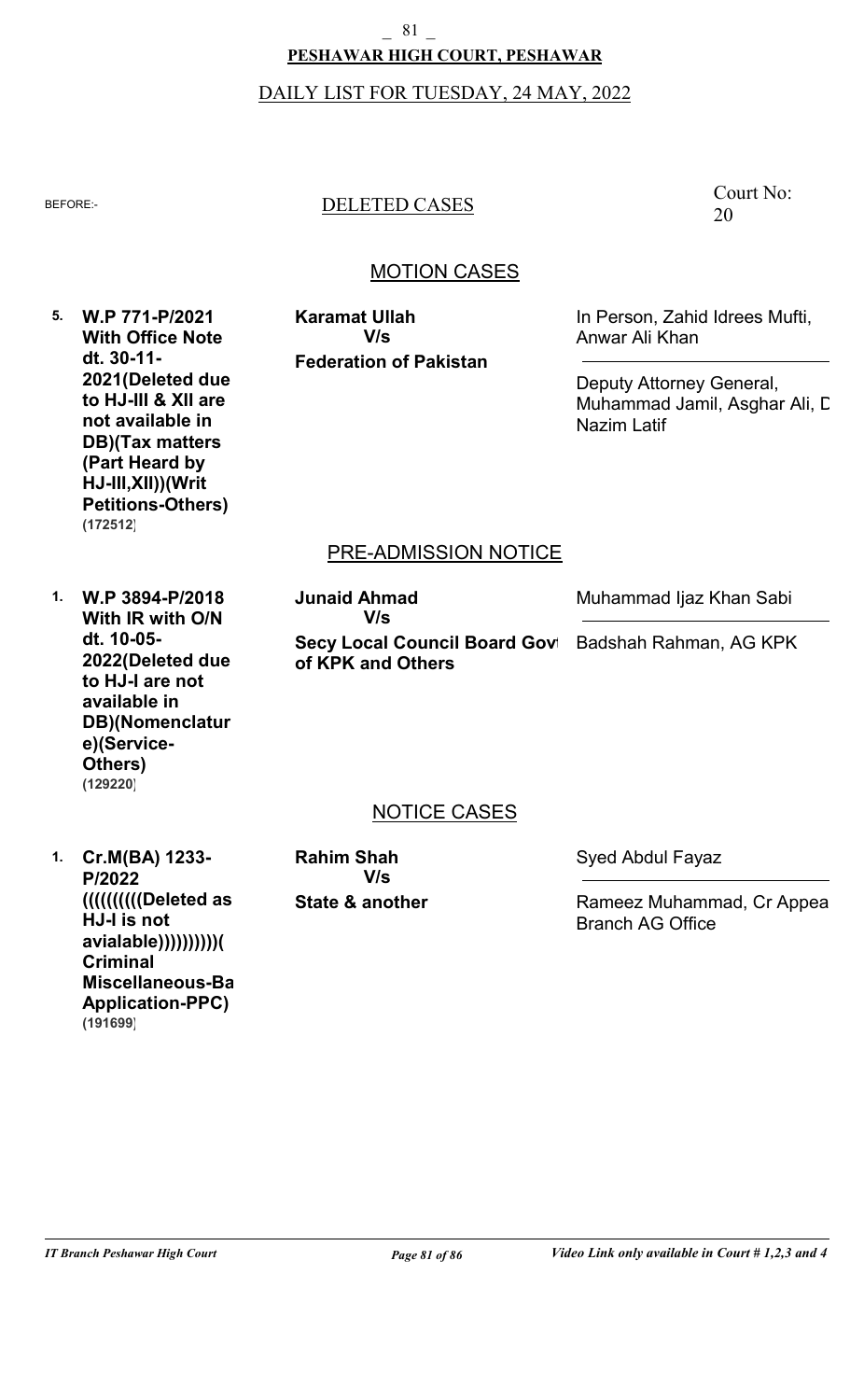# **PESHAWAR HIGH COURT, PESHAWAR**  $-$  82  $-$

# DAILY LIST FOR TUESDAY, 24 MAY, 2022

# BEFORE:- DELETED CASES

Court No: 20

| 2. | Cr.M(BA) 1429-<br>P/2022<br>(((((((((((((Deleted as<br>HJ-III is in<br>SB))))))))(Criminal<br>Miscellaneous-Ba                                                                          | Zeeshan & others<br>V/s<br><b>State</b>         | Qazi Intikhab Ahmad<br>Cr Appeal Branch AG Office                     |
|----|-----------------------------------------------------------------------------------------------------------------------------------------------------------------------------------------|-------------------------------------------------|-----------------------------------------------------------------------|
|    | <b>Application-PPC)</b><br>(192516)                                                                                                                                                     |                                                 |                                                                       |
| 3. | COC 448-P/2021                                                                                                                                                                          | <b>Zia Ullah Khan &amp; Others</b><br>V/s       | Muhammad Ayaz Majid                                                   |
|    | HJ-I is not<br>available))))))))))(in<br><b>WP No. 1231-</b><br>P/2019 (Against<br><b>Order HJ-</b><br>I, VIII)) (Writ<br><b>Petitions-</b><br><b>Contempt of</b><br>Court)<br>(183247) | Habib ur Rahman Gilani Secty<br><b>Railways</b> | Mian Hikmatullah Jan, Writ<br>Petition Branch AG Office, Noor<br>Khan |
| 4. | Rev in WP 261-<br>P/2018                                                                                                                                                                | Dr. Jehanzeb Khalil<br>V/s                      | Muhammad Farooq Afridi                                                |
|    | ((((((((((((Deleted as<br>HJ-III is in<br>SB))))))))))(in WP<br>2640-<br>P/2015(Auther is<br><b>Hon'ble Ex-</b><br>Judge))(Writ<br><b>Petitions-Review)</b><br>(135694)                 | <b>Government of KPK</b>                        | <b>Writ Petition Branch AG Office</b>                                 |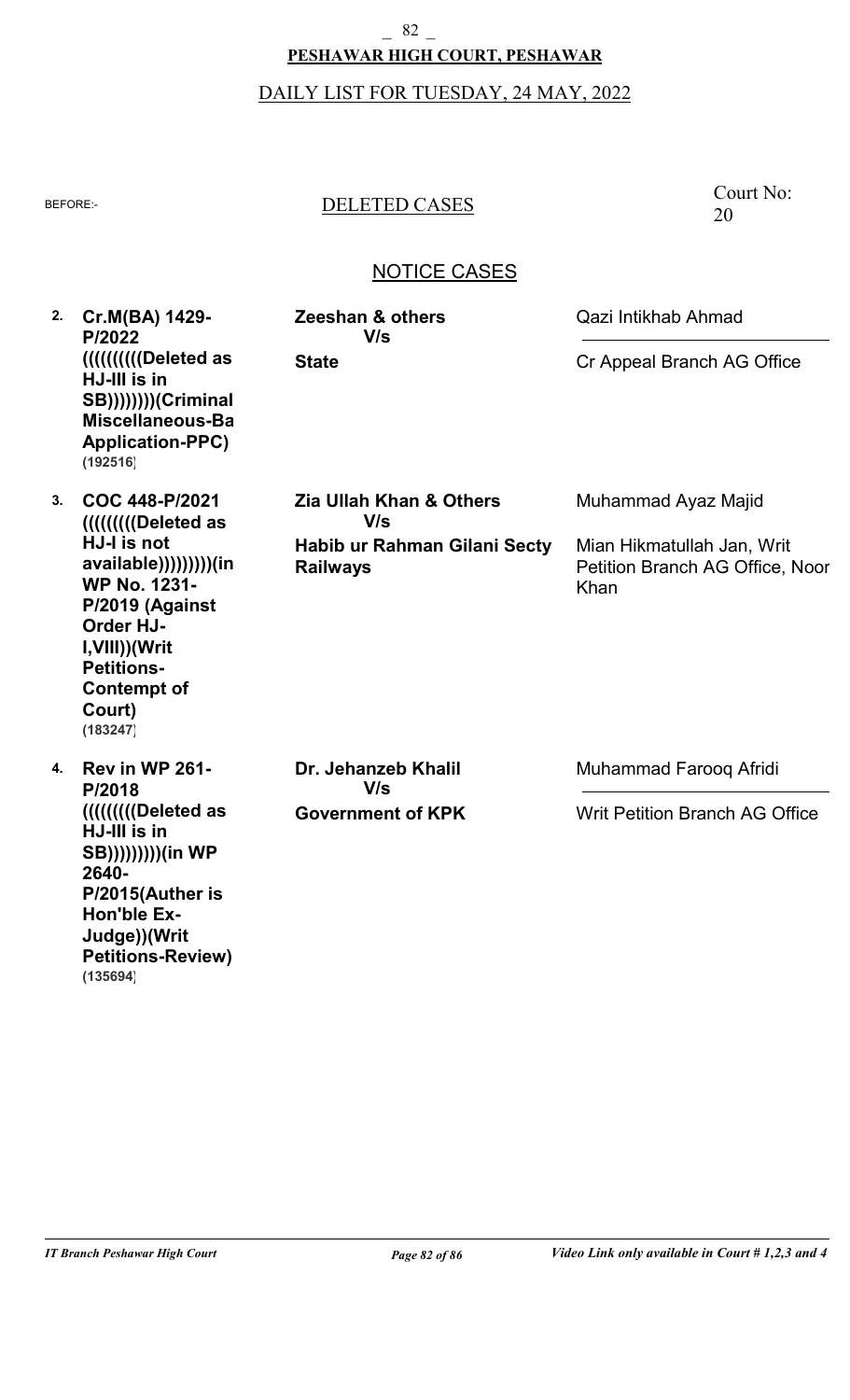# **PESHAWAR HIGH COURT, PESHAWAR**  $-$  83  $-$

# DAILY LIST FOR TUESDAY, 24 MAY, 2022

# BEFORE:- DELETED CASES

| 5.<br>in | C.R 961-P/2009<br>(Declartion) With<br>CM 1430/2019 &                                                                                                                                                                                                 | Mst Bibi Ayesha etc.<br>V/s<br><b>Muhammad Farooq etc.</b>                | Fida Gul, Muhammad Amin<br>Khattak Lachi, Abrar ul Haq                                                                         |
|----------|-------------------------------------------------------------------------------------------------------------------------------------------------------------------------------------------------------------------------------------------------------|---------------------------------------------------------------------------|--------------------------------------------------------------------------------------------------------------------------------|
|          | COC 680/2020 9M<br>with CM 892/2021<br>(M) with<br>1147/2021((((((((((((<br><b>Deleted as HJ-III is</b><br><b>SB</b> ((()()()())()(Serial<br><b>No.I on Notice</b><br><b>Cause</b><br>List.)(Decree-<br>Declaration)<br>(22477)                       |                                                                           | Zia Ur Rehman, Zia ur Rehman                                                                                                   |
| 6.       | C.R 1273-P/2010<br>(Declartion) With<br>CM 824/2016 &<br>CM 44/2019 & CM<br>276/2022 with c.m.<br>474/2022(((((((((((O<br>eleted as HJ-X is<br>in DB))))))))))))(stay<br>granted on<br>19/12/2016(Heard<br>at some length by<br>$HJ(X)(-)$<br>(32605) | <b>Wazir Ghulam</b><br>V/s                                                | <b>Fazal Karim</b>                                                                                                             |
|          |                                                                                                                                                                                                                                                       | Niaz Muhammad & others                                                    | Arsala Khan                                                                                                                    |
| 7.       | C.R 2034-P/2010<br>(Declartion) With<br><b>COC</b><br>279/2012((((((((((())D<br>eleted as HJ-III is<br>in<br><b>SB))))))))))(Decree</b><br>-Declaration)<br>(37507)                                                                                   | <b>Malook Khan and others</b><br>V/s<br><b>Muhammad Fazeel and others</b> | Mian Saadullah Jandoli, Abdul<br>Latif Afridi, Ghulam Mohyuddin<br><b>Malik</b><br>Abdul Sattar Khan, Qazi Jawad<br>Ehsanullah |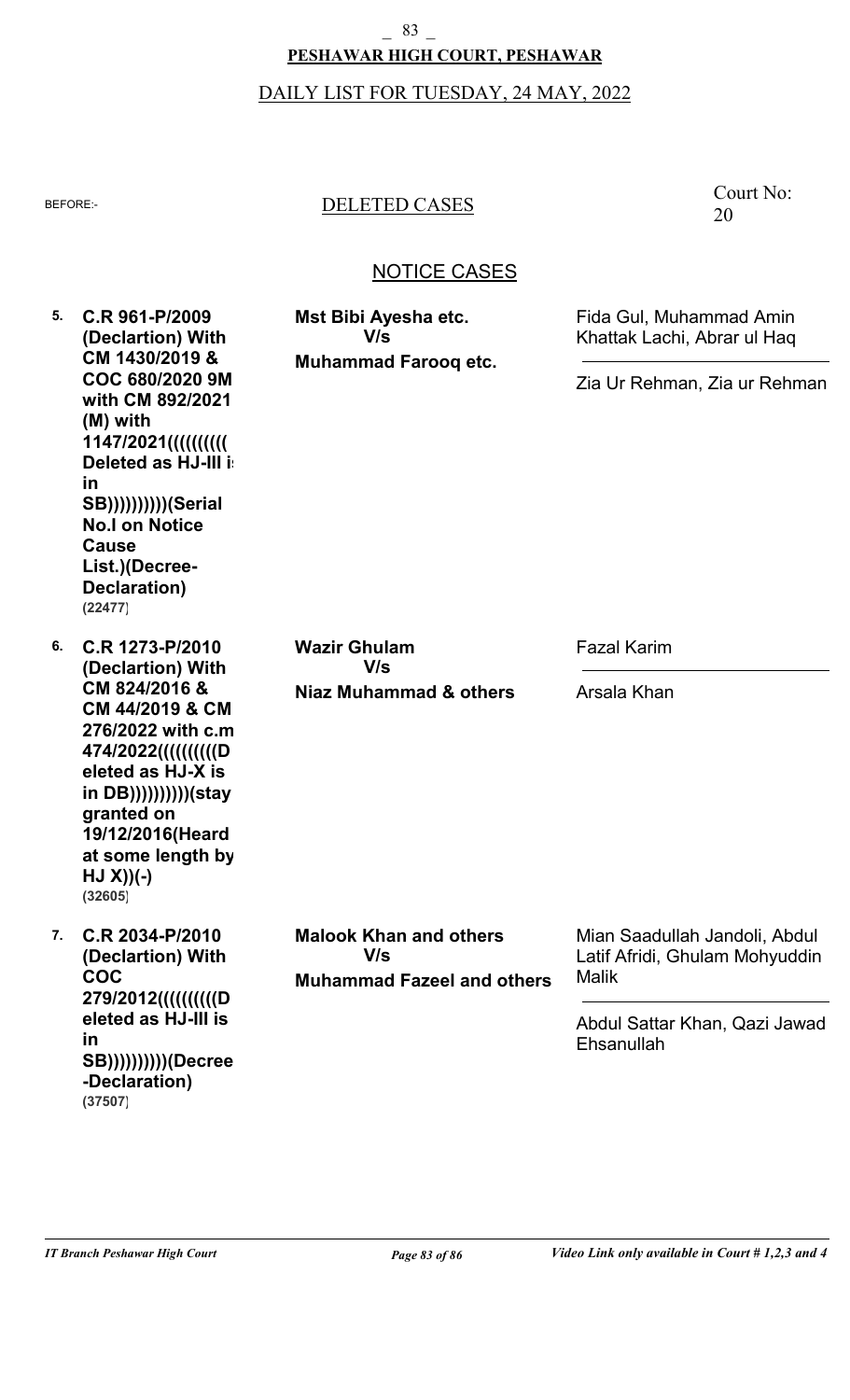### **PESHAWAR HIGH COURT, PESHAWAR**  $-84$

# DAILY LIST FOR TUESDAY, 24 MAY, 2022

# BEFORE:- DELETED CASES

Court No: 20

| 8. | <b>CM 239/2022 With</b><br>C.R 154-P/2022<br>        ( Deleted as<br>HJ-III is in<br><b>SB)))))))))))(Civil</b><br><b>Revision-Orders)</b><br>(188914)                            | <b>Amir Sultan Safi Advocae</b><br>V/s<br><b>Waqar Sabir</b>                                                                    | <b>Khalid Mahmood</b><br>Lutfullah Akhoonzada                                                                                                                                                                      |
|----|-----------------------------------------------------------------------------------------------------------------------------------------------------------------------------------|---------------------------------------------------------------------------------------------------------------------------------|--------------------------------------------------------------------------------------------------------------------------------------------------------------------------------------------------------------------|
| 9. | W.P 282-A/2009<br>(Environment)<br>with cms no<br>237/2009 &<br>1767/2020((((((((()<br>Deleted as HCJ &<br>HJ-II, VIII, X is in<br>DB)))))))))(Enviro<br>nment-Others)<br>(39506) | <b>Rukhsana S. Javed</b><br>V/s<br>(Date By Court)<br><b>Govt of NWFP trhough</b><br><b>Secretary Industries and</b><br>another | Qazi Muhammad Anwar, Tahir<br>Hussain Lughmani, Aitizaz Hass<br>Muhammad Asghar Khan Kundi<br>Gohar Ali Khan, Muhammad Ta<br>Khan, A.G., D.P.G NAB, Khurra<br>Ghias Khan                                           |
| İ  | $I/R(N)$ with $W.P$<br>3222/2013 Mines &<br><b>Mineral KPK Against</b><br>notice to show cause o<br>mining concession<br>agreement                                                | Rukhsana Javed<br>Govt. of KPK through Secretary,<br>Ministry of Mines & Minerals &<br>others                                   | Qazi Muhammad Anwar, Gohar<br>Khan, Muhammad Taif Khan,<br>Raheela Mughal<br>Muhammad Asghar Khan Kundi<br>Muhammad Taif Khan, Khurram<br>Ghias Khan, DG NAB KPK, AG                                               |
| ii | $I/R(N)$ with $W.P$<br>3308/2013 For setting<br>aside the notice for<br>illegal mining and<br>trasportation of<br>phosphate (Stay)                                                | Rukhsana Javd<br>Govt of KPK through Secretary,<br>Ministry of Mines & Mineral and<br>others                                    | <b>KPK</b><br>Gohar Ali Khan, Muhammad Ta<br>Khan, Raheela Mughal, Barriste<br>Aitizaz Ahsan Advocate<br>Muhammad Taif Khan, A.G.,<br>Muhammad Jameel Khan (ADP<br>NAB), Barrister Gohar khan, Azi<br>Dad ADPG NAB |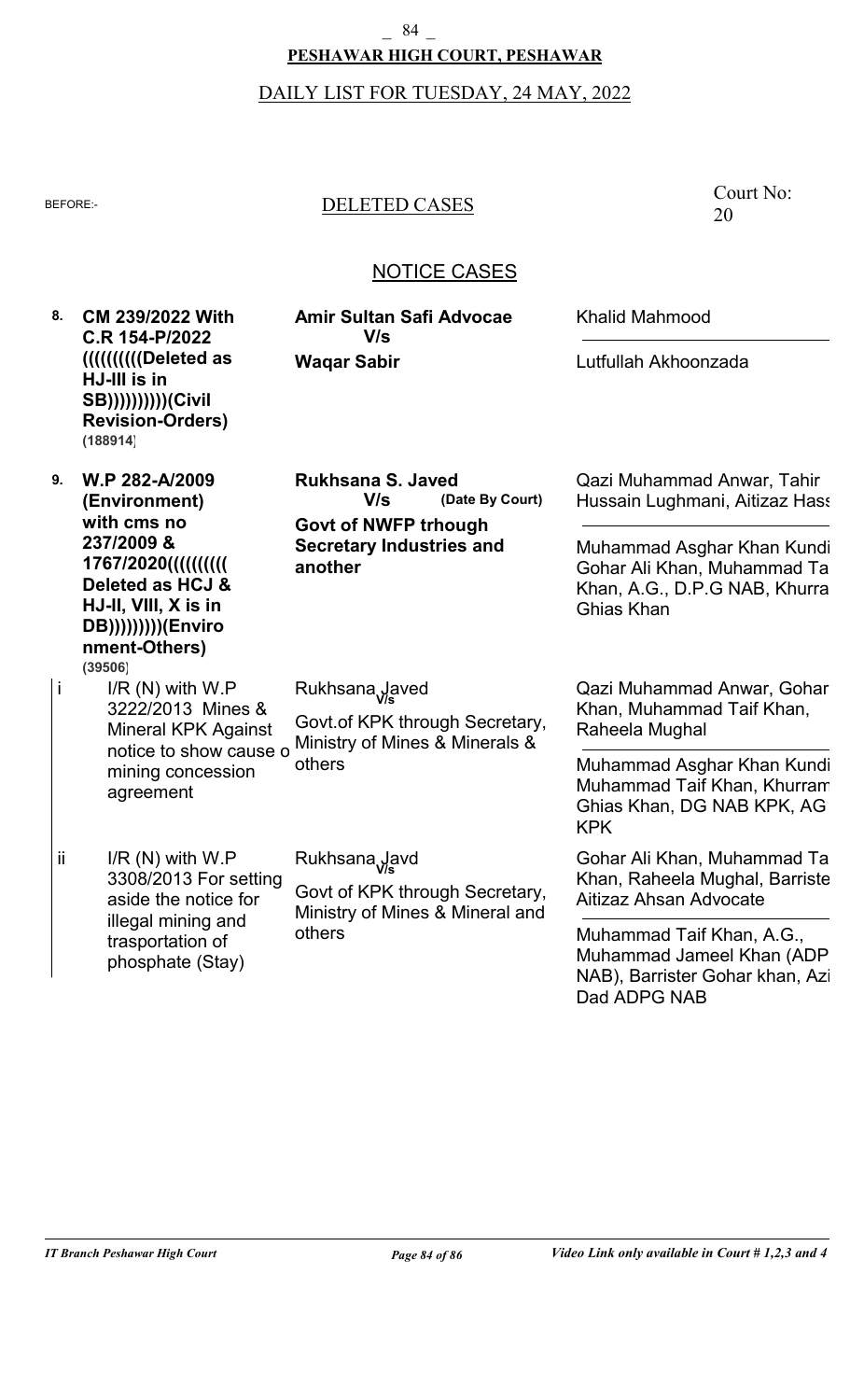# **PESHAWAR HIGH COURT, PESHAWAR**  $-85$

# DAILY LIST FOR TUESDAY, 24 MAY, 2022

# BEFORE:- DELETED CASES

# NOTICE CASES

|     | 10. W.P 2993-P/2015<br>(Services) With IR<br>with cm 203-<br>p/2022(M)(((((((((I)D)<br>eleted as HJ-III is<br>in SB))))))))))(Seek<br>readjustment of<br>reimbursement<br>charges Stay on<br>29.10.2015(PH by<br>$HJ-III$ ) $(-)$<br>(88986) | <b>Adnan Ibrar</b><br>V/s<br><b>Abdul Wali Khan, University</b><br><b>Mardan</b> | Barrister Mian Tajamul Shah,<br>Danial Khan Chamkani<br>Qazi Muhammad Anwar, Zartaj<br>Anwar Khan, Ali Gohar Durrani                                           |
|-----|----------------------------------------------------------------------------------------------------------------------------------------------------------------------------------------------------------------------------------------------|----------------------------------------------------------------------------------|----------------------------------------------------------------------------------------------------------------------------------------------------------------|
| 11. | W.P 1515-P/2021<br><b>With CM 802-</b><br>p/2021 with<br><b>O/Objection No</b><br>6((((((((((Deleted<br>as HJ-I is not<br>available))))))))))(L<br>egislation-Acts)<br>(174689)                                                              | <b>Imran Takkar</b><br>V/s<br><b>Govt of KP</b>                                  | <b>Sharafat Ali Chaudhry</b><br>(Islamabad)<br>Tahir Iqbal, Muhammad Anwar<br>Khan Banvi, Writ Petition Brancl<br>AG Office, Ibrar Ahmed (Focal<br>Person IGP) |
| 12. | W.P 5071-P/2021<br><b>With</b><br>IR((((((((((Deleted)<br>as HJ-I is not<br>available))))))))))(El<br>ection-Local<br>Government                                                                                                             | <b>Malik Aman Khan</b><br>V/s<br><b>Govt of KP</b>                               | <b>Syed Shahid Shah</b><br>Mohsin Kamran, Muhammad Ra<br>Election Officer, Mirzali Khan,<br>Attaullah, Writ Petition Branch A<br>Office, Mubashir Manzoor      |

**Election)**

**(185550)**